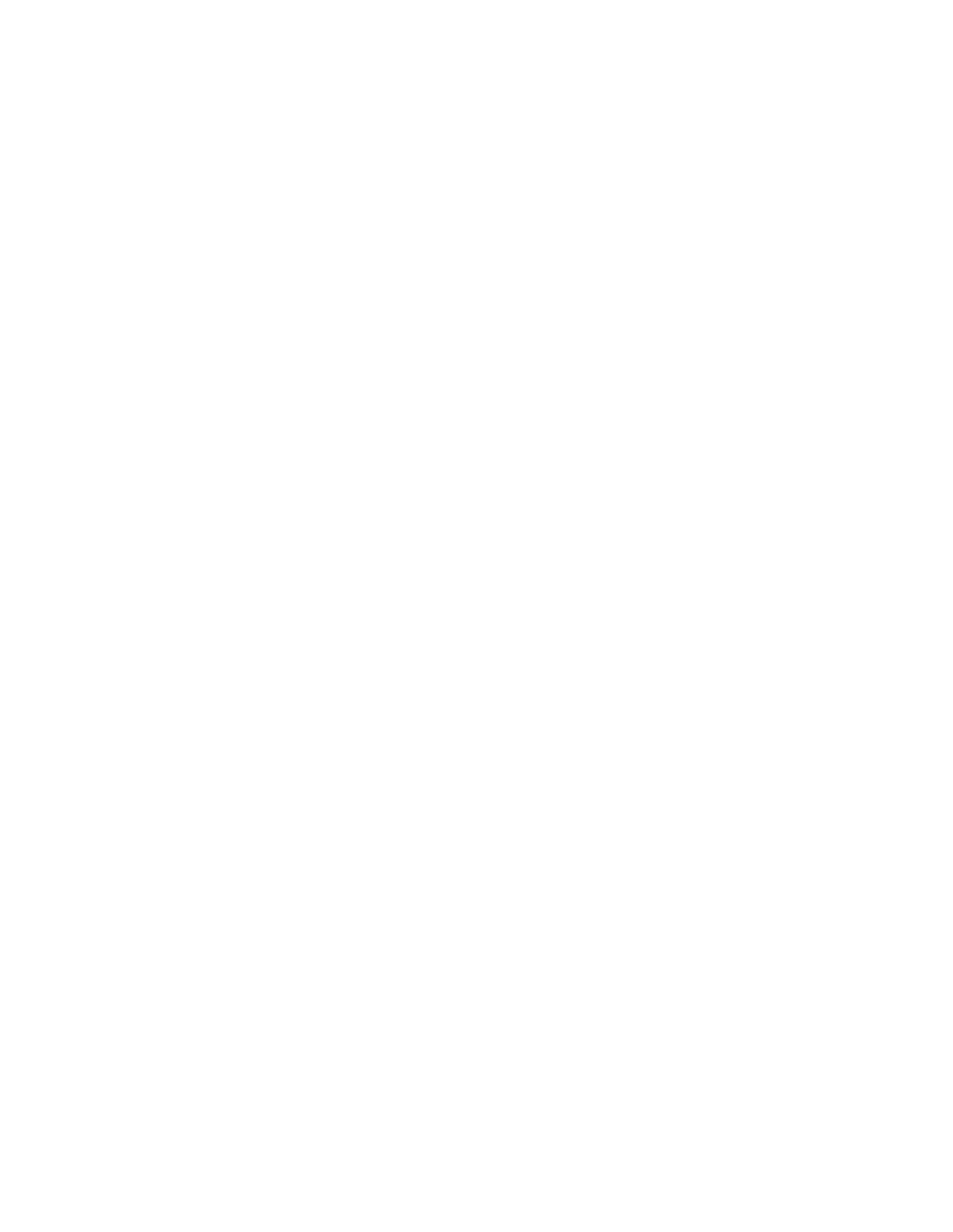#### **ENTERPRISE FUND OF THE CITY OF SEATTLE TABLE OF CONTENTS**

|                                                                                                                                                                      | Page      |
|----------------------------------------------------------------------------------------------------------------------------------------------------------------------|-----------|
| <b>INDEPENDENT AUDITORS' REPORT</b>                                                                                                                                  | $1 - 2$   |
| MANAGEMENT'S DISCUSSION AND ANALYSIS - Required Supplementary Information                                                                                            | $3 - 22$  |
| FINANCIAL STATEMENTS AS OF AND FOR THE YEARS ENDED<br>DECEMBER 31, 2019 AND 2018:                                                                                    |           |
| <b>Balance Sheets</b>                                                                                                                                                | $23 - 24$ |
| Statements of Revenues, Expenses, and Changes in Net Position                                                                                                        | 26        |
| <b>Statements of Cash Flows</b>                                                                                                                                      | $27 - 28$ |
| Notes to Financial Statements                                                                                                                                        | $29 - 87$ |
| Required Supplementary Information (Unaudited)                                                                                                                       |           |
| Defined Benefit Pension Plan                                                                                                                                         | 88        |
| Defined Benefit OPEB Plan                                                                                                                                            | 89        |
| Other Information (Unaudited)                                                                                                                                        |           |
| Debt Service Coverage                                                                                                                                                | $90 - 91$ |
| Interest Requirements and Principal Redemption on Long-term Debt                                                                                                     | 92        |
| Statement of Long-term Debt                                                                                                                                          | 93        |
| <b>Power Costs and Statistics</b>                                                                                                                                    | 94        |
| <b>Historical Energy Resources</b>                                                                                                                                   | 95        |
| <b>Customer Statistics</b>                                                                                                                                           | 96        |
| REPORT ON INTERNAL CONTROL OVER FINANCIAL REPORTING AND<br>ON COMPLIANCE AND OTHER MATTERS BASED ON AN AUDIT OF<br>FINANCIAL STATEMENTS PERFORMED IN ACCORDANCE WITH |           |
| <b>GOVERNMENT AUDITING STANDARDS</b>                                                                                                                                 | $97 - 98$ |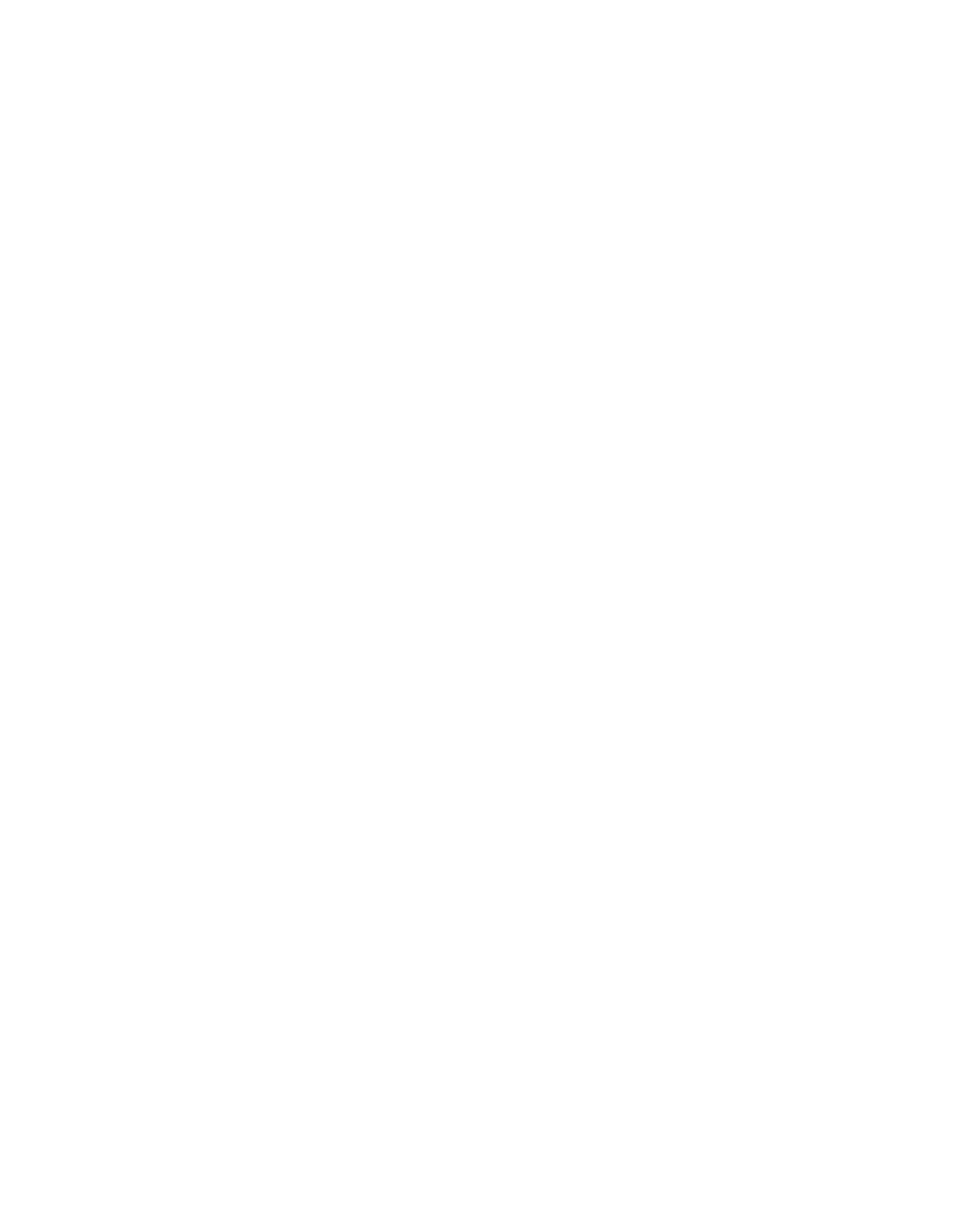

#### INDEPENDENT AUDITORS' REPORT

To the Transportation and Utilities Committee The City of Seattle – City Light Department Seattle, Washington

#### *Report on the Financial Statements*

We have audited the accompanying financial statements of The City of Seattle – City Light Department (the "Department"), an enterprise fund of The City of Seattle, Washington, as of and for the years ended December 31, 2019 and 2018, and the related notes to the financial statements, as listed in the table of contents.

#### *Management's Responsibility for the Financial Statements*

Management is responsible for the preparation and fair presentation of these financial statements in accordance with accounting principles generally accepted in the United States of America; this includes the design, implementation, and maintenance of internal control relevant to the preparation and fair presentation of financial statements that are free from material misstatement, whether due to fraud or error.

#### *Auditors' Responsibility*

Our responsibility is to express an opinion on these financial statements based on our audits. We conducted our audits in accordance with auditing standards generally accepted in the United States of America and the standards applicable to financial audits contained in *Government Auditing Standards* issued by the Comptroller General of the United States. Those standards require that we plan and perform the audits to obtain reasonable assurance about whether the financial statements are free from material misstatement.

An audit involves performing procedures to obtain audit evidence about the amounts and disclosures in the financial statements. The procedures selected depend on the auditors' judgment, including the assessment of the risks of material misstatement of the financial statements, whether due to fraud or error. In making those risk assessments, the auditor considers internal control over financial reporting relevant to the Department's preparation and fair presentation of the financial statements in order to design audit procedures that are appropriate in the circumstances, but not for the purpose of expressing an opinion on the effectiveness of the Department's internal control. Accordingly, we express no such opinion. An audit also includes evaluating the appropriateness of accounting policies used and the reasonableness of significant accounting estimates made by management, as well as evaluating the overall presentation of the financial statements.

We believe that the audit evidence we have obtained is sufficient and appropriate to provide a basis for our audit opinion.

#### *Opinion*

In our opinion, the financial statements referred to above present fairly, in all material respects, the financial position of the Department as of December 31, 2019 and 2018, and the respective changes in financial position and cash flows thereof for the years then ended in accordance with accounting principles generally accepted in the United States of America.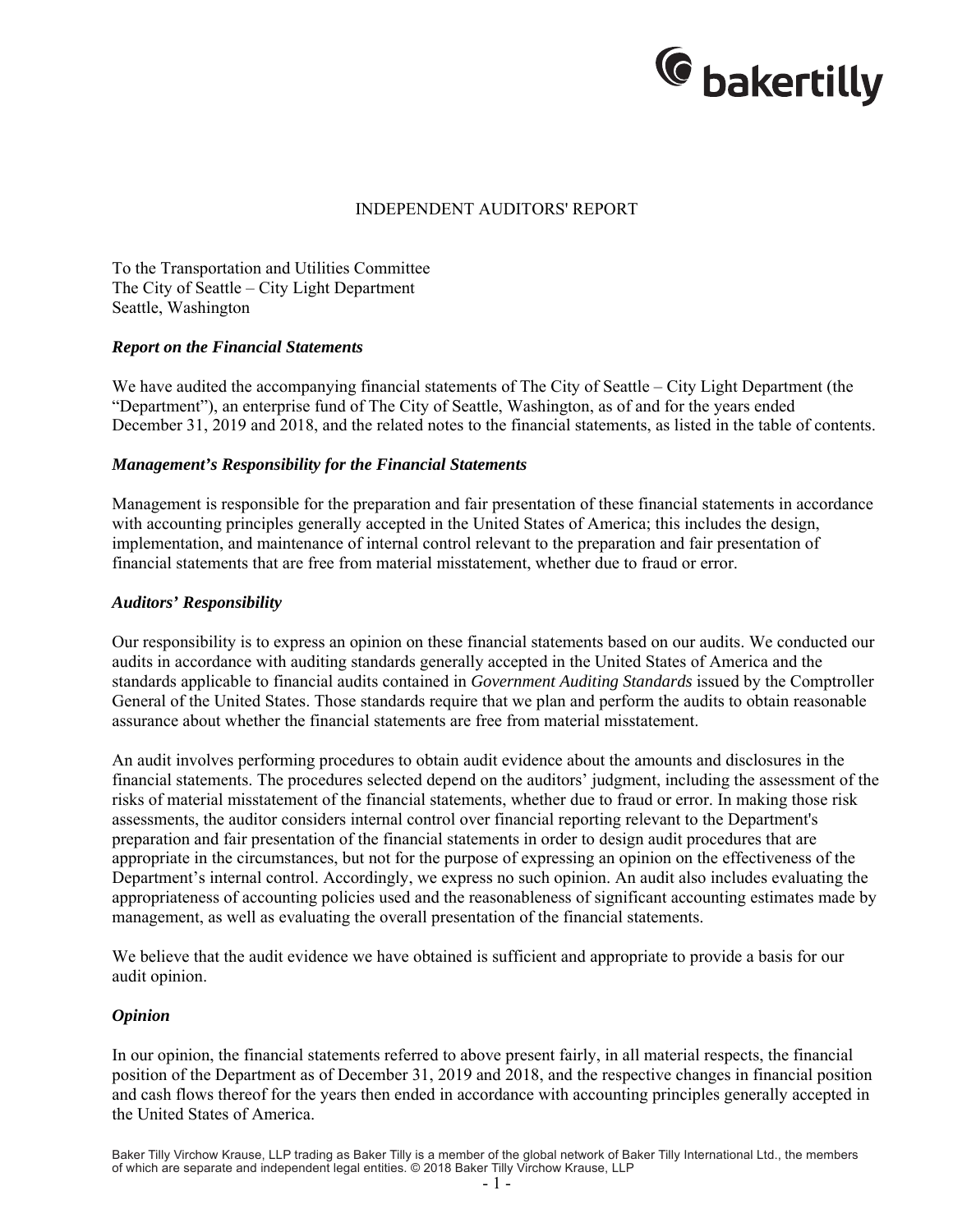#### *Emphasis of Matters*

As discussed in Note 1, the financial statements present only the Department and do not purport to, and do not, present fairly the financial position of The City of Seattle, Washington, as of December 31, 2019 and 2018 and the respective changes in financial position and cash flows thereof for the years then ended in accordance with accounting principles generally accepted in the United States of America. Our opinion is not modified with respect to this matter.

As discussed in Note 1, the Department adopted the provisions of Governmental Accounting Standards Board Statement No. 89, *Accounting for Interest Cost Incurred before the End of a Construction Period* effective January 1, 2019. Our opinion is not modified with respect to this matter.

#### *Other Matters*

#### *Required Supplementary Information*

Accounting principles generally accepted in the United States of America require that the required supplementary information as listed in the table of contents be presented to supplement the financial statements. Such information, although not a part of the financial statements, is required by the Governmental Accounting Standards Board who considers it to be an essential part of financial reporting for placing the financial statements in an appropriate operational, economic, or historical context. We have applied certain limited procedures to the required supplementary information in accordance with auditing standards generally accepted in the United States of America, which consisted of inquiries of management about the methods of preparing the information and comparing the information for consistency with management's responses to our inquiries, the financial statements, and other knowledge we obtained during our audit of the financial statements. We do not express an opinion or provide any assurance on the information because the limited procedures do not provide us with sufficient evidence to express an opinion or provide any assurance.

#### *Other Information*

Our audit was conducted for the purpose of forming an opinion on the financial statements as a whole. The other information as identified in the table of contents, which is the responsibility of management, is presented for purposes of additional analysis and is not a required part of the financial statements. Such information has not been subjected to the auditing procedures applied in the audit of the financial statements, and accordingly, we express no opinion or provide any assurance on it.

#### *Other Reporting Required by Government Auditing Standards*

In accordance with *Government Auditing Standards*, we have also issued a report on our consideration of the Department's internal control over financial reporting and on our tests of its compliance with certain provisions of laws, regulations, contracts, and grant agreements and other matters. The purpose of that report is to describe the scope of our testing of internal control over financial reporting and compliance and the results of that testing, and not to provide an opinion on the effectiveness of The Department's internal control over financial reporting or on compliance. That report is an integral part of an audit performed in accordance with *Government Auditing Standards* in considering the Department's internal control over financial reporting and compliance.

Baker Tilly Virchaw Krause, LLP

Madison, Wisconsin May 8, 2020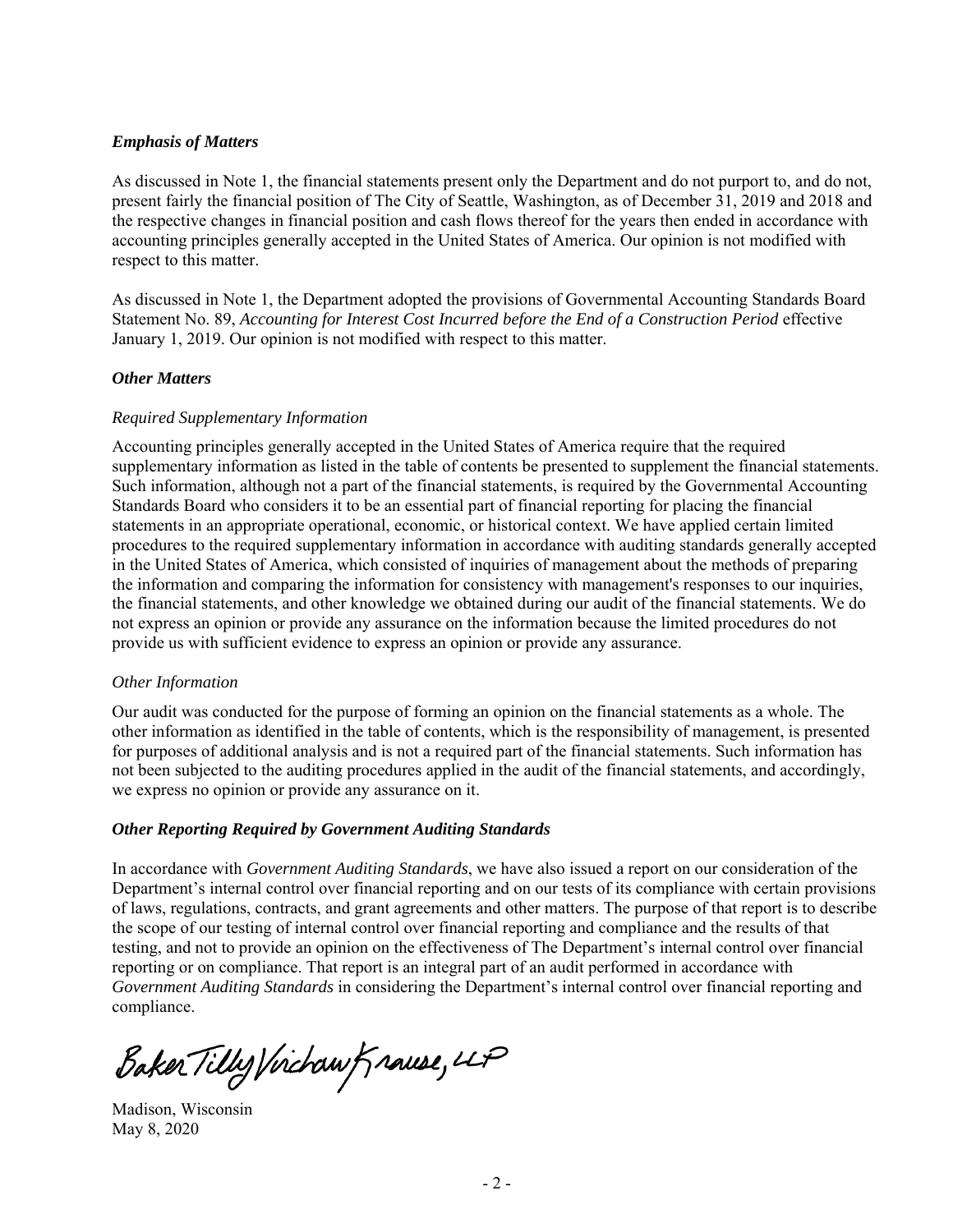#### **MANAGEMENT'S DISCUSSION AND ANALYSIS (UNAUDITED) AS OF AND FOR THE YEARS ENDED DECEMBER 31, 2019 and 2018**

The following discussion and analysis of the financial performance of The City of Seattle—City Light Department (the Department) provides a summary of the financial activities for the years ended December 31, 2019, and 2018. This discussion and analysis should be read in combination with the Department's financial statements, which immediately follow this section.

### **ORGANIZATION**

The Department is the public electric utility of The City of Seattle (the City). As an enterprise fund of the City, the Department owns and operates generating, transmission, and distribution facilities and delivers electricity to approximately 470,400 customers in Seattle and certain surrounding communities. The Department also provides electrical energy to other City agencies at rates prescribed by City ordinances.

### **OVERVIEW OF THE FINANCIAL STATEMENTS**

The Department's accounting records are maintained in accordance with generally accepted accounting principles for proprietary funds as prescribed by the Governmental Accounting Standards Board (GASB). The Department's accounting records also follow the Uniform System of Accounts for Public Licensees prescribed by the Federal Energy Regulatory Commission (FERC).

This discussion and analysis is intended to serve as an introduction to the Department's financial statements, which are comprised of the financial statements and the notes to the financial statements and include the following:

*Balance Sheets, Statements of Revenues, Expenses, and Changes in Net Position, and Statements of Cash Flows*—The financial statements provide an indication of the Department's financial health. The balance sheets include all the Department's assets, deferred outflows of resources, liabilities, deferred inflows of resources, and net position using the accrual basis of accounting, as well as an indication about which assets can be utilized for general purposes, and which assets are restricted due to bond covenants and other commitments. The statements of revenues, expenses, and changes in net position report all the revenues and expenses during the time periods indicated. The statements of cash flows report the cash provided and used by operating activities, as well as other cash sources, such as investment income and cash payments for bond principal and capital additions and betterments.

*Notes to the Financial Statements*—The notes to the financial statements provide additional information that is essential to a full understanding of the data provided in the financial statements.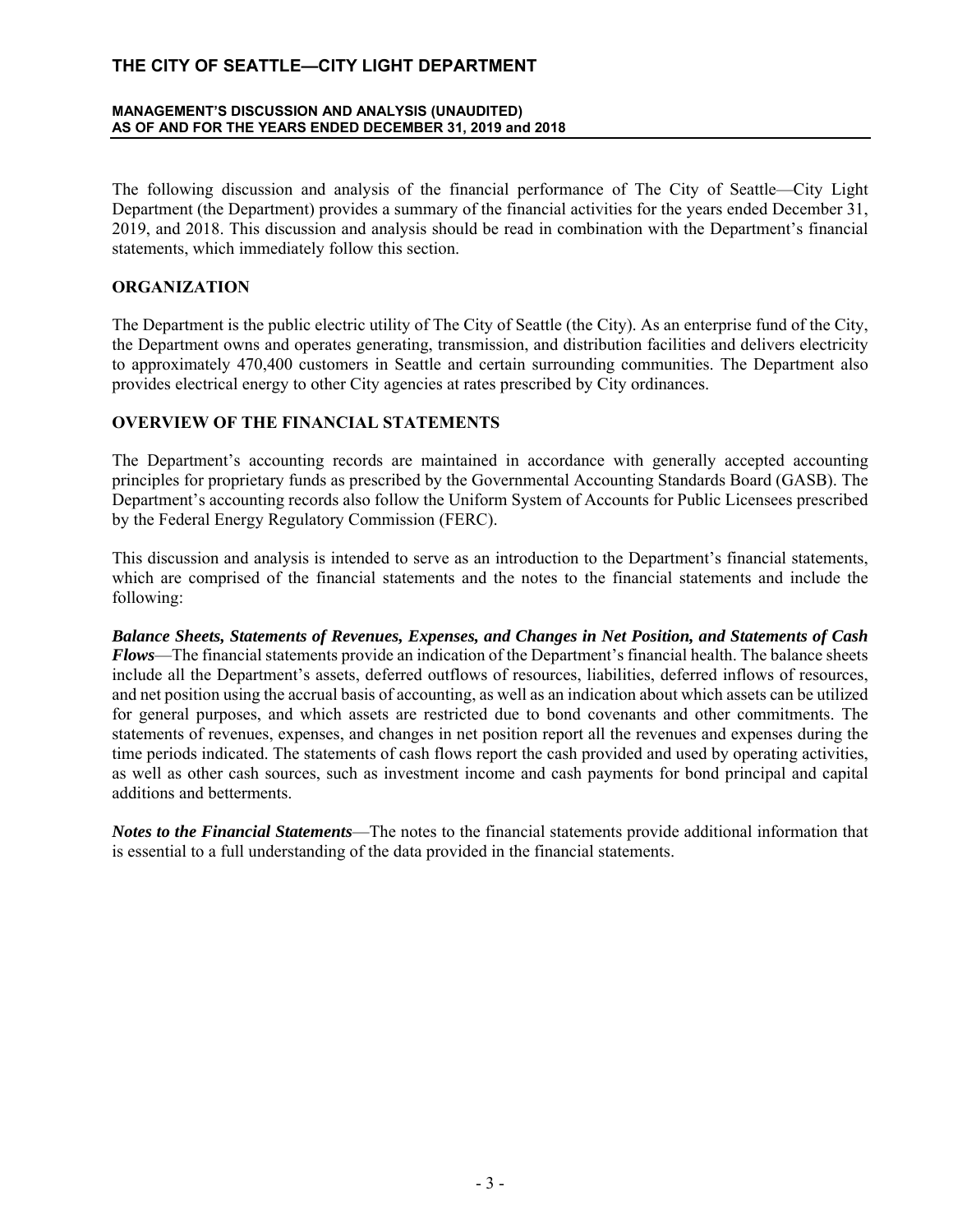#### **MANAGEMENT'S DISCUSSION AND ANALYSIS (UNAUDITED) AS OF AND FOR THE YEARS ENDED DECEMBER 31, 2019 and 2018**

#### **CONDENSED BALANCE SHEETS**

|                                                       |           | December 31 |           |  |  |
|-------------------------------------------------------|-----------|-------------|-----------|--|--|
| $($$ in millions)                                     | 2019      | 2018        | 2017      |  |  |
| Assets:                                               |           |             |           |  |  |
| Utility plant-net                                     | \$4,041.5 | \$3,820.8   | \$3,509.5 |  |  |
| Restricted assets                                     | 276.5     | 263.7       | 252.4     |  |  |
| Current assets                                        | 449.9     | 374.0       | 343.6     |  |  |
| Other assets                                          | 432.0     | 432.0       | 416.8     |  |  |
| Total assets                                          | 5,199.9   | 4,890.5     | 4,522.3   |  |  |
| Total deferred outflows of resources                  | 102.7     | 57.9        | 83.2      |  |  |
| Total assets and deferred outflows of resources       | \$5,302.6 | \$4,948.4   | \$4,605.5 |  |  |
| Liabilities:                                          |           |             |           |  |  |
| Long-term debt                                        | \$2,682.5 | \$2,564.9   | \$2,417.4 |  |  |
| Noncurrent liabilities                                | 459.8     | 365.8       | 409.6     |  |  |
| Current liabilities                                   | 306.8     | 316.6       | 280.7     |  |  |
| Other liabilities                                     | 35.2      | 37.8        | 36.3      |  |  |
| <b>Total liabilities</b>                              | 3,484.3   | 3,285.1     | 3,144.0   |  |  |
| Total deferred inflows of resources                   | 116.1     | 163.9       | 123.6     |  |  |
| Net position:                                         |           |             |           |  |  |
| Net investment in capital assets                      | 1,653.7   | 1,523.8     | 1,382.8   |  |  |
| Restricted:                                           |           |             |           |  |  |
| Rate stabilization account                            | 25.0      | 25.0        | 25.0      |  |  |
| Total restricted                                      | 25.0      | 25.0        | 25.0      |  |  |
| Unrestricted-net                                      | 23.5      | (49.4)      | (69.9)    |  |  |
| Total net position                                    | 1,702.2   | 1,499.4     | 1,337.9   |  |  |
| Total liabilities, deferred inflows, and net position | \$5,302.6 | \$4,948.4   | \$4,605.5 |  |  |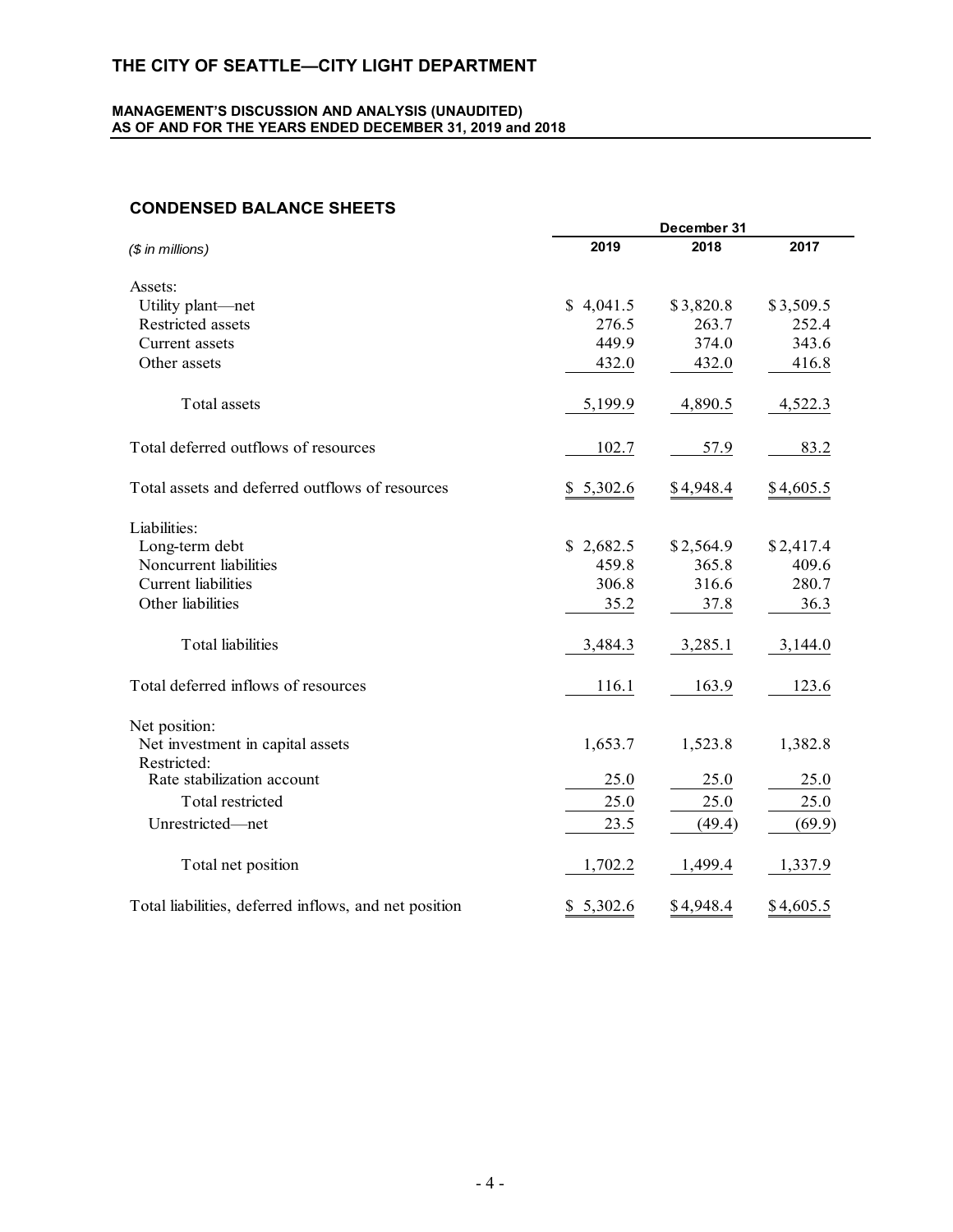#### **MANAGEMENT'S DISCUSSION AND ANALYSIS (UNAUDITED) AS OF AND FOR THE YEARS ENDED DECEMBER 31, 2019 and 2018**

#### **ASSETS**

#### *Utility Plant*—*Net*

*2019 Compared to 2018* Utility plant assets net of accumulated depreciation and amortization increased \$220.7 million to \$4,041.5 million in 2019. Utility plant assets were comprised of hydroelectric production plant, \$939.2 million, which increased \$42.8 million, transmission plant, \$302.3 million, which increased \$11.7 million, distribution plant, \$3,011.9 million, which increased \$197.5 million, general plant, \$405.0 million, which increased \$13.1 million, and intangible assets, \$695.7 million, which increased \$31.3 million. The net increase in utility plant assets were partially offset by an \$85.6 million net increase in accumulated depreciation and amortization to \$1,979.4 million.



The \$197.5 million increase in distribution plant is primarily due to service installations, \$89.2 million, meters, \$50.6 million. An increase of \$42.8 million in Hydro assets is primarily due to Diablo Unit 32 rebuild and Boundary improvements, \$28.1 million. An increase of \$31.3 million in Intangibles is primarily due to Boundary licensing, \$18.2 million.

Other components of utility plant include Construction work-in-progress, \$493.4 million, which increased \$7.2 million, land and land rights, \$152.6 million, which increased \$2.4 million, nonoperating property, \$16.8 million, which increased \$0.3 million, The increase in construction work-in-progress is primarily due to \$373.6 million in additions, partially offset by capitalization of \$366.4 million. The additions in Construction work-inprogress consist mainly of \$122.0 million in underground and overhead systems, primarily due to Denny network system, \$55.6 million in billable service connections; \$40.6 million in generation projects primarily due to Boundary units 51 and 54, and Diablo unit 32 rebuild; \$35.0 million in intangibles mainly due to Boundary licensing; \$32.0 million in stations; \$25.3 million in transmission; \$23.9 million in general plant; and \$13.7 million in street lighting.

See Note 3 Utility Plant of the accompanying financial statements.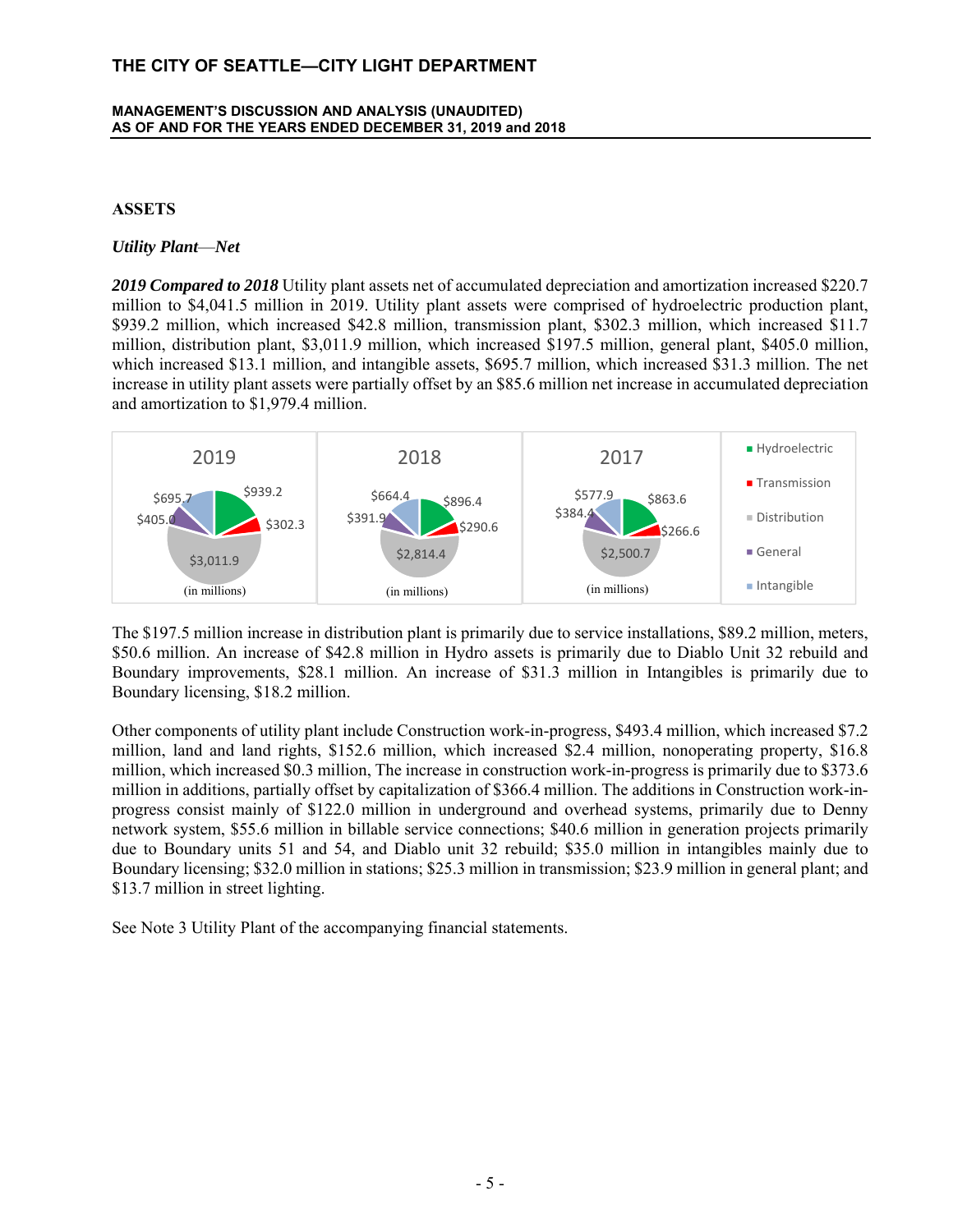#### **MANAGEMENT'S DISCUSSION AND ANALYSIS (UNAUDITED) AS OF AND FOR THE YEARS ENDED DECEMBER 31, 2019 and 2018**

*2018 Compared to 2017* Utility plant assets net of accumulated depreciation and amortization increased \$311.3 million to \$3,820.8 million in 2018. Utility plant assets were comprised of hydroelectric production plant, \$896.4 million, which increased \$32.8 million, transmission plant, \$290.6 million, which increased \$24.0 million, distribution plant, \$2,814.4 million, which increased \$313.7 million, general plant, \$391.9 million, which increased \$7.5 million, and intangible assets, \$664.4 million which increased \$86.5 million. The net increase in utility plant assets were partially offset by a \$70.4 million net increase in Accumulated depreciation and amortization to \$1,893.8 million.

The \$313.7 million increase in distribution plant is primarily due to Denny substation, \$133.0 million, seawall replacement, \$39.7 million, equipment replacement, \$27.3 million. An increase of \$86.5 million in Intangibles is primarily due to PeopleSoft 9.2 reimplementation, \$24.7 million, Advanced Metering system and AM system integration, \$11.7 million, Customer Information system, \$5.8 million, Enterprise Document Management system and WAMS Document Repository, \$5.7 million, and Automated Utility Design, \$5.2 million. The \$32.8 million increase in Hydro assets is primarily due to Diablo U31 rebuild. The \$24.0 million increase in Transmission is primarily due to seawall replacement, equipment replacement, and Boundary bank 156 transformer replacement.

Other components of utility plant include Construction work-in-progress, \$486.2 million, which decreased \$103.1 million, nonoperating property, \$16.5 million, which increased \$1.8 million, assets held for future use, \$4 million, which decreased \$55.1 million primarily due to the transfer of Denny substation land to Plant, \$54.2 million, which primarily caused an increase of \$73.6 million in land and land rights to \$150.2 million. The decrease in construction work-in-progress is primarily due to construction work-in-progress capitalization of \$535.7 million offset by \$436.0 million in additions. The additions in Construction work-in-progress consist mainly of \$178.1million in underground and overhead systems, primarily due to Alaskan Way Viaduct, \$53.3 million in Generation projects primarily due to Boundary units 51 & 54 rebuild, and Diablo unit 32 rebuild, \$52.3 million in stations primarily due to Denny substation, \$52.1million in billable service connections, \$30.3 million in relicensing costs, \$23.9 million in transmission, \$15.0 million in general plant, and \$13.0 million in data processing system.

#### *Restricted Assets*

2019 Compared to 2018 Restricted assets consisting of restricted cash increased by \$12.8 million to \$276.5 million.

Construction funds increased by \$21.6 million to \$22.2 million. At the end of 2019, the balance was primarily from unspent proceeds from the 2019A bonds that will continue to be used in early 2020 to fund a portion of the ongoing capital improvement program.

Bond reserve account increased by \$18.4 million to \$146.5 million from 2018. Increases were from 2019 bond proceeds, interest earnings, and ongoing funding from operating cash to replace the existing surety bond expiring in 2029. The respective additions were \$5.5 million, \$2.9 million and \$10.0 million.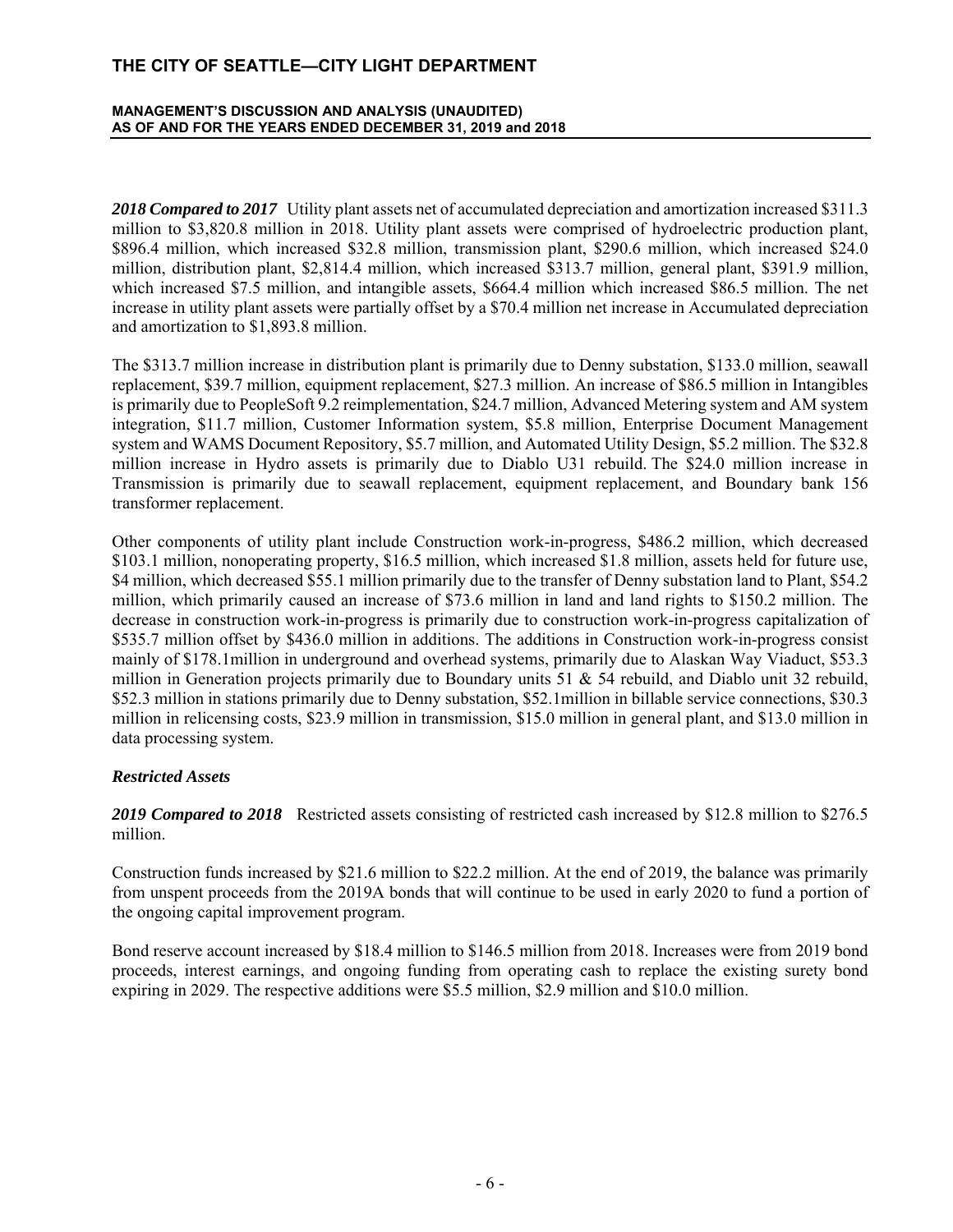#### **MANAGEMENT'S DISCUSSION AND ANALYSIS (UNAUDITED) AS OF AND FOR THE YEARS ENDED DECEMBER 31, 2019 and 2018**

The Rate Stabilization Account (RSA) decreased by a net \$22.8 million to \$74.1 million. A surcharge on electric rates of 1.5% remained in effect since August 2016 and an additional 1.5% surcharge was imposed in November 2019 because the RSA balance fell below the next trigger level of \$80.0 million at the end of the 3<sup>rd</sup> quarter. The total 3.0% surcharge is expected to remain in effect through 2020. Additions to the RSA came from rate surcharge of \$14.2 million and interest earnings of \$2.0 million. These were offset by transfers of funds to operating cash of \$39.0 million due to the difference between actual and budgeted net wholesale revenues. See Note 4 Rate Stabilization Account of the accompanying financial statements.

Other restricted assets decreased by \$4.4 million to \$33.7 million. Restricted cash for ongoing pole attachment projects with communications customers was nearly 100% drawn at the end of the year for a decrease of \$4.7 million. Sundry prepayments were lower by \$1.6 million as a result of higher completed service connections compared to 2018. These were offset by \$1.9 million net increases in other and mostly for a favorable unrealized gain adjustment from the Department's share of investments in the City's cash pool.

*2018 Compared to 2017* Restricted assets consisting of restricted cash increased by \$11.3 million to \$263.7 million.

Construction funds decreased by \$36.2 million to \$0.6 million. In 2017, unspent proceeds were from the 2016A Clean Renewable Energy Bonds and 2017C revenue bonds. Bond proceeds are used to fund a portion of the ongoing capital improvement program.

Bond reserve account increased by \$24.5 million to \$128.1 million from 2018. Sources for the increase were from bond proceeds, interest earnings, and ongoing funding from operating cash to replace the existing surety bond expiring in 2029. The respective additions were \$12.2 million, \$2.3 million and \$10.0 million.

The Rate Stabilization Account (RSA) increased by a net \$3.5 million to \$96.9 million. A surcharge on electric rates of 1.5% remained in effect since August 2016 until the RSA is funded to \$100.0 million. Additions to the RSA came from rate surcharge revenue of \$11.6 million and interest earnings of \$1.8 million. These were offset by transfers of funds to operating cash of \$9.9 million due to the difference between actual and budgeted net wholesale revenues.

Other restricted assets increased by \$19.5 million to \$38.1 million. The Debt service account increased by \$9.8 million for debt service due in the beginning of 2019. The balance increase of \$9.7 million was primarily for sundry prepayments and higher deposits from communications customers.

#### *Current Assets*

*2019 Compared to 2018* Current assets increased by \$75.9 million to \$449.9 million at the end of 2019.

Operating cash increased by \$55.1 million to \$190.2 million. Increased inflows to cash were from the 5.8% system average rate increase effective since January, RSA surcharges, capital contributions, interest earnings, and reimbursement from the Construction account for capital expenditures. Significant capital expenditures reimbursements were made from the Construction account during the  $4<sup>th</sup>$  quarter from the 2019A bonds. These were offset by lower net wholesale energy sales and payments for higher debt service, transfers to RSA, capital construction projects, and ongoing operations.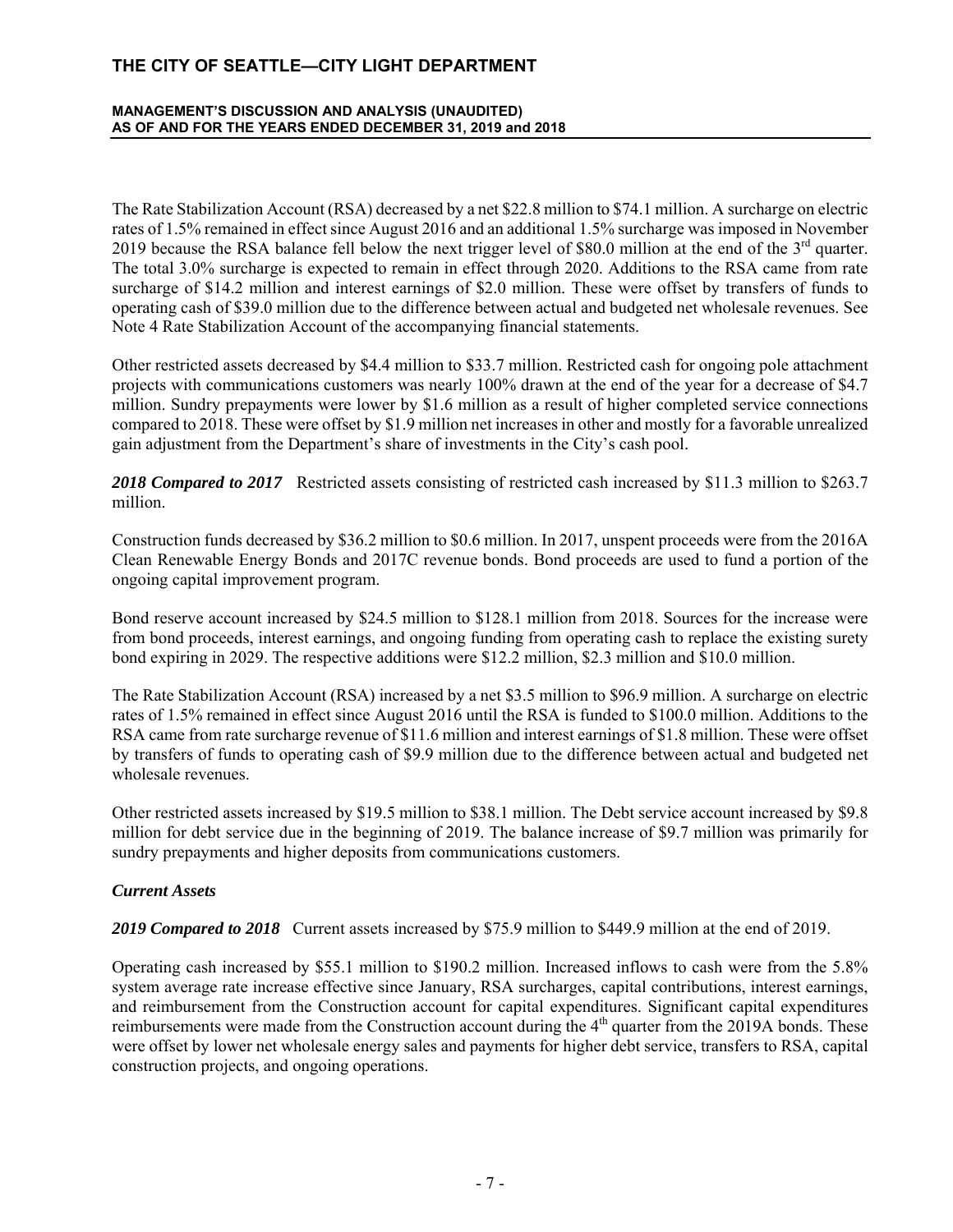#### **MANAGEMENT'S DISCUSSION AND ANALYSIS (UNAUDITED) AS OF AND FOR THE YEARS ENDED DECEMBER 31, 2019 and 2018**

Accounts receivable, net, increased by \$3.9 million to \$132.5 million. The highest increase was for completion of large service connections in progress of \$12.4 million due in part to the ongoing strong local economy.

Retail electric receivables decreased a net \$1.3 million from a year ago. Collection efforts on these receivables resumed to normal activities in late 2018 and continued throughout 2019 as the Department's response to customer's concerns on charges from the new billing system and AMI installations were stabilized. The result was lower retail electric receivables of \$7.3 million. A result of renewed collection efforts was that the allowance for bad debt decreased by \$6.0 million from 2018 that also contributed to the decline in net retail electric receivables.

Other decreases in Accounts receivable were \$4.6 million for interdepartmental receivables as a result of higher emphasis for settlement of these receivables by the end of the year. Remaining net decrease of \$2.6 million was due to normal operations.

Unbilled revenues increased by \$18.0 million to \$92.6 million. The increase was mainly attributable to the higher retail electric rates in 2019 and higher unbilled consumption due to colder weather for the last two months of 2019 compared to 2018.

Other current assets decreased by \$1.1 million to \$34.6 million as a result of lower materials and supplies inventory at year end used for ongoing projects.

*2018 Compared to 2017* Current assets increased by \$30.4 million to \$374.0 million at year end.

Operating cash increased by \$6.0 million to \$135.1 million at the end of 2018. Increased inflows to cash were from a 5.6% system average rate increase effective in January, RSA surcharge, capital contributions, interest earnings, and reimbursement from the Construction account for capital expenditures. These were offset by lower net wholesale energy sales and payments for higher debt service, transfers to RSA, capital construction projects, and ongoing operations.

Accounts receivable, net, increased by \$37.5 million to \$128.6 million. The increase was for retail electric sales in the amount of \$20.4 million and for large service connections in progress of \$16.9 million. Higher receivables totaling \$13.1 million were for state tax credits, a rebate from the Advance Metering Infrastructure (AMI) contract in progress, interdepartmental receivables, and other. These were offset by a net increase of \$12.1 million in the allowance for retail electric receivables and sundry receivables. The increase of \$8.1 million in allowance for Electric Service was in part attributable to the Department's response to customer's concerns on charges from the new billing system and AMI installations. The increase of \$4.0 million in allowance for sundry billings was due to higher time and material billings and pole attachment billings that have a slower collection practice because of a slow review process by customers. In addition, interest charges are now being charged to sundry accounts in arrears with the implementation of a new financial system in 2018 that accounted for most of the balance increase in the allowance. Other receivables decreased net \$0.8 million in the normal course of operations.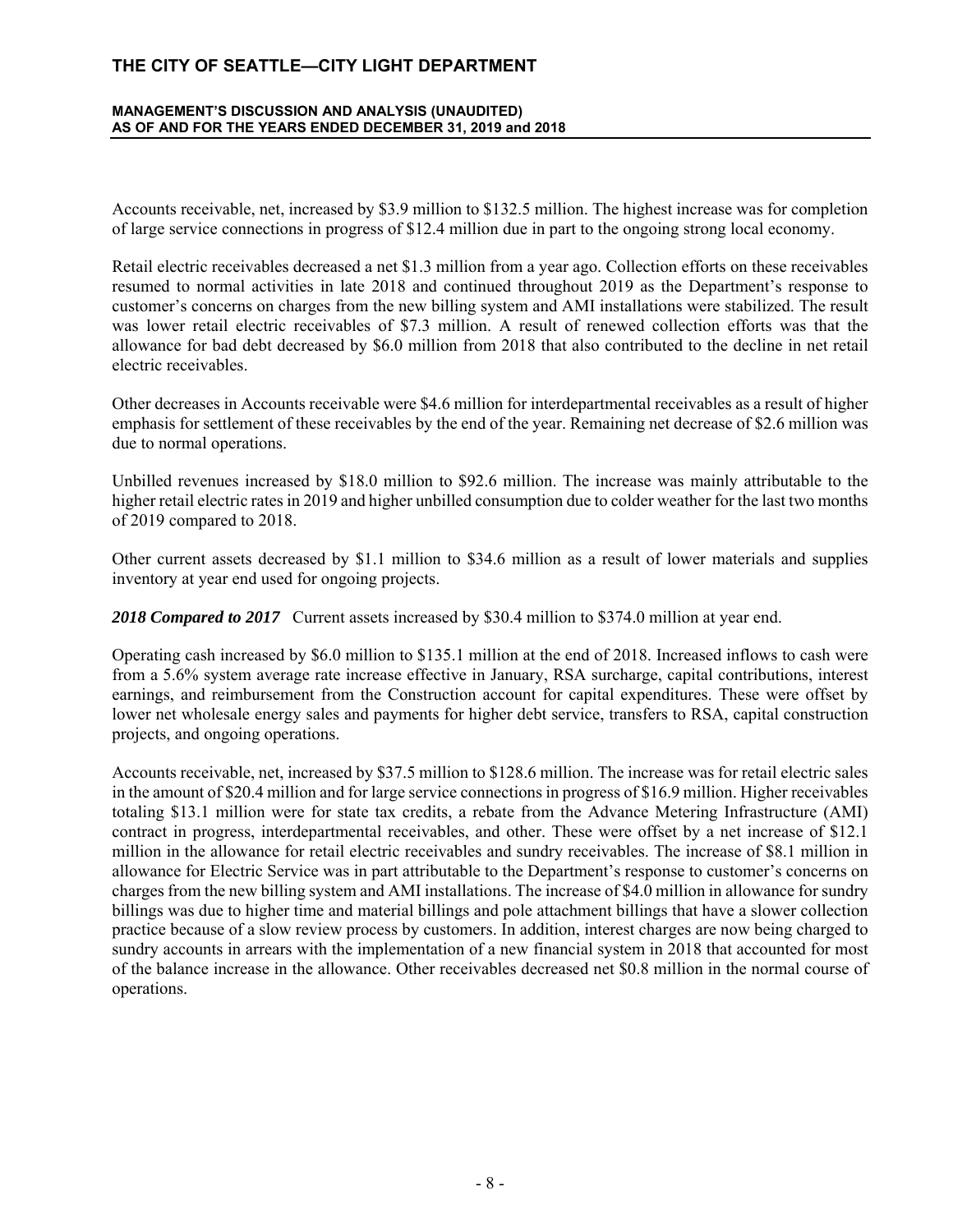#### **MANAGEMENT'S DISCUSSION AND ANALYSIS (UNAUDITED) AS OF AND FOR THE YEARS ENDED DECEMBER 31, 2019 and 2018**

Unbilled revenues decreased by \$14.8 million to \$74.6 million. The decrease was due to colder weather for the last two months of 2017 compared to 2018 that resulted in higher consumption for the prior year and faster processing of billings as a result of efficiencies gained with the implementation of AMI.

Other current assets increased by \$1.8 million to \$35.7 million for higher materials and supplies inventory.

#### *Other Assets*

*2019 Compared to 2018* Total Other assets at \$432.0 million did not change from 2018. The regulatory asset for environmental cleanup costs increased by \$2.3 million, due to the estimated costs to clean up several Superfund sites along the Duwamish River that the Department has been designated a responsible party. Environmental cleanup costs are being recovered through rates over a 25-year period. See Note 15 Environmental Liabilities of the accompanying financial statements.

An offsetting decrease of \$2.3 million was primarily for ongoing payment of loans from local jurisdictions for underground infrastructure improvements. Conservation costs, net, decreased by \$0.1 million.

See Note 7 Other Assets of the accompanying financial statements.

*2018 Compared to 2017* Other assets increased by \$15.2 million to \$432.0 million. The regulatory asset for environmental cleanup costs increased by \$20.6 million. Environmental cleanup costs are being recovered through rates over a 25-year period with initial amortization commencing in 2017.

Remaining balance of Other assets decreased by \$5.4 million to \$318.3 million. Conservation costs, net, decreased by \$0.7 million and other assets decreased by \$4.7 million. After re-evaluation, \$3.6 million of an environmental receivable was no longer considered to be realizable. \$1.0 million of the decrease was for ongoing payment of loans from local jurisdictions for underground infrastructure improvements. Remaining balance decrease was primarily due to costs to be allocated associated with use of Department vehicles and labor benefits were expensed by the end of the year compared to having a carryforward balance at the end of 2017.

#### *Deferred Outflows of Resources*

*2019 Compared to 2018* Deferred outflows of resources increased by \$44.8 million to \$102.7 million.

In 2019, pension related deferred outflows increased net \$51.2 million because of year over year increase in actuarially determined net difference between projected and actual investment earnings of \$33.9 million. This is the result of lower equity market performance in 2018 used as the measurement date as compared to actuarial expectations. Additionally, an increase of \$17.4 million is generally attributable to changes in actuarial assumptions. The most recent actuarial experience study was used to update assumptions including for salary increase, mortality, and retirement rates. See Note 13 Seattle City Employees' Retirement System of the accompanying financial statements.

Deferred outflow of resources pertaining to GASB Statement No. 75, *Accounting and Financial Reporting for Postemployment Benefits other than Pensions* (OPEB) had an inconsequential change from 2018.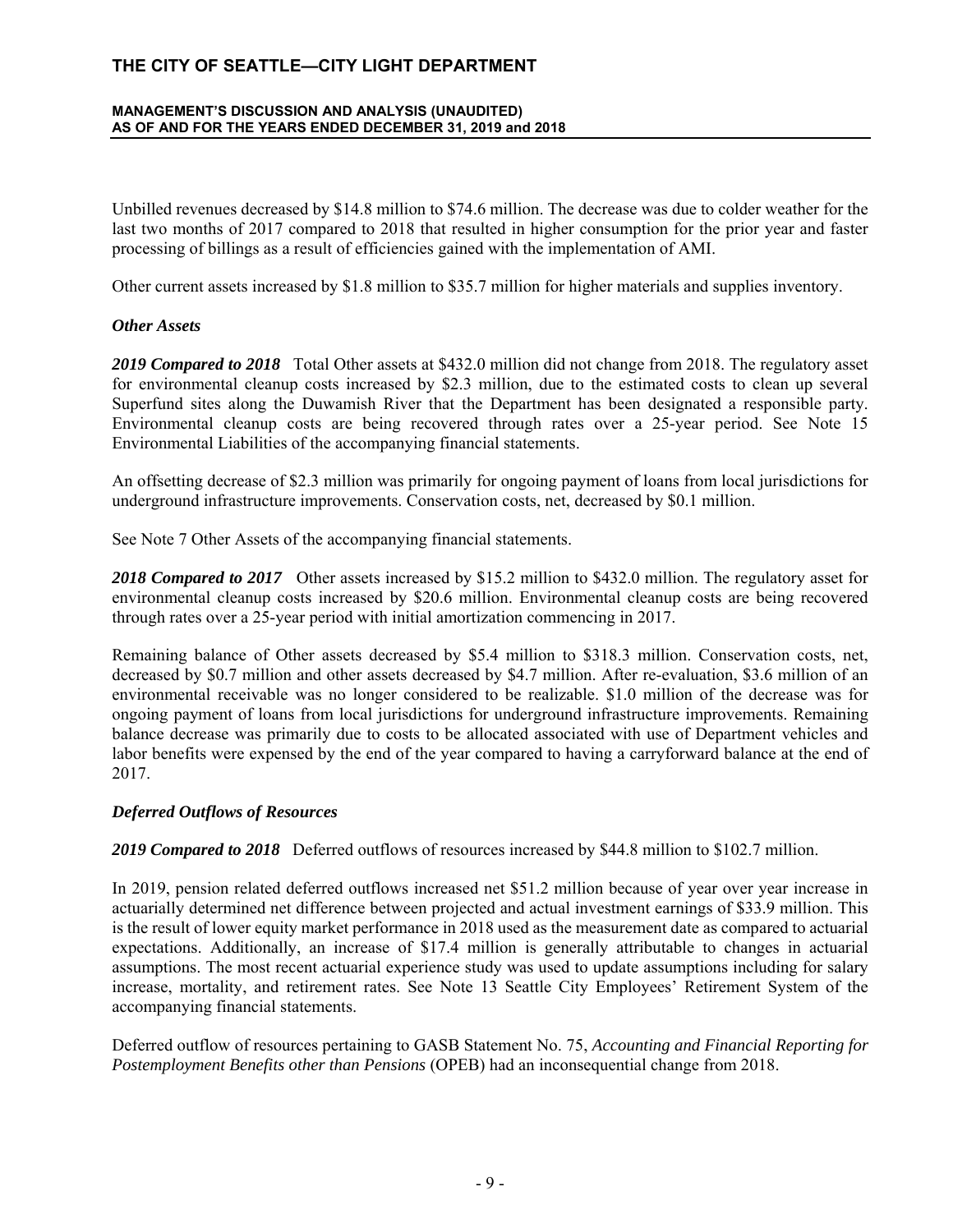#### **MANAGEMENT'S DISCUSSION AND ANALYSIS (UNAUDITED) AS OF AND FOR THE YEARS ENDED DECEMBER 31, 2019 and 2018**

Charges on advance refunding decreased a net \$6.4 million to \$24.6 million. Activity for 2019 consisted of amortization and adjustment for advanced refunding of certain bonds.

2018 Compared to 2017 Deferred outflows of resources decreased significantly by \$25.3 million to \$57.9 million.

In 2015, the Department implemented GASB Statement No. 68, *Accounting and Financial Reporting for Pensions - an amendment of GASB Statement No. 27* concerning accounting for pension plans. For 2018, net decrease of \$22.1 million was primarily related to favorable differences between projected and actual investment earnings from the prior year, which decreased from \$46.9 million in 2017 to \$24.8 million in 2018.

In 2018, the Department implemented GASB Statement No. 75, *Accounting and Financial Reporting for Postemployment Benefits other than Pensions* (OPEB)*.* \$2.1 million was recorded as initial deferred outflows of resources.

Charges on advance refunding decreased a net \$5.3 million to \$31.0 million. Net activity is the result of additions due to new refunding bond issues and decreases for amortization and advance defeasance of bonds.

### **LIABILITIES**

#### *Long-Term Debt*

*2019 Compared to 2018* Long-term debt increased a net \$117.6 million to \$2,682.5 million during 2019.

The Department issued new debt in the amount of \$210.5 million revenue bonds and \$140.3 million refunding revenue bonds to fund a portion of the ongoing capital improvement program and to advance refund certain bonds. The 2019 bond issues were fixed rate in nature. \$155.8 million of the 2010B revenue bonds were refunded with lower interest rate debt over the life of the new bonds.

Debt to capitalization ratio was 60.1% at the end of 2019, a decrease from the 62.4% ratio of 2018.

Net revenues available to pay debt service were equal to 2.10 times principal and interest on all bonds for 2019.

See Note 9 Long-Term Debt of the accompanying financial statements.

*2018 Compared to 2017* Long-term debt increased a net \$147.5 million to \$2,564.9 million during 2018.

The Department issued total new debt in the amount of \$263.8 million revenue bonds and \$198.8 million refunding revenue bonds to fund a portion of the ongoing capital improvement program and to advance refund certain bonds. The 2018 bond issues were a combination of fixed and variable rate bonds. \$198.2 million in revenue bonds were refunded with a revised variable rate index that anticipates lower interest rate debt over the life of the new variable rate bonds.

Debt to capitalization ratio was 62.4% at the end of 2018, a decrease from the 63.7% ratio of 2017.

Net revenues available to pay debt service were equal to 1.83 times principal and interest on all bonds for 2018.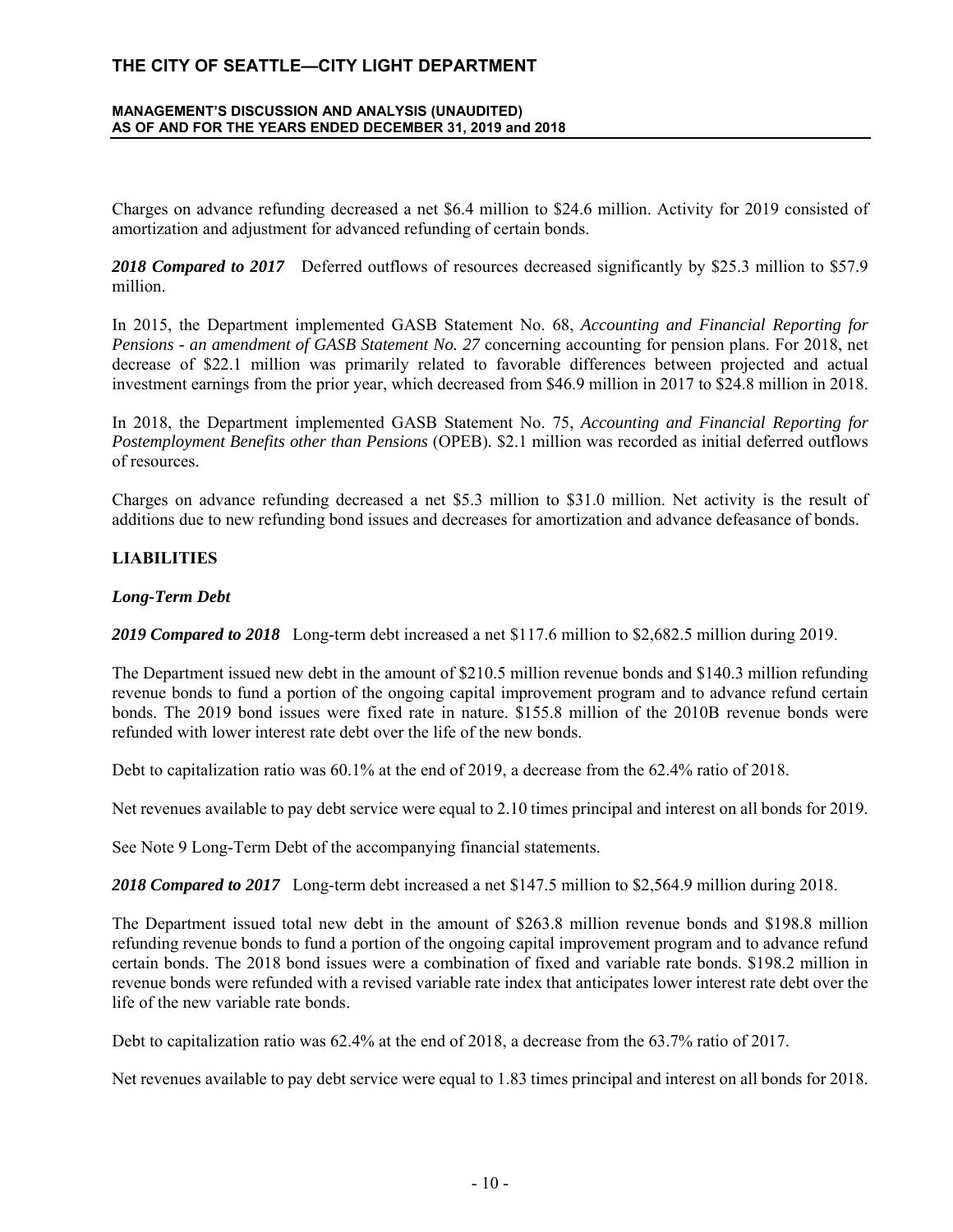#### **MANAGEMENT'S DISCUSSION AND ANALYSIS (UNAUDITED) AS OF AND FOR THE YEARS ENDED DECEMBER 31, 2019 and 2018**

#### *Noncurrent Liabilities*

*2019 Compared to 2018* Total non-current liabilities increased by \$94.0 million to \$459.8 million at the end of 2019.

Net Pension Liability increased by a net \$89.1 million based on the most recent actuarial report and due largely to the negative investment returns during 2018, the measurement year. See Note 13 Seattle City Employees' Retirement System of the accompanying financial statements.

Environmental liabilities increased by a net \$3.0 million to \$105.1 million. Environmental liabilities are principally attributable to the estimated cost of remediating contaminated sediments in the lower Duwamish Waterway, a designated federal Superfund site. The Department is considered a potentially responsible party for contamination in the Duwamish River due to land ownership or use of property located along the river. See Note 15 Environmental Liabilities of the accompanying financial statements.

Liabilities for damage claims/lawsuits and worker's compensation remained virtually unchanged at \$6.8 million.

The balance net increase of \$1.9 million was for nominal changes for compensated absences, post-employment benefits, estimated arbitrage liability for certain bonds, and other.

*2018 Compared to 2017* Total non-current liabilities decreased by \$43.8 million to \$365.8 million at the end of 2018.

Net Pension Liability decreased by a net \$56.3 million based on the most recent actuarial report and due largely to the strong investment returns during 2017 along with a 1% decrease in the Department's share of the pension liability.

Environmental liabilities increased by a net \$16.4 million to \$102.2 million. Environmental liabilities are principally attributable to the estimated cost of remediating contaminated sediments in the lower Duwamish Waterway, a designated federal Superfund site. The Department is considered a potentially responsible party for contamination in the Duwamish River due to land ownership or use of property located along the river.

Liabilities for damage claims/lawsuits and worker's compensation decreased a combined \$3.5 million based on the most recent actuarial risk report. The balance net decrease of \$0.4 million was for nominal changes for compensated absences, post-employment benefits, estimated arbitrage liability for certain bonds, and other.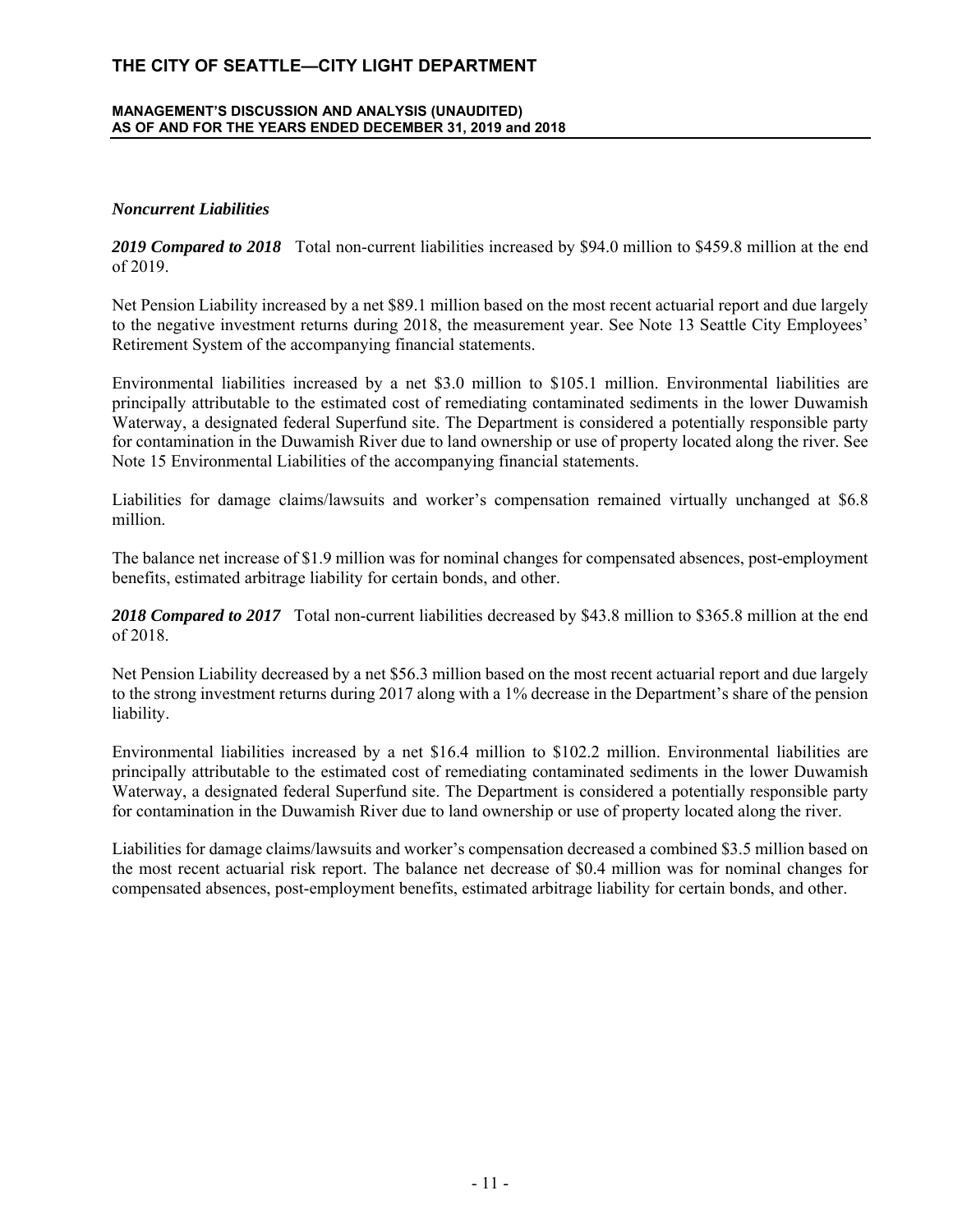#### **MANAGEMENT'S DISCUSSION AND ANALYSIS (UNAUDITED) AS OF AND FOR THE YEARS ENDED DECEMBER 31, 2019 and 2018**

### *Current Liabilities*

*2019 Compared to 2018* Current liabilities decreased by a net of \$9.8 million for a total of \$306.8 million at the end of 2019.

Current liability increases totaled \$31.9 million. The increases included \$13.5 million additional general vouchers payable, \$5.7 million in salary COLA accrual, \$6.2 million primarily for Call Center services, \$3.2 million for current portion of bonds, \$2.3 million for taxes, and other payables of \$1.0 million.

Current liability decreases totaled \$41.7 million. \$33.4 million was for lower interdepartmental payables due to a change to settle these payables at year end, \$2.3 million for lower debt interest payable, \$2.0 million for lower short-term environmental liabilities, \$2.0 million for customer prepayments, and other payables of \$2.0 million.

*2018 Compared to 2017* Current liabilities increased by a net of \$35.9 million for a total of \$316.6 million at the end of 2018.

Current liability increases totaled \$41.5 million. The increase included \$21.4 million of usual amounts owed to other City Departments for which payment was delayed in part due to issues encountered in the implementation of the new financial system. Other increases were \$7.3 million for customer deposits received for pole attachment projects, \$2.4 million for purchased power, and \$3.5 million for inventory purchases, customer refunds, and other. Debt service for bonds was higher by \$6.0 million.

Current liability decreases totaled \$5.6 million. \$1.7 million was for lower net taxes, \$1.4 million for environmental claims; \$1.4 million for payroll accrual, \$0.7 million for other claims, and \$0.4 million other.

#### *Other Liabilities*

*2019 Compared to 2018* Other liabilities decreased by \$2.6 million to \$35.2 million in 2019. The decrease was due to \$2.0 million greater realization of capital contributions revenue for larger service connection projects in progress and higher actual billings issued against prepayments received for completed service connection work.

*2018 Compared to 2017* Other liabilities increased by \$1.5 million to \$37.8 million in 2018. The increase was mostly due to prepayments received for service connection work not yet performed.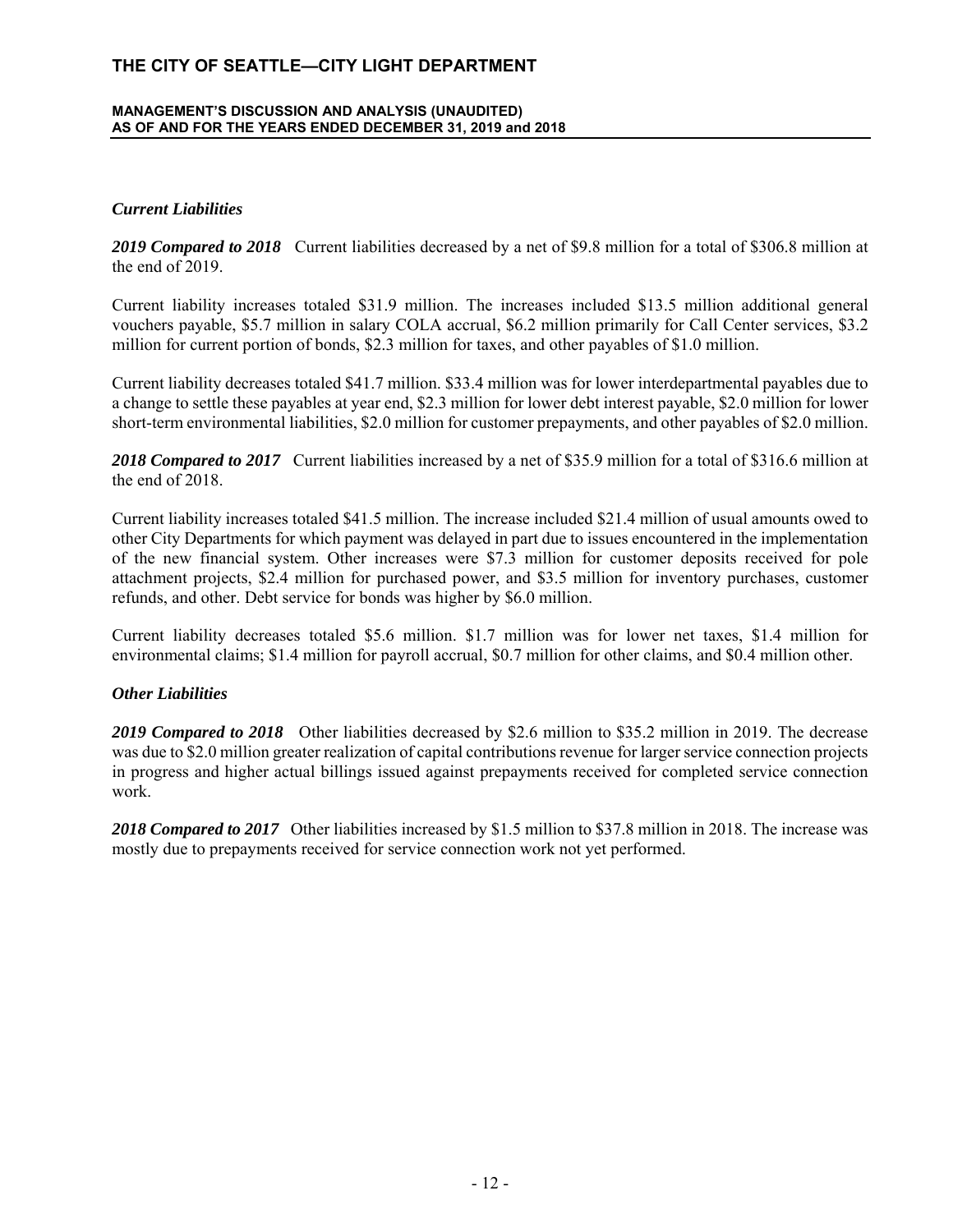#### **MANAGEMENT'S DISCUSSION AND ANALYSIS (UNAUDITED) AS OF AND FOR THE YEARS ENDED DECEMBER 31, 2019 and 2018**

#### *Deferred Inflows of Resources*

*2019 Compared to 2018* Deferred inflows of resources decreased by \$47.8 million for a total of \$116.1 million at the end of 2019.

Deferred inflows related primarily to pension liability decreased by \$28.9 million to \$26.2 million. \$20.5 million is due to lower actuarially determined net difference between projected and actual investment earnings and reduced changes in employer proportion and differences between employer contributions and proportionate share of contributions totaling \$9.2 million. The \$0.8 million increase in deferred pension inflows of resources was the result of differences between expected and actual experience.

In 2018, the Department implemented GASB Statement No. 75 and initially recorded deferred inflows of \$2.9 million with a minimal change of \$0.3 million increase in 2019.

The rate stabilization unearned revenue account decreased a net \$22.8 million from 2018. The 1.5% surcharge on electric rates in effect since August 2016 and the additional 1.5% surcharge since November contributed \$14.2 million, with an offset of \$39.0 million transferred to operating revenues for actual net wholesale revenues being less than budget. \$2.0 million in interest income was transferred to the unearned revenue account resulting in an ending balance of \$49.1 million. See Note 4 Rate Stabilization Account of the accompanying financial statements.

Other deferred inflows of resources increased by \$3.6 million to \$37.6 million. \$1.9 million was because of recognition of an accounting gain on advance refunding of the 2010B bonds. Remaining balance of \$1.7 million increase was mostly due to net payments received from Bonneville in accordance with the Department's Energy Conservation Agreement.

*2018 Compared to 2017* Deferred inflows of resources increased by \$40.3 million for a total of \$163.9 million at the end of 2018.

Deferred inflows related to pension liability increased by \$31.3 million to \$55.1 million and primarily attributable to strong investment returns during 2017. In 2018, the Department implemented the OPEB standard and initially recorded deferred inflows of \$2.9 million.

The rate stabilization unearned revenue account increased a net \$3.5 million from 2017. The 1.5% surcharge on electric rates in effect since August 2016 contributed \$11.6 million, with an offset of \$9.9 million transferred to operating revenues for actual net wholesale revenues being lower than budget. \$1.8 million in interest income was transferred to the unearned revenue account resulting in an ending balance of \$71.9 million.

Other deferred inflows of resources increased by \$2.6 million to \$34.0 million. The increase was mostly due to payments of \$4.9 million received from Bonneville in accordance with the Department's Energy Conservation Agreement less recognition of 2017 BPA Slice true up credit and life-to-date gain from an exchange energy contract terminated in May 2018.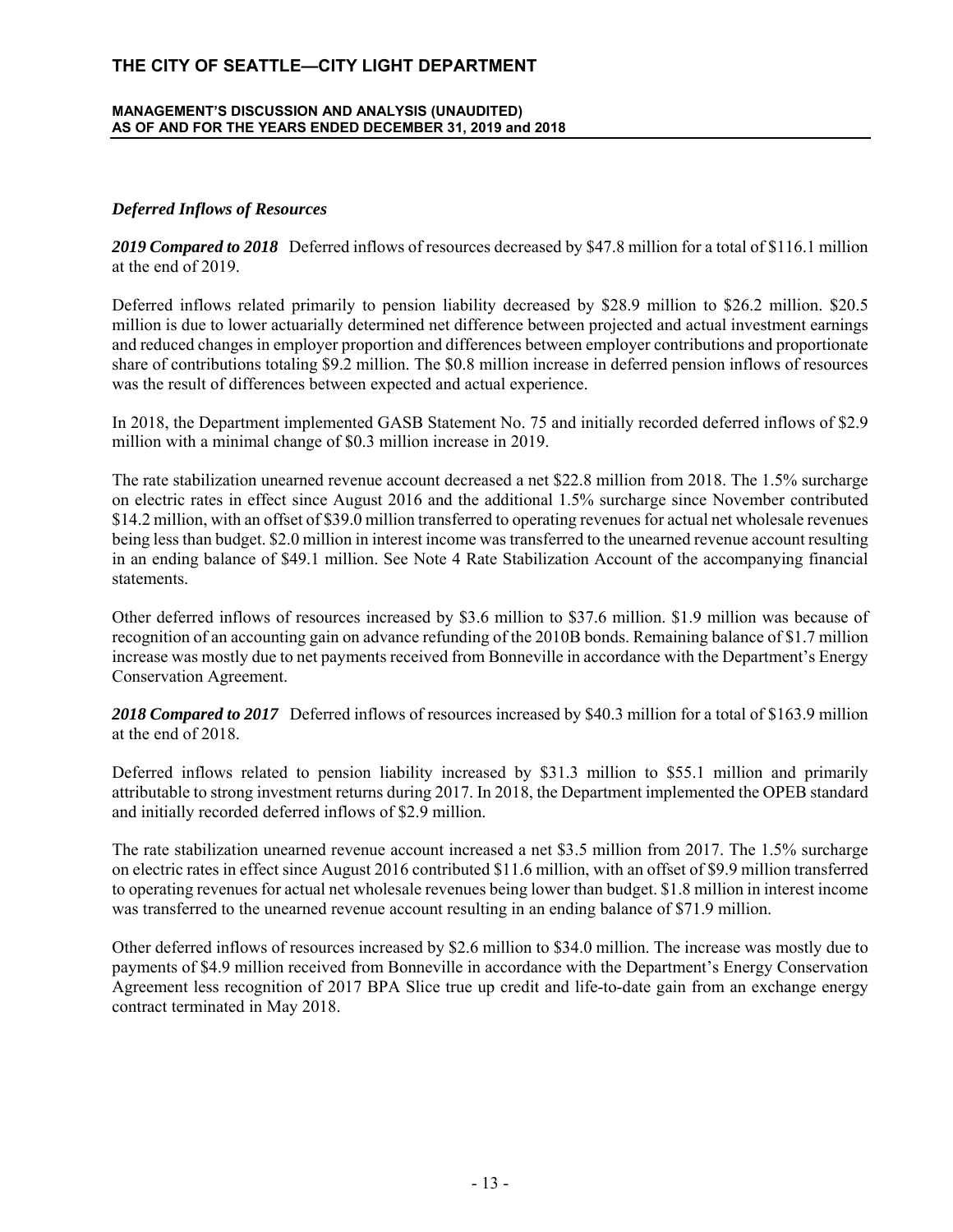#### **MANAGEMENT'S DISCUSSION AND ANALYSIS (UNAUDITED) AS OF AND FOR THE YEARS ENDED DECEMBER 31, 2019 and 2018**

### **RESULTS OF OPERATIONS**

#### *Condensed Statements of Revenues, Expenses, and Changes in Net Position*

|                                                |             | <b>Year Ended December 31</b> |             |  |  |  |
|------------------------------------------------|-------------|-------------------------------|-------------|--|--|--|
| $($$ in millions)                              | 2019        | 2018                          | 2017        |  |  |  |
| Operating revenues                             | \$1,079.5   | \$<br>991.6                   | \$<br>989.7 |  |  |  |
| Nonoperating revenues                          | 25.8        | 17.6                          | 13.3        |  |  |  |
| Total revenues                                 | 1,105.3     | 1,009.2                       | 1,003.0     |  |  |  |
| Operating expenses                             | 873.3       | 823.2                         | 852.5       |  |  |  |
| Nonoperating expenses                          | 93.0        | 83.4                          | 75.4        |  |  |  |
| Total expenses                                 | 966.3       | 906.6                         | 927.9       |  |  |  |
| Income before capital contributions and grants | 139.0       | 102.6                         | 75.1        |  |  |  |
| Capital contributions                          | 63.4        | 59.6                          | 45.1        |  |  |  |
| Capital grants                                 | 0.4         |                               | 0.2         |  |  |  |
| Total capital contributions and grants         | 63.8        | 59.6                          | 45.3        |  |  |  |
| Change in net position                         | 202.8<br>\$ | 162.2<br>\$                   | 120.4<br>\$ |  |  |  |

#### **SUMMARY**

*2019 Compared to 2018* Change in net position for 2019 was \$202.8 million, an increase of \$40.6 million or 25.0% from 2018 Change in net position of \$162.2 million. Higher retail electric sales due to rate increases, including for the 3.0% RSA surcharge, unbilled revenue, transfers from RSA, interest earnings, capital contributions, and other combined with lower bad debt expense were the major reasons for the higher revenues. Offsetting the higher revenues were lower net Short-term wholesale power revenues and higher expenses for administrative & general, interest, depreciation, and taxes.

*2018 Compared to 2017* Change in net position for 2018 was \$162.2 million, an increase of \$41.8 million or 34.7% from 2017 Change in net position of \$120.4 million. Higher retail electric sales attributable to rate increases, including for the 1.5% RSA surcharge, capital contributions, and interest earnings netted with lower unbilled revenue and net Short-term wholesale power revenues contributed to the higher revenues. Lower expenses for long-term purchased power, administrative & general expenses, and taxes also added to the higher change in net position. These were offset by higher bad debt, interest, and other expenses.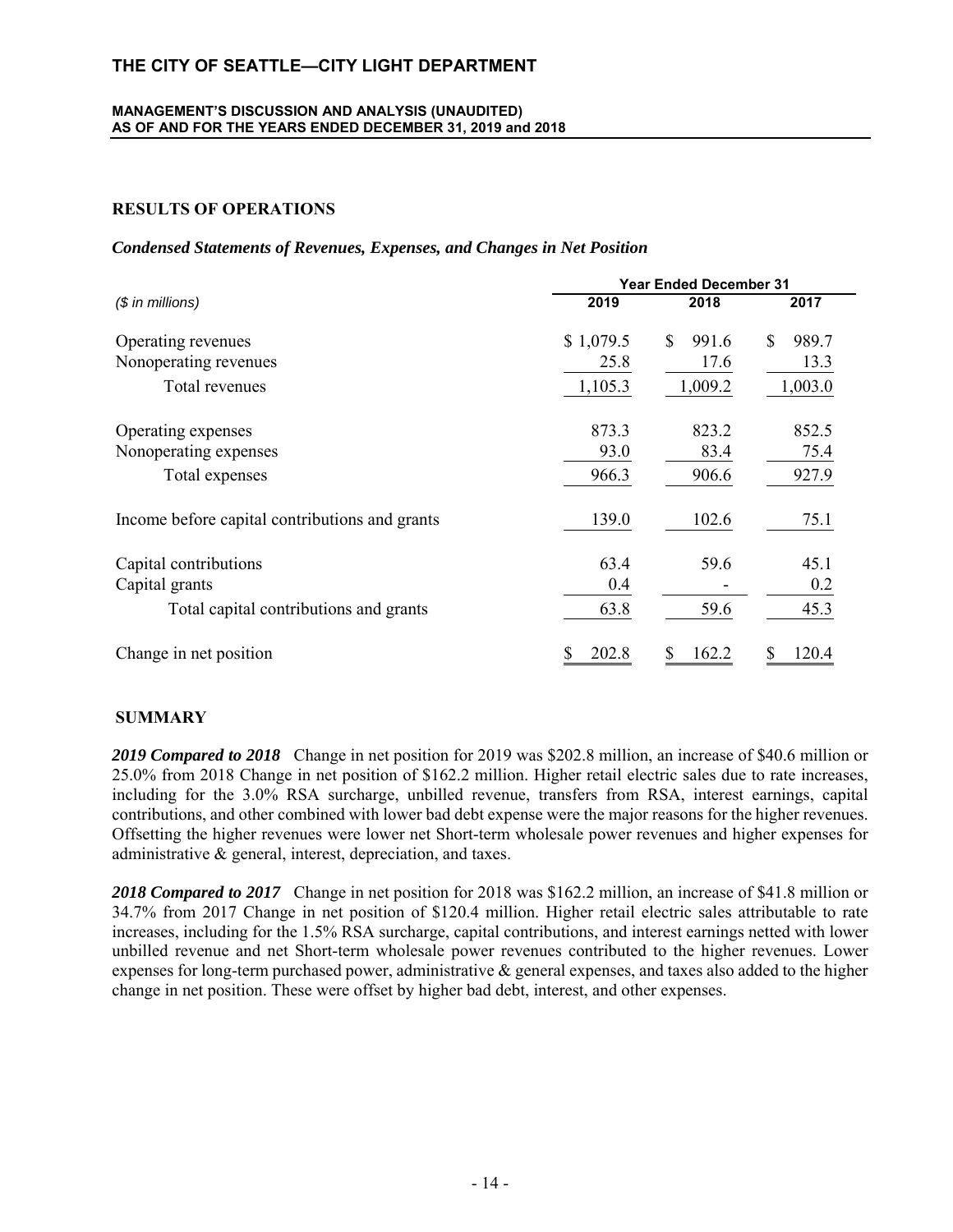#### **MANAGEMENT'S DISCUSSION AND ANALYSIS (UNAUDITED) AS OF AND FOR THE YEARS ENDED DECEMBER 31, 2019 and 2018**

#### **REVENUES**

*2019 Compared to 2018* Total operating revenues were \$1,079.5 million, an increase of \$87.9 million or 8.9% from 2018. Retail power revenues at \$938.9 million increased \$70.3 million, Short-term wholesale power revenues of \$43.2 million decreased \$17.8 million, Other power-related revenues at \$52.2 million increased \$6.3 million, Transfers from/(to) RSA at \$22.8 million increased \$26.3 million, and Other operating revenues at \$22.4 million increased \$2.8 million.

Retail power revenues were higher mainly because of the 5.8% system rate increase implemented in January along with the 1.5% rate surcharge in effect since August 1, 2016 and the additional 1.5% surcharge billed since November 2019 as a result of the RSA being lower than the next trigger level of \$80.0 million. A BPA 1.9% passthrough credit to customers effective November 1<sup>st</sup> translated into a 0.4% system rate decrease and including the surcharge. Consumption among customers was mixed with residential customers experiencing an increase of 3.3% and non-residential customers experiencing a decrease of 0.8% decrease. Energy conservation and newly constructed energy efficient buildings continued influencing overall lower consumption for the year, which was offset in part with a spike in consumption in February, October, and November due to colder temperatures than in 2018. Certain large industrial customers also operated at lower production during the year, thus, also contributing to lower consumption. Unbilled revenue increased by \$32.7 million from 2018 and elements noted above also contributed to the higher unbilled revenue.

Transactions within Transfers from/(to) rate stabilization account are affected in part by actual net wholesale power revenues compared to budget. In 2019, actual net wholesale power revenues were lower than budget by \$39.0 million and this amount was transferred from the rate stabilization unearned revenue account. This was partially offset by the RSA rate surcharge revenues of \$14.2 million and interest earnings of \$2.0 million for a net \$22.8 million transferred to the rate stabilization unearned revenue account in 2019. In 2018, net transfers to the rate stabilization unearned revenue account were (\$3.5) for an overall increase of \$26.3 million.



Net Short-term wholesale power revenues were \$8.9 million, a decrease of \$33.6 million or 79.1% from net Short-term wholesale power revenues of \$42.5 million in 2018. Net Short-term wholesale power revenues represent revenue received from the sale of power generated in excess of system sales and other obligations.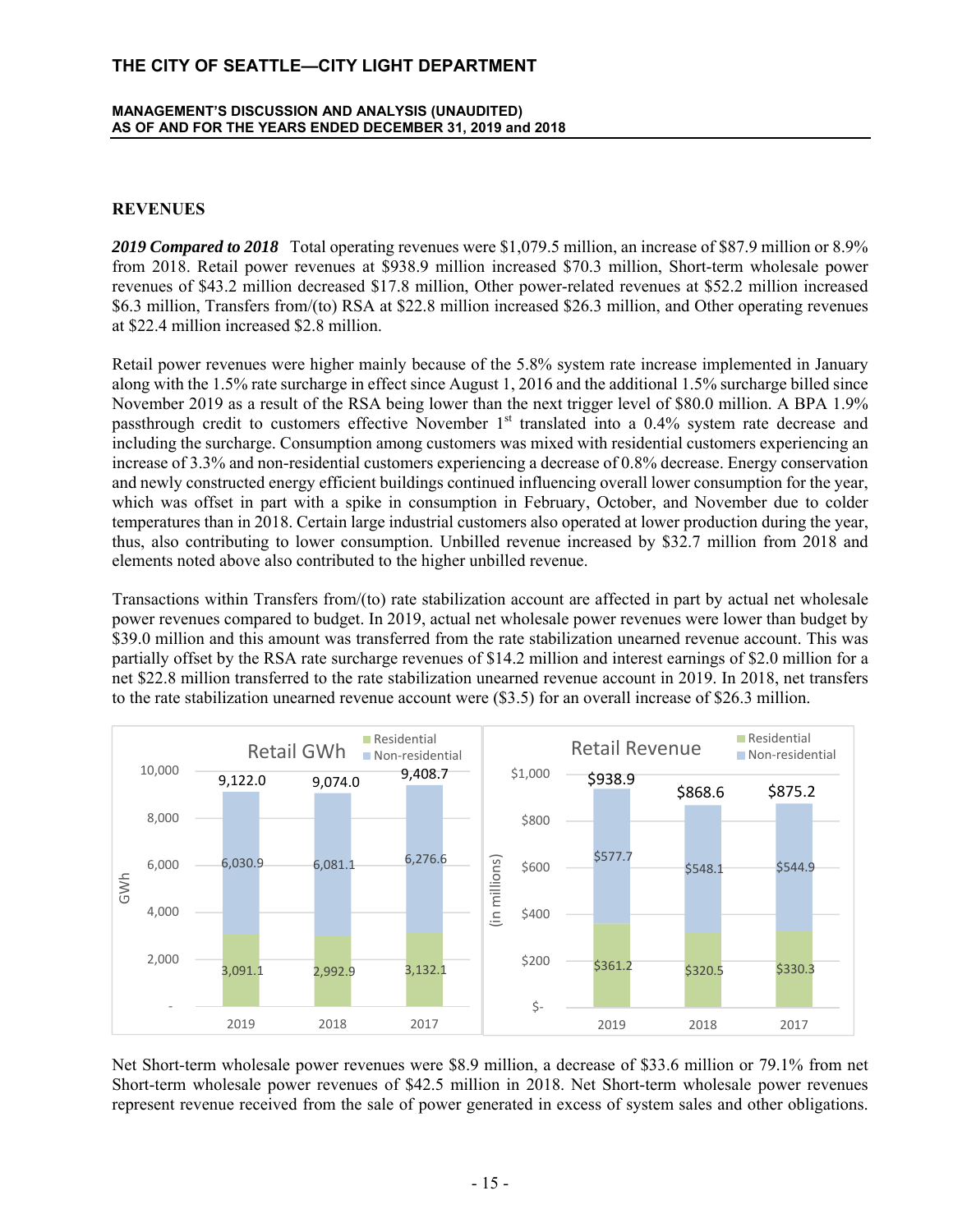#### **MANAGEMENT'S DISCUSSION AND ANALYSIS (UNAUDITED) AS OF AND FOR THE YEARS ENDED DECEMBER 31, 2019 and 2018**

Net short-term wholesale power revenues fluctuate with changes in water conditions, retail sales and economic factors such as the price of natural gas. The substantial decrease in Net Short-term wholesale power revenues was due to below normal water conditions experienced in the Pacific Northwest region during 2019 that negatively affected hydro run-off and generation. Other net power-related revenues increased by \$5.0 million. Higher revenues of \$8.4 million from marketing ancillary services were offset by lower valuation of energy exchange contracts of \$2.1 million. Other net power-related revenues were further offset by net power related expenses.



*2018 Compared to 2017* Total operating revenues were \$991.6 million, an increase of \$1.9 million or 0.2% from 2017. Retail power revenues at \$868.6 million decreased \$6.6 million, Short-term wholesale power revenues of \$61.0 million increased \$0.1 million, Other power-related revenues at \$45.9 million increased \$10.1 million, Transfers from/(to) RSA at (\$3.5) million decreased \$1.2 million, and Other operating revenues at \$19.6 million decreased \$0.5 million.

Retail power revenues were higher due to the 5.6% system rate increase effective January 1, 2018, and the 1.5% rate surcharge, in effect since August 1, 2016. Consumption was lower by 1.1% for residential customers and by 0.7% for non-residential customers due in part to the warmer weather during the last two months of the year. Energy conservation and newly constructed energy efficient buildings also contributed to the lower consumption. These components also affected the lower unbilled revenue compared to 2017. Transactions within Transfers from/(to) rate stabilization account are affected in part by actual net wholesale power revenues compared to budget. In 2018, actual net wholesale power revenues were lower than budget by \$9.9 million and this amount was transferred from the rate stabilization unearned revenue account. This was offset by the RSA rate surcharge revenues of \$11.6 million and interest earnings of \$1.8 million for a net (\$3.5) million transferred to the rate stabilization unearned revenue account. In 2017, comparable net transfers to the rate stabilization unearned revenue account were (\$2.3) for an overall decrease of \$1.2 million.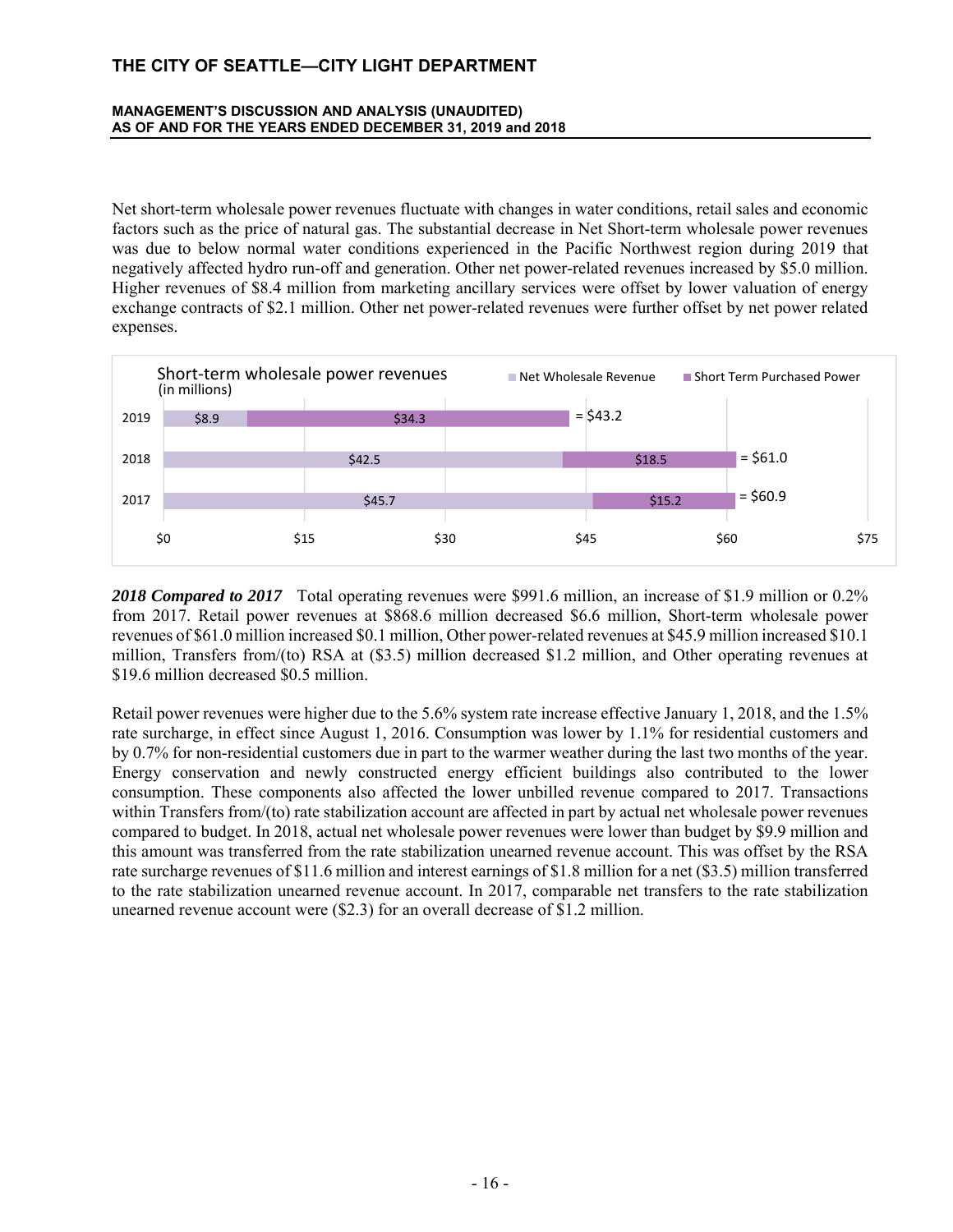#### **MANAGEMENT'S DISCUSSION AND ANALYSIS (UNAUDITED) AS OF AND FOR THE YEARS ENDED DECEMBER 31, 2019 and 2018**

Net Short-term wholesale power revenues were \$42.5 million, a decrease of \$3.2 million or 7.0% from net Short-term wholesale power revenues of \$45.7 million in 2018. Net Short-term wholesale power revenues represent revenue received from the sale of power generated in excess of system sales and other obligations. Net short-term wholesale power revenues fluctuate with changes in water conditions, retail sales and economic factors such as the price of natural gas. Lower generator availability during  $2<sup>nd</sup>$  quarter also influenced the lower net Short-term wholesale power revenues. A British Columbia pipeline explosion in October caused a temporary increase in energy prices which positively affected net Short-term wholesale power revenues. Other net power-related revenues increased by \$0.9 million. Valuation of energy exchange contracts increased by \$10.1 million due to higher market prices and other ancillary contracts. These were offset by the higher valuation of energy exchange expenses as discussed below.

### **EXPENSES**

*2019 Compared to 2018* Operating expenses totaled \$873.3 million, an increase of \$50.1 million or 6.1% from \$823.2 million in 2018.

Power-related operating expenses at \$377.0 million were higher by \$16.3 million or 4.5%. These expenses were comprised of Long-term purchased power - Bonneville and other of \$215.9 million, which decreased \$1.9 million, Short-term wholesale power purchases of \$34.3 million, which increased \$15.8 million, Other power expenses of \$74.4 million, which increased \$4.2 million, and Transmission of \$52.4 million, which decreased \$1.8 million.

Higher Short-term wholesale power purchases of \$15.8 million were necessary for managing load and the result of lower generation from below normal hydro conditions in 2019. Increased volume purchases and higher average prices because of demand also added to the higher Short-term wholesale power purchases. Remaining net \$0.5 million increase of power related expenses were incurred in normal operations including for Bonneville power, valuation of energy exchange contracts, ancillary power transactions, and other.

Non-power operating expenses increased by \$3.6 million to \$250.4 million or 1.5% from \$246.8 million in 2018. These expenses included Distribution expenses of \$60.4 million, which decreased \$1.5 million, Customer service of \$33.7 million, which decreased \$22.0 million, Conservation of \$33.4 million, which increased \$0.4 million, and Administrative and general (A&G), net, of \$122.9 million which increased \$26.7 million.

Customer service expenses were lower by \$15.8 million and \$4.2 million because of lower bad debt expense for retail electric sales and sundry billings respectively. Customary collection activities and late fees billed resumed in late 2018 after being suspended for most of 2018 in response to billing concerns from retail electric customers that were since addressed. Sundry billings bad debt expense was also lower because of related decrease in allowance for bad debt as there was no significant change during 2019 for older aged billings, and generally for time and material billings and pole attachment billings. Collection for sundry billings have also been steady during 2019. Balance of increase of \$2.0 million for Customer service was for normal operations.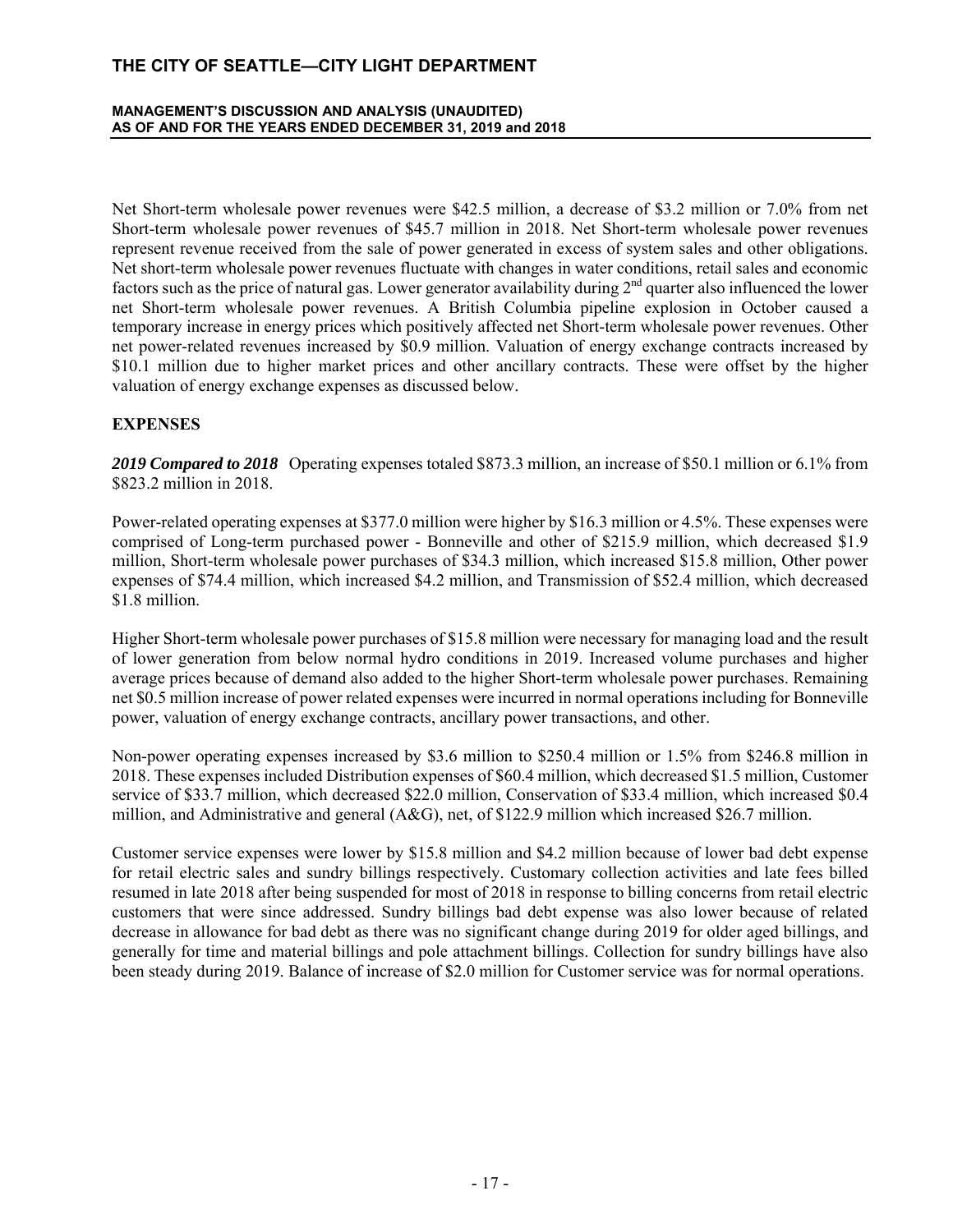#### **MANAGEMENT'S DISCUSSION AND ANALYSIS (UNAUDITED) AS OF AND FOR THE YEARS ENDED DECEMBER 31, 2019 and 2018**

Net changes for Distribution and Conservation expenses were nominal and part of normal operations.

Administrative and general (A&G), net increased by \$26.7 million due to higher pension, employee benefits, industrial insurance, and injuries & damages expenses combined with lower A&G applied to capital projects were the major components comprising the higher A&G expenses, net.

Pension costs were \$11.6 million higher based on the most recent actuarial study and accrued to comply with GASB Statement No. 68. The cost of employee medical related benefits increased by \$4.6 million, trending in part with the general national direction of rising health related costs. Injuries and damages expenses were higher by \$6.3 million for general claims and industrial insurance, also based on recent actuarial studies. These were offset by lower \$1.7 million reduction in applied A&G overhead to capital projects. The balance net \$5.9 million increase was for normal operations such as salaries, COLA salary adjustments, city cost allocations, year-end accruals, and other administrative.

Taxes at \$100.1 million increased by \$8.3 million and were the result of higher retail electric revenue.

Depreciation and amortization at \$145.8 million increased by \$21.9 million. \$10.5 million of the increase was due to recent new software implemented such as for the new financial system, automated metering, utility design, and other. Remaining balance increase of \$11.4 million was primarily for recent additions to distribution assets.



*2018 Compared to 2017* Operating expenses totaled \$823.2 million, a decrease of \$29.3 million or 3.4% from \$852.5 million in 2017.

Power-related operating expenses at \$360.7 million were higher by \$2.8 million or 0.8%. These expenses were comprised of Long-term purchased power - Bonneville and other of \$217.8 million, which decreased \$7.0 million, Short-term wholesale power purchases of \$18.5 million, which increased \$3.3 million, Other power expenses of \$70.2 million, which increased \$4.8 million, and Transmission of \$54.2 million, which increased \$1.7 million.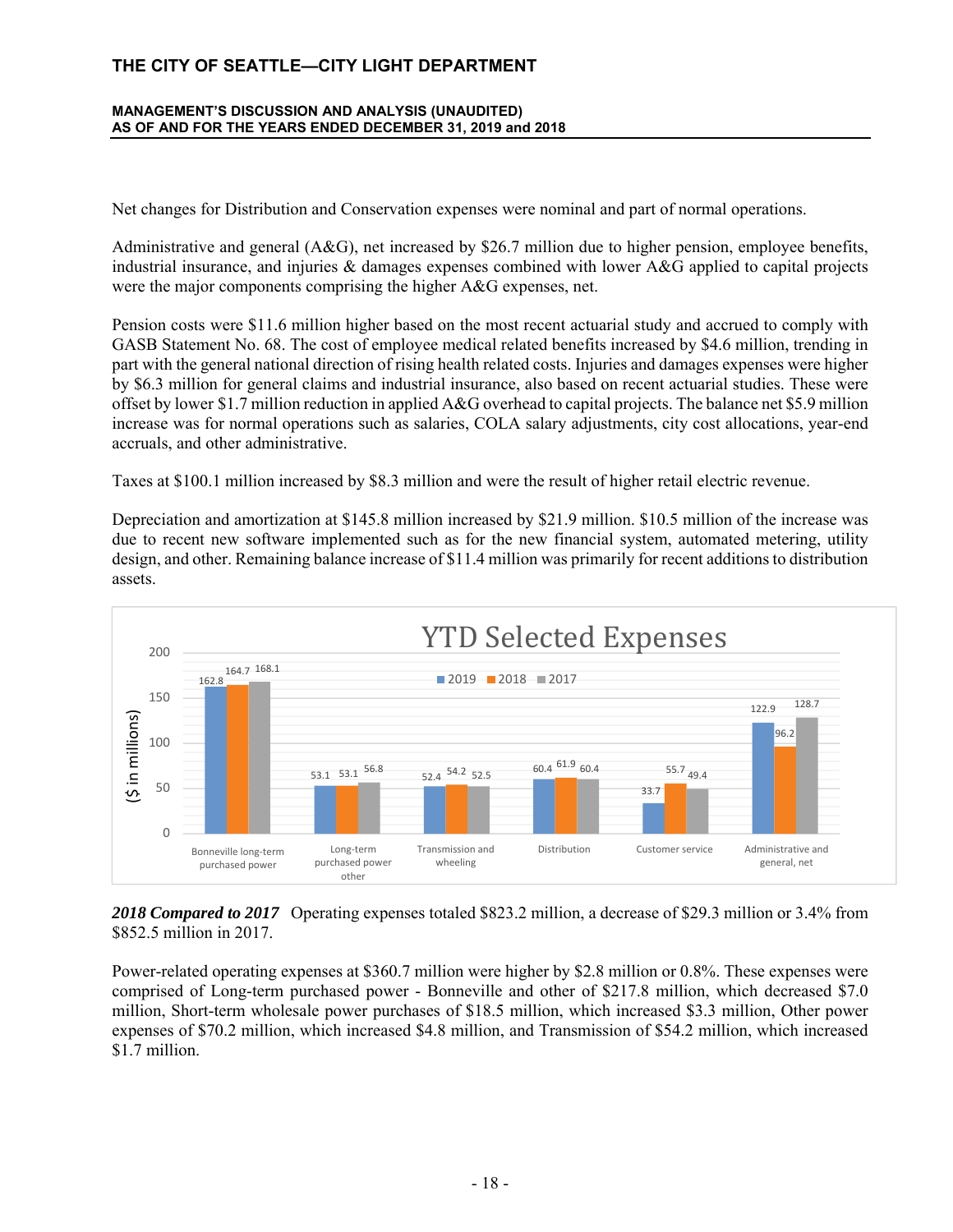#### **MANAGEMENT'S DISCUSSION AND ANALYSIS (UNAUDITED) AS OF AND FOR THE YEARS ENDED DECEMBER 31, 2019 and 2018**

Bonneville costs decreased largely because of shifting to purchase only Block power effective October 2017, and thereby reducing Slice power purchases. A final higher Bonneville Slice true-up credit also added to the lower Bonneville costs. These were offset by higher Short-term wholesale power purchases necessary for managing load and Power related wholesale purchases primarily for higher fair valued power exchange contracts which increased by \$9.2 million. Other power expenses decreased mainly because of the one-time expense in 2017 for abandoned plan to replace the AC/DC electrical supply system at the Skagit Ross Dam did not recur. Other power related variances were minimal for normal operations.

Non-power operating expenses decreased by \$24.3 million to \$246.7 million or 9.0% from \$271.0 million in 2017. These expenses included Distribution expenses of \$61.9 million, which increased \$1.5 million, Customer service of \$55.7 million, which increased \$6.3 million, Conservation of \$33.0 million, which increased \$0.4 million, and Administrative and general (A&G), net, of \$96.2 million which decreased \$32.5 million.

Customer service expenses experienced higher bad debt expense for retail electric sales and sundry billings. Customary collection activities and late fees were modified during most of year in response to billing concerns from retail electric customers. Usual collection and related activities resumed in November. Sundry billings bad debt expense was higher because of related increase in allowance for older aged receivables concerning time and material billings and pole attachment billings that have a slower review process by customers. Interest charges in arrears now assessed with the new financial system also contributed to the higher bad debt expense. Balance of increase for Customer service was for normal operations.

Net changes for Distribution and Conservation expenses were nominal and part of normal operations.

Administrative and general (A&G), net, was considerably lower by \$32.5 million for a total of \$96.2 million. This was due to A&G cost reductions of \$16.8 million combined with a \$15.7 million larger transfer of costs from A&G to capital projects that had the net effect of reducing A&G, net.

The Cost reductions included a \$13.1 million lower annual adjustment to the net pension expense required by GASB Statement No. 68 than was recorded in 2017 because of strong investment returns. Estimated expenses for claims/lawsuits and workers compensation decreased a combined \$7.2 million based on the most recent actuarial report for respective estimated losses. General year-end estimated accruals were also lower by \$4.3 million. There were cost increases of \$7.8 million for higher general fund cost allocations, COLA salary adjustments, general plant maintenance, and other.

The higher A&G cost transfer of \$15.7 million was due to different allocation process with implementation of the new financial system combined with an increase in the amount of capital work during 2018.

Taxes at \$91.8 million decreased by \$3.0 million. Higher taxes due to increased billed retail electric revenue were offset by favorable tax credits at the end of the year. Tax credits were higher for solar energy participants and for interdepartmental streetlights revenue allowed for the period January 2013 – June 2017 from a recent state tax audit.

Depreciation and amortization at \$123.9 million decreased by \$4.8 million due mainly to retirements and certain high depreciation assets transitioning to fully depreciated by the end 2018.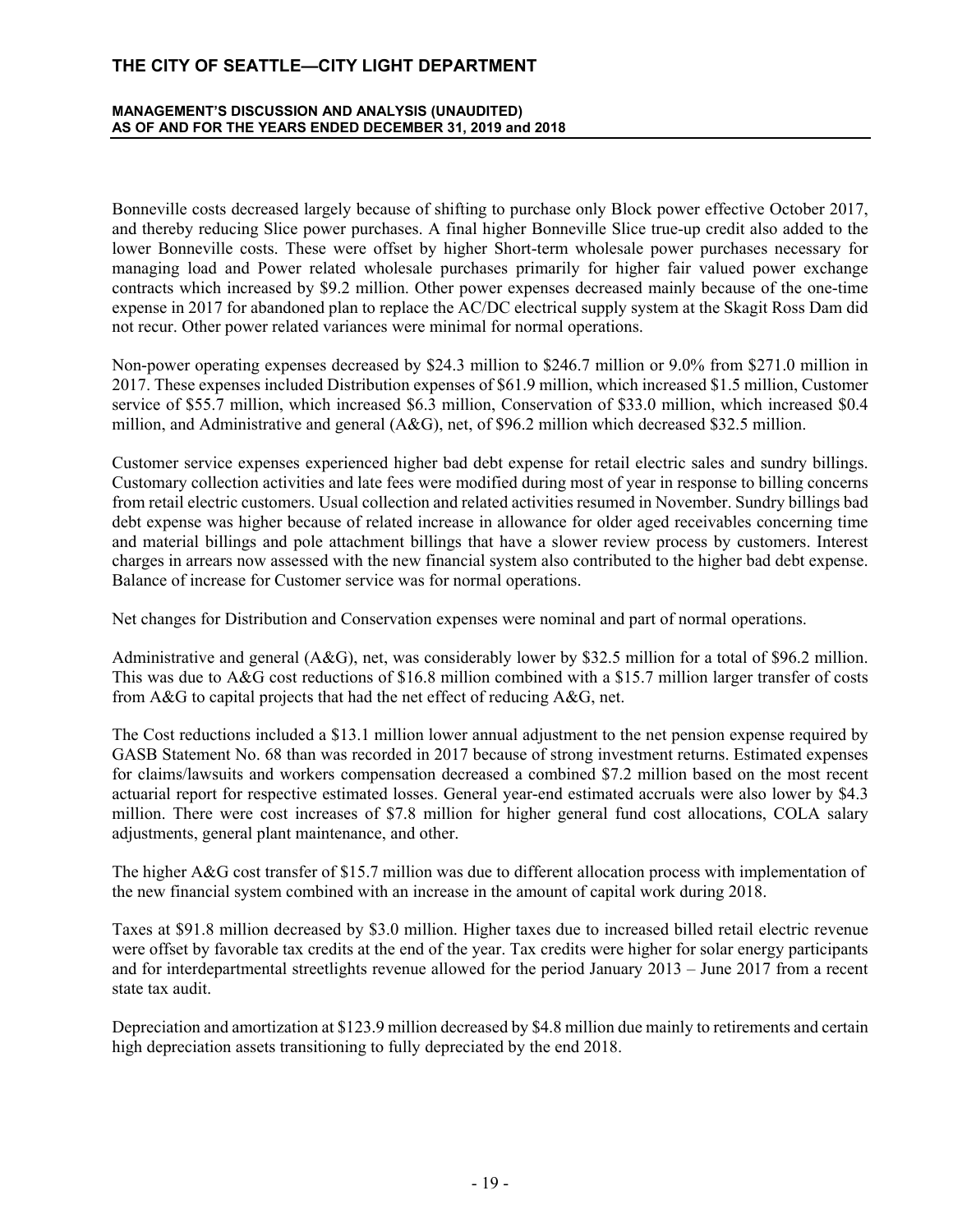#### **MANAGEMENT'S DISCUSSION AND ANALYSIS (UNAUDITED) AS OF AND FOR THE YEARS ENDED DECEMBER 31, 2019 and 2018**

#### **NONOPERATING REVENUES AND (EXPENSES), CAPITAL CONTRIBUTIONS AND GRANTS**

*2019 Compared to 2018* Nonoperating revenues increased by \$8.2 million to \$25.8 million in 2019. The largest increase was for higher interest earnings totaling \$7.8 million and specifically, the unrealized gain on investments for the Department's share of the City's cash pooled investments. Remaining balance decrease was for normal operations.

Nonoperating expenses at \$107.6 million were higher by \$11.4 million, of which \$12.1 million was due to no interest applied to capital projects in progress. The Department elected not to apply interest during construction to capital projects in progress during 2019 in accordance with GASB Statement No. 89 *Accounting for Interest Cost Incurred Before the End of a Construction Period*. The balance net decrease was for normal operations.

Capital contributions and grants increased by \$4.2 million to \$63.8 million in 2019. The increase was primarily due to continued large service connections and related completed work on larger projects due in part to the prolonged strong local economy.

*2018 Compared to 2017* Nonoperating revenues increased by \$4.3 million to \$17.6 million in 2018. The largest increase was for higher interest earnings totaling \$3.9 million on account of a higher rate of return for the city cash pool, higher interest earnings on bond proceeds, and a lower unrealized loss fair value adjustment for pooled investments. Remaining balance increase was in line with normal operations.

Nonoperating expenses at \$83.4 million were higher by \$8.0 million. Higher interest because of higher bonds outstanding in 2018 along with increased refunding loss amortization were offset by a slight increase in interest charged to construction projects and higher bond premium amortization.

Capital contributions and grants increased by \$14.3 million to \$59.6 million in 2018. The increase was due to increased activity for pole attachment projects, increased large service connections and related higher amperage fees charged, all due in part to the strong local economy. There were no capital grants in 2018.

#### **RISK MANAGEMENT**

The Department evaluates and monitors all strategic risks at the enterprise level, including emergency response, cybersecurity, physical plant security and seismic risks.

In addition, the Department's wholesale energy marketing activities are managed by the Power Management Division, and the Department's risk management activities are carried out by the Risk Oversight Division. Risk Oversight Council (ROC) oversees wholesale power marketing activities. It is comprised of the Facilities and Oversight Services Officer (Chair/Voting), Chief Financial Officer (Voting), Energy Innovation and Resources Officer (Voting), Director of Risk Oversight (Voting), Director of Power Management (non-Voting), Manager of Power Marketing, and Risk Oversight Strategic Advisor. ROC meets at least twice per month to review recent events in the wholesale power markets and the Department's market positions, exposures, Wholesale Energy Risk Management (WERM) policy compliance, and portfolio-balancing strategies and plans.

The Risk Oversight Division manages the market and credit risk related to all wholesale marketing activities and carries out the middle office functions of the Department. This includes risk control, deal review & valuations, independent reporting of market positions and portfolio performance, counterparty credit risk, risk modeling, model validations, settlements, and ensuring adherence to WERM policy and procedures.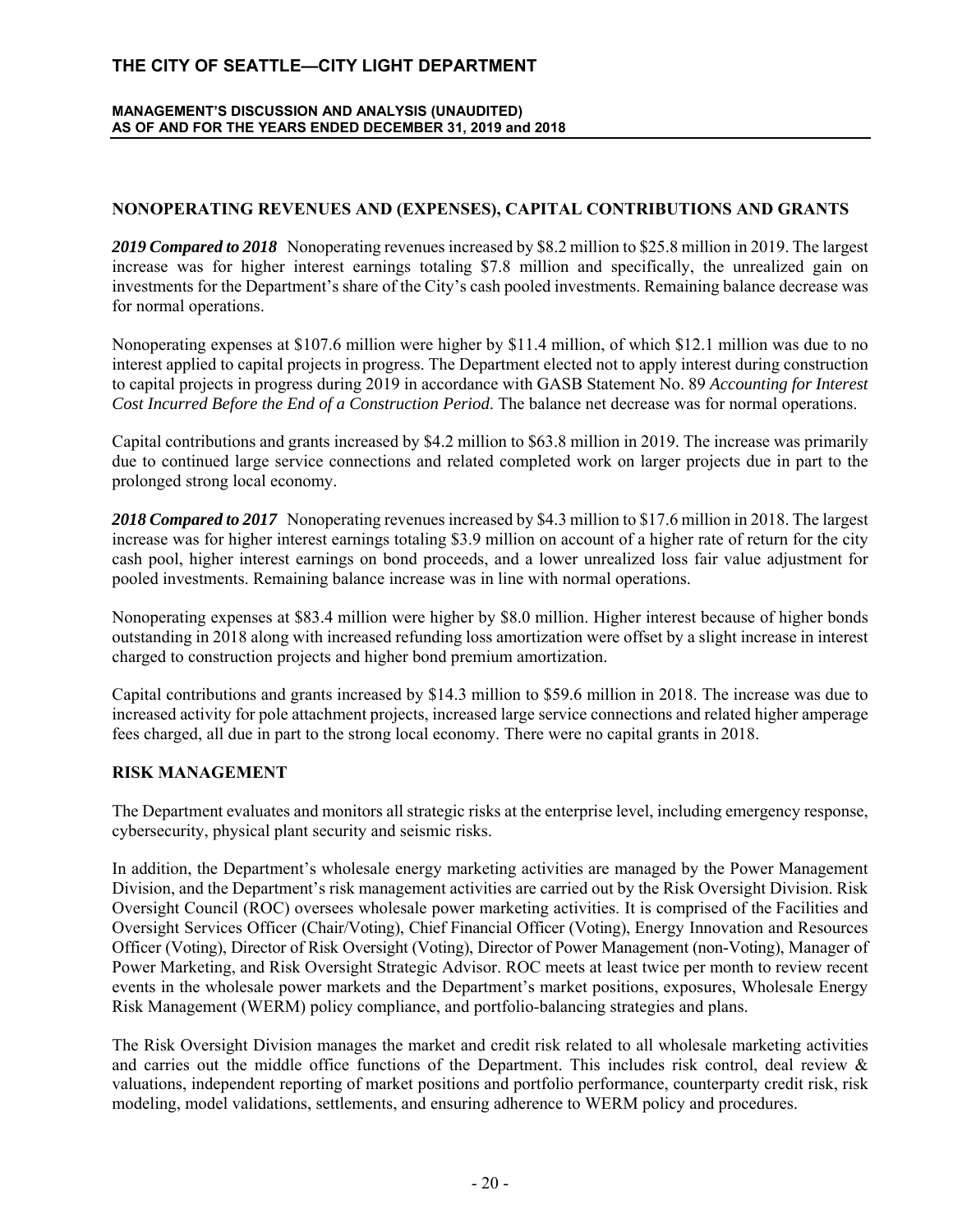#### **MANAGEMENT'S DISCUSSION AND ANALYSIS (UNAUDITED) AS OF AND FOR THE YEARS ENDED DECEMBER 31, 2019 and 2018**

#### **Hydro Risk**

Due to the Department's primary reliance on hydroelectric generation, weather can significantly affect its operations. Hydroelectric generation depends on the amount of snow-pack in the mountains upstream of the Department's hydroelectric facilities, springtime snow-melt, run-off and rainfall. Hydroelectric operations are also influenced by flood control and environmental matters, including protection of fish. In low-water years, the Department's generation is reduced, and the use of wholesale purchased power may increase in order to meet load. Normally, the Department experiences electricity usage peaks in winter; however, extreme weather conditions affecting either heating or cooling needs could cause the Department's seasonal fluctuations to be more pronounced and increase costs. In addition, economic trends (increase or decrease in business activity, housing sales and development of properties) can affect demand and change or increase costs.

#### **Energy Market Risk**

For the Department, energy market risk is the risk of adverse fluctuations in the price of wholesale electricity, which is compounded by volumetric changes affecting the availability of, or demand for electricity. Factors that contribute to energy market risk include: regional planned and unplanned generation plant outages, transmission constraints or disruptions, the number of active creditworthy market participants willing to transact, and environmental regulations that influence the availability of generation resources.

The Department's exposure to hydro volumetric and energy market risk is managed by the ROC and the approved strategies are executed by the Power Management Division. The Department engages in market transactions to meet its load obligations and to realize earnings from surplus energy resources.

With a portion of the Department's revenue expectations associated with wholesale energy market transactions, emphasis is placed on the management of risks associated with this activity. Policies, procedures, and processes designed to manage, control and monitor these risks are in place. A formal front, middle, and back office structure is in place to ensure proper segregation of duties.

The Department measures the risk in its energy portfolio using a model that utilizes historical simulation methodology and incorporates not only price risk, but also the volumetric risk associated with its hydrodominated power portfolio. Scenario analysis is used for stress testing.

#### **Credit Risk**

Credit risk is the risk of loss that would be incurred as a result of nonperformance by a counterparty of their contractual obligations. If a counterparty failed to perform on its contractual obligation to deliver electricity, then the Department may find it necessary to procure electricity at current market prices, which may be higher than the contract price. If a counterparty failed to pay its obligation in a timely manner, this would have an impact on the Department's revenue and cash flow. As with market risk, the Department has policies governing the management of credit risk.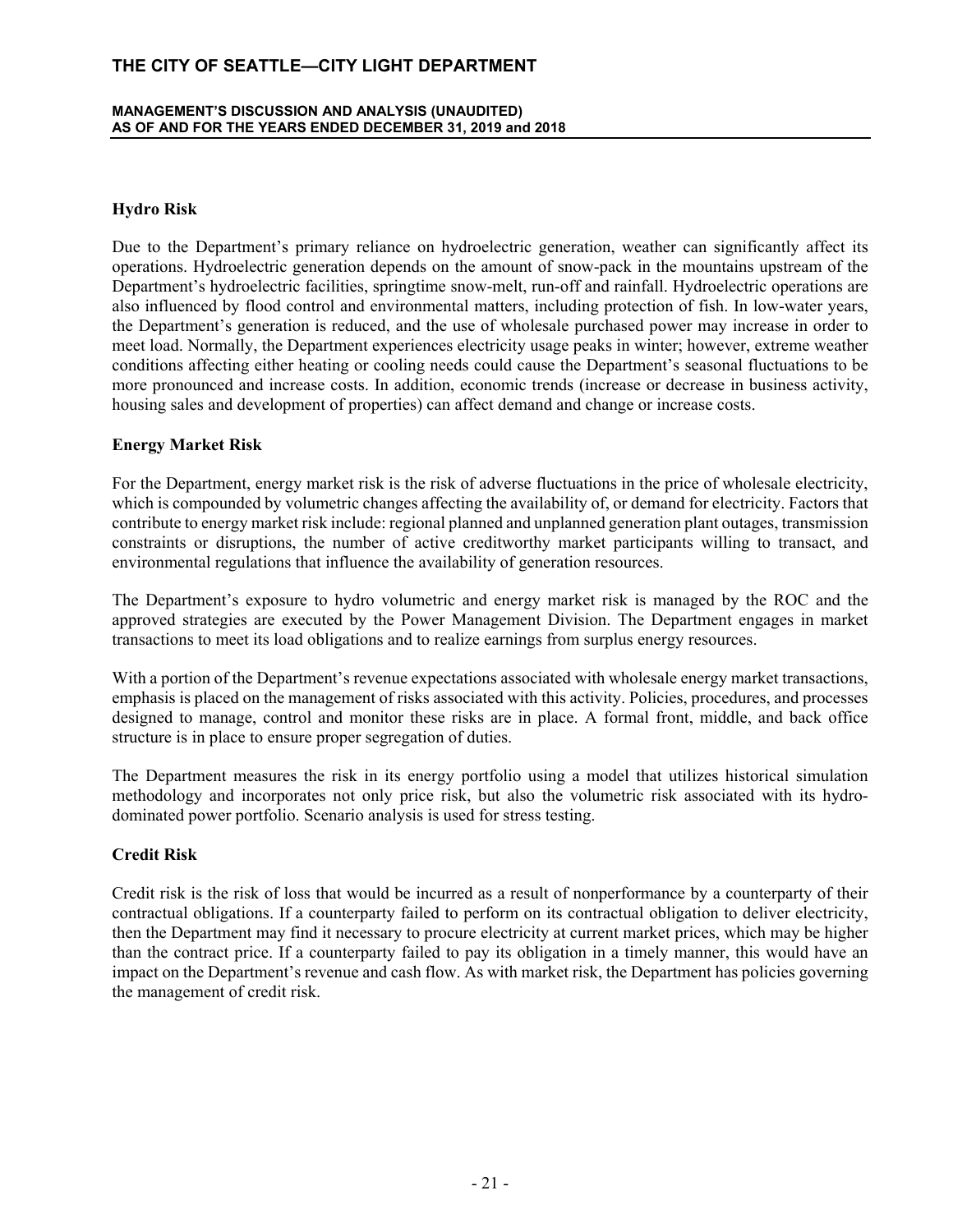#### **MANAGEMENT'S DISCUSSION AND ANALYSIS (UNAUDITED) AS OF AND FOR THE YEARS ENDED DECEMBER 31, 2019 and 2018**

Wholesale counterparties are assigned credit limits based on publicly available and proprietary financial information. Along with ratings provided by national ratings agencies, an internal credit scoring model is used to classify counterparties into one of several categories with permissible ranges of credit limits. Specific counterparty credit limits are set within this prescribed range based on qualitative and quantitative factors. Credit limits are also used to manage counterparty concentration risk. The Department actively strives to reduce concentration of credit risk related to geographic location of counterparties as it only transacts in the western energy markets. This geographic concentration of counterparties may impact the Department's overall credit exposure, because counterparties may be affected by similar conditions.

Credit limits, exposures and credit quality are actively monitored. Despite such efforts, there is potential for default, however the Department has not faced a counterparty default in nearly 15 years. The Department transacts with counterparties on an uncollateralized and collateralized basis. Posted collateral may be in the form of cash, letters of credit, or parental guarantees.

### **COVID-19**

See Note 22 Subsequent Events for potential effects of COVID-19 on the Department's operations and financial statements.

#### **REQUESTS FOR INFORMATION**

For more information about Seattle City Light, contact Marketing and Communications at 206-684-3090 or at P.O. Box 34023, Seattle, WA 98124-4023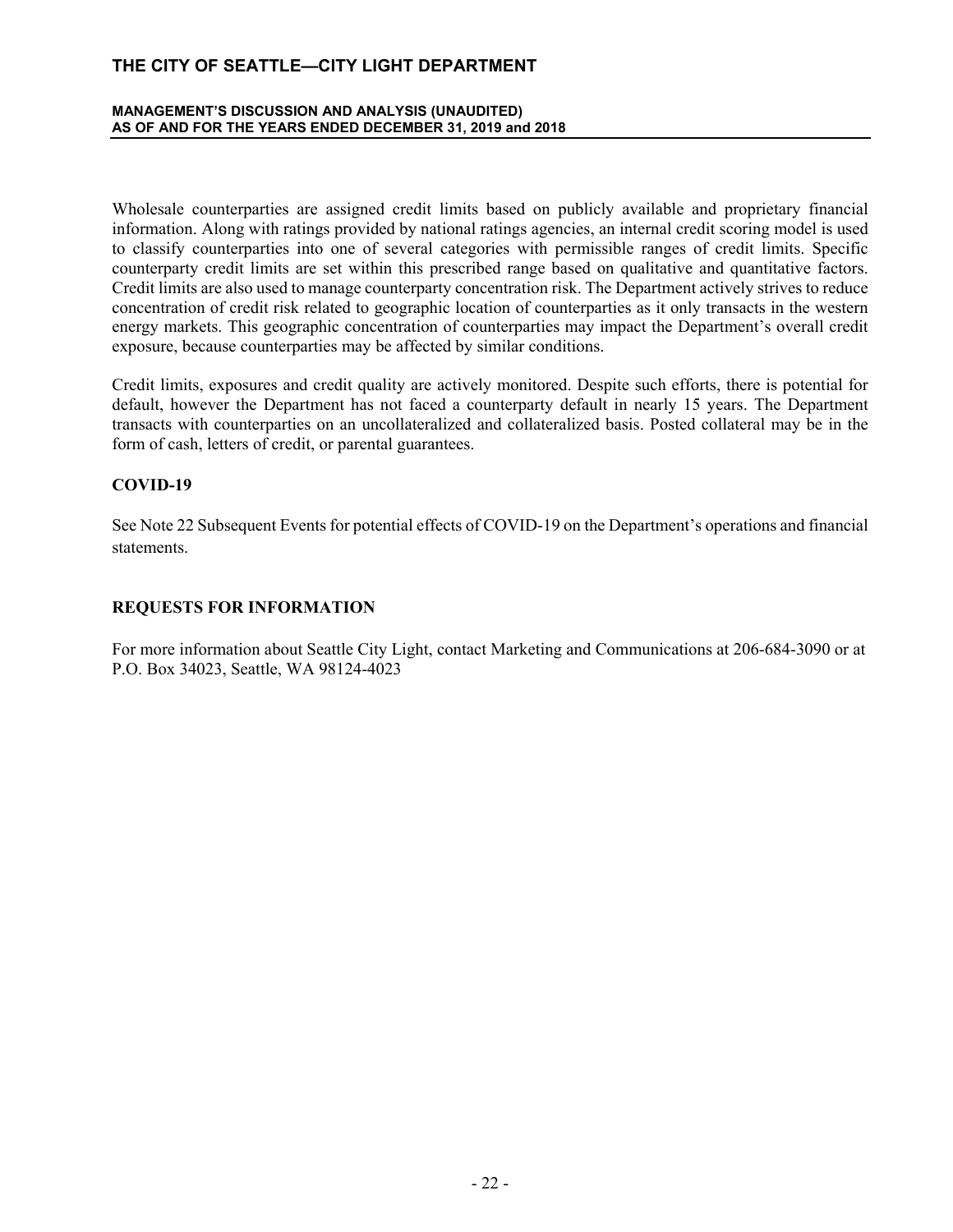#### **BALANCE SHEETS - ASSETS AND DEFERRED OUTFLOWS OF RESOURCES AS OF DECEMBER 31, 2019 AND 2018**

| $$$ in millions)                                      | 2019          | 2018          |
|-------------------------------------------------------|---------------|---------------|
| <b>ASSETS</b>                                         |               |               |
| UTILITY PLANT-At original cost:                       |               |               |
| Plant-in-service-excluding land                       | \$<br>5,354.1 | \$<br>5,057.7 |
| Less accumulated depreciation and amortization        | (1,979.4)     | (1,893.8)     |
| Total plant-in-service-net                            | 3,374.7       | 3,163.9       |
| Construction work-in-progress                         | 493.4         | 486.2         |
| Nonoperating property-net of accumulated depreciation | 16.8          | 16.5          |
| Assets held for future use                            | 4.0           | 4.0           |
| Land and land rights                                  | 152.6         | 150.2         |
| Total utility plant-net                               | 4,041.5       | 3,820.8       |
| <b>RESTRICTED ASSETS:</b>                             |               |               |
| Rate stabilization account                            | 74.1          | 96.9          |
| Municipal light and power bond reserve account        | 146.5         | 128.1         |
| Construction account                                  | 22.2          | 0.6           |
| Special deposits and other restricted assets          | 33.7          | 38.1          |
| Total restricted assets                               | 276.5         | 263.7         |
| <b>CURRENT ASSETS:</b>                                |               |               |
| Cash and equity in pooled investments                 | 190.2         | 135.1         |
| Accounts receivable,                                  |               |               |
| net of allowance of \$27.4 and \$33.6                 | 131.1         | 122.6         |
| Interfund receivables                                 | 1.4           | 6.0           |
| Unbilled revenues                                     | 92.6          | 74.6          |
| Materials and supplies at average cost                | 34.3          | 35.4          |
| Prepayments and other current assets                  | 0.3           | 0.3           |
| Total current assets                                  | 449.9         | 374.0         |
| <b>OTHER ASSETS:</b>                                  |               |               |
| Conservation costs—net                                | 261.4         | 261.5         |
| Environmental costs-net                               | 116.0         | 113.7         |
| Other charges and assets-net                          | 54.6          | 56.8          |
| Total other assets                                    | 432.0         | 432.0         |
| <b>TOTAL ASSETS</b>                                   | 5.199.9       | 4,890.5       |
| <b>DEFERRED OUTFLOWS OF RESOURCES</b>                 |               |               |
| Deferred outflows related to Pension and OPEB         | 78.1          | 26.9          |
| Charges on advance refunding                          | 24.6          | 31.0          |
| TOTAL DEFERRED OUTFLOWS OF RESOURCES                  | 102.7         | 57.9          |
| TOTAL ASSETS AND DEFERRED OUTFLOWS OF RESOURCES       | 5,302.6       | 4,948.4       |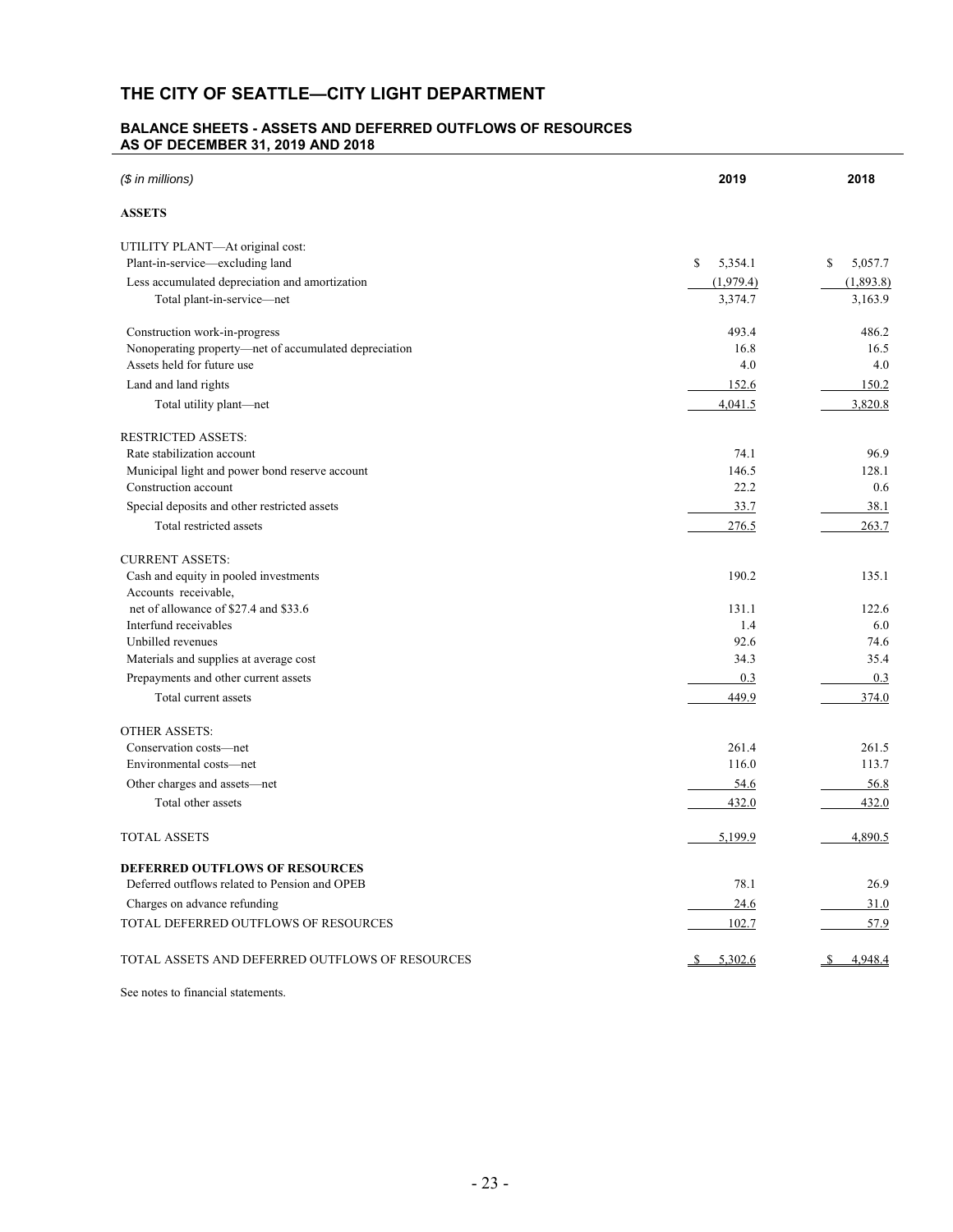#### **BALANCE SHEETS - LIABILITIES, DEFERRED INFLOWS OF RESOURCES, AND NET POSITION AS OF DECEMBER 31, 2019 AND 2018**

| $$$ in millions)                                                   | 2019          | 2018          |
|--------------------------------------------------------------------|---------------|---------------|
| <b>LIABILITIES</b>                                                 |               |               |
| LONG-TERM DEBT:                                                    |               |               |
| Revenue bonds                                                      | \$<br>2,567.1 | \$<br>2,491.6 |
| Plus bond premium-net                                              | 238.0         | 192.7         |
| Less revenue bonds-current portion                                 | (122.6)       | (119.4)       |
| Total long-term debt                                               | 2,682.5       | 2,564.9       |
| NONCURRENT LIABILITIES:                                            |               |               |
| Net pension liability                                              | 321.6         | 232.5         |
| Accumulated provision for injuries and damages                     | 112.0         | 108.9         |
| Compensated absences                                               | 16.7          | 15.0          |
| Other noncurrent liabilities                                       | 9.5           | 9.4           |
| Total noncurrent liabilities                                       | 459.8         | 365.8         |
| <b>CURRENT LIABILITIES:</b>                                        |               |               |
| Accounts payable and other current liabilities                     | 129.3         | 112.4         |
| Interfund payables                                                 | ÷,            | 33.4          |
| Accrued payroll and related taxes                                  | 19.5          | 13.8          |
| Compensated absences                                               | 1.3           | 1.2           |
| Accrued interest                                                   | 34.1          | 36.4          |
| Long-term debt-current portion                                     | 122.6         | 119.4         |
| Total current liabilities                                          | 306.8         | 316.6         |
| OTHER LIABILITIES                                                  | 35.2          | 37.8          |
| <b>TOTAL LIABILITIES</b>                                           | 3,484.3       | 3,285.1       |
| <b>DEFERRED INFLOWS OF RESOURCES</b>                               |               |               |
| Rate stabilization unearned revenue                                | 49.1          | 71.9          |
| Deferred inflows related to pension and OPEB                       | 29.4          | 58.0          |
| Other deferred inflows of resources                                | 37.6          | 34.0          |
| TOTAL DEFERRED INFLOWS OF RESOURCES                                | 116.1         | 163.9         |
| <b>NET POSITION</b>                                                |               |               |
| Net investment in capital assets<br>Restricted:                    | 1,653.7       | 1,523.8       |
| Rate stabilization account                                         | 25.0          | 25.0          |
| Total restricted                                                   | 25.0          | 25.0          |
|                                                                    |               |               |
| Unrestricted-net                                                   | 23.5          | (49.4)        |
| Total net position                                                 | 1,702.2       | 1,499.4       |
| TOTAL LIABILITIES, DEFERRED INFLOWS OF RESOURCES, AND NET POSITION | 5,302.6<br>S. | 4,948.4       |
|                                                                    |               |               |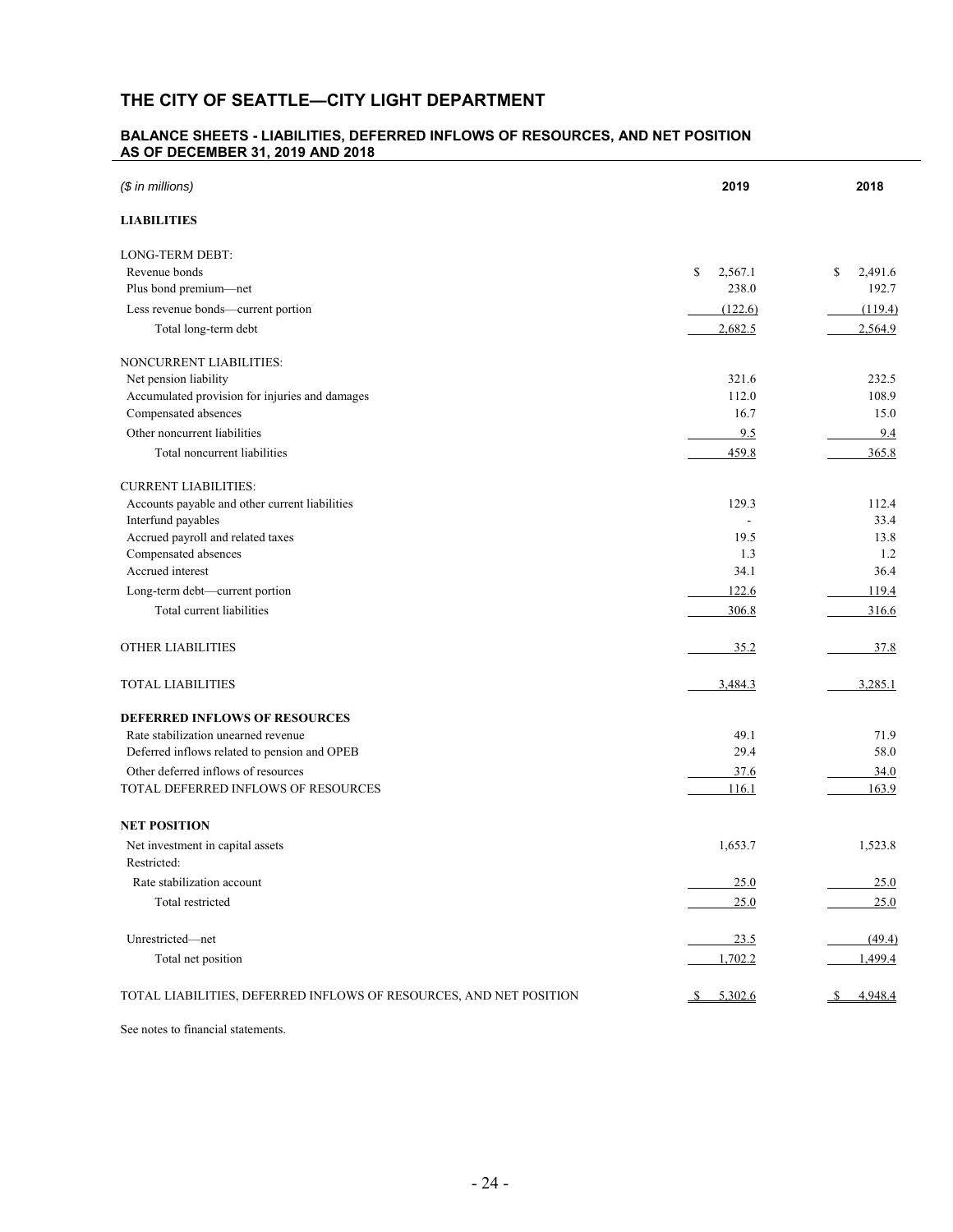## THIS PAGE IS INTENTIONALLY LEFT BLANK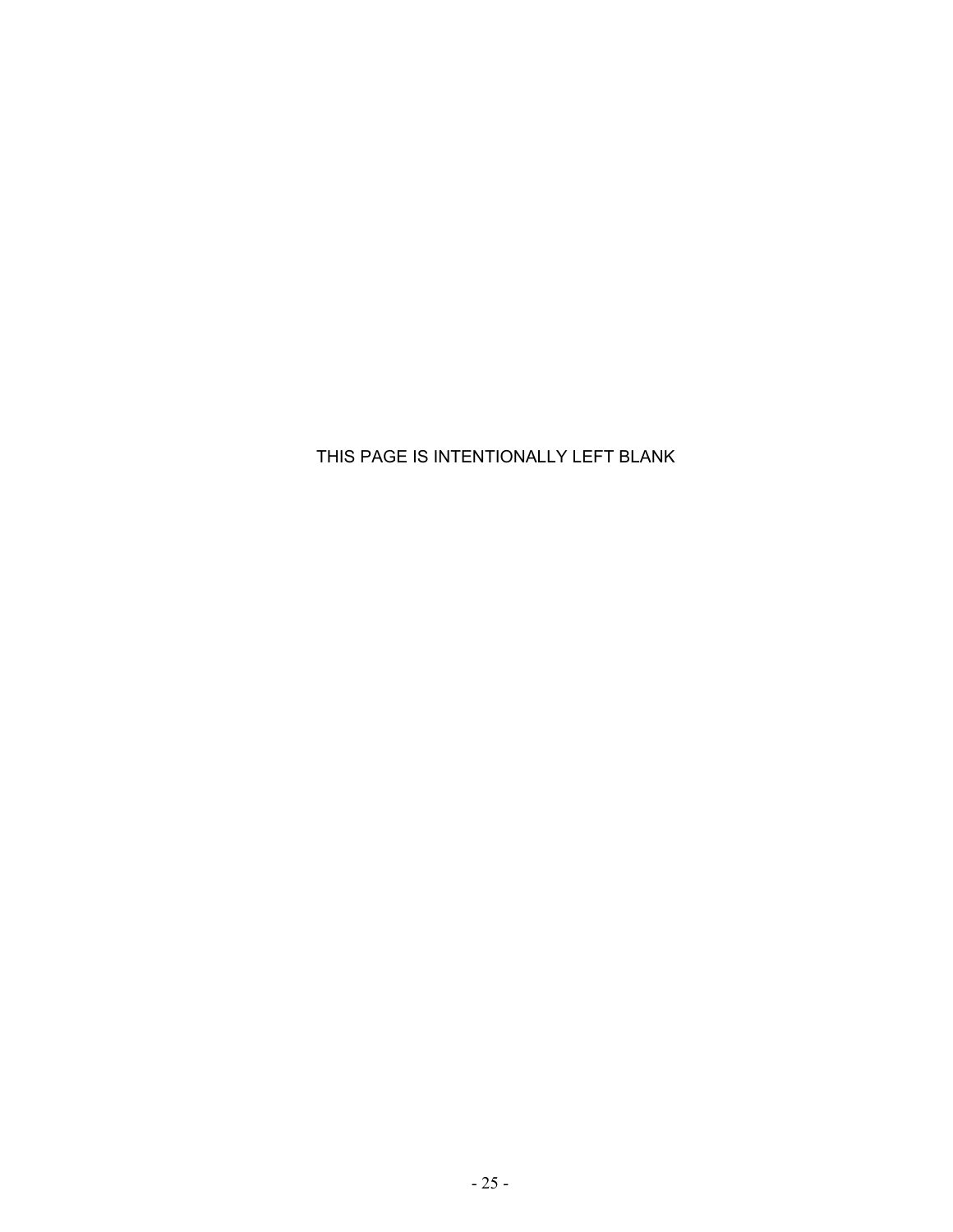#### **STATEMENTS OF REVENUES, EXPENSES, AND CHANGES IN NET POSITION FOR THE YEARS ENDED DECEMBER 31, 2019 AND 2018**

| $($$ in millions)                                                                                                                                 | 2019        | 2018                 |
|---------------------------------------------------------------------------------------------------------------------------------------------------|-------------|----------------------|
| <b>OPERATING REVENUES:</b>                                                                                                                        |             |                      |
| Retail power revenues                                                                                                                             | \$<br>938.9 | $\mathbf S$<br>868.6 |
| Short-term wholesale power revenues                                                                                                               | 43.2        | 61.0                 |
| Other power-related revenues                                                                                                                      | 52.2        | 45.9                 |
| Transfers from/(to) rate stabilization account                                                                                                    | 22.8        | (3.5)                |
| Other operating revenues                                                                                                                          | 22.4        | 19.6                 |
| Total operating revenues                                                                                                                          | 1,079.5     | 991.6                |
| <b>OPERATING EXPENSES:</b>                                                                                                                        |             |                      |
| Long-term purchased power-Bonneville and other                                                                                                    | 215.9       | 217.8                |
| Short-term wholesale power purchases                                                                                                              | 34.3        | 18.5                 |
| Other power expenses                                                                                                                              | 74.4        | 70.2                 |
| Transmission                                                                                                                                      | 52.4        | 54.2                 |
| Distribution                                                                                                                                      | 60.4        | 61.9                 |
| Customer service                                                                                                                                  | 33.7        | 55.7                 |
| Conservation                                                                                                                                      | 33.4        | 33.0                 |
| Administrative and general                                                                                                                        | 122.9       | 96.2                 |
| Taxes                                                                                                                                             | 100.1       | 91.8                 |
| Depreciation and amortization                                                                                                                     | 145.8       | 123.9                |
| Total operating expenses                                                                                                                          | 873.3       | 823.2                |
| OPERATING INCOME                                                                                                                                  | 206.2       | 168.4                |
| NONOPERATING REVENUES AND (EXPENSES):                                                                                                             |             |                      |
| Other revenues and (expenses)—net                                                                                                                 | 25.8        | 17.6                 |
| Interest expense                                                                                                                                  |             |                      |
| Interest expense—net                                                                                                                              | (107.6)     | (96.2)               |
| Amortization of bond costs-net                                                                                                                    | 14.6        | 12.8                 |
| Total interest expense                                                                                                                            | (93.0)      | (83.4)               |
| Total nonoperating expenses                                                                                                                       | (67.2)      | (65.8)               |
| INCOME BEFORE CAPITAL CONTRIBUTIONS AND GRANTS                                                                                                    | 139.0       | 102.6                |
| CAPITAL CONTRIBUTIONS AND GRANTS:                                                                                                                 |             |                      |
| Capital contributions                                                                                                                             | 63.4        | 59.6                 |
| Capital grants                                                                                                                                    | 0.4         |                      |
| Total capital contributions and grants                                                                                                            | 63.8        | 59.6                 |
|                                                                                                                                                   |             |                      |
| CHANGE IN NET POSITION                                                                                                                            | 202.8       | 162.2                |
| <b>NET POSITION:</b>                                                                                                                              |             |                      |
| Beginning of year                                                                                                                                 | 1,499.4     | 1,337.9              |
| Adjustment for the implementation of GASB Statement No. 75, Accounting and Financial Reporting<br>for Postemployment Benefits Other Than Pensions |             |                      |
| Beginning of year, as adjusted                                                                                                                    |             | (0.7)                |
|                                                                                                                                                   | 1,499.4     | 1,337.2              |
| End of year                                                                                                                                       | \$1,702.2   | 1,499.4              |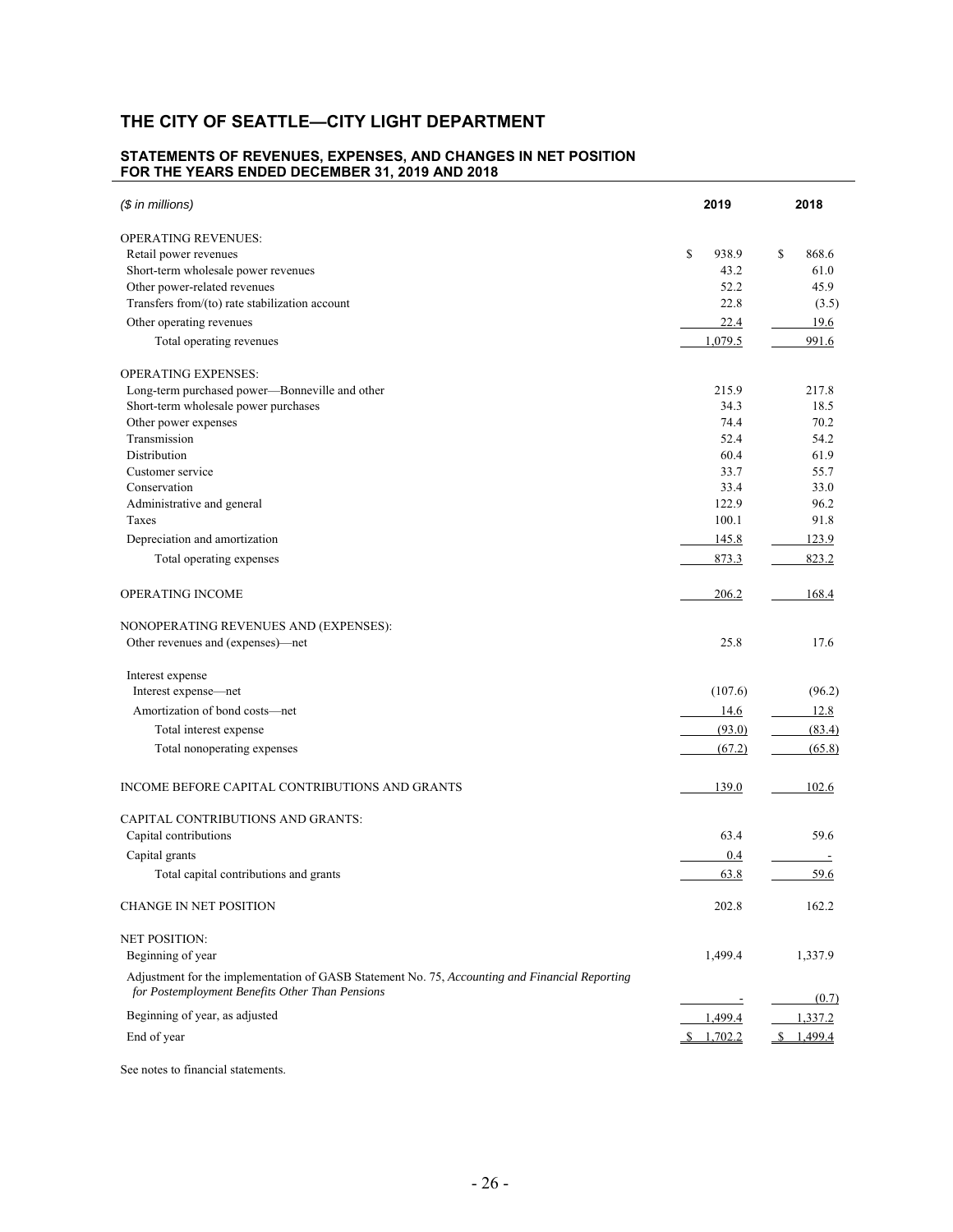### **STATEMENTS OF CASH FLOWS FOR THE YEARS ENDED DECEMBER 31, 2019 AND 2018**

| $(S \in \mathbb{N})$ in millions)                                     | 2019          | 2018        |
|-----------------------------------------------------------------------|---------------|-------------|
| OPERATING ACTIVITIES:                                                 |               |             |
| Cash received from customers and counterparties                       | \$<br>1,027.0 | \$<br>965.0 |
| Cash paid to suppliers and counterparties                             | (365.8)       | (333.3)     |
| Cash paid to employees                                                | (159.9)       | (158.7)     |
| Taxes paid                                                            | (103.4)       | (92.6)      |
| Net cash provided by operating activities                             | 397.9         | 380.4       |
| NONCAPITAL FINANCING ACTIVITIES:                                      |               |             |
| Interfund operating cash received                                     | 1.3           | 1.2         |
| Interfund operating cash paid                                         | (47.7)        | (39.1)      |
| Principal paid on long-term debt                                      | (11.3)        | (10.7)      |
| Interest paid on long-term debt                                       | (10.2)        | (9.2)       |
| Noncapital grants received                                            | 0.6           | 0.6         |
| Bonneville receipts for conservation                                  | 3.7           | 6.6         |
| Payment to vendors on behalf of customers for conservation            | (26.2)        | (24.2)      |
| Net cash used in noncapital financing activities                      | (89.8)        | (74.8)      |
| CAPITAL AND RELATED FINANCING ACTIVITIES:                             |               |             |
| Proceeds from long-term debt                                          | 350.8         | 462.5       |
| Proceeds from long-term debt premiums                                 | 69.4          | 20.1        |
| Payment to trustee for defeased bonds                                 | (154.5)       | (198.2)     |
| Bond issue costs paid                                                 | (0.5)         | (2.2)       |
| Principal paid on long-term debt                                      | (108.1)       | (107.5)     |
| Interest paid on long-term debt                                       | (97.3)        | (91.6)      |
| Acquisition and construction of capital assets                        | (346.9)       | (401.6)     |
| Interfund payments for acquisition and construction of capital assets | (20.7)        | (12.9)      |
| Capital contributions                                                 | 44.9          | 28.9        |
| Interfund receipts for capital contributions                          | 0.7           | 0.7         |
| Capital grants received/(paid)                                        | 1.1           | (0.1)       |
| Interest received for suburban infrastructure improvements            | 2.6           | 2.6         |
| Proceeds on sale of property                                          | 1.7           |             |
| Decrease in other assets                                              | 1.7           | 2.1         |
| Net cash used in capital and related financing activities             | (255.1)       | (297.2)     |
| <b>INVESTING ACTIVITIES:</b>                                          |               |             |
| Interest received on cash and equity in pooled investments            | 14.9          | 8.9         |
| Net cash provided by investing activities                             | 14.9          | 8.9         |
| NET INCREASE (DECREASE) IN CASH AND EQUITY IN POOLED INVESTMENTS      | 67.9          | 17.3        |
| CASH AND EQUITY IN POOLED INVESTMENTS:                                |               |             |
| Beginning of year                                                     | 398.8         | 381.5       |
| End of year                                                           | 466.7         | \$<br>398.8 |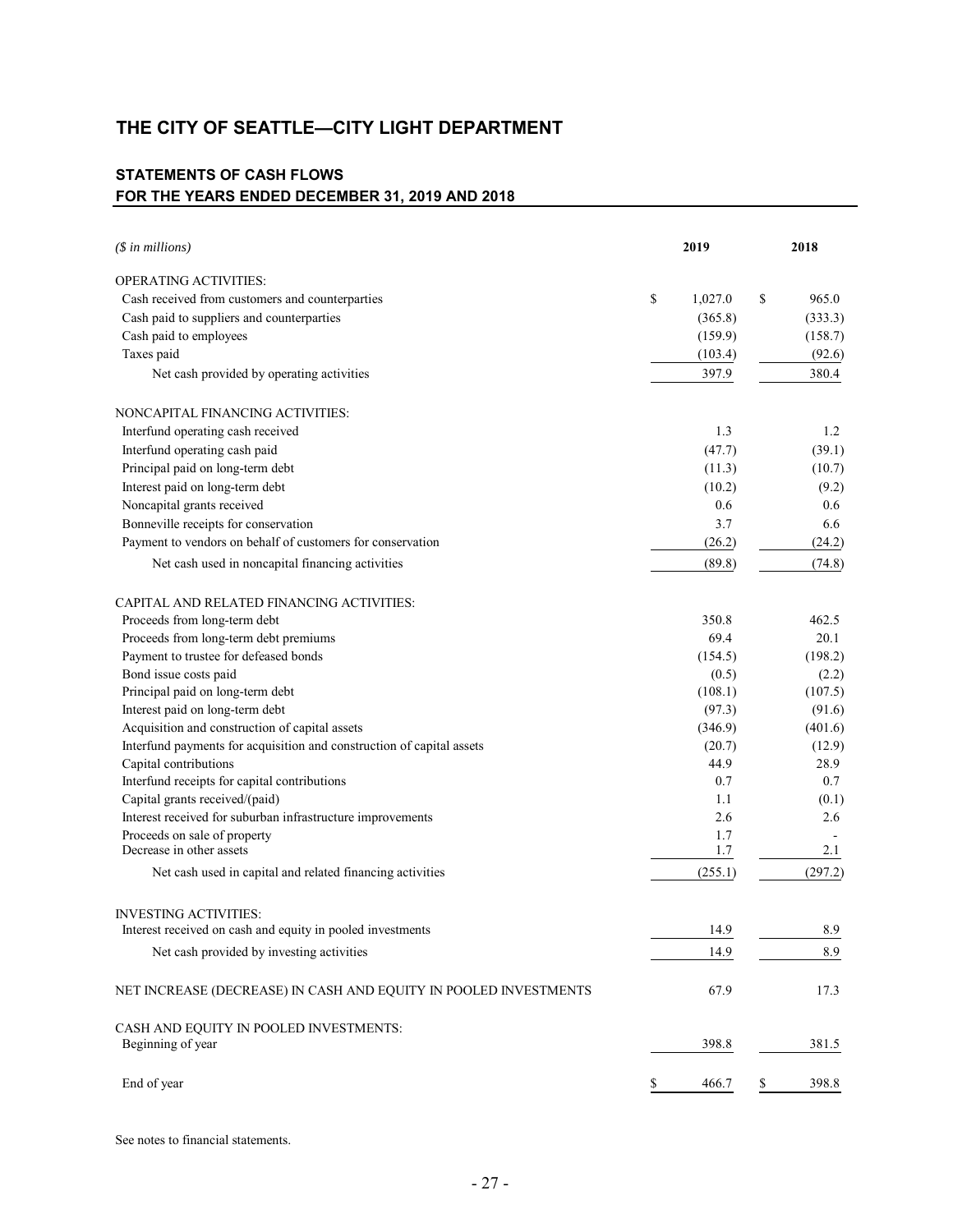### **STATEMENTS OF CASH FLOWS - RECONCILIATION FOR THE YEARS ENDED DECEMBER 31, 2019 AND 2018**

| $(\$ in millions)$                                      | 2019        | 2018        |
|---------------------------------------------------------|-------------|-------------|
| RECONCILIATION OF OPERATING INCOME TO                   |             |             |
| NET CASH PROVIDED BY OPERATING ACTIVITIES:              |             |             |
| Operating income                                        | \$<br>206.2 | \$<br>168.4 |
| Adjustments to reconcile operating income to net cash   |             |             |
| provided by operating activities:                       |             |             |
| Non-cash items included in operating income:            |             |             |
| Depreciation                                            | 145.8       | 129.5       |
| Amortization of other liabilities                       | (2.1)       | (1.7)       |
| Amortization of other assets                            | 29.9        | 29.9        |
| Bad debt expense                                        | 0.3         | 19.9        |
| Power revenues                                          | (35.8)      | (30.7)      |
| Power expenses                                          | 37.6        | 33.2        |
| Provision for injuries and damages                      | (0.4)       | 4.1         |
| Other non-cash items                                    | 11.1        | 9.1         |
| Change in:                                              |             |             |
| Accounts receivable                                     | 55.4        | (0.5)       |
| Unbilled revenues                                       | (18.0)      | 14.7        |
| Materials and supplies                                  | 1.0         | (5.6)       |
| Prepayments, interest receivable, and other receivables | (2.7)       | (4.5)       |
| Other assets                                            | (4.7)       | 2.5         |
| Provision for injuries and damages and claims payable   | 5.9         | (13.7)      |
| Accounts payable and other payables                     | (8.8)       | 22.3        |
| Rate stabilization unearned revenue                     | (22.8)      | 3.5         |
| Total adjustments                                       | 191.7       | 212.0       |
| Net cash provided by operating activities               | 397.9<br>\$ | \$<br>380.4 |
| SUPPLEMENTAL DISCLOSURES OF NONCASH ACTIVITIES:         |             |             |
| In-kind capital contributions                           | \$<br>0.7   | \$<br>3.4   |
| Amortization of debt related costs-net                  | 14.7        | 12.8        |
| Allowance for funds used during construction            | 0.0         | 12.1        |
| Power exchange revenues                                 | 15.4        | 17.5        |
| Power exchange expenses                                 | (15.4)      | (18.3)      |
| Power revenue netted against power expenses             | 9.0         | 5.9         |
| Power expense netted against power revenues             | (12.9)      | (8.6)       |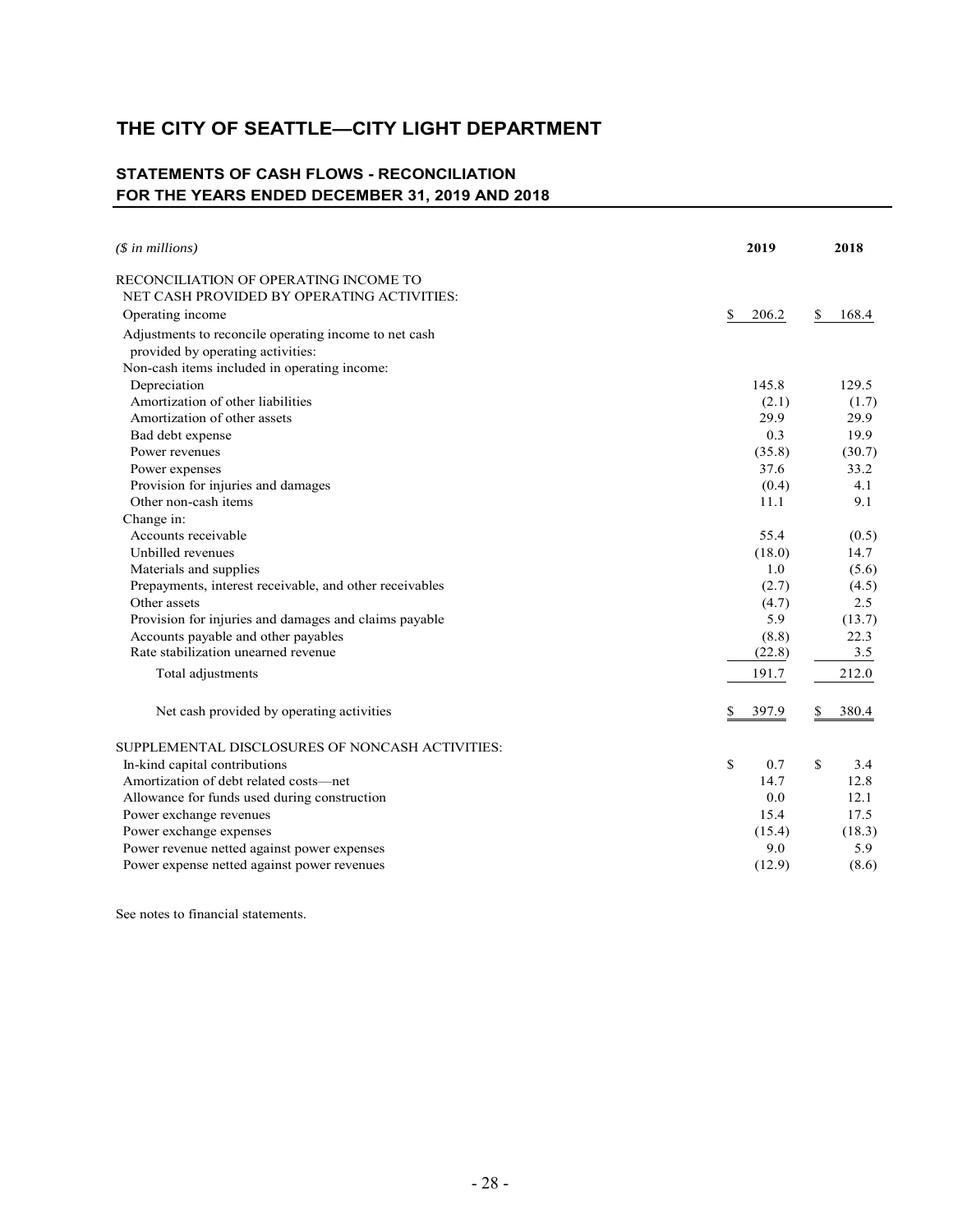#### **NOTES TO FINANCIAL STATEMENTS AS OF AND FOR THE YEARS ENDED DECEMBER 31, 2019 AND 2018**

#### **1. OPERATIONS AND SUMMARY OF SIGNIFICANT ACCOUNTING POLICIES**

The City Light Department (the Department) is the public electric utility of The City of Seattle (the City). The Department is an enterprise fund of the City. The Department owns and operates certain generating, transmission, and distribution facilities and supplies electricity to approximately 470,400 residential, commercial, and public customers in the city of Seattle. The Department also supplies electrical energy to other City agencies at rates prescribed by City ordinances, and to certain neighboring communities under franchise agreements. The establishment of the Department's rates is within the exclusive jurisdiction of the Seattle City Council. A requirement of Washington State law provides that rates must be fair, nondiscriminatory, and fixed to produce revenue adequate to pay for operation and maintenance expenses and to meet all debt service requirements payable from such revenue. The Department pays occupation taxes to the City based on total revenues.

The Department's revenues for services provided to other City departments were \$22.3 million and \$20.0 million in 2019 and 2018, respectively, and \$2.1 million and \$1.8 million for non-energy services, respectively.

The Department receives certain services from other City departments and paid \$107.4 million in 2019 and \$113.4 million in 2018, for such services. Amounts paid include central cost allocations from the City for services received including treasury services, risk financing, purchasing, data processing systems, vehicle maintenance, personnel, payroll, legal, administrative, information technology and building rentals, including for the Department's administrative offices.

The Department's receivables from other City departments totaled \$1.4 million and \$6.0 million at December 31, 2019, and 2018, respectively. The Department's payables to other City departments totaled \$0.0 million and \$33.4 million at December 31, 2019, and 2018, respectively. The balances receivable and payable are the result of transactions incurred in the normal course of operations.

*Basis of Presentation and Accounting Standards*—The financial statements are prepared using the economic resources measurement focus and the accrual basis of accounting in conformity with accounting principles generally accepted in the United States of America as applied to governmental units. Revenues are recorded when earned and expenses are recorded when a liability is incurred, regardless of the timing of related cash flows. The Governmental Accounting Standards Board (GASB) is the accepted standardsetting body for establishing governmental accounting and financial reporting principles. The Department has applied and is current through 2019 with all applicable GASB pronouncements. For more details, please see the Note 21, Implementation of new Accounting Standards.

The GASB has issued Statement No. 75, *Accounting and Financial Reporting for Postemployment Benefits Other Than Pensions*, replacing the requirements of Statements No. 45, *Accounting and Financial Reporting by Employers for Postemployment Benefits Other Than Pensions*, as amended, and No. 57, *OPEB Measurements by Agent Employers and Agent Multiple-Employer Plans*. This Statement establishes new accounting and financial reporting requirements for governments whose employees are provided with OPEB, including the recognition and measurement of liabilities, deferred outflows of resources, deferred inflows of resources and expense. The Department implemented Statement No. 75 effective January 1, 2018. See Note 14 Other Postemployment Benefits and Note 21 Implementation of New Accounting Standards.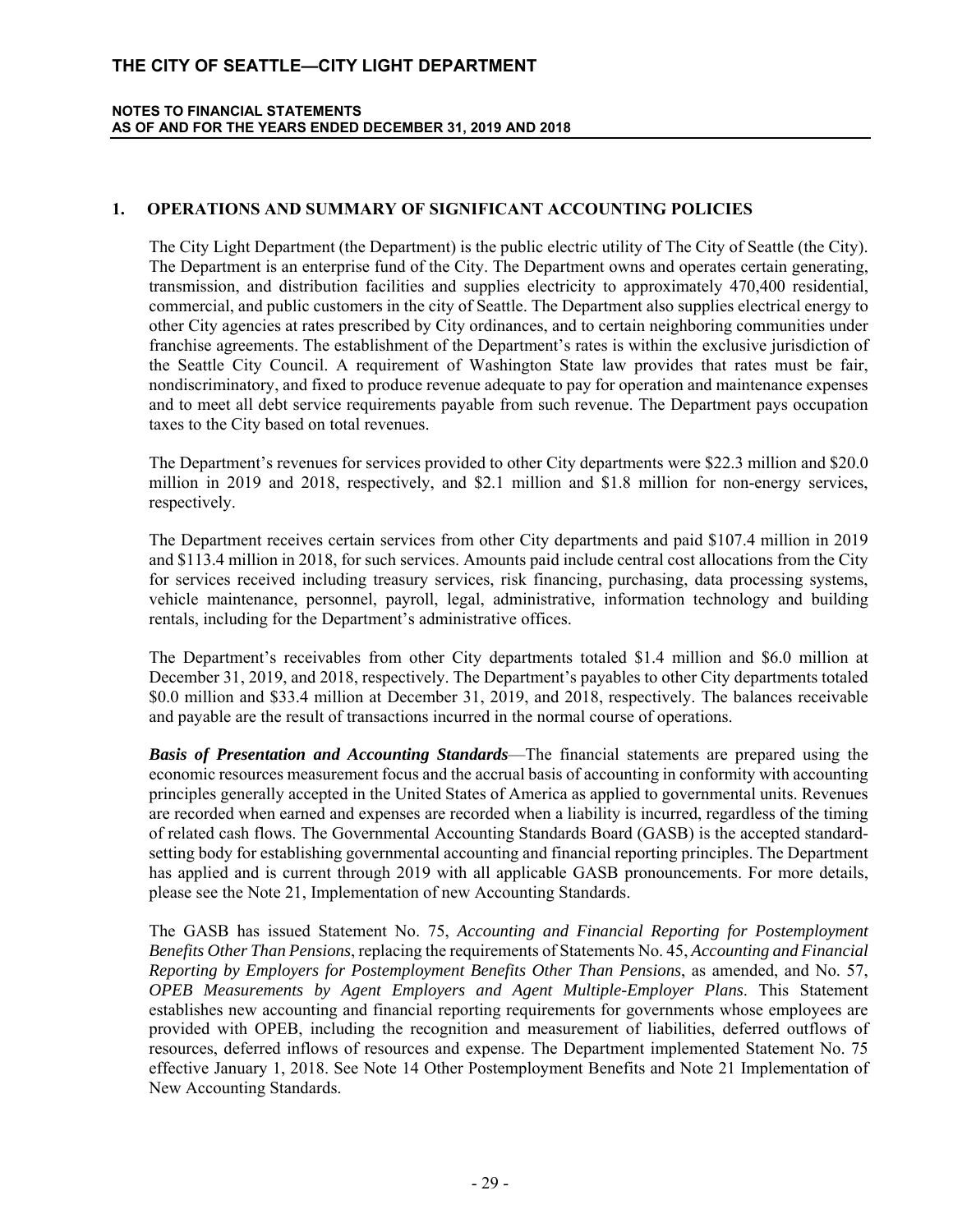#### **NOTES TO FINANCIAL STATEMENTS AS OF AND FOR THE YEARS ENDED DECEMBER 31, 2019 AND 2018**

The GASB has issued Statement No. 83, *Certain Asset Retirement Obligations*, which establishes criteria for determining the timing and pattern of recognition of a liability and a corresponding deferred outflow of resources for legally enforceable asset retirement obligations and requires that recognition occur when the liability is both incurred and reasonably estimable. This standard was adopted by the Department in 2019. See Note 21 Implementation of New Accounting Standards.

The GASB has issued Statement No. 84, *Fiduciary Activities*, which improves guidance regarding the identification of fiduciary activities, including pension plans and other postemployment benefits, for accounting and financial reporting purposes and how those activities should be reported. This standard was adopted by the Department in 2019. See Note 21 Implementation of New Accounting Standards.

The GASB has issued Statement No. 87, *Leases*, which improves accounting and financial reporting for leases by governments. This Statement increases the usefulness of governments' financial statements by requiring recognition of certain lease assets and liabilities for leases that previously were classified as operating leases and recognized as inflows of resources or outflows of resources based on the payment provisions of the contract. Statement No. 87 will be effective for the Department in 2020 and the Department is currently evaluating the impact the adoption of this statement will have on its financial statements.

The GASB has issued Statement No. 88, *Certain Disclosures Related to Debt, including Direct Borrowings and Direct Placements*, which improves the information that is disclosed in notes to government financial statements related to debt, including direct borrowings and direct placements. This Statement also clarifies which liabilities governments should include when disclosing information related to debt. This standard was adopted by the Department in 2019. See Note 21 Implementation of New Accounting Standards.

The GASB has issued Statement No. 89, *Accounting for Interest Cost Incurred before the End of a Construction Period*, which enhances the relevance and comparability of information about capital assets and the cost of borrowing for a reporting period and simplifies accounting for interest cost incurred before the end of a construction period. This standard was adopted by the Department in 2019. See Note 21 Implementation of New Accounting Standards.

The GASB has issued Statement No. 90, *Majority Equity Interests*, which improves the consistency and comparability of reporting a government's majority equity interest in a legally separate organization and improves the relevance of financial statement information. This standard was not adopted by the Department in 2019. See Note 21 Implementation of New Accounting Standards.

The GASB has issued Statement No. 91, *Conduit Debt Obligations*, which provides a single method of reporting conduit debt obligations by issuers and clarifies the definition of a conduit debt obligation. This standard will be effective for the Department in 2021 and Department is currently evaluating the impact the adoption of this statement will have on its financial statements.

The GASB has issued Statement No. 92, *Omnibus 2020*, which enhances comparability in accounting and financial reporting by addressing practice issues that have been identified during implementation and application of certain GASB standards including Statement No. 83, *Asset Retirement Obligations,*  Statement No. 84, *Fiduciary Activities*, and Statement No. 87, *Leases*. This standard will be effective for the Department upon implementation of each of the Standards. The Department is currently evaluating the impact the adoption of this statement will have on its financial statements.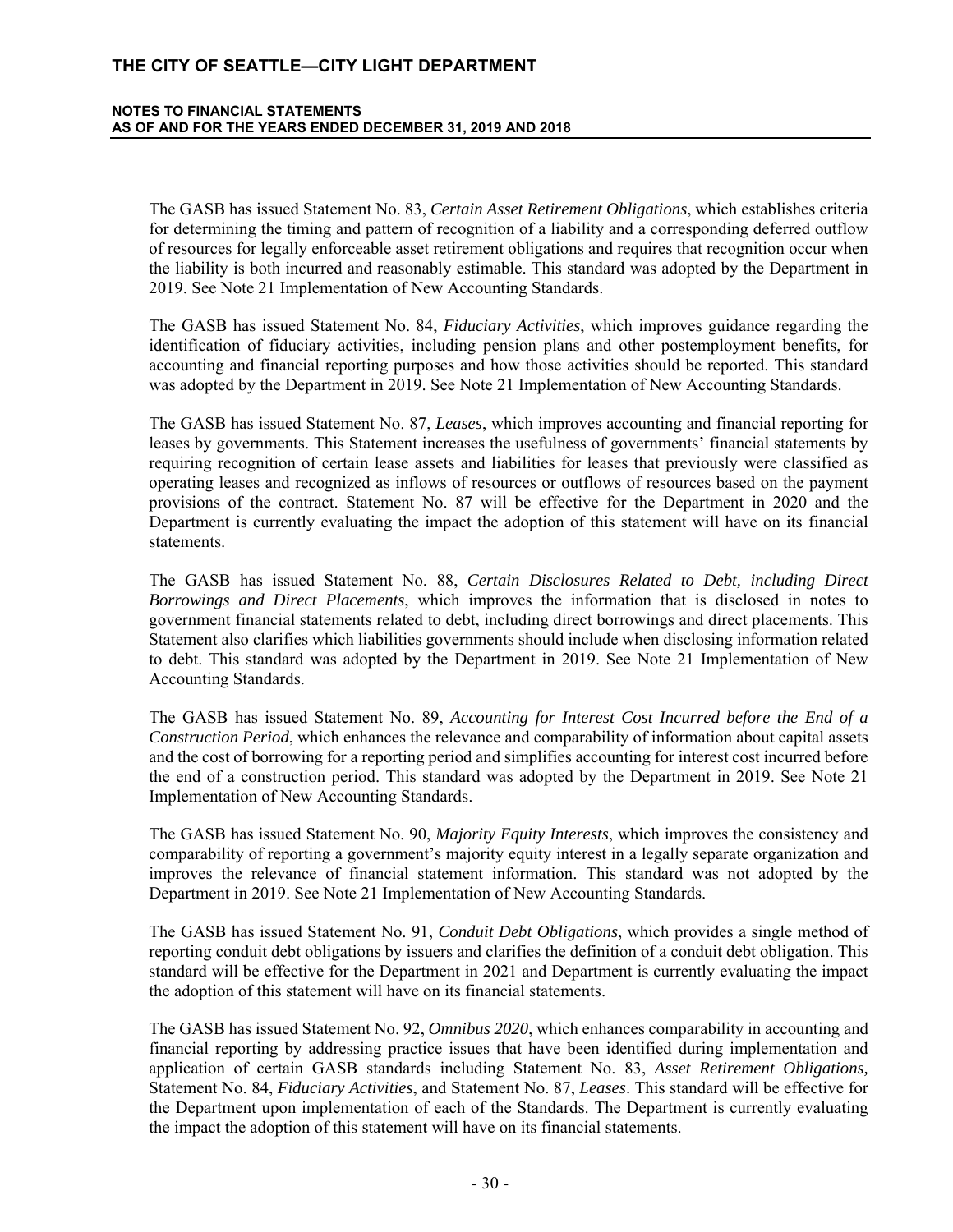#### **NOTES TO FINANCIAL STATEMENTS AS OF AND FOR THE YEARS ENDED DECEMBER 31, 2019 AND 2018**

*Fair Value Measurements*—Descriptions of the Department's accounting policies on fair value measurements for items reported on the balance sheets at December 31, 2019 and 2018, are as noted in Note 2 Fair Values, Note 5 Cash and Equity in Pooled Investments and Investments, Note 6 Accounts Receivable and Note 19 Long-Term Purchased Power, Exchanges, and Transmission.

*Fair Value of Financial Instruments*—The Department's financial instruments reported on the balance sheets at December 31, 2019 and 2018, as Restricted assets and Cash and equity in pooled investments are measured at fair value. These instruments consist primarily of the Department's share of the City-wide pool of investments (see Note 5 Cash and Equity in Pooled Investments and Investments). Gains and losses on these financial instruments are reflected in Investment income in the statements of revenues, expenses, and changes in net position. The fair value of long-term debt at December 31, 2019 and 2018 is discussed in Note 9 Long-Term Debt.

*Net Position*—The Department classifies its net position into three components as follows:

- *Net investment in capital assets*—This component consists of capital assets, net of accumulated depreciation and amortization, reduced by the net outstanding debt balances related to capital assets net of unamortized debt expenses.
- *Restricted*—This component consists of net position with constraints placed on use. Constraints include those imposed by creditors (such as through debt covenants and excluding amounts considered in net capital, above), grants, or laws and regulations of other governments, or by enabling legislation, The City of Seattle Charter, or by ordinances legislated by the Seattle City Council.
- *Unrestricted*—This component consists of assets and liabilities that do not meet the definition of Net investment in capital assets or Restricted.

*Restricted and Unrestricted Net Position*—The Department's policy is to use restricted net position for specified purposes and to use unrestricted net position for operating expenses. The Department does not currently incur expenses for which both restricted and unrestricted net position is available.

*Assets Held for Future Use—*These assets include property acquired but never used by the Department in electrical service and therefore, held for future service under a definitive plan. Also included is property previously used in service but retired and held pending its reuse in the future under a definitive plan. As of December 31, 2019, and 2018, assets held for future use included the following electrical plant assets: land for future substations, communication system and risk mitigation structures was unchanged totaling \$4.0 million.

*Materials and Supplies—*Materials and supplies are generally used for construction, operation and maintenance work, not for resale. They are valued utilizing the average cost method and charged to construction or expense when used.

*Revenue Recognition—*Service rates are authorized by City ordinances. Billings are made to customers on a monthly or bimonthly basis. Revenues for energy delivered to customers between the last billing date and the end of the year are estimated and reflected in the accompanying financial statements as unbilled revenue within Retail power revenues.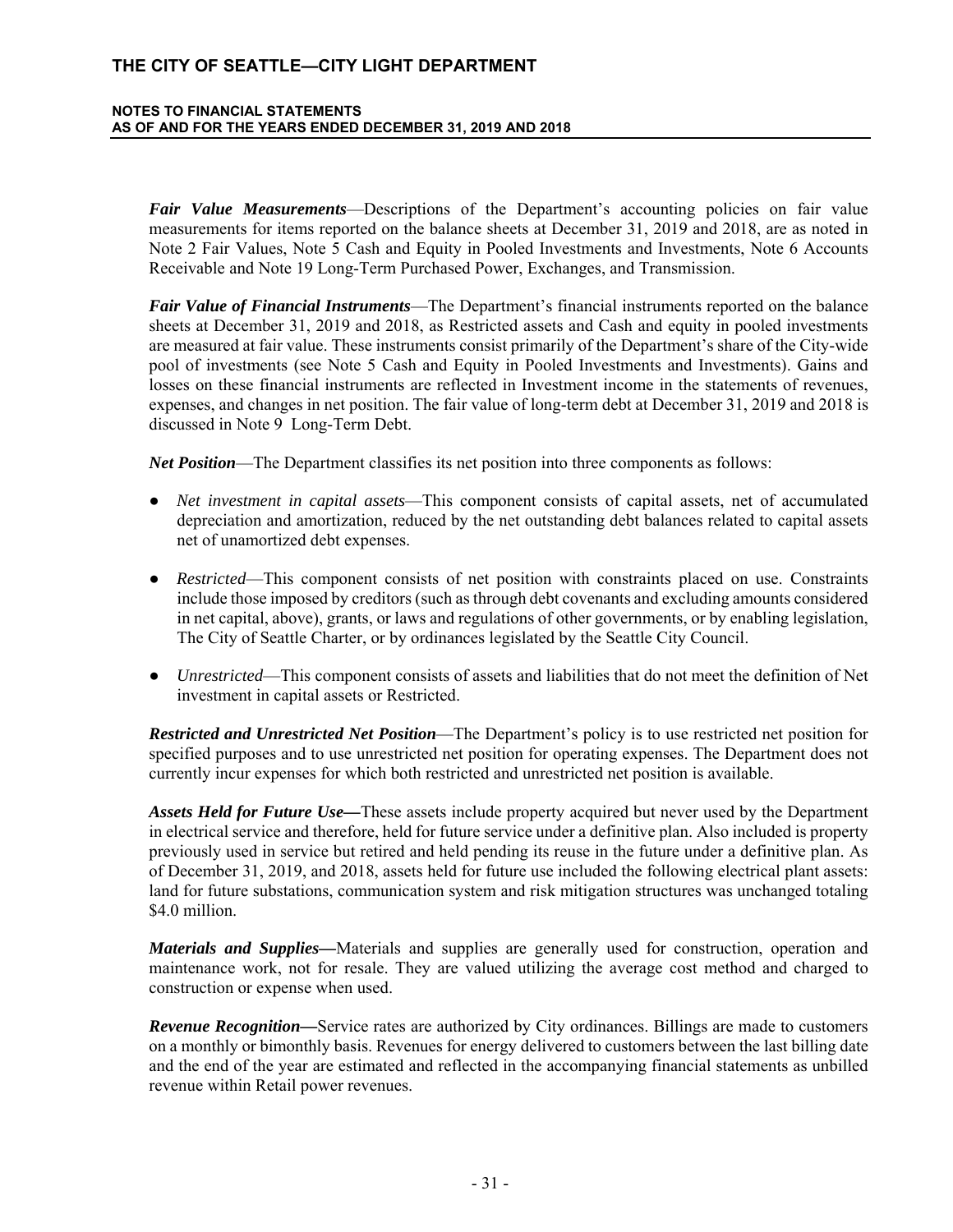#### **NOTES TO FINANCIAL STATEMENTS AS OF AND FOR THE YEARS ENDED DECEMBER 31, 2019 AND 2018**

The Department's customer base accounted for electric energy sales at December 31, 2019 and 2018, as follows:

|                               | 2019            | 2018                |
|-------------------------------|-----------------|---------------------|
| Residential<br>Nonresidential | 38.5%<br>61.5 % | 36.9%<br>63.1 %     |
| Total                         |                 | $100.0\%$ $100.0\%$ |

Revenues earned in the process of delivering energy to customers, wholesale energy transactions, and related activities are considered operating revenues in the determination of change in net position. Investment income, nonexchange transactions, and other revenues are considered Nonoperating revenues.

*Expense Recognition—*Expenses incurred in the process of delivering energy to customers, wholesale energy transactions, and related activities are considered operating expenses in the determination of net income. Debt interest expense, debt related amortization, and certain other expenses are considered Nonoperating expenses.

*Administrative and General Overhead Costs Applied—*Certain administrative and general overhead costs are allocated to construction work-in-progress, major data processing systems development, programmatic conservation, relicensing mitigation projects, and billable operations and maintenance activities based on rates established by cost studies. Pension and benefit costs are allocated to capital and operations and maintenance activities based on a percentage of labor dollars. The administrative and general overhead costs applied totaled \$62.4 million and \$65.8 million in 2019 and 2018, respectively. Benefit costs applied were \$27.3 million and \$25.9 million in 2019 and 2018, respectively. Administrative and general expenses, net of total applied overhead, were \$122.9 million and \$96.2 million in 2019 and 2018, respectively.

*Interest Charged to Construction—*Interest was charged for funds used during construction of plant assets and to non-billable construction work-in-progress through 2018. Interest charged represented the estimated costs of financing construction projects and was computed using the Department's weightedaverage interest rate for all bonds outstanding, the majority of which are tax exempt. In January 2019, the Department implemented GASB Statement No. 89, *Accounting for Interest Cost Incurred before the End of a Construction Period*, that requires that interest cost incurred before the end of a construction period be recognized as an expense in the period in which the cost is incurred for financial statements prepared using the economic resources measurement focus. Accordingly, no interest was charged to construction in 2019. Interest charged to construction totaled \$12.1 million in 2018 and reflected as a reduction of Interest expense in the statements of revenues, expenses, and changes in net position. See Note 21 Implementation of New Accounting Standards for more information on the implementation of GASB Statement No. 89.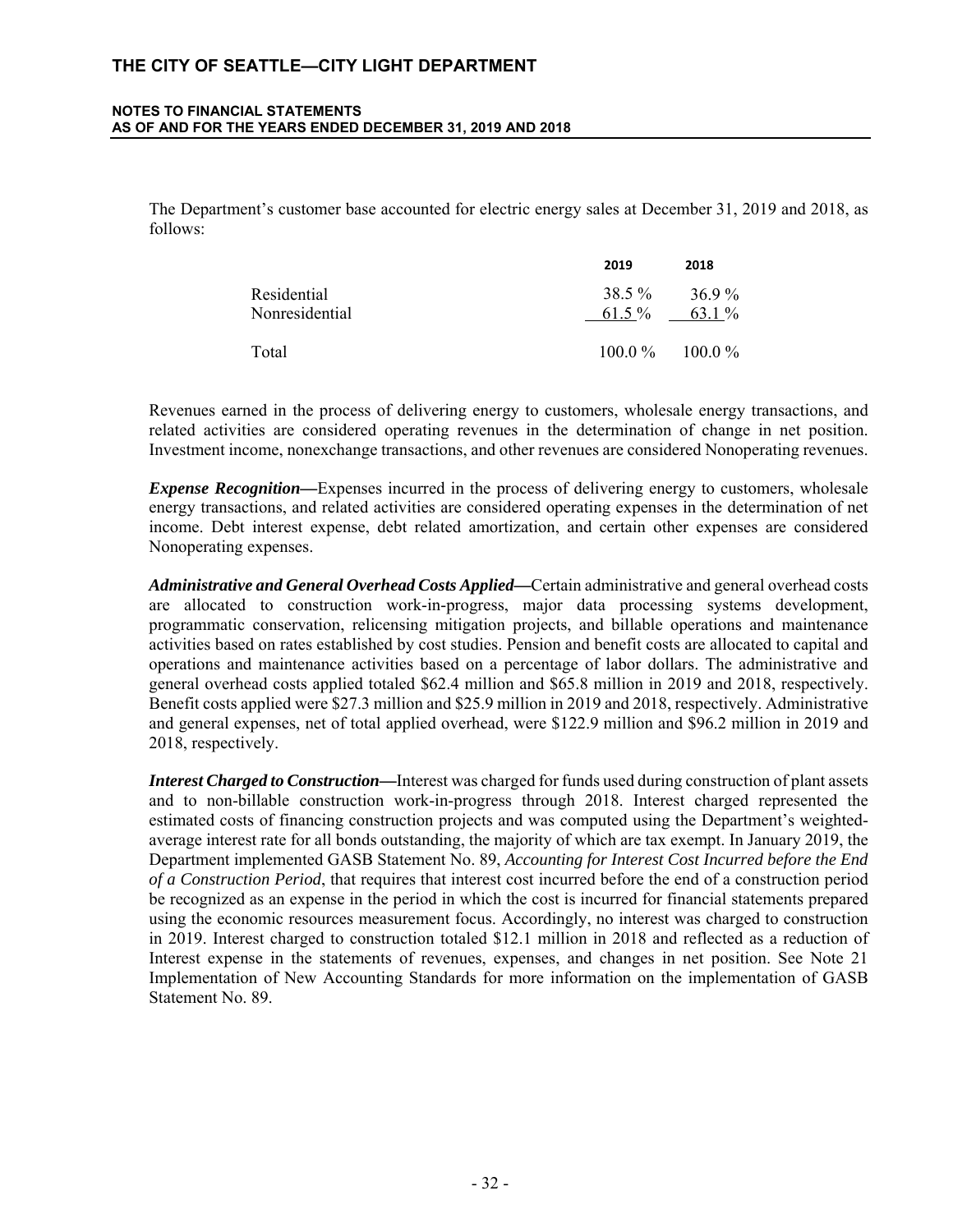### **NOTES TO FINANCIAL STATEMENTS AS OF AND FOR THE YEARS ENDED DECEMBER 31, 2019 AND 2018**

*Nonexchange Transactions—*Capital contributions and grants in the amount of \$63.8 million and \$59.6 million for 2019 and 2018, respectively, and noncapital grants in the amount of \$374 thousand and \$48 thousand for 2019 and 2018, respectively, are reported in the statements of revenues, expenses, and changes in net position as nonoperating revenues from nonexchange transactions. Capital contributions and grants revenues are recognized based on the accrual basis of accounting. In-kind capital contributions are recognized at estimated acquisition value in the period when all eligibility requirements have been met as described in GASB Statement No. 33, *Accounting and Financial Reporting for Nonexchange Transactions*. Federal and state grant revenues are recognized as earned and are subject to contract and other compliance audits.

*Compensated Absences—*Regular employees of the Department earn vacation time in accordance with length of service. A maximum of 480 hours may be accumulated for the most tenured employees and, upon termination, employees are entitled to compensation for unused vacation. Upon retirement, employees receive compensation equivalent to 25% of their accumulated sick leave. Employees represented by unions who voted in favor of a Healthcare Reimbursement Arrangement (HRA) receive 35% of their sick leave balance tax-free through an HRA account for healthcare expenses post retirement. Because of the special tax arrangement, the sick leave balance may only go into the HRA account; it may not be taken as a cashout. The HRA program is administered by an independent third-party administrator, Meritain Health. HRA investments are managed by HRA Voluntary Employee Beneficiary Association (VEBA) Trust. The Department accrues all costs associated with compensated absences, including payroll taxes.

*Use of Estimates—*The preparation of the financial statements in conformity with accounting principles generally accepted in the United States of America requires management to make estimates and assumptions that affect amounts reported in the financial statements. The Department used significant estimates in determining reported allowance for doubtful accounts, unbilled revenues, power exchanges, accumulated provision for injuries and damages and workers' compensation, environmental liabilities, accrued sick leave, net pension liability, other postemployment benefits, and other contingencies. Actual results may differ from those estimates.

*Significant Risk and Uncertainty—*The Department is subject to certain business risks that could have a material impact on future operations and financial performance. These risks include financial market liquidity and economic uncertainty; prices on the wholesale markets for short-term power transactions; interest rates and other inputs and techniques for fair valuation; water conditions, weather, climate change, and natural disaster-related disruptions; terrorism; collective bargaining labor disputes; fish and other Endangered Species Act (ESA) issues; Environmental Protection Agency (EPA) regulations; compliance with clean and renewable energy legislation; local and federal government regulations or orders concerning the operations, maintenance, and/or licensing of hydroelectric facilities; other governmental regulations; restructuring of the electrical utility industry; and the costs of constructing transmission facilities that may be incurred as part of a northwest regional transmission system, and related effects of this system on transmission rights, transmission sales, surplus energy, and governance.

### **2. FAIR VALUE MEASUREMENT**

The Department records certain assets, liabilities and deferred inflows of resources in accordance with GASB Statement No. 72, *Fair Value Measurement and Application*, which defines fair value, establishes a framework for measuring fair value, and requires disclosures about fair value measurement.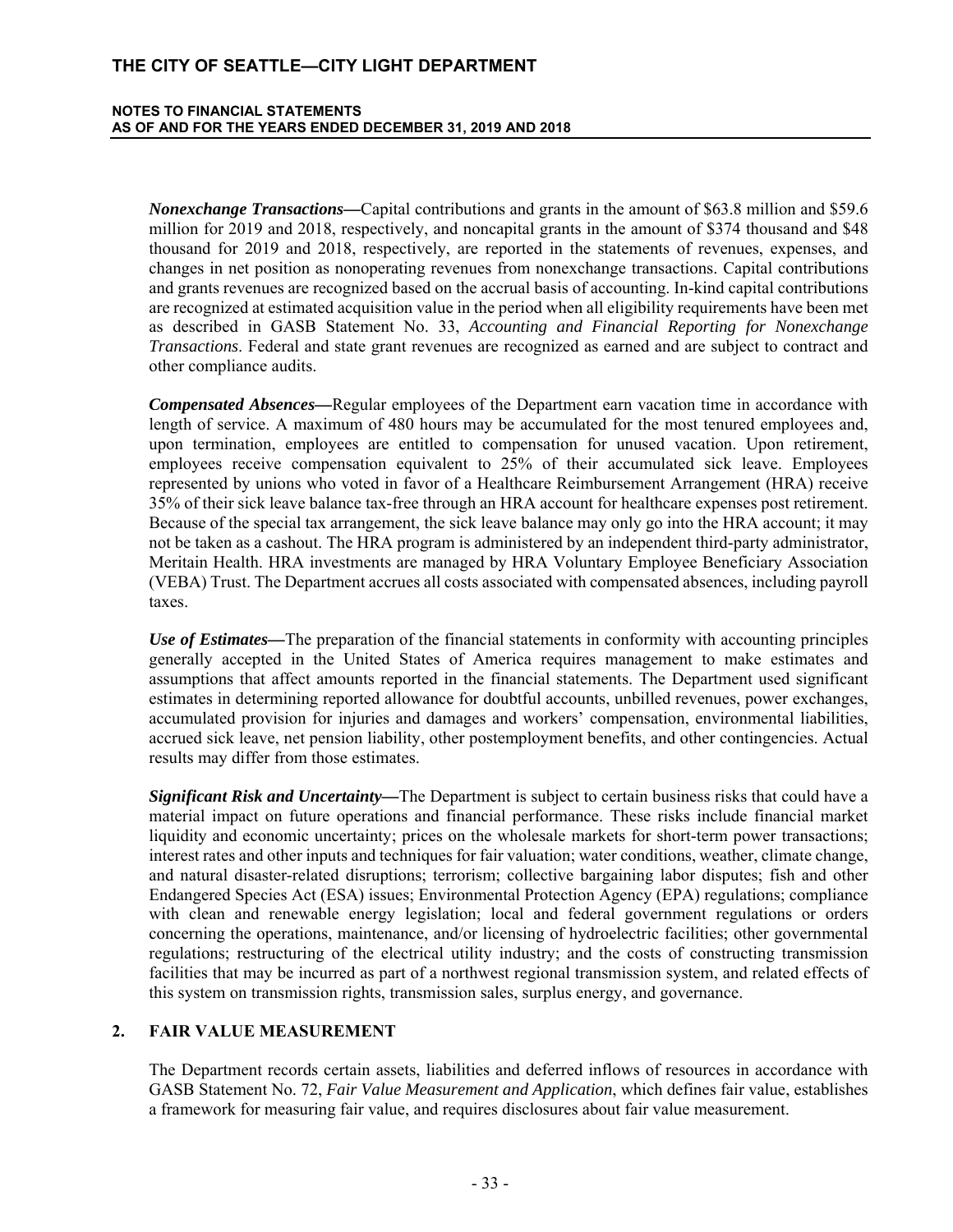### **NOTES TO FINANCIAL STATEMENTS AS OF AND FOR THE YEARS ENDED DECEMBER 31, 2019 AND 2018**

Fair value is defined in Statement No. 72 as the price that would be received to sell an asset or paid to transfer a liability in an orderly transaction between market participants at the measurement date (an exit price). Fair value is a market-based measurement for a particular asset or liability based on assumptions that market participants would use in pricing the asset or liability. Such assumptions include observable and unobservable inputs of market data, as well as assumptions about risk and the risk inherent in the inputs to the valuation technique.

Valuation techniques to determine fair value should be consistent with one or more of three approaches: the market approach, cost approach, and income approach. The Department uses the market approach for the valuation of pooled investments, a combination of the market and income approaches for the valuation of the undelivered forward portion of energy exchanges and other nonmonetary transactions.

As a basis for considering market participant assumptions in fair value measurements, Statement No. 72 establishes a fair value hierarchy that prioritizes the inputs to valuation techniques used to measure fair value into three broad levels as follows:

- Level 1 inputs are quoted prices (unadjusted) in active markets for identical assets or liabilities that the Department can access at the measurement date.
- Level 2 inputs are inputs other than quoted prices included in Level 1 that are observable for the asset or liability, either directly or indirectly.
- Level 3 inputs are unobservable inputs for the asset or liability. Valuation adjustments such as for nonperformance risk or inactive markets could cause an instrument to be classified as Level 3 that would otherwise be classified as Level 1 or Level 2.

The valuation methods of the fair value measurements are disclosed as noted below.

Cash resources of the Department are combined with cash resources of the City to form a pool of cash and investments that is managed by the City's Department of Finance and Administrative Services (FAS). The City records pooled investments at fair value based on quoted market prices.

The Department obtained the lowest level of observable input of the fair value measurement of energy exchanges and other non-monetary transactions in its entirety from subscription services or other independent parties. The observable inputs for the settled portion of the energy exchange contracts are Dow Jones price indices. The observable inputs for the undelivered forward portion of energy exchanges and other non-monetary transactions are Kiodex forward curves and present value factors based on the interest rate for Treasury constant maturities, bond-equivalent yields.

Financial assets and liabilities are classified in their entirety based on the lowest level of input that is significant to the fair value measurement. The Department's assessment of the significance of a particular input to the fair value measurement requires judgement and may affect the valuation of fair value assets and liabilities and their place within the fair value hierarchy levels.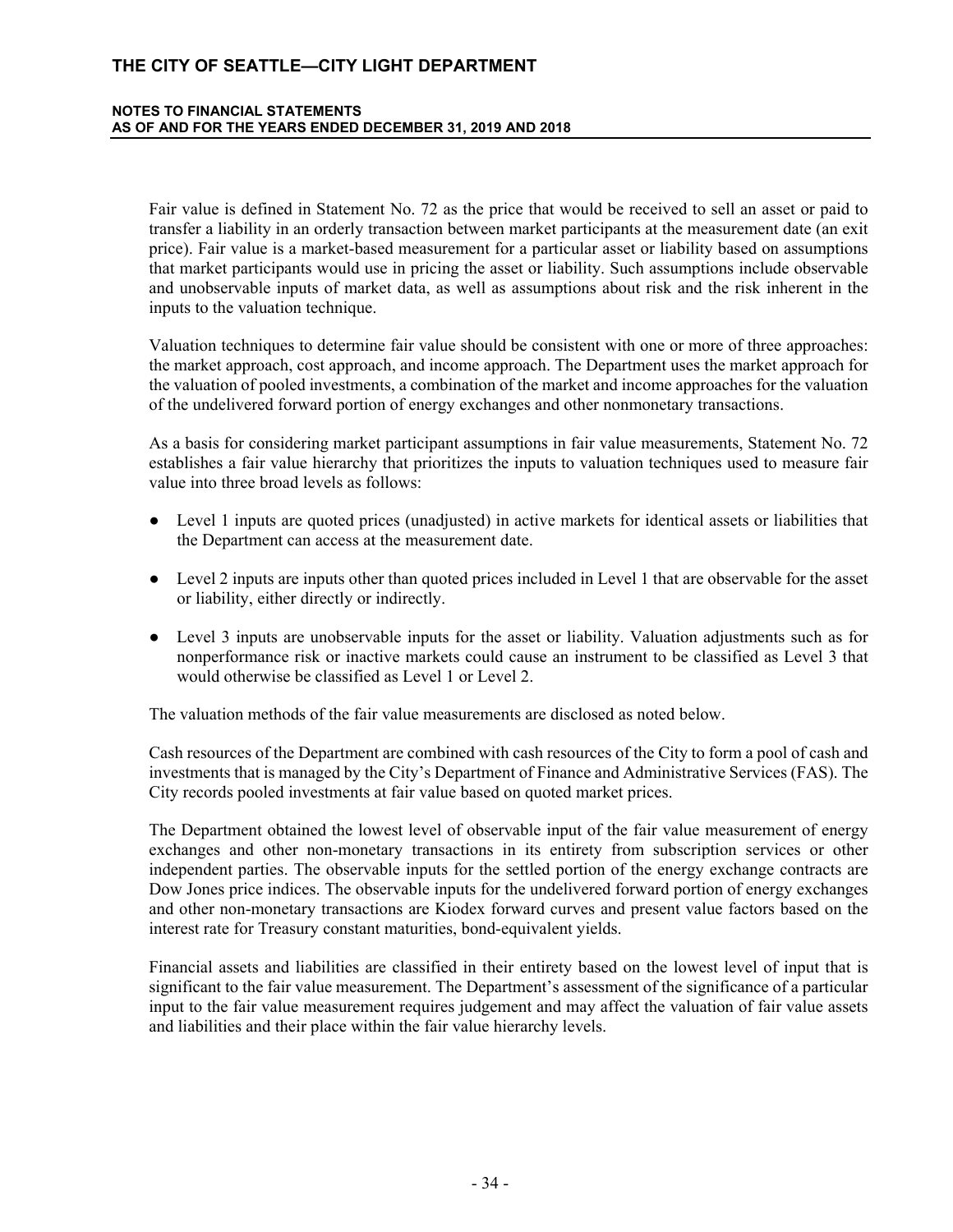### **NOTES TO FINANCIAL STATEMENTS AS OF AND FOR THE YEARS ENDED DECEMBER 31, 2019 AND 2018**

The Department had no assets or liabilities that met the criteria for Level 3 and no deferred inflows/outflows of resources to be reported or disclosed at fair value at December 31, 2019 and 2018. The following fair value hierarchy table presents information about the Department's assets and liabilities, reported at fair value on a recurring basis or disclosed at fair value as of December 31, 2019 and 2018:

| $(\text{\$ in millions})$                             |                |                |              |
|-------------------------------------------------------|----------------|----------------|--------------|
| 2019                                                  | Level 1        | Level 2        | <b>Total</b> |
| <b>Assets</b>                                         |                |                |              |
| Fair value investments                                |                |                |              |
| Commercial Paper                                      | \$             | \$<br>14.5     | \$<br>14.5   |
| Local Government Investment Pool                      |                | 87.1           | 87.1         |
| <b>Municipal Bonds</b>                                |                | 60.5           | 60.5         |
| Repurchase Agreements                                 | 20.2           |                | 20.2         |
| US Government Agency Mortgage Backed Securities       |                | 49.7           | 49.7         |
| US Government Agency Securities                       | 118.7          |                | 118.7        |
| Corporate Bonds                                       | 8.6            |                | 8.6          |
| International Bank for Reconstruction & Development   | 7.6            |                | 7.6          |
| U.S. Treasury and U.S. Government-Backed Securities T | 99.8           |                | 99.8         |
| Total fair value investments                          | 254.9          | 211.8          | 466.7        |
| Total Assets at fair value                            | 254.9          | 211.8          | 466.7        |
| $(S \in \mathbb{N})$ in millions)                     |                |                |              |
| 2018                                                  | <b>Level 1</b> | <b>Level 2</b> | <b>Total</b> |

| 2010                                              |     | LUI 1 | 11.VU 4 |       |   | 1 vtal |  |
|---------------------------------------------------|-----|-------|---------|-------|---|--------|--|
| <b>Assets</b>                                     |     |       |         |       |   |        |  |
| Fair value investments                            |     |       |         |       |   |        |  |
| Bank note                                         | \$. | 1.3   | \$      |       | S | 1.3    |  |
| Commercial paper                                  |     |       |         | 18.5  |   | 18.5   |  |
| Municipal bonds                                   |     |       |         | 58.4  |   | 58.4   |  |
| Repurchase agreements                             |     | 17.7  |         |       |   | 17.7   |  |
| U.S. government agency mortgage-backed securities |     |       |         | 47.8  |   | 47.8   |  |
| U.S. government agency securities                 |     | 159.3 |         |       |   | 159.3  |  |
| U.S. treasury & U.S. government-backed securities |     | 72.6  |         |       |   | 72.6   |  |
| Local government investment pool                  |     |       |         | 23.2  |   | 23.2   |  |
| Total fair value investments                      |     | 250.9 |         | 147.9 |   | 398.8  |  |
| Total Assets at fair value                        | S   | 250.9 | S       | 147.9 |   | 398.8  |  |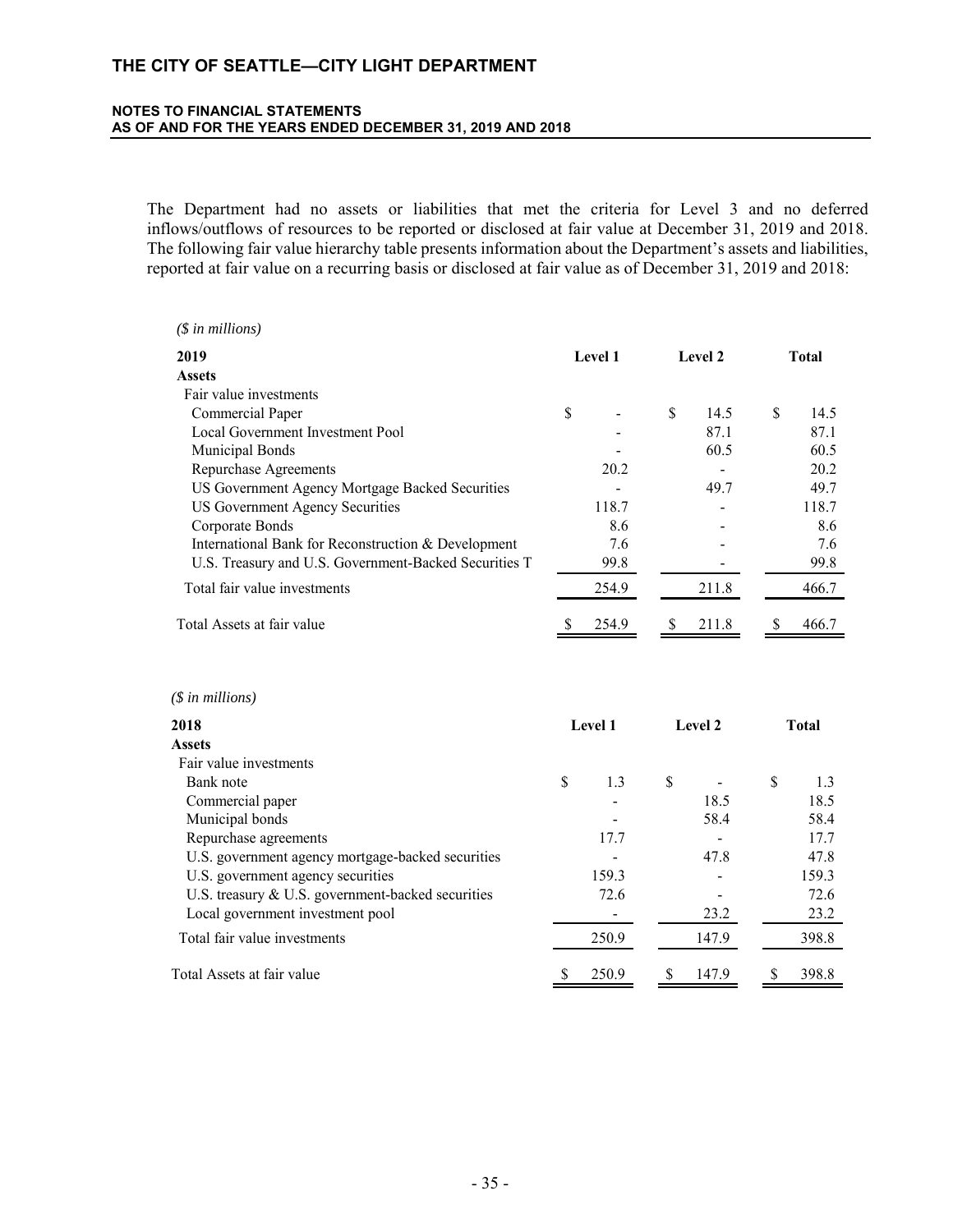#### **NOTES TO FINANCIAL STATEMENTS AS OF AND FOR THE YEARS ENDED DECEMBER 31, 2019 AND 2018**

## **3. UTILITY PLANT**

*Utility Plant*—Utility plant is recorded at original cost, which includes both direct costs of construction or acquisition and indirect costs, including an allowance for funds used during construction in 2018. Effective January 1, 2019, the Department implemented GASB Statement No. 89, *Accounting for Interest Cost Incurred Before the End of a Construction Period* and no longer applied an allowance for funds used during construction to capital projects. The effect of implementation of this standard on the Department's financial statements is described in Note 21 Implementation of New Accounting Standards.

The capitalization threshold for tangible assets was \$5,000, and for intangible assets, \$500,000 in 2019 and 2018. Plant constructed with capital contributions or contributions in-aid-of construction received from customers is included in Utility plant. Capital contributions and capital grants totaled \$63.8 million in 2019 and \$59.6 million in 2018. The Department uses a straight-line composite method of depreciation and amortization and, therefore, groups assets into composite groups for purposes of depreciation. Estimated economic lives range from 4 to 50 years. Effective January 1, 2017, the Department changed from a half-year convention method of depreciation to an actual month method. Depreciation and amortization expense as a percentage of depreciable utility plant-in-service was approximately 2.7% in 2019 and 2.4% in 2018. When operating plant assets are retired, their original cost together with retirement costs and removal costs, less salvage, is charged to accumulated depreciation or amortization, if applicable. The cost of maintenance and repairs is charged to expense as incurred, while the cost of replacements and betterments are capitalized. The Department periodically reviews long-lived assets for impairment to determine whether any events or circumstances indicate the carrying value of the assets may not be recoverable over their economic lives. There were no impairments in 2019 and 2018.

Intangible assets are those that lack physical substance, are nonfinancial in nature, and have useful lives extending beyond a single reporting period. The Department's intangible assets are reported as capital assets under Utility Plant. The Department's intangible assets consist of easements, purchased and internally developed software, transmission rights, capitalized relicensing costs for Skagit and Boundary hydroelectric projects, Tolt hydroelectric project mitigation costs, and costs capitalized under the High Ross Agreement.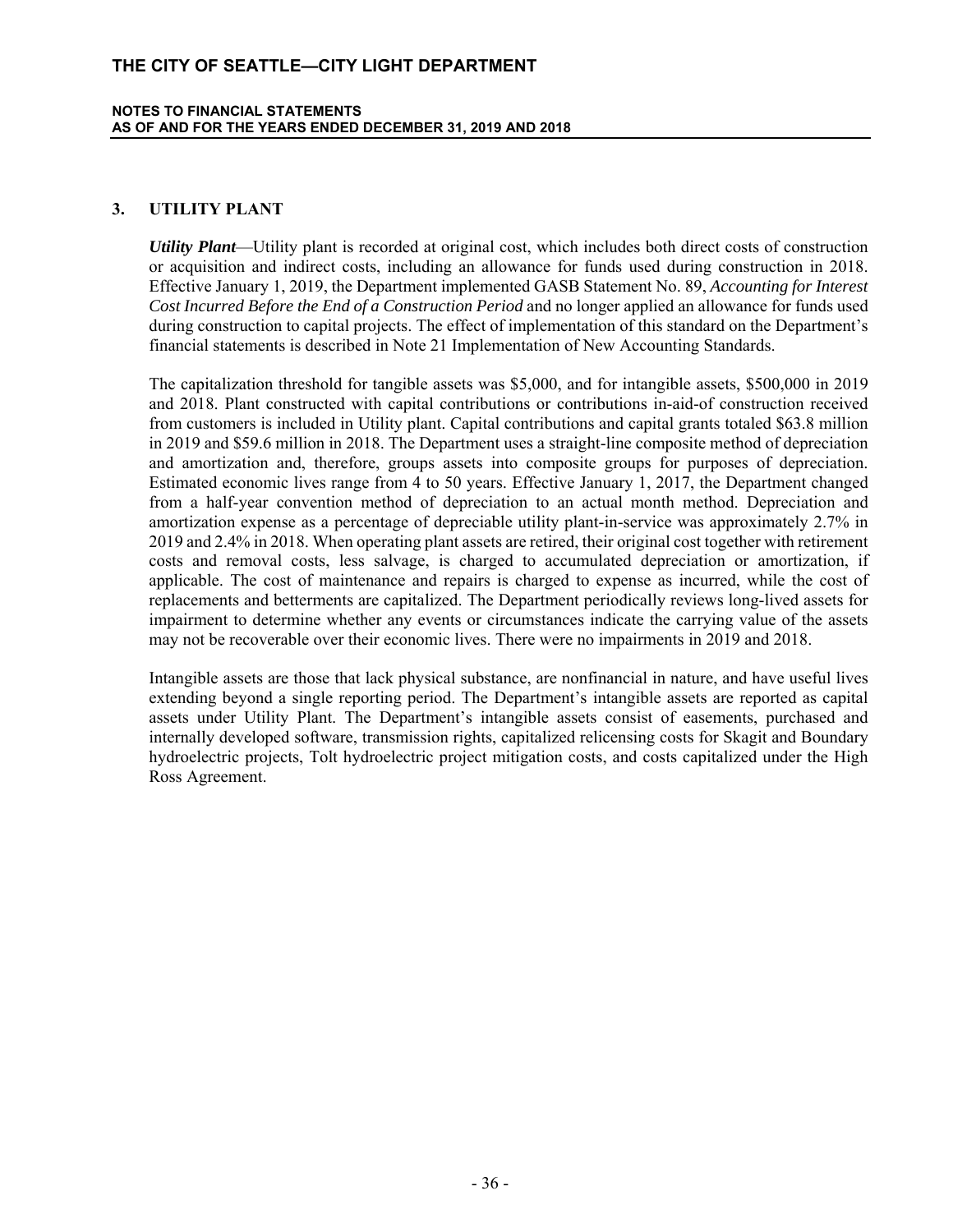### **NOTES TO FINANCIAL STATEMENTS AS OF AND FOR THE YEARS ENDED DECEMBER 31, 2019 AND 2018**

Utility plant-in-service at original cost, including land at December 31, 2019, and 2018, was:

|                                              | Hydroelectric<br><b>Production</b> |             | <b>Transmission</b>      |               | <b>Distribution</b> |    | General        |               | Intangibles    |              | <b>Total</b>             |
|----------------------------------------------|------------------------------------|-------------|--------------------------|---------------|---------------------|----|----------------|---------------|----------------|--------------|--------------------------|
| 2019                                         |                                    |             |                          |               |                     |    |                |               |                |              |                          |
| (\$ in millions)                             |                                    |             |                          |               |                     |    |                |               |                |              |                          |
| Utility Plant-in-service - At original cost: |                                    |             |                          |               |                     |    |                |               |                |              |                          |
| Plant-in-service, excluding Land:            |                                    |             |                          |               |                     |    |                |               |                |              |                          |
| 1/1/2019 Balance                             | \$<br>896.4                        | \$          | 290.6                    | <sup>\$</sup> | 2,814.4             | \$ | 391.9          | \$            | 664.4          | <sup>S</sup> | 5,057.7                  |
| Acquisitions                                 | 50.3                               |             | 13.5                     |               | 238.8               |    | 14.6           |               | 40.6           |              | 357.8                    |
| Dispositions                                 | (7.5)                              |             | (1.8)                    |               | (41.3)              |    | (1.5)          |               | (9.3)          |              | (61.4)                   |
| Transfers and adjustments                    | ÷,                                 |             | ä,                       |               | L.                  |    | $\sim$         |               | $\overline{a}$ |              | $\blacksquare$           |
|                                              | 939.2                              |             | 302.3                    |               | 3,011.9             |    | 405.0          |               | 695.7          |              | 5,354.1                  |
| <b>Accumulated depreciation</b>              |                                    |             |                          |               |                     |    |                |               |                |              |                          |
| and amortization:                            |                                    |             |                          |               |                     |    |                |               |                |              |                          |
| 1/1/2019 Balance                             | \$<br>377.8                        | - S         | 88.5                     | <sup>S</sup>  | 960.9               | S  | 240.7          | <sup>\$</sup> | 225.9          | - S          | 1,893.8                  |
| Increase in accumulated<br>depreciation and  |                                    |             |                          |               |                     |    |                |               |                |              |                          |
| amortization                                 | 16.4                               |             | 6.5                      |               | 81.7                |    | 13.2           |               | 34.9           |              | 152.7                    |
| Retirements                                  | (9.3)                              |             | (2.4)                    |               | (43.2)              |    | (2.8)          |               | (9.3)          |              | (67.0)                   |
| Transfers and adjustments                    | $\overline{\phantom{a}}$           |             | $\overline{\phantom{a}}$ |               | (0.1)               |    | $\blacksquare$ |               | $\blacksquare$ |              | (0.1)                    |
| 12/31/2019 Balance                           | 384.9                              |             | 92.6                     |               | 999.3               |    | 251.1          |               | 251.5          |              | 1,979.4                  |
| Sub Total Plant-in-service - Net,            |                                    |             |                          |               |                     |    |                |               |                |              |                          |
| excluding Land:                              | \$<br>554.3                        | S           | 209.7                    | S             | 2,012.6             | S  | 153.9          | S             | 444.2          | S            | 3,374.7                  |
| Land and land rights:                        |                                    |             |                          |               |                     |    |                |               |                |              |                          |
| 1/1/2019 Balance                             | \$<br>54.5                         | \$          | 3.0                      | \$            | 86.1                | \$ | 6.6            | \$            |                | \$           | 150.2                    |
| Acquisitions                                 | 2.0                                |             |                          |               | 0.4                 |    |                |               |                |              | 2.4                      |
| Dispositions                                 | $\overline{a}$                     |             |                          |               | $\overline{a}$      |    |                |               |                |              | ÷.                       |
| Transfers and adjustments                    | $\overline{\phantom{a}}$           |             | $\blacksquare$           |               | $\blacksquare$      |    |                |               |                |              | $\overline{\phantom{a}}$ |
| 12/31/2019 Balance                           | 56.5                               |             | 3.0                      |               | 86.5                |    | 6.6            |               |                |              | 152.6                    |
| <b>Construction work-in-process:</b>         |                                    |             |                          |               |                     |    |                |               |                |              |                          |
| 1/1/2019 Balance                             | \$<br>67.1                         | $\mathbf S$ | 37.6                     | $\mathsf{\$}$ | 343.1               | \$ | 32.8           | \$            | 5.6            | - \$         | 486.2                    |
| Additions                                    | 45.4                               |             | 26.3                     |               | 234.8               |    | 27.0           |               | 40.1           |              | 373.6                    |
| Closings                                     | (55.7)                             |             | (13.9)                   |               | (242.0)             |    | (19.9)         |               | (34.9)         |              | (366.4)                  |
| 12/31/2019 Balance                           | 56.8                               |             | 50.0                     |               | 335.9               |    | 39.9           |               | 10.8           |              | 493.4                    |
| *Total Plant-in-service - Net,               |                                    |             |                          |               |                     |    |                |               |                |              |                          |
| including Land and CWIP:                     | 667.6                              |             | 262.7                    |               | 2,435.0             |    | 200.4          | S             | 455.0          |              | 4,020.7                  |

*\* Exclude Nonoperating property and Assets held for future use.*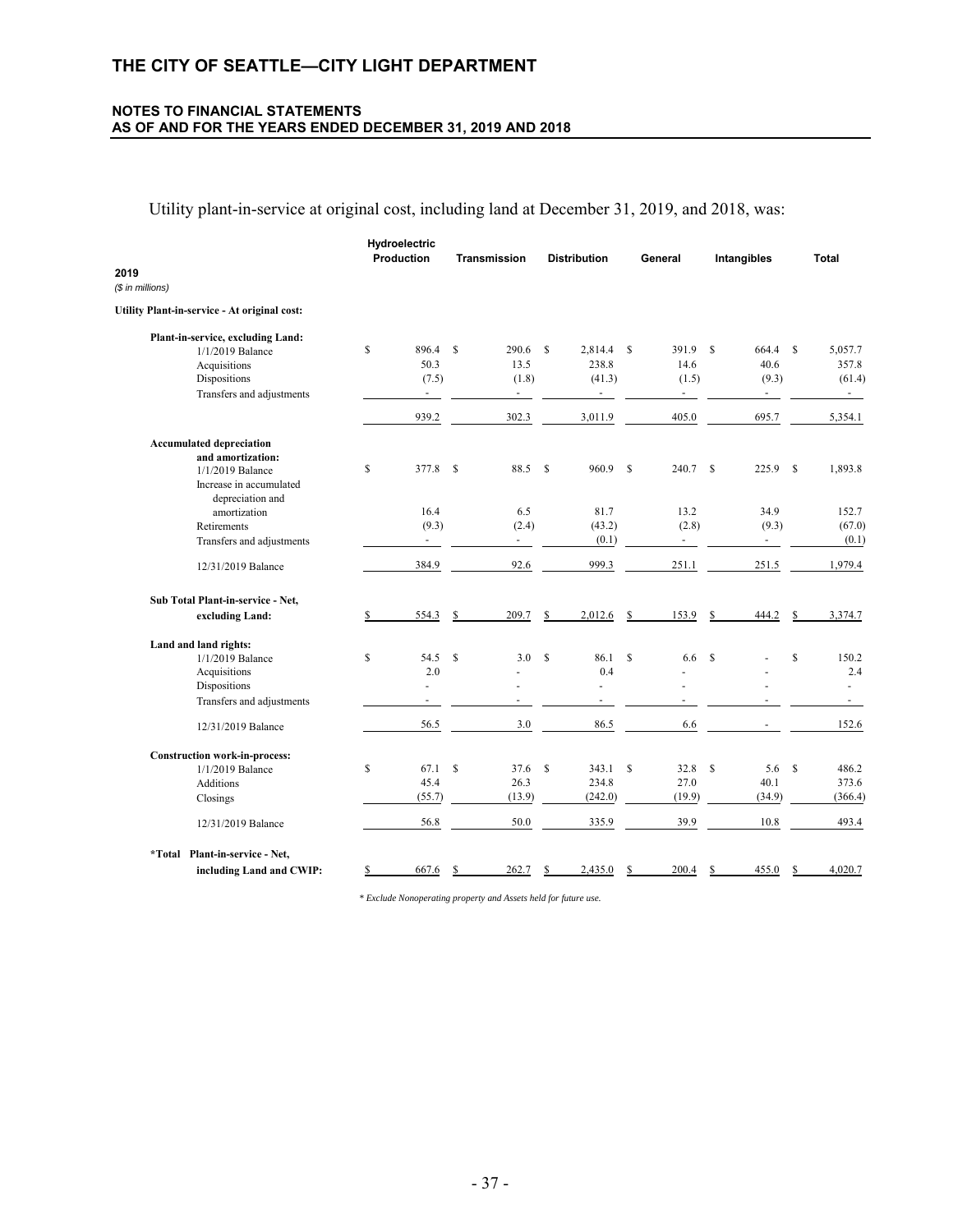### **NOTES TO FINANCIAL STATEMENTS AS OF AND FOR THE YEARS ENDED DECEMBER 31, 2019 AND 2018**

|                          |                                                                   |    | Hydroelectric<br>Production |               | <b>Transmission</b>      |               | <b>Distribution</b> |               | General                  |               | Intangible               |               | Total                    |
|--------------------------|-------------------------------------------------------------------|----|-----------------------------|---------------|--------------------------|---------------|---------------------|---------------|--------------------------|---------------|--------------------------|---------------|--------------------------|
| 2018<br>(\$ in millions) |                                                                   |    |                             |               |                          |               |                     |               |                          |               |                          |               |                          |
|                          | Utility Plant-in-service - At original cost:                      |    |                             |               |                          |               |                     |               |                          |               |                          |               |                          |
|                          | Plant-in-service, excluding Land:<br>1/1/2018 Balance             | \$ | 863.6                       | -S            | 266.6                    | <sup>\$</sup> | 2,500.7             | \$            | 384.4                    | \$            | 577.9                    | \$            | 4,593.2                  |
|                          | Acquisitions                                                      |    | 38.5                        |               | 27.5                     |               | 339.4               |               | 14.6                     |               | 86.5                     |               | 506.5                    |
|                          | Dispositions                                                      |    | (5.7)                       |               | (3.5)                    |               | (29.6)              |               | (7.1)                    |               |                          |               | (45.9)                   |
|                          | Transfers and adjustments                                         |    | $\overline{\phantom{a}}$    |               | $\overline{\phantom{a}}$ |               | 3.9                 |               | $\overline{\phantom{a}}$ |               | $\overline{\phantom{a}}$ |               | 3.9                      |
|                          | 12/31/2018 Balance                                                |    | 896.4                       |               | 290.6                    |               | 2,814.4             |               | 391.9                    |               | 664.4                    |               | 5,057.7                  |
|                          | <b>Accumulated depreciation</b>                                   |    |                             |               |                          |               |                     |               |                          |               |                          |               |                          |
|                          | and amortization:                                                 |    | 370.4                       |               | 87.2                     |               | 927.5               |               | 235.6                    |               | 202.7                    |               | 1,823.4                  |
|                          | $1/1/2018$ Balance<br>Increase in accumulated<br>depreciation and |    |                             |               |                          |               |                     |               |                          |               |                          |               |                          |
|                          | amortization                                                      |    | 15.2                        |               | 6.0                      |               | 72.8                |               | 12.2                     |               | 23.2                     |               | 129.4                    |
|                          | Retirements                                                       |    | (8.8)                       |               | (5.8)                    |               | (43.0)              |               | (7.1)                    |               | $\overline{\phantom{a}}$ |               | (64.7)                   |
|                          | Transfers and adjustments                                         |    | 1.0                         |               | 1.1                      |               | 3.6                 |               | $\overline{\phantom{a}}$ |               | $\overline{\phantom{a}}$ |               | 5.7                      |
|                          | 12/31/2018 Balance                                                |    | 377.8                       |               | 88.5                     |               | 960.9               |               | 240.7                    |               | 225.9                    |               | 1,893.8                  |
|                          | <b>Sub Total Plant-in-service - Net:</b>                          |    |                             |               |                          |               |                     |               |                          |               |                          |               |                          |
|                          | excluding Land:                                                   | S  | 518.6                       | S             | 202.1                    | \$.           | 1,853.5             | \$            | 151.2                    | S             | 438.5                    | S             | 3,163.9                  |
|                          | Land and land rights:                                             |    |                             |               |                          |               |                     |               |                          |               |                          |               |                          |
|                          | 1/1/2018 Balance                                                  | \$ | 53.6                        | \$            | 3.0                      | $\mathbf S$   | 13.4                | <sup>\$</sup> | 6.6                      | $\mathbf S$   |                          | \$            | 76.6                     |
|                          | Acquisitions                                                      |    | 0.9                         |               |                          |               | 72.7                |               |                          |               |                          |               | 73.6                     |
|                          | Dispositions                                                      |    | $\overline{a}$              |               |                          |               | ÷,                  |               |                          |               |                          |               | $\overline{\phantom{a}}$ |
|                          | Transfers and adjustments                                         |    |                             |               |                          |               | ÷,                  |               |                          |               |                          |               | $\overline{\phantom{a}}$ |
|                          | 12/31/2018 Balance                                                |    | 54.5                        |               | 3.0                      |               | 86.1                |               | 6.6                      |               |                          |               | 150.2                    |
|                          | <b>Construction work-in-process:</b>                              |    |                             |               |                          |               |                     |               |                          |               |                          |               |                          |
|                          | 1/1/2018 Balance                                                  | \$ | 53.2                        | <sup>\$</sup> | 41.9                     | <sup>\$</sup> | 415.9               | <sup>\$</sup> | 35.3                     | <sup>\$</sup> | 43.0                     | <sup>\$</sup> | 589.3                    |
|                          | Additions                                                         |    | 55.3                        |               | 24.7                     |               | 293.1               |               | 16.3                     |               | 43.2                     |               | 432.6                    |
|                          | Closings                                                          |    | (41.4)                      |               | (29.0)                   |               | (365.9)             |               | (18.8)                   |               | (80.6)                   |               | (535.7)                  |
|                          | 12/31/2018 Balance                                                |    | 67.1                        |               | 37.6                     |               | 343.1               |               | 32.8                     |               | 5.6                      |               | 486.2                    |
|                          | *Total Plant-in-service - Net:                                    |    |                             |               |                          |               |                     |               |                          |               |                          |               |                          |
|                          | including Land and CWIP:                                          | \$ | 640.2                       |               | 242.7                    |               | 2,282.7             |               | 190.6                    |               | 444.1                    |               | 3,800.3                  |

*\* Exclude Nonoperating property and Assets held for future use.*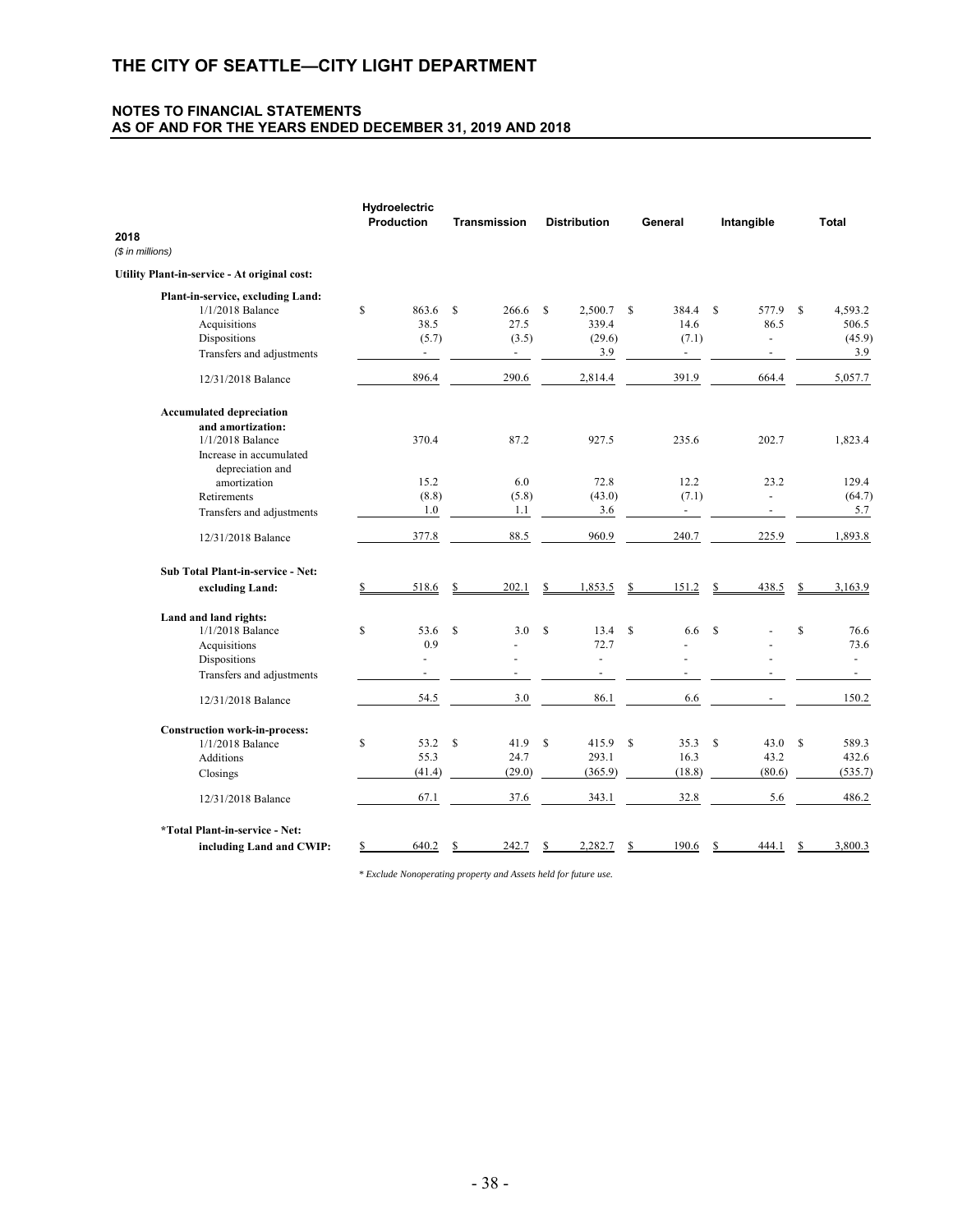### **NOTES TO FINANCIAL STATEMENTS AS OF AND FOR THE YEARS ENDED DECEMBER 31, 2019 AND 2018**

## **4. RATE STABILIZATION ACCOUNT**

The Rate Stabilization Account (RSA) is a restricted cash reserve established to reduce the need for rapid and substantial rate increases solely to comply with the Department's bond covenants.

In March 2010, the Seattle City Council adopted Resolution No. 31187 and Ordinance No. 123260, establishing revised financial policies and parameters for the operation of the RSA created by Ordinance No. 121637 in 2004. Ordinance No. 123260 identified the sources of significant funding of the RSA and specified parameters for its operation. The RSA is drawn down to supplement revenues when surplus power sales revenues are below the budgeted amount, and conversely, deposits are to be made to the RSA when the surplus power sales revenues are greater than budgeted. Deposits or withdrawals may be made up to and including the date 90 days after the end of the applicable year.

Ordinance No. 123260 established a target size for the RSA of no less than \$100.0 million and no greater than \$125.0 million, and authorized the imposition of automatic temporary surcharges on electric rates when the RSA balance is within the below specified levels:

| <b>RSA Balance</b>                                                        | <b>Action</b>                                                                                                                          |
|---------------------------------------------------------------------------|----------------------------------------------------------------------------------------------------------------------------------------|
| Less than or equal to \$90.0 million but<br>greater than \$80.0 million:  | Automatic 1.5% surcharge                                                                                                               |
| Less than or equal to \$80.0 million but<br>greater than \$70.0 million:  | Automatic 3.0% surcharge                                                                                                               |
| Less than or equal to $$70.0$ million but<br>greater than \$50.0 million: | Automatic 4.5% surcharge                                                                                                               |
| Less than or equal to \$50.0 million:                                     | City Council must initiate rate review within 45<br>days and determine actions to replenish RSA to<br>\$100.0 million within 12 months |

In February 2014, the Seattle City Council adopted Ordinance No. 124426 (retroactive to December 2013), directing specific cash transfers to the RSA with the intention of reducing the likelihood of future rate surcharges.

Ordinance No. 123260 originally required a rate review whenever the RSA balance exceeded \$125.0 million, along with the implementation of measures to reduce the RSA balance to \$125.0 million within a period of 12 months or less. Subsequently, the Seattle City Council adopted Ordinance No. 124108 in February 2013 (retroactive to January 1, 2013) which extended the timing of this required rate review and associated action to an effective date of January 1, 2014.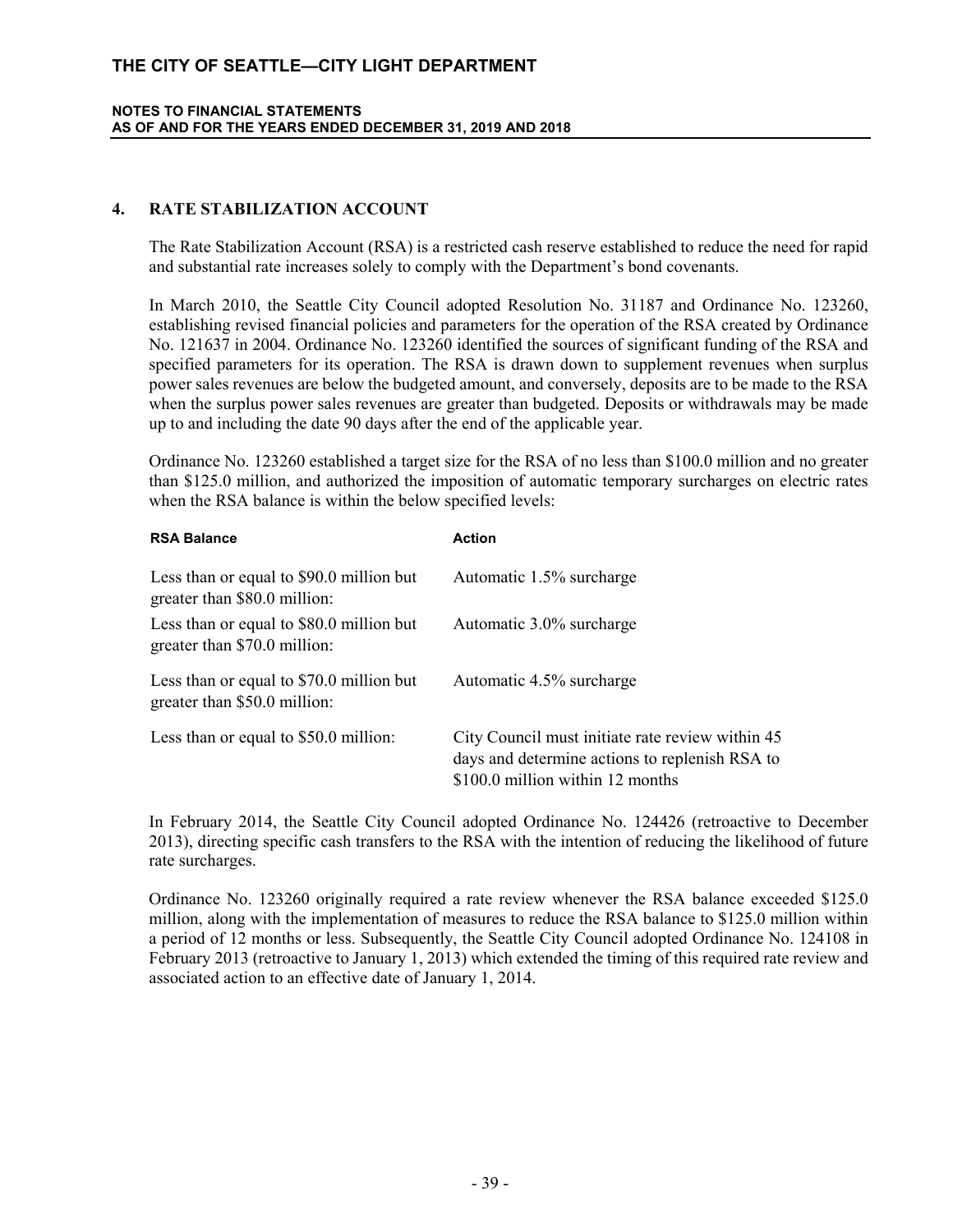### **NOTES TO FINANCIAL STATEMENTS AS OF AND FOR THE YEARS ENDED DECEMBER 31, 2019 AND 2018**

In 2019, actual net wholesale revenue was \$39.0 million less than budgeted. Hence, net transfers of \$39.0 million were made from the RSA to the operating cash account during the year. The 1.5% surcharge enacted August 1, 2016 remained in effect throughout 2019. An additional 1.5% surcharge, for a total of 3.0%, was enacted in November 2019 due to the RSA ending the third quarter of 2019 with a balance of less than \$80 million, but greater than \$70 million. Transfers from the RSA were partially offset by \$14.2 million revenue resulting from the surcharge. Interest of \$2.0 million was earned on the RSA in 2019. The RSA ending balance was \$74.1 million at December 31, 2019.

In 2018, actual net wholesale revenue was \$9.9 million less than budgeted. Hence, net transfers of \$9.9 million were made from the RSA to the operating cash account during the year. The 1.5% surcharge enacted August 1, 2016 remained in effect throughout 2019. Transfers from the RSA were fully offset by \$11.6 million surcharge revenue resulting from the surcharge. Interest of \$1.8 million was earned on the RSA in 2018. The RSA ending balance was \$96.9 million at December 31, 2018.

The RSA at December 31, 2019, and 2018, consisted of cash from the following sources:

| $$$ in millions)           |   | 2019   |   | 2018  |
|----------------------------|---|--------|---|-------|
| Rate Stabilization Account |   |        |   |       |
| Beginning balance          | S | 96.9   | S | 93.4  |
| Surcharge revenue          |   | 14.2   |   | 11.6  |
| RSA interest income        |   | 2.0    |   | 1.8   |
| Operating revenue          |   | (39.0) |   | (9.9) |
| Ending balance             |   | 74.1   |   | 96.9  |

### RSA transactions are recorded in accordance with GASB Statement No. 62 *Codification of Accounting and Financial Reporting Guidance Contained in Pre-November 30, 1989 FASB and AICPA Pronouncements*.

The regulatory deferred inflow of resources rate stabilization unearned revenue account at December 31, 2019, and 2018, consisted of the following:

| (\$ in millions)                              | 2019   | 2018  |
|-----------------------------------------------|--------|-------|
| Unearned revenue - Rate Stabilization Account |        |       |
| Beginning balance                             | 71.9   | 68.4  |
| Surcharge revenue                             | 14.2   | 11.6  |
| RSA interest income                           | 2.0    | 1.8   |
| Operating revenue                             | (39.0) | (9.9) |
| Ending balance                                | 49.1   | 71.9  |

The RSA includes \$25.0M from the Contingency Reserve Account. This amount is not included in unearned revenue and is not available to be transferred to operating cash. The Contingency Reserve Account was established in 2005 with proceeds that had been deposited in the Bond Reserve Fund, which was replaced with a surety bond.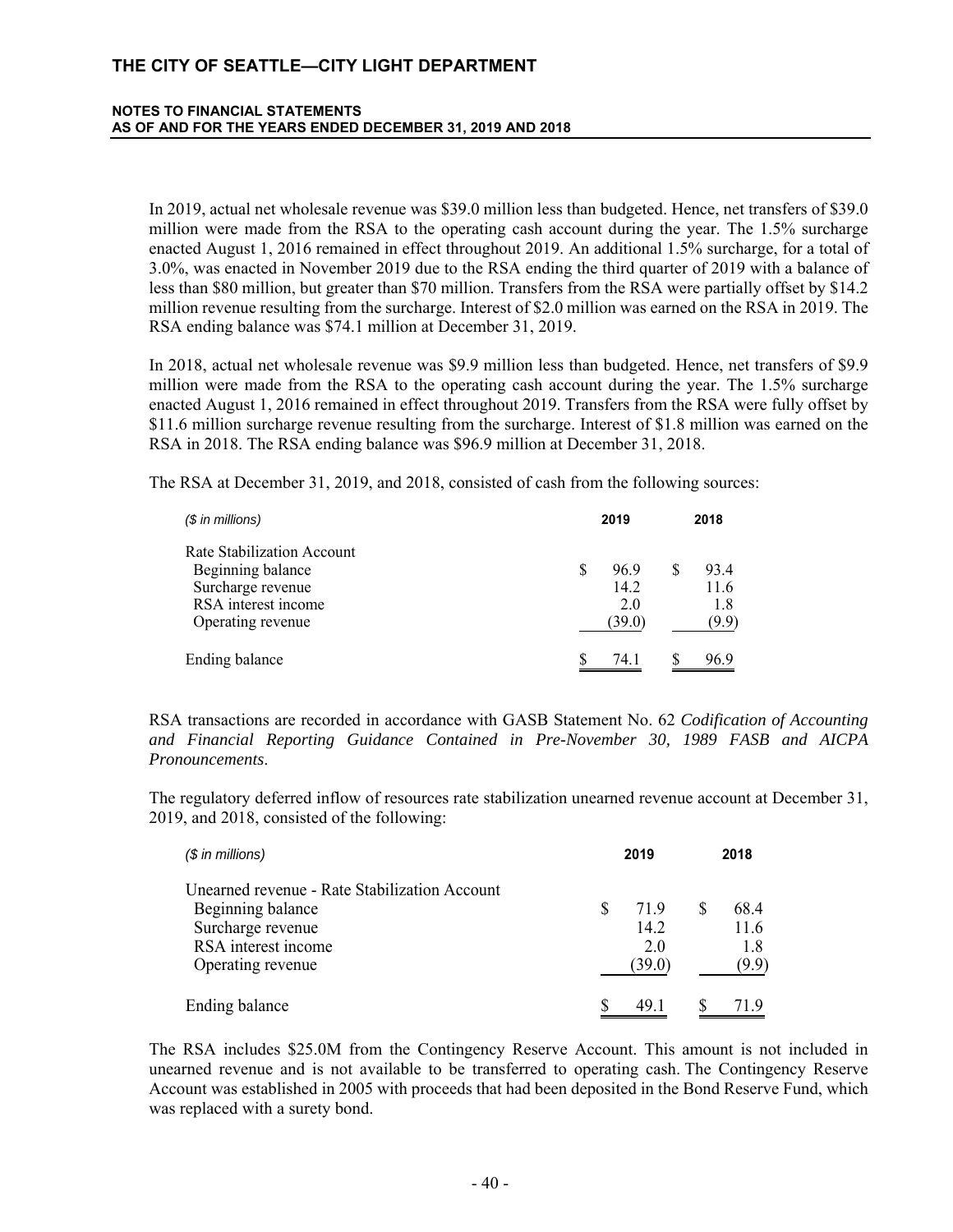### **NOTES TO FINANCIAL STATEMENTS AS OF AND FOR THE YEARS ENDED DECEMBER 31, 2019 AND 2018**

Net transfers from/(to) the RSA in the statements of revenues, expenses and net position for the periods ended December 31, 2019, and 2018 were as follows:

| $$$ in millions)                               | 2019   | 2018        |
|------------------------------------------------|--------|-------------|
| Transfers from/(to) Rate Stabilization Account | \$22.8 | $\{(3.5)\}$ |

### **5. CASH AND EQUITY IN POOLED INVESTMENTS AND INVESTMENTS**

*Cash and Equity in Pooled Investments*—Cash resources of the Department are combined with cash resources of the City to form a pool of cash that is managed by the City's Department of Finance and Administrative Services (FAS). Under the City's investment policy, all temporary cash surpluses in the pool are invested. The Department's share of the pool is included on the balance sheets as Cash and Equity in Pooled Investments or as restricted assets. The pool operates like a demand deposit account in that all departments, including the Department, may deposit cash at any time and can also withdraw cash, out of the pool, up to the amount of the Department's fund balance, without prior notice or penalty. Accordingly, the statements of cash flows reconcile to cash and equity in pooled investments. The City considers investments in financial instruments having a maturity of 90 days or less as a cash equivalent.

*Custodial Credit Risk – Deposits*—Custodial credit risk of deposits is the risk that in the event of bank failure for one of the City's depository institutions, the City's deposits or related collateral securities may not be returned in a timely manner.

As of December 31, 2019, and 2018, the City did not have custodial credit risk. The City's deposits are covered by insurance provided by the Federal Deposit Insurance Corporation (FDIC) and the National Credit Union Association (NCUA) as well as protection provided by the Washington State Public Deposit Protection Commission (PDPC) as established in RCW 39.58. The PDPC makes and enforces regulations and administers a program to ensure public funds deposited in banks and thrifts are protected if a financial institution becomes insolvent. The PDPC approves which banks, credit unions, and thrifts can hold state and local government deposits and monitors collateral pledged to secure uninsured public deposits. This secures public treasurers' deposits when they exceed the amount insured by the FDIC or NCUA by requiring banks, credit unions, and thrifts to pledge securities as collateral.

As of December 31, 2019, and 2018, the City held \$95,000 in its cash vault. Additional small amounts of cash were held in departmental revolving fund accounts with the City's various custodial banks, all of which fell within the NCUA/FDIC's \$250,000 standard maximum deposit insurance amount. Any of the City's cash not held in its vault, or a local depository, was held in the City's operating fund (investment pool), and at the close of every business day, any cash remaining in the operating fund is swept into an overnight repurchase agreement that matures the next day.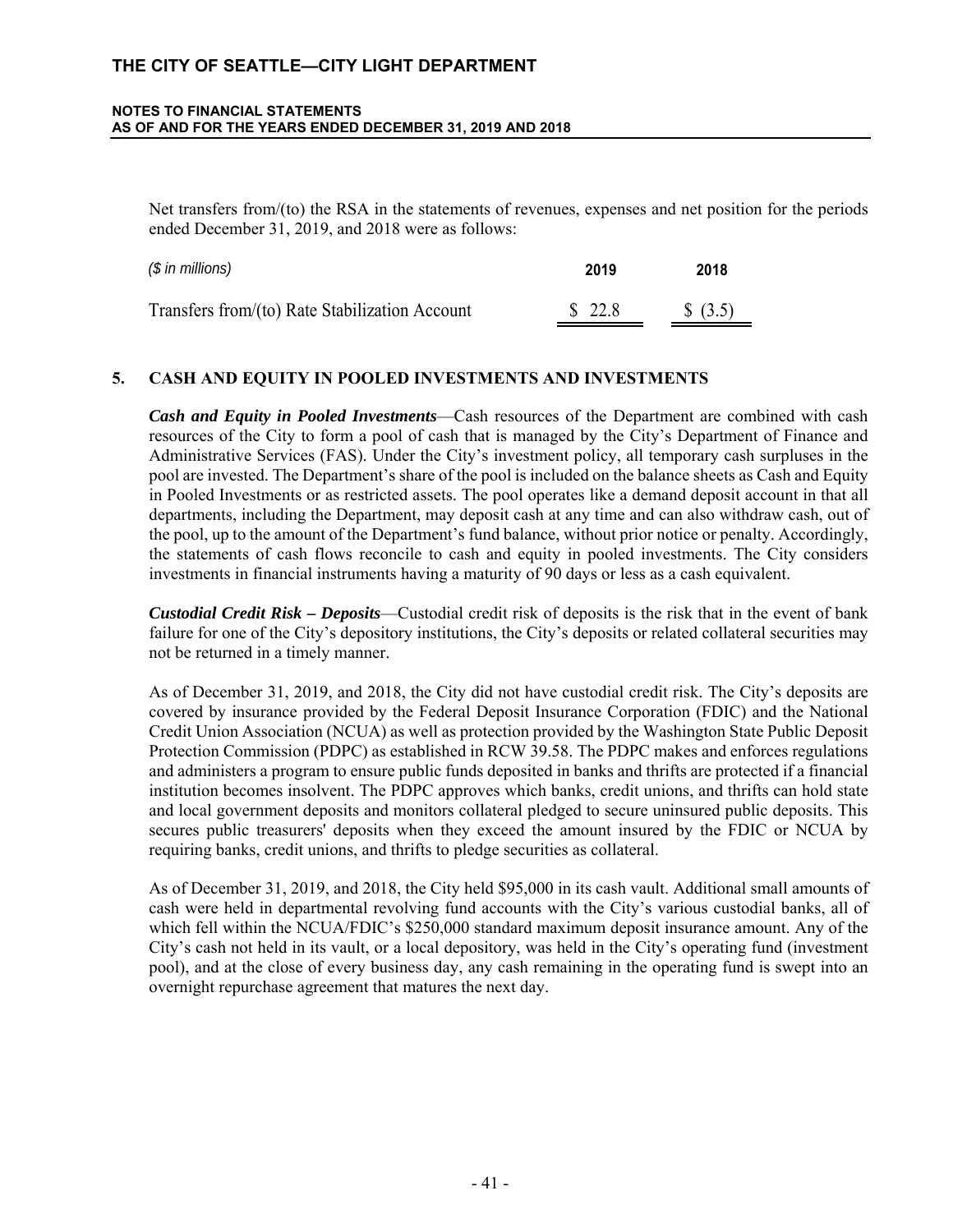### **NOTES TO FINANCIAL STATEMENTS AS OF AND FOR THE YEARS ENDED DECEMBER 31, 2019 AND 2018**

*Investments*—The Department's cash resources may be invested by FAS separate from the cash and investments pool. Investments are managed in accordance with the City's Statement of Investment Policy, with limits and restrictions applied at the City-wide level rather than to specific investments of the Department. As of December 31, 2019, and 2018, the Department did not have any dedicated investments. The City's Statement of Investment Policy was modified on January 1, 2018, with an effective date of March 8, 2018 and includes, but is not limited to, the topics of Standards of Care, Objectives, Strategy, Eligible Investments and Investment Parameters.

The City follows a set of Standards of Care when it comes to its investments that include the following:

- Social Policies: A City social policy shall take precedence over furthering the City's financial objectives when expressly authorized by City Council resolution, except where otherwise provided by law or trust principles.
- Prudence: The standard of prudence to be used by investment personnel shall be the "Prudent Investor Rule" and will be applied in the context of managing an overall portfolio.
- Ethics and Conflict of Interest: Investment officers shall comply with the City's Ethics Code (SMC 4.16.080) and annually submit a Financial Interest Statement to the City's Ethics & Elections Commission that identifies any potential financial interest that could be related to the performance of the City's investment portfolio.
- Delegation of Authority: The Director of Finance and Administrative Services has delegated management responsibility for the City's investment program to the Director of Finance who has designated day to day management responsibility to investment officers under the supervision of the City's Treasury Services Director. No persons may engage in an investment transaction except as provided under the terms of the City Statement of Investment Policy and the procedures established therein.

The three objectives in managing the City of Seattle's investments define its risk profile and guide implementation of its investment strategy. In order of importance they are Safety of Principal, Maintenance of Liquidity, and Return on Investment.

Eligible investments for the City are those securities and deposits authorized by statute (RCW 39.59.040) and include, but are not limited to:

- A. Bonds of the state of Washington and any local government in the state of Washington;
- B. General obligation bonds of a state and general obligation bonds of a local government of a state, which bonds have at the time of investment one of the three highest credit ratings of a nationally recognized rating agency;
- C. Subject to compliance with RCW 39.56.030, registered warrants of a local government in the same county as the government making the investment;
- D. Certificates, notes, or bonds of the United States, or other obligations of the United States or its agencies, or of any corporation wholly owned by the government of the United States;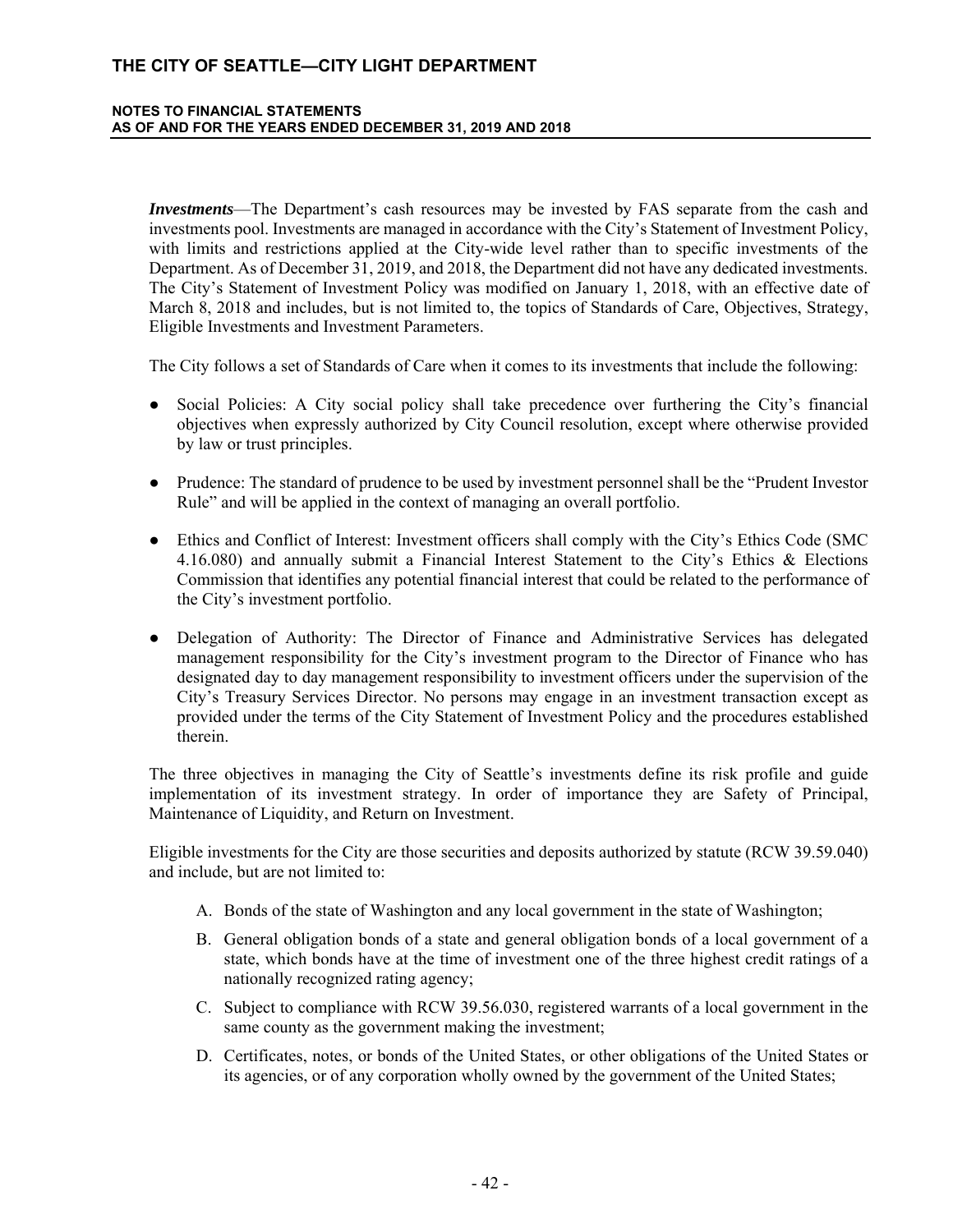#### **NOTES TO FINANCIAL STATEMENTS AS OF AND FOR THE YEARS ENDED DECEMBER 31, 2019 AND 2018**

- E. United States dollar denominated bonds, notes, or other obligations that are issued or guaranteed by supranational institutions, provided that at the time of investment, the institution has the United States government as its largest shareholder;
- F. Federal home loan bank notes and bonds, federal land bank bonds and federal national mortgage association notes, debentures, and guaranteed certificates of participation, or the obligations of any other government sponsored corporation whose obligations are or may become eligible as collateral for advances to member banks as determined by the board of governors of the federal reserve system;
- G. Bankers' acceptances purchased in the secondary market;
- H. Commercial paper purchased in the secondary market;
- I. Corporate notes purchased in the secondary market.

State statute also permits investment in the following types of securities:

- A. Certificates of deposit or demand deposits with financial institutions made in accordance with the provisions of Chapter 39.58 RCW;
- B. Washington State Local Government Investment Pool (LGIP), Chapter 43.250 RCW;
- C. Repurchase agreements collateralized by the above eligible securities issued by the U.S. Government and its sponsored entities.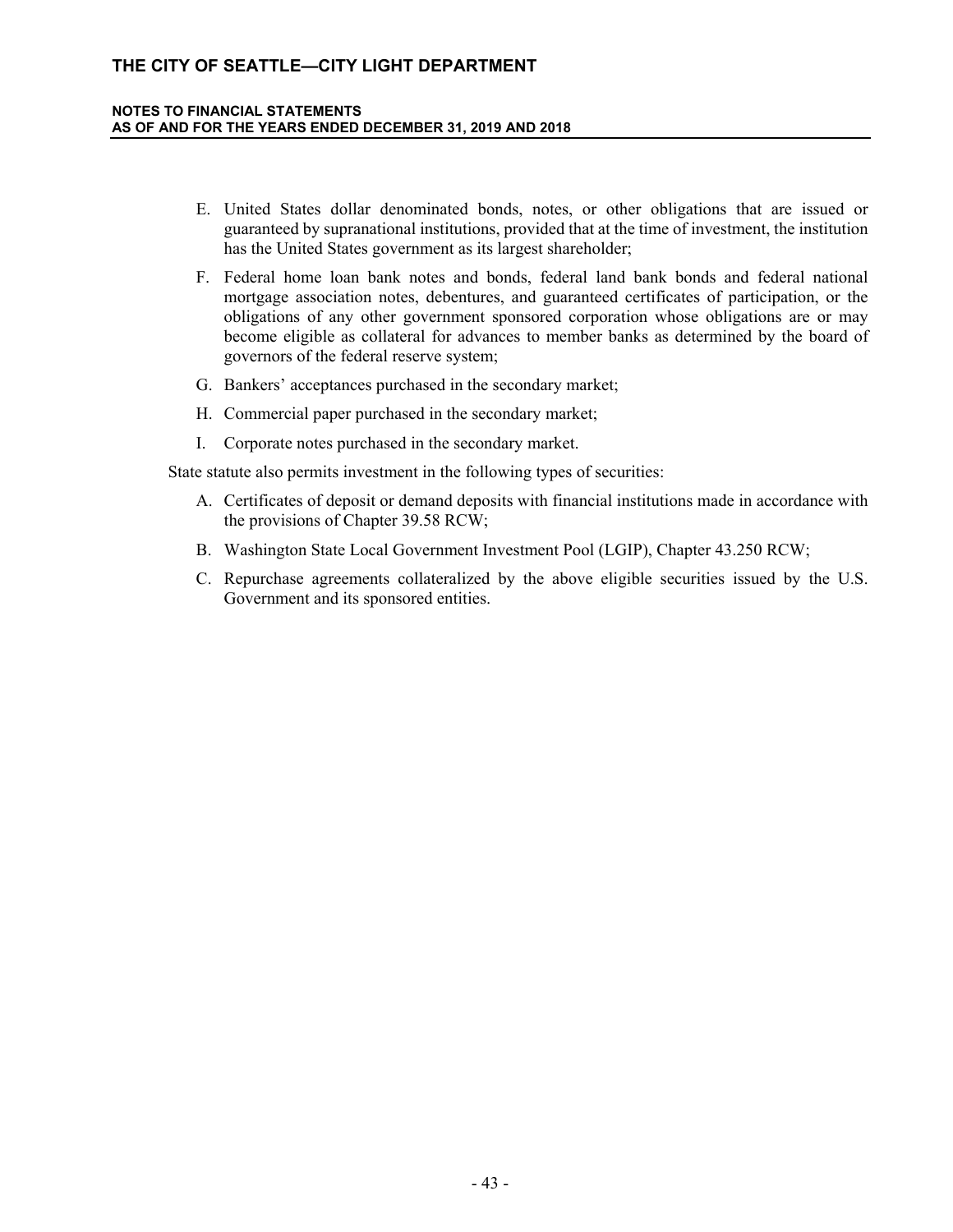### **NOTES TO FINANCIAL STATEMENTS AS OF AND FOR THE YEARS ENDED DECEMBER 31, 2019 AND 2018**

As of December 31, 2019, and 2018, the City's pooled investments were as follows:

| $(\text{\$ in millions})$                        |    | 2019                                                             |                                                   | 2018                                                      |         |                                                   |  |  |
|--------------------------------------------------|----|------------------------------------------------------------------|---------------------------------------------------|-----------------------------------------------------------|---------|---------------------------------------------------|--|--|
|                                                  |    | <b>Fair Value of</b><br><b>City Pooled</b><br><b>Investments</b> | Weighted-<br>Average<br><b>Maturity</b><br>(Days) | <b>Fair Value of</b><br><b>City Pooled</b><br>Investments |         | Weighted-<br>Average<br><b>Maturity</b><br>(Days) |  |  |
| Bank Note                                        | \$ |                                                                  |                                                   | \$                                                        | 8.1     | 22                                                |  |  |
| Commercial Paper                                 |    | 84.9                                                             | 22                                                |                                                           | 114.5   | 14                                                |  |  |
| Local Government Investment Pool                 |    | 509.6                                                            | $\overline{2}$                                    |                                                           | 143.7   | 1                                                 |  |  |
| Municipal Bonds                                  |    | 354.0                                                            | 2184                                              |                                                           | 361.3   | 1954                                              |  |  |
| Repurchase Agreements                            |    | 118.2                                                            | $\overline{2}$                                    |                                                           | 109.4   | $\overline{c}$                                    |  |  |
| US Government Agency Mortgage Backed Securitie   |    | 290.9                                                            | 1811                                              |                                                           | 295.8   | 1872                                              |  |  |
| US Government Agency Securities                  |    | 693.8                                                            | 1246                                              |                                                           | 986.1   | 1367                                              |  |  |
| Corporate Bonds                                  |    | 50.2                                                             | 570                                               |                                                           |         |                                                   |  |  |
| International Bank for Reconstruction & Developr |    | 44.7                                                             | 1714                                              |                                                           |         |                                                   |  |  |
| U.S. Treasury and U.S. Government-Backed Securit |    | 583.5                                                            | 902                                               |                                                           | 449.7   | 840                                               |  |  |
| Total                                            | S  | 2,729.8                                                          |                                                   | S.                                                        | 2,468.6 |                                                   |  |  |
| Portfolio Weighted Average Maturity              |    |                                                                  | 1026                                              |                                                           |         | 867                                               |  |  |

As of December 31, 2019, and 2018, the Department's share of the City pool was as follows:

| $$$ in millions)                                          |    | 2019  |   | 2018  |  |  |
|-----------------------------------------------------------|----|-------|---|-------|--|--|
| Operating cash and equity in pooled investments           | S  | 190.2 | S | 135.1 |  |  |
| Restricted cash                                           |    | 276.5 |   | 263.7 |  |  |
| Total                                                     | \$ | 466.7 | S | 398.8 |  |  |
| Balance as a percentage of City pool cash and investments |    | 17.1% |   | 16.2% |  |  |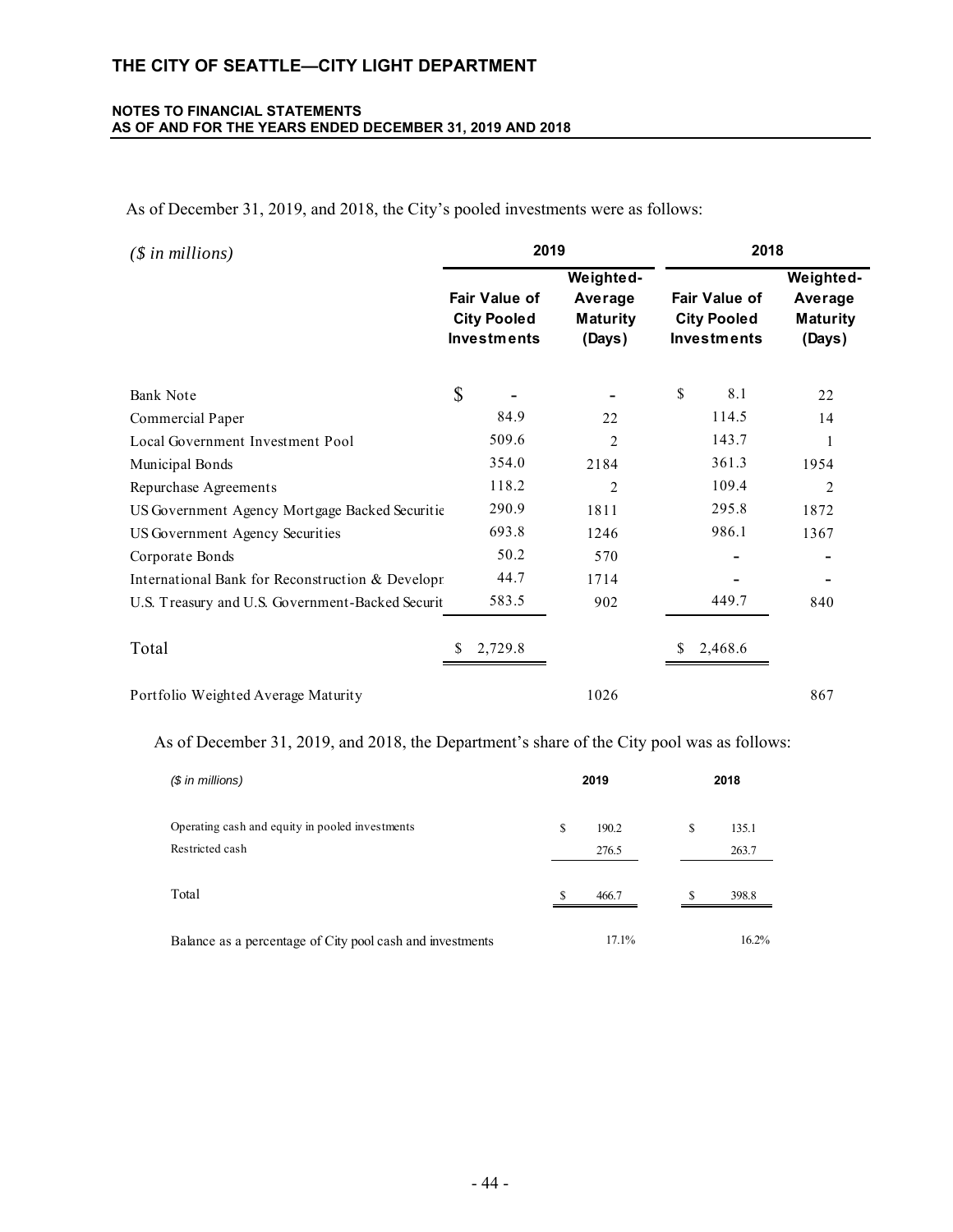### **NOTES TO FINANCIAL STATEMENTS AS OF AND FOR THE YEARS ENDED DECEMBER 31, 2019 AND 2018**

*Fair Value of Pooled Investments*—The City reports investments at fair value and categorizes its fair value measurements within the fair value hierarchy established by GASB Statement No. 72, *Fair Value Measurement and Application*. See Note 2 Fair Value Measurement. Fair value of the City's pooled investments fluctuates with changes in interest rates and the underlying size of the pooled investment portfolio. To mitigate interest rate risk in the City's pooled investment portfolio, the City typically holds its investments to maturity and manages its maturities to ensure sufficient monthly cash flow to meet its liquidity requirements. Over the first quarter of 2020 yields for U.S. Treasuries have dropped to new historic lows from fear of the global coronavirus outbreak that has caused panic selling of global stocks. On Sunday, March 15, the Federal Reserve took an unexpected emergency action to slash its benchmark target range to zero  $-0.25%$  and announced it will be pumping hundreds of billions of dollars into the financial system to stem the collapse of liquidity in capital markets. The City's fixed income investments will increase in value as interest rates continue to decline.

The City holds a \$509.6 million deposit in the Washington State Local Government Investment Pool (LGIP) managed by the Office of the Washington State Treasurer. The City's investments in the LGIP are reported at amortized cost which approximates fair value. It is overseen by the Office of the State Treasurer, the State Finance Committee, the Local Government Investment Pool Advisory Committee, and the Washington State Auditor's Office.

To provide for the City's investment objectives, parameters have been established that guide the investment officers. Management of the Pool is subject to the restrictions outlined in the following sections.

*Interest Rate Risk*—Interest rate risk is the risk that changes in interest rates over time will adversely affect the fair value of an investment. To mitigate interest rate risk, the City intentionally immunizes its known and expected cash flow needs. To best accomplish meeting its investment objectives, the City has divided the Pool into two separate portfolios: Operating and Strategic.

The Operating Portfolio is invested to meet reasonably expected liquidity needs over a period of twelve to eighteen months. This portfolio has low duration and high liquidity. Consistent with this profile, and for the purpose of comparing earnings yield, its benchmark is the net earnings rate of the (LGIP).

The Strategic Portfolio consists of cash that is in excess of known and expected liquidity needs. Accordingly, this portfolio is invested in debt securities with longer maturities than the Operating Portfolio, which over a market cycle, is expected to provide a higher return and greater investment income. Consistent with this profile, and for the purpose of comparing duration, yield and total return, the benchmark for the Strategic portfolio is the Barclays U.S. Government 1-7 year index. The duration of the Strategic Portfolio is targeted between 75 percent and 125 percent of the benchmark.

To further mitigate interest rate risk a minimum of 60% of the Operating Portfolio and 30% of the Strategic Portfolio must be invested in asset types with high liquidity, specifically U.S. government obligations, U.S. government agency obligations, LGIP, demand accounts, repo, sweep, commercial paper and Banker's Acceptances.

*Credit Risk*—Credit risk is the risk that an issuer or other counterparty to an investment will not fulfill its obligations.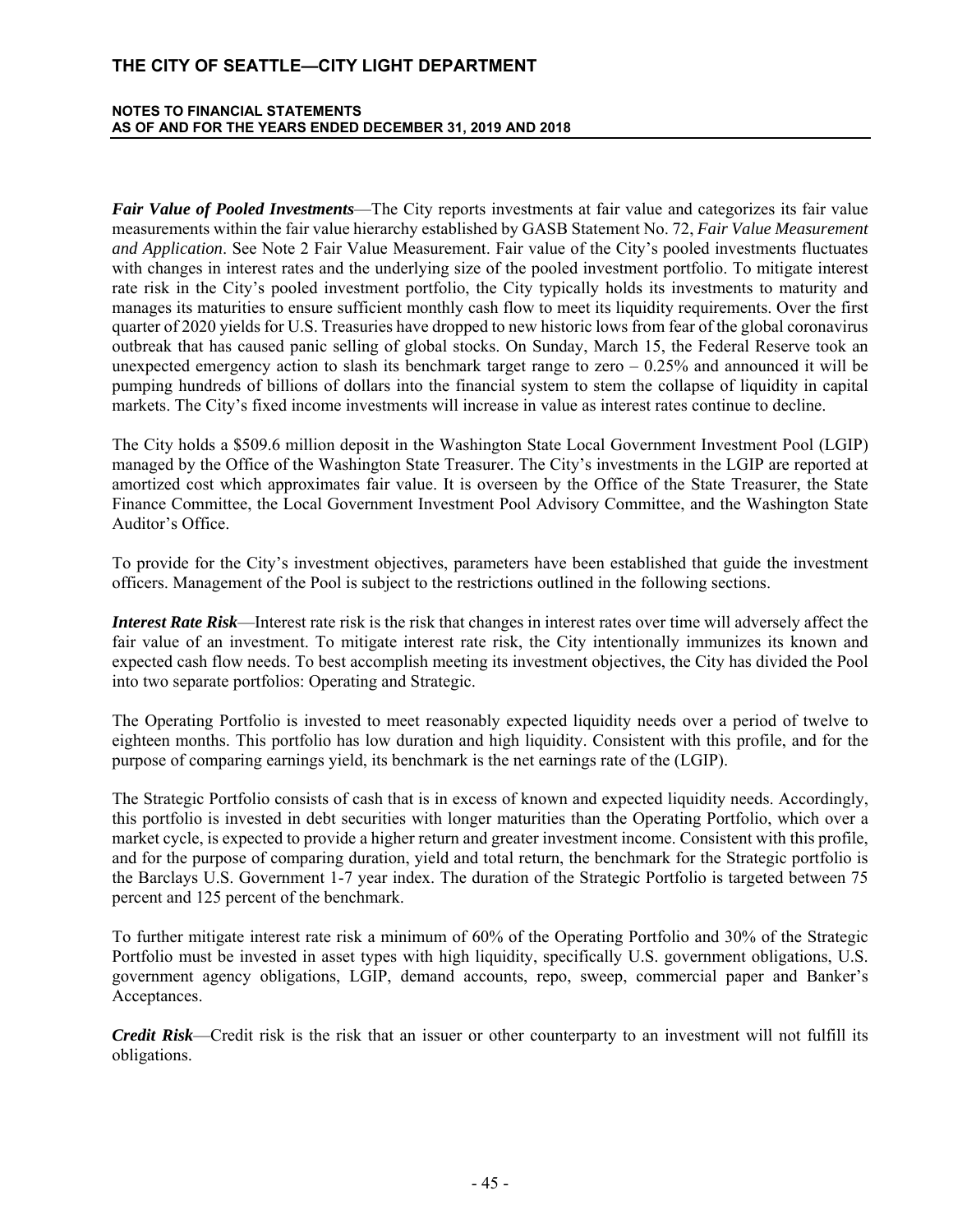### **NOTES TO FINANCIAL STATEMENTS AS OF AND FOR THE YEARS ENDED DECEMBER 31, 2019 AND 2018**

To mitigate credit risk, municipal bonds must have one of the three highest credit ratings of a Nationally Recognized Statistical Rating Agency (NRSRO) at the time of purchase. The Office of the State Treasurer interprets the three highest credit ratings to include AAA, AA and A including gradations within each category. For example, the lowest credit rating allowable is A3 by Moody's and A- by S&P and Fitch.

Commercial paper and corporate note investments must adhere to the Washington State Investment Board Policy Number 2.05.500, and together are defined as the "credit portfolio" with the following constraints in place to mitigate credit risk:

Commercial paper investments may not have maturities exceeding 270 days and must hold the highest shortterm credit rating by all the major credit rating agencies that rate the issuer at the time of purchase.

Corporate notes must be rated at least weak single-A or better by all the major rating agencies that rate the note at the time of purchase. Corporate notes rated in the broad single-A category with a negative outlook may not be purchased. Portfolio holdings of corporate notes downgraded to below single A and portfolio holdings of securities rated single A with their outlooks changed to negative may continue to be held. No additional purchases are permitted.

Municipal bonds must have a credit rating of weak single-A or better by all the major rating agencies that rate the issuer at the time of purchase. No single issuer may exceed 5 percent of the Pool's market value.

*Concentration Risk*—Concentration Risk is the risk of loss attributed to the magnitude of investments in a single issuer. The City manages concentration risk by limiting its investments in any one issuer in accordance with the City's investment policy and state statutes. The policy limits vary for each investment category.

The maturity of a corporate note shall be 5.5 years or less at the time of purchase. The maximum duration of aggregate corporate note investments shall not exceed 3 years. No corporate note issuer may exceed 3 percent of the fair value of the assets of the total portfolio. The percentage of corporate notes that may be purchased from any single issuer rated AA or better by all major rating agencies that rate the note is 3 percent of assets of the total portfolio. The percentage of corporate notes that may be purchased from any single issuer in the broad single-A category from all the major rating agencies that rate the security is 2 percent of the total portfolio.

The credit portfolio may not exceed 25 percent of the Pool's market value. Credit investments must be diversified by sector and industry. Commercial paper and corporate notes must be purchased in the secondary market and directly from an issuer. No single issuer shall exceed 3 percent of the total portfolio's fair value.

The individual country limit of non-U.S. and non-Canadian exposure is 2 percent of the total portfolio. The exposure is determined by the country of domicile of the issuer.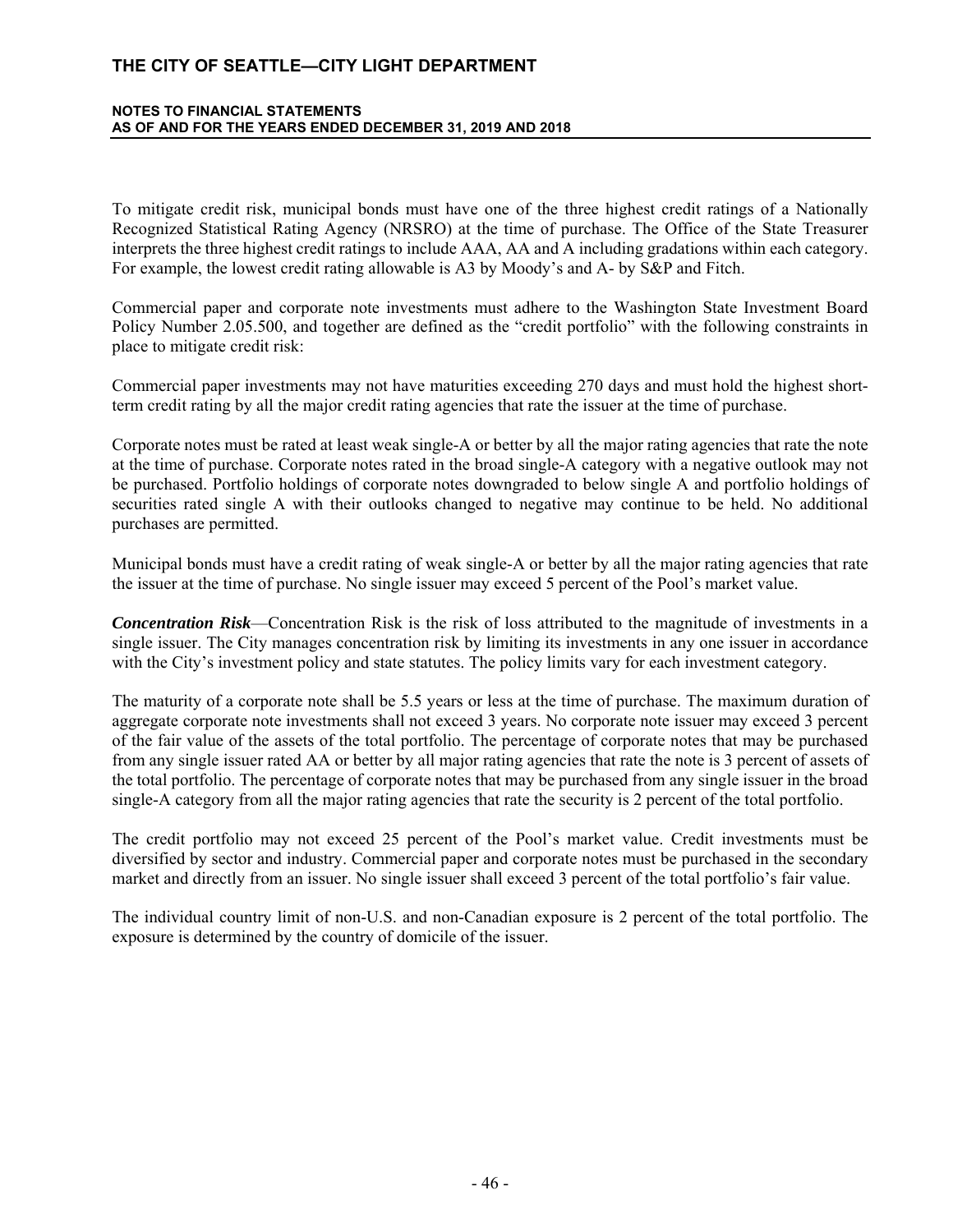### **NOTES TO FINANCIAL STATEMENTS AS OF AND FOR THE YEARS ENDED DECEMBER 31, 2019 AND 2018**

State statute and the City's Statement of Investment Policy do not stipulate concentration limits for holdings of U.S. Government or U.S. Government Agency Obligations. There is a maximum of 5 percent of the Pool in any municipal issuer. The City's investments in which 5% or more is invested in any single issuer as of December 31, 2019 and 2018 are as follows:

|                                                                                            | 2019 |                   |                            |  |  |
|--------------------------------------------------------------------------------------------|------|-------------------|----------------------------|--|--|
|                                                                                            |      |                   | Percent of<br><b>Total</b> |  |  |
| <b>Issuer</b>                                                                              |      | <b>Fair Value</b> | <b>Investments</b>         |  |  |
| US Treasury (HUD Debenture, US Treasury Bonds)                                             | \$   | 583.5             | 21%                        |  |  |
| Washington State Treasurer's Investment Pool                                               |      | 509.6             | 19%                        |  |  |
| Federal Farm Credit Bank, Federal Home Loan Bank                                           |      | 406.9             | 15%                        |  |  |
| Municipal Bonds                                                                            |      | 354.0             | 13%                        |  |  |
| Federal Home Loan Mortgage Corporation (Freddie Mac) and<br><b>FHMS K Series</b>           |      | 293.8             | 11%                        |  |  |
| Federal National Mortgage Association (Fannie Mae), FNA,<br>and FNMA DUS ACES, FN DUS POOL |      | 284.0             | 10%                        |  |  |
| <b>SWEEP-REPO</b>                                                                          |      | 118.2             | 4%                         |  |  |
|                                                                                            | \$   | 2,550.0           | 93%                        |  |  |

|                                                           |    | 2018              |              |
|-----------------------------------------------------------|----|-------------------|--------------|
|                                                           |    |                   | Percent of   |
|                                                           |    |                   | <b>Total</b> |
| <b>Issuer</b>                                             |    | <b>Fair Value</b> | Investments  |
| Federal Farm Credit Bank, Federal Home Loan Bank          | \$ | 656.9             | 27%          |
| <b>Municipal Bonds</b>                                    |    | 361.3             | 15%          |
| Federal National Mortgage Association                     |    | 234.7             | 10%          |
| United States Treasury (HUD Debenture, US Treasury Bonds) |    | 449.7             | 18%          |
| Federal Home Loan Mortgage Corp. and FHMS K Series        |    | 234.3             | 9%           |
| Local Government Investment Pool                          |    | 143.7             | 6%           |
| <b>SWEEP-REPO</b>                                         |    | 109.4             | $4\%$        |
|                                                           | S  | 2,190.0           | 89%          |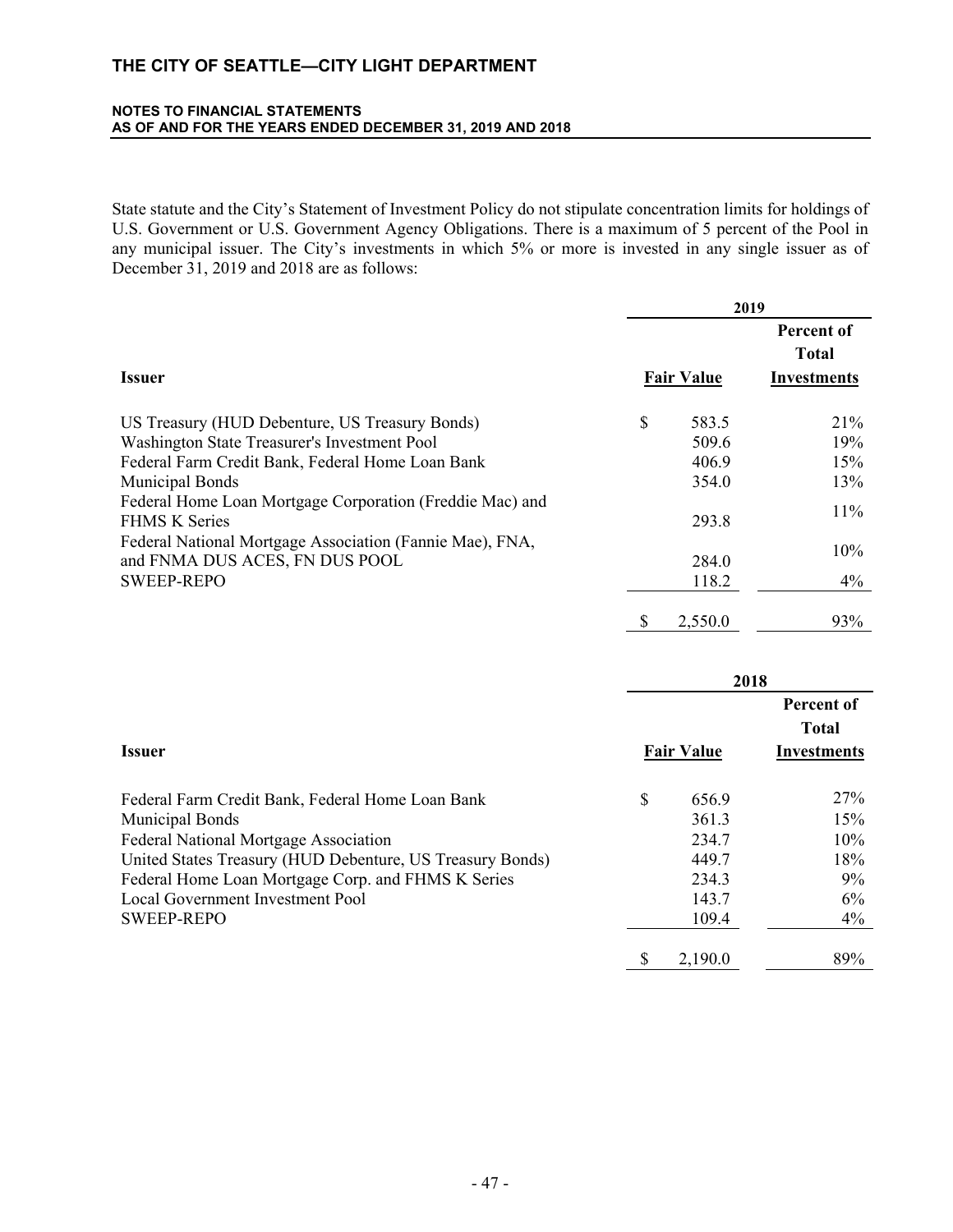### **NOTES TO FINANCIAL STATEMENTS AS OF AND FOR THE YEARS ENDED DECEMBER 31, 2019 AND 2018**

*Custodial Credit Risk – Investments*—Custodial credit risk for investments is the risk that, in the event of failure of the counterparty, the City will not have access to, or be able to recover, its investments or collateral securities that are in the possession of an outside party. The City mitigates custodial credit risk for its investments by having its investment securities held by the City's contractual custodial agent. The City maintains a custody relationship with Wells Fargo under the State of Washington's statewide custody provider program arranged by the State Treasurer's Office. The City mitigates counterparty risk by settling trades through its custodian on a delivery-versus-payment method.

By investment policy, the City maintains a list of approved securities dealers for transacting business. The City also conducts its own due diligence as to the financial wherewithal of its counterparties.

*Foreign Currency Risk*—The City's pooled investments do not include securities denominated in foreign currencies.

The City of Seattle's Comprehensive Annual Financial Report may be obtained by writing to The City of Seattle, Department of Finance and Administrative Services, P.O. Box 94689, Seattle, WA 98124-4689; telephone: (206) 684-2489, or obtained on-line at http:/www.seattle.gov/financial-services/comprehensiveannual-financial-report.

### **6. ACCOUNTS RECEIVABLE**

Accounts receivable at December 31, 2019 and 2018, consist of:

| $$$ in millions)                     |    | Retail<br>Electric |    | Wholesale<br>Power |               | Other<br>Operating |    | Operating<br><b>Subtotal</b> |    | Nonoperating<br><b>Subtotal</b> |    | <b>Total</b> |
|--------------------------------------|----|--------------------|----|--------------------|---------------|--------------------|----|------------------------------|----|---------------------------------|----|--------------|
| 2019                                 |    |                    |    |                    |               |                    |    |                              |    |                                 |    |              |
| Accounts receivable                  | \$ | 76.3               | \$ | 5.4                | S.            | 16.1               | \$ | 97.8                         | \$ | 60.7                            | \$ | 158.5        |
| Less allowance for doubtful accounts |    | (14.8)             |    |                    |               | (12.6)             |    | (27.4)                       |    |                                 |    | (27.4)       |
|                                      | S  | 61.5               | S  | 5.4                | <sup>\$</sup> | 3.5                | S. | 70.4                         | S  | 60.7                            | S. | 131.1        |
| 2018                                 |    |                    |    |                    |               |                    |    |                              |    |                                 |    |              |
| Accounts receivable                  | \$ | 83.7               | \$ | 9.0                | <sup>\$</sup> | 17.4               | \$ | 110.1                        | \$ | 46.1                            | \$ | 156.2        |
| Less allowance for doubtful accounts |    | (20.8)             |    |                    |               | (12.8)             |    | (33.6)                       |    |                                 |    | (33.6)       |
|                                      |    | 62.9               |    | 9.0                |               | 4.6                |    | 76.5                         |    | 46.1                            |    | 122.6        |

There was no exchange energy at fair value under long-term contracts within Wholesale power receivables at December 31, 2019 and 2018. (see Note 19 Long-Term Purchased Power, Exchanges, and Transmission).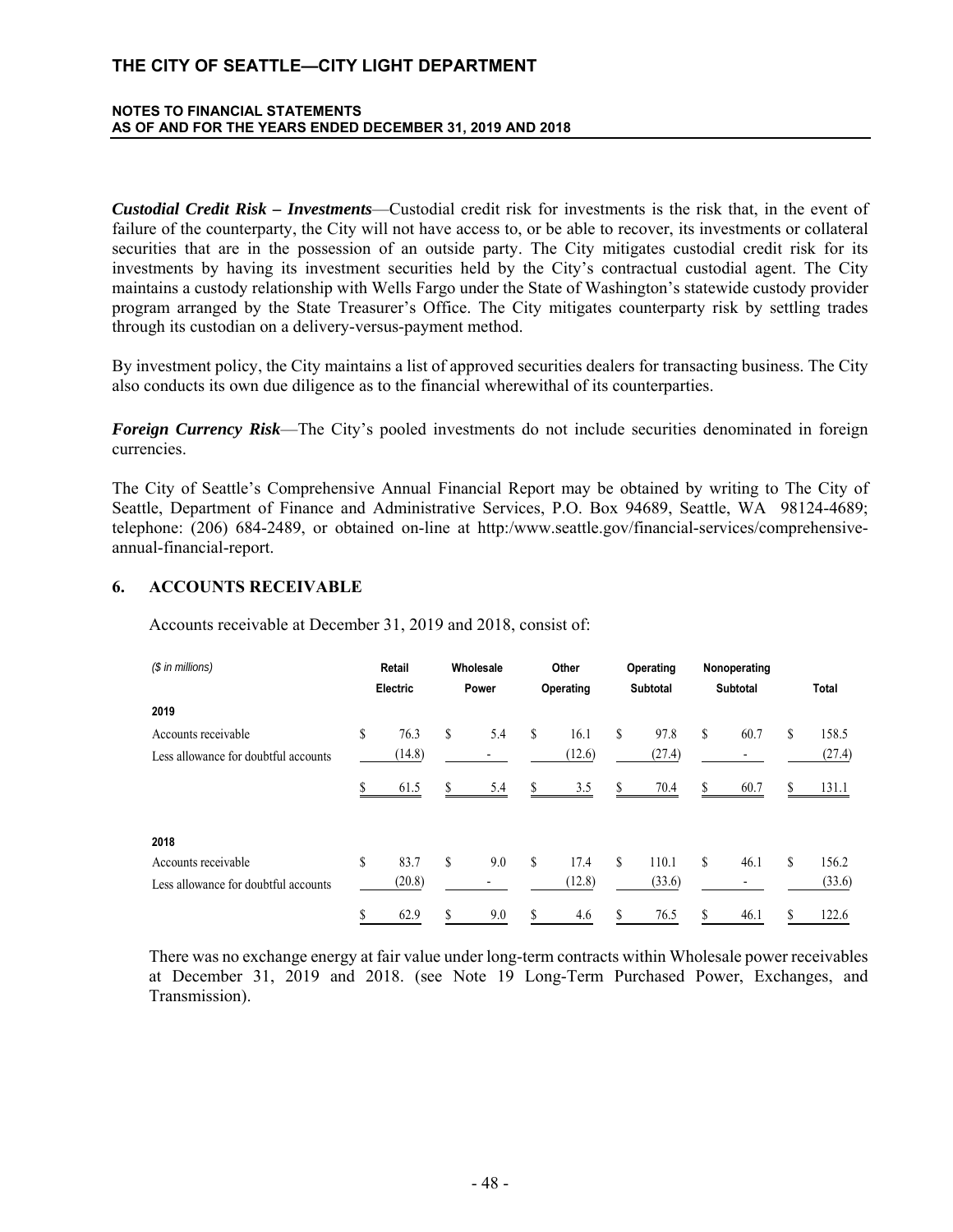### **NOTES TO FINANCIAL STATEMENTS AS OF AND FOR THE YEARS ENDED DECEMBER 31, 2019 AND 2018**

### **7. OTHER ASSETS**

Seattle City Council passed resolutions authorizing debt financing and reporting as regulatory assets certain costs in accordance with Statement No. 62 of the GASB, *Codification of Accounting and Financial Reporting Guidance Contained in Pre-November 30, 1989 FASB & AICPA Pronouncements*. Programmatic conservation costs incurred by the Department and not funded by third parties, Endangered Species Act costs, and environmental costs are reported as regulatory assets in accordance with GASB Statement No. 62. Conservation costs reported as regulatory assets are amortized over 20 years. Endangered Species Act costs reported as regulatory assets are amortized over the remaining license period (see Note 20 Commitments and Contingencies). Environmental costs reported as regulatory assets are amortized over 25 years, beginning in the year costs are paid.

Other assets, which are not covered under GASB Statement No. 62, consist of:

- Suburban infrastructure long-term receivables are underground electrical infrastructure costs for suburban jurisdictions, which are recovered through rates from customers within the respective jurisdictions for a period of approximately 25 years, as approved by the Seattle City Council.
- Long-term interfund receivable for expected recoveries related to environmental costs covered under GASB Statement No. 49, *Accounting and Financial Reporting for Pollution Remediation Obligations* (see Note 15 Environmental Liabilities).
- Puget Sound Energy interconnection and substation costs are being amortized to expense over 25 years.
- Studies, surveys, and investigations are reported as other assets until such time they result in active projects, or when it is determined no assets will result, at which time they are expensed.
- Long-term customer loans receivable and the remaining components of other assets, are not amortized.

Regulatory assets and other assets, net, at December 31, 2019 and 2018, consisted of the following: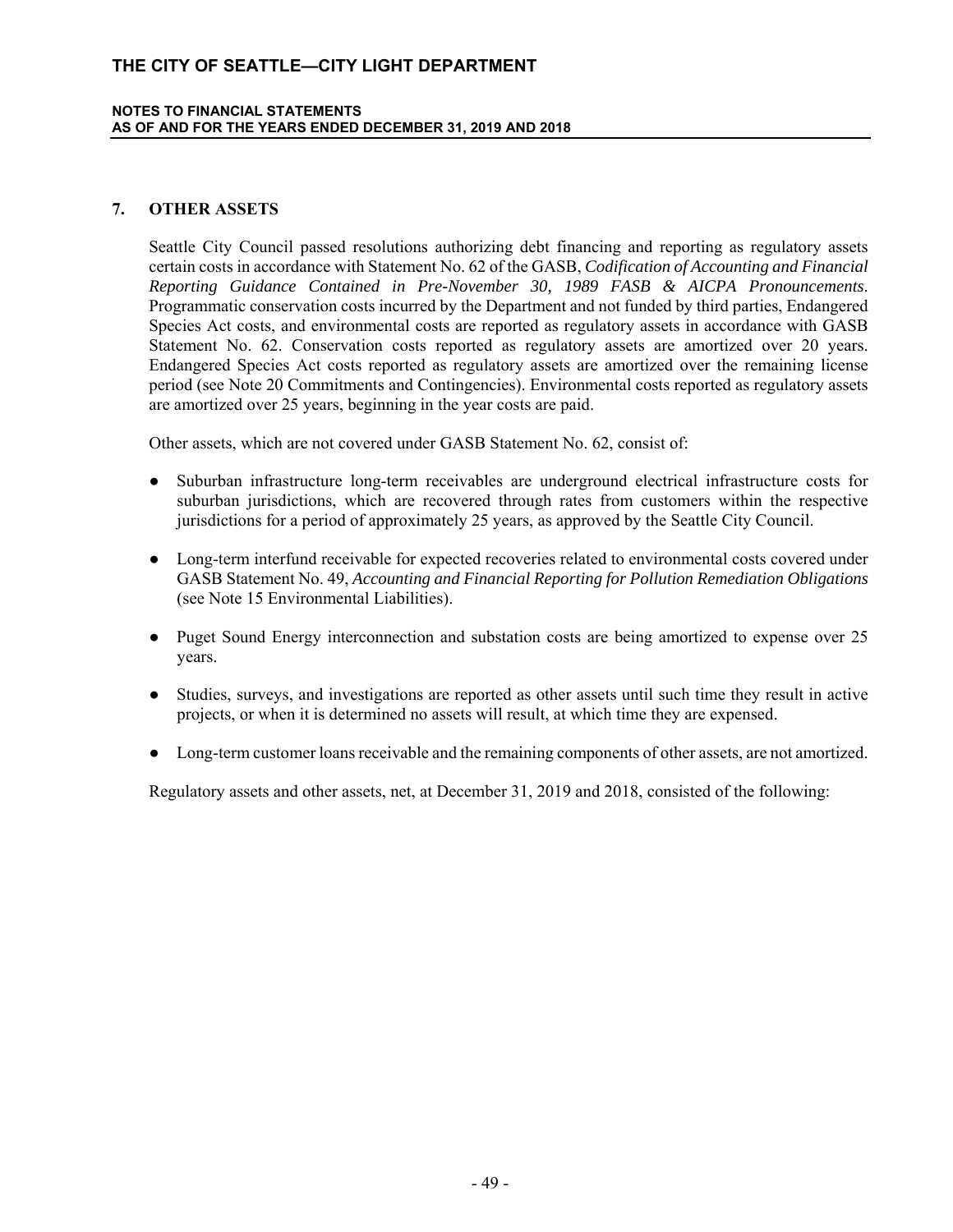### **NOTES TO FINANCIAL STATEMENTS AS OF AND FOR THE YEARS ENDED DECEMBER 31, 2019 AND 2018**

| $(S \in \mathbb{R})$ in millions)                                                                                                                                                                                                                                                     | 2019                                               | 2018                                            |
|---------------------------------------------------------------------------------------------------------------------------------------------------------------------------------------------------------------------------------------------------------------------------------------|----------------------------------------------------|-------------------------------------------------|
| Regulatory assets:<br>Conservation costs-net<br>Endangered Species Act costs—net<br>Environmental costs                                                                                                                                                                               | S<br>261.4<br>1.5<br>116.0<br>378.9                | \$<br>261.5<br>1.6<br>113.7<br>376.8            |
| Other charges and assets—net:<br>Suburban infrastructure long-term receivables<br>Long-term interfund receivable for environmental costs<br>Long-term customer notes receivable<br>Puget Sound Energy interconnection and substation<br>Studies, surveys, and investigations<br>Other | 49.1<br>$0.6^{\circ}$<br>0.1<br>2.8<br>0.5<br>53.1 | 50.8<br>0.3<br>0.6<br>0.2<br>2.8<br>0.5<br>55.2 |
| <b>Total Other Assets</b>                                                                                                                                                                                                                                                             | 432.0                                              | 432.0                                           |

### **8. DEFERRED OUTFLOWS OF RESOURCES**

In accordance with the requirements of GASB Statement No. 68, *Accounting and Financial Reporting for Pensions – an amendment of GASB Statement No. 27* and Statement No. 71, *Pension Transition for Contributions Made Subsequent to the Measurement Date – an amendment of GASB Statement No. 68,* the Department recognizes pension contributions made between the pension plan measurement date and the Department's fiscal year end as deferred outflows of resources. Also recognized as deferred outflows of resources are losses resulting from differences between projected and actual earnings on plan investments, which are amortized over a closed five-year period, and losses related to differences between expected and actual experience with regard to economic or demographic factors in the measurement of total pension liability, which are amortized to pension expense over a period equal to the expected remaining service life of employees receiving pension benefits. See Note 13 Seattle City Employees' Retirement System.

In accordance with the requirements of GASB Statement No. 75, *Accounting and Financial Reporting for Postemployment Benefits Other Than Pensions (OPEB)*, the Department records the contributions subsequent to the net OPEB liability measurement date, but before the end of the reporting period, as deferred outflows of resources. Also, the deferred outflows of resources result from (1) differences between expected and actual experience, (2) changes in assumptions, and (3) differences between projected and actual investment earnings. Deferred outflows of resources from assumption changes and experience differences are amortized using a systematic and rational method over a closed period equal to the average remaining service lives of all plan participants. Deferred outflows from investment earnings differences are amortized over a closed five-year period. See Note 14 Other Postemployment Benefits.

The excess of costs incurred over the carrying value of bonds refunded on early extinguishment of debt are reported as Deferred outflows of resources and amortized as a component of interest expense using the effective interest method over the terms of the issues to which they pertain. See Note 9 Long-term Debt.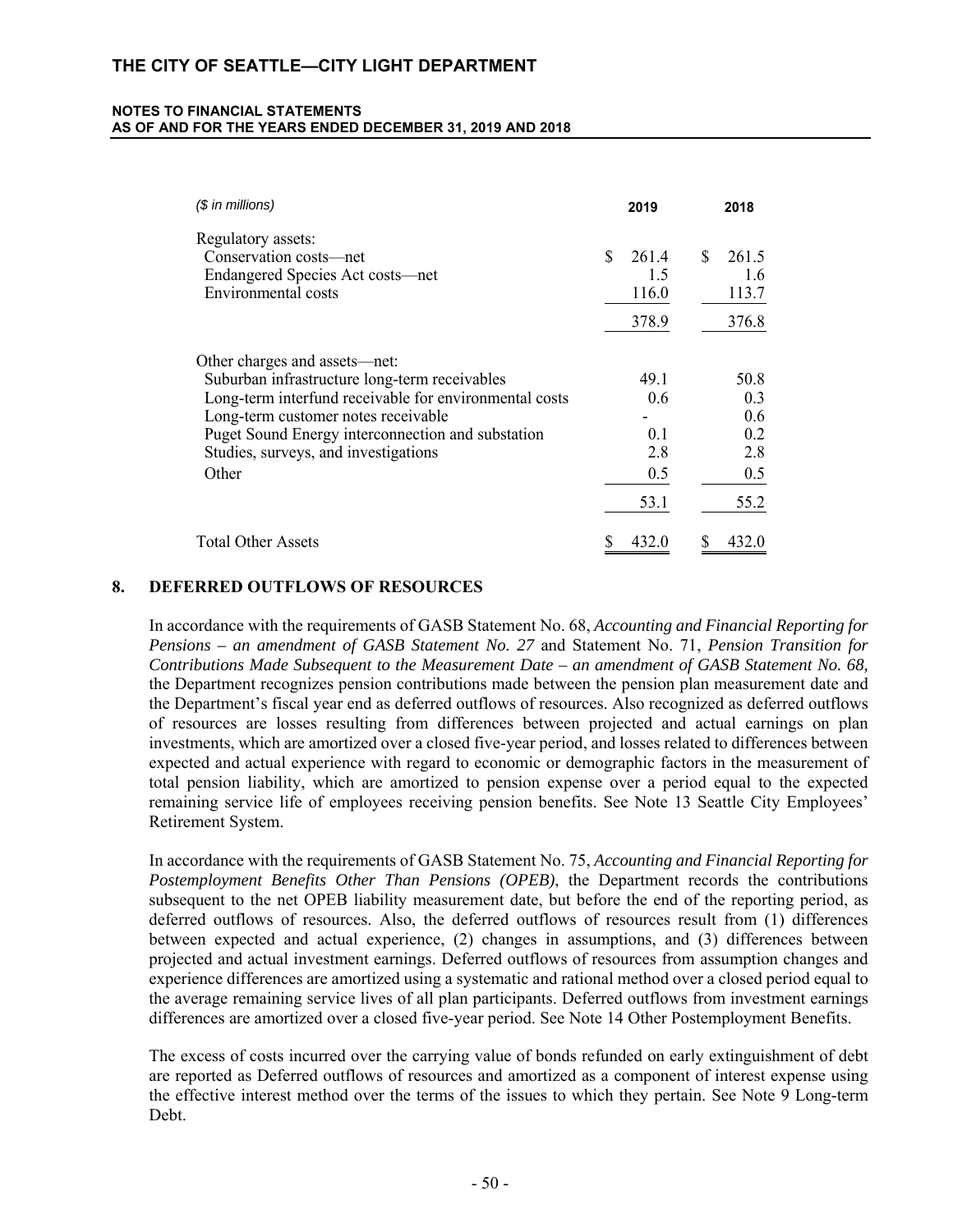### **NOTES TO FINANCIAL STATEMENTS AS OF AND FOR THE YEARS ENDED DECEMBER 31, 2019 AND 2018**

Deferred outflows of resources at December 31, 2019 and 2018 consisted of the following:

| (\$ in millions)                                                                                                                                                                 | 2019               |    | 2018               |
|----------------------------------------------------------------------------------------------------------------------------------------------------------------------------------|--------------------|----|--------------------|
| Deferred outflows of resources:<br>Unrealized contributions and losses related to pension<br>Unrealized contributions and losses related to OPEB<br>Charges on advance refunding | 76.2<br>19<br>24.6 | S. | 24.8<br>21<br>31.0 |
| Total                                                                                                                                                                            | 102.7              |    |                    |

### **9. LONG-TERM DEBT**

At December 31, 2019 and 2018, the Department's long-term debt consisted of the following prior lien or parity bonds:

| <b>LONG-TERM</b><br>$$$ in millions) |                                               | Rate           | <b>Maturity</b><br>Year | Original<br>Issuance |    | 2019    | 2018          |
|--------------------------------------|-----------------------------------------------|----------------|-------------------------|----------------------|----|---------|---------------|
|                                      | Prior Lien Bonds:                             |                |                         |                      |    |         |               |
| 2019A                                | ML&P Improvement Revenue Bonds                | 5.000%-5.000%  | 2049                    | S<br>210.5           | S. | 210.5   | \$            |
| 2019B                                | ML&P Refunding Revenue Bonds                  | 5.000%-5.000%  | 2026                    | 140.3                |    | 140.3   |               |
| 2018C2                               | ML&P Refunding Revenue Bonds                  | variable rates | 2046                    | 49.2                 |    | 47.2    | 48.6          |
| 2018C1                               | ML&P Refunding Revenue Bonds                  | variable rates | 2046                    | 49.2                 |    | 47.2    | 48.6          |
| 2018B2                               | ML&P Refunding Revenue Bonds                  | variable rates | 2045                    | 50.1                 |    | 50.1    | 50.1          |
| 2018B1                               | ML&P Refunding Revenue Bonds                  | variable rates | 2045                    | 50.1                 |    | 50.1    | 50.1          |
| 2018A                                | ML&P Improvement Revenue Bonds                | 4.000%-5.000%  | 2048                    | 263.8                |    | 259.9   | 263.8         |
| 2017C                                | ML&P Improvement and Refunding Revenue Bonds  | 4.000%-5.000%  | 2047                    | 385.5                |    | 376.3   | 380.4         |
| 2016A                                | ML&P Revenue Bonds                            | 4.050% fixed   | 2041                    | 31.9                 |    | 31.9    | 31.9          |
| 2016B                                | ML&P Refunding Revenue Bonds                  | 4.000%-5.000%  | 2029                    | 116.9                |    | 115.3   | 115.3         |
| 2016C                                | ML&P Improvement and Refunding Revenue Bonds  | 4.000%-5.000%  | 2046                    | 160.8                |    | 154.1   | 156.5         |
| 2015A                                | ML&P Revenue Bonds                            | 4.000%-5.000%  | 2045                    | 171.9                |    | 149.0   | 155.0         |
| 2014                                 | ML&P Improvement and Refunding Revenue Bonds  | 4.000%-5.000%  | 2044                    | 265.2                |    | 198.4   | 216.4         |
| 2013                                 | ML&P Improvement and Refunding Revenue Bonds  | 2.000%-5.000%  | 2043                    | 190.8                |    | 171.9   | 175.4         |
| 2012A                                | ML&P Improvement and Refunding Revenue Bonds  | 2.000%-5.000%  | 2041                    | 293.3                |    | 212.6   | 225.8         |
| 2012C                                | ML&P Clean Renewable Energy Bonds             | 3.400%-3.750%  | 2033                    | 43.0                 |    | 43.0    | 43.0          |
| 2011A                                | ML&P Improvement and Refunding Revenue Bonds  | 1.000%-5.500%  | 2036                    | 296.3                |    | 58.0    | 69.3          |
| 2011B                                | ML&P Clean Renewable Energy Bonds             | 5.750%-5.750%  | 2027                    | 10.0                 |    | 10.0    | 10.0          |
| 2010A                                | ML&P Build America Bonds                      | 4.447%-5.570%  | 2040                    | 181.6                |    | 181.6   | 181.6         |
| 2010B                                | ML&P Improvement and Refunding Revenue Bonds  | 2.000%-5.000%  | 2026                    | 596.9                |    | 46.4    | 246.5         |
| 2010C                                | ML&P Recovery Zone Economic Development Bonds | 5.590%-5.590%  | 2040                    | 13.3                 |    | 13.3    | 13.3          |
| 2008                                 | ML&P Revenue and Refunding Revenue Bonds      | 4.000%-6.000%  | 2019                    | 257.4                |    |         | 10.0          |
|                                      | Total prior lien bonds                        |                |                         | S<br>3.828.0         | \$ | 2,567.1 | \$<br>2,491.6 |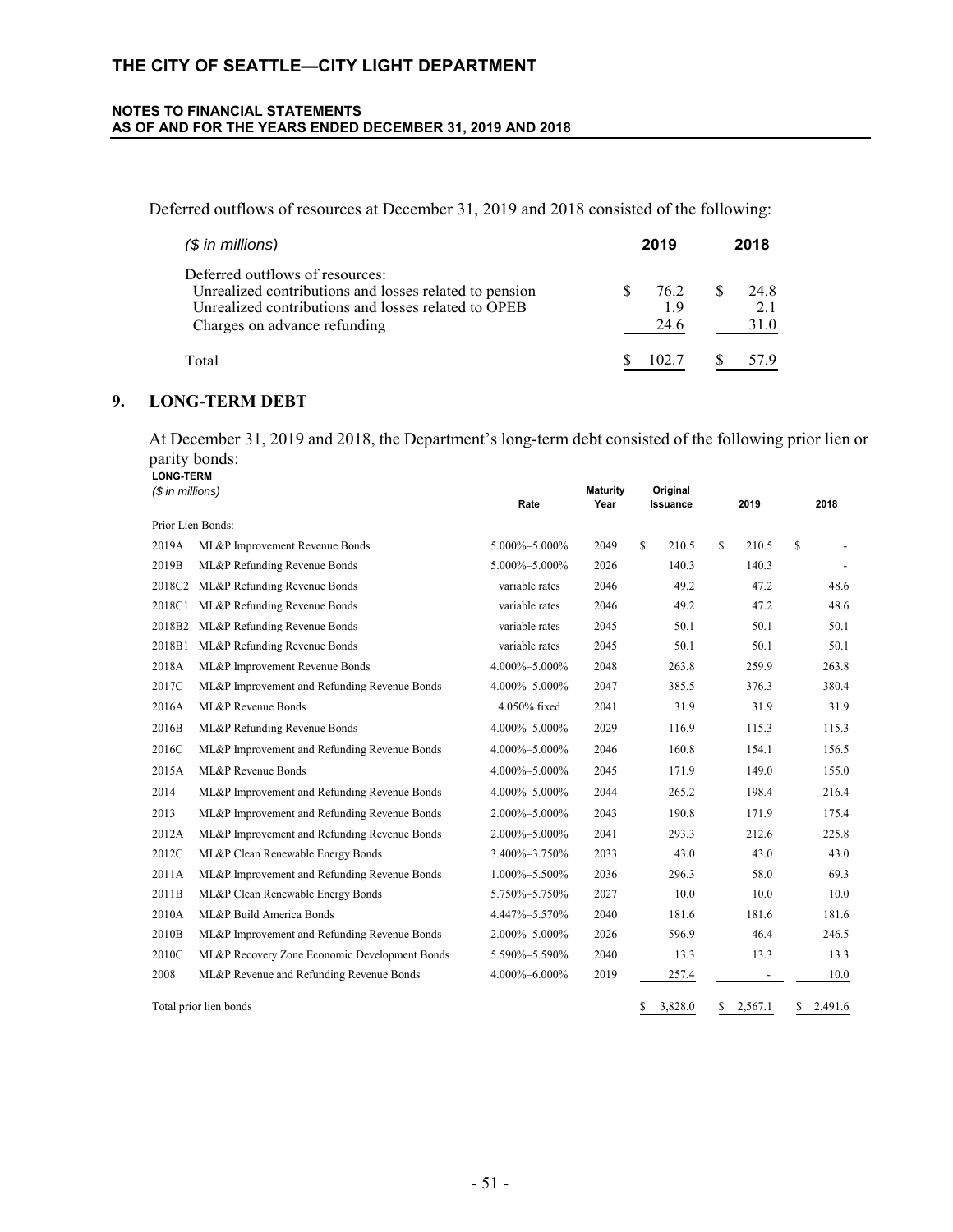#### **NOTES TO FINANCIAL STATEMENTS AS OF AND FOR THE YEARS ENDED DECEMBER 31, 2019 AND 2018**

| $(S \in \mathbb{R})$ in millions)                                 | <b>Balance at</b><br>1/1/19 | <b>Additions</b> | <b>Reductions</b>     | <b>Balance at</b><br>12/31/19 | Current<br><b>Portion</b> |
|-------------------------------------------------------------------|-----------------------------|------------------|-----------------------|-------------------------------|---------------------------|
| 2019                                                              |                             |                  |                       |                               |                           |
| Prior Lien Bonds - fixed rate<br>Prior Lien Bonds - variable rate | 2.294.1<br>S.<br>197.5      | S<br>350.8       | S<br>(272.4)<br>(2.9) | 2,372.5<br>S.<br>194.6        | S<br>120.1<br>2.5         |
|                                                                   | \$2,491.6                   | 350.8<br>S       | (275.3)<br>S          | \$2,567.1                     | 122.6<br>S                |
| $(S \in \mathbb{R})$ in millions)                                 | <b>Balance at</b><br>1/1/18 | <b>Additions</b> | <b>Reductions</b>     | <b>Balance at</b><br>12/31/18 | Current<br><b>Portion</b> |
| 2018                                                              |                             |                  |                       |                               |                           |
| Prior Lien Bonds - fixed rate                                     | \$2.147.3                   | S<br>263.8       | S<br>(117.0)          | 2,294.1<br>S.                 | S<br>116.5                |
| Prior Lien Bonds - variable rate                                  | 198.2                       | 198.8            | (199.5)               | 197.5                         | 2.9                       |
|                                                                   | 2.345.5<br>S.               | \$<br>462.6      | (316.5)<br>S          | \$2,491.6                     | 119.4<br>\$               |

The Department had the following activity in long-term debt during 2019 and 2018:

*Prior Lien Bonds*—In October 2019, the Department issued \$210.5 million of tax exempt Municipal Light and Power (ML&P) Improvement Revenue Bonds (2019A Bonds) and in November 2019 issued \$140.3 million of tax exempt Municipal Light and Power (ML&P) Refunding Revenue Bonds (2019B Bonds). The 2019A Bonds had a coupon interest rate of 5.00% and mature serially from April 1, 2020 through April 1, 2049. The 2019B serial Bonds also had a coupon interest rate of 5.00% and mature serially from February 2021 through February 2026. The arbitrage yield was 1.82% for both the 2019A and 2019B Bonds. Arbitrage yield, when used in computing the present worth of all payments of principal and interest on the Bonds in the manner prescribed by the Internal Revenue Code, produces an amount equal to the issue price of the Bonds. Proceeds from the 2019A Bonds were used to finance certain capital improvement and conservation programs and to make a deposit to the reserve fund. Proceeds from the 2019B Bonds were used to refund \$155.8 million of the 2010B Bonds.

The debt service on the 2019A Bonds requires a cash flow over the life of the bonds of \$405.7 million, including \$195.1 million in interest, the debt service on the 2019B Bonds requires a cash flow over the life of the bonds of \$166.5 million, including \$26.3 million in interest. The 2019B Bonds refunded the 2010B Bonds on an advanced refunding basis. The difference between the cash flows required to service the old and new debt and to complete the refunding for the 2019B Bonds totaled \$20.6 million and the aggregate economic gain on refunding totaled \$19.4 million at present value. The accounting gain on refunding for the 2019B Bonds was \$2.0 million.

*Prior Lien Bonds*—In June 2018, the Department issued \$263.7 million of tax exempt Municipal Light and Power (ML&P) Improvement Revenue Bonds (2018A Bonds) and in September 2018 issued \$100.3 million of tax exempt variable rate Municipal Light and Power (ML&P) Revenue Refunding Revenue Bonds (2018B Bonds) and \$98.5 million of tax exempt Municipal Light and Power (ML&P) Revenue Refunding Bonds (2018C Bonds). The 2018A Bonds had coupon interest rates ranging from 4.00% to 5.00% and mature serially from January 1, 2019 through January 1, 2048. The 2018B term Bonds had coupon interest rates ranging from 1.77% to 2.00% during 2018 with term Bonds maturing May 1, 2045. The 2018C Bonds had coupon interest rates ranging from 1.63% to 2.20% during 2018 and mature serially from November 1, 2020 to November 1, 2023 with term bonds maturing annually from November 1, 2018 to November 1, 2046. The 2018B&C Bonds bear interest at the adjusted Securities Industry and Financial Markets Association (SIFMA) interest rate which is the SIFMA index plus the Index floating rate spread. The arbitrage yield was 3.15% for the 2018A Bonds and 3.38% for the 2018B and 2018C Bonds. Arbitrage yield, when used in computing the present worth of all payments of principal and interest on the Bonds in the manner prescribed by the Internal Revenue Code, produces an amount equal to the issue price of the Bonds. Proceeds from the 2018A Bonds were used to finance certain capital improvement and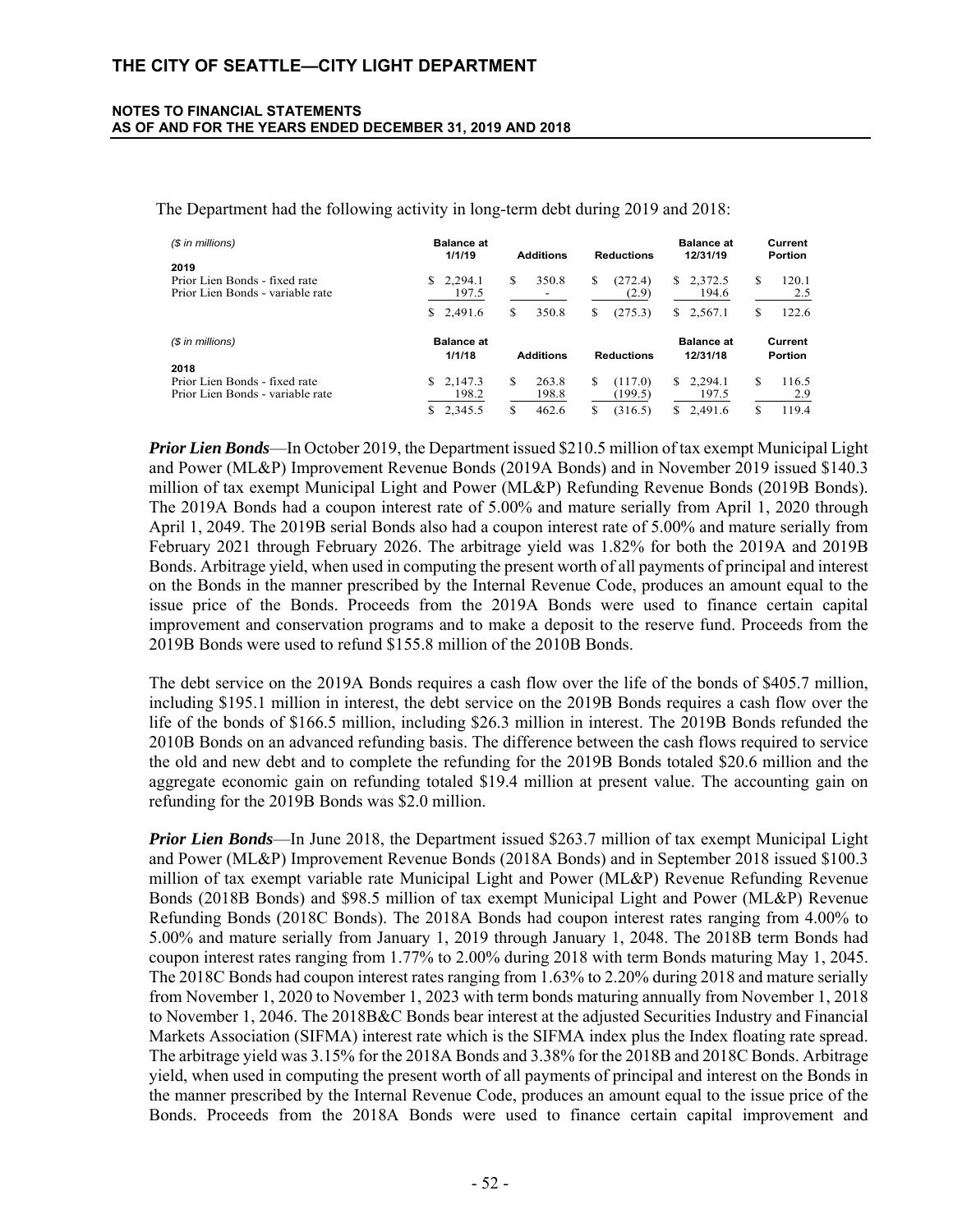### **NOTES TO FINANCIAL STATEMENTS AS OF AND FOR THE YEARS ENDED DECEMBER 31, 2019 AND 2018**

conservation programs and to make a deposit to the reserve fund. Proceeds from the 2018B&C Bonds were used to refund \$100.0 million of the 2015B Bonds and \$98.2 million of the 2017A&B Bonds.

The debt service on the 2018A Bonds requires a cash flow over the life of the bonds of \$458.9 million, including \$195.1 million in interest, the debt service on the 2018B Bonds requires a cash flow over the life of the bonds of \$172.4 million, including \$72.1 million in interest, and the debt service on the 2018C Bonds requires a cash flow over the life of the bonds of \$162.5 million, including \$64.0 million in interest. The 2018B and 2018C Bonds refunded the 2015B and 2017A&B Bonds on a current basis and there was no savings or accounting gain or loss on the refunding. Refunding on a current basis is a refunding transaction where the municipal securities being refunded will all mature or be redeemed within 90 days or less from the date of issuance of the refunding issue.

The Department has certain bonds outstanding that provide a refundable tax credit, or federal subsidy, paid to state or local governmental issuers by the U.S. Treasury. The amount of the federal subsidy is equal to the lesser of the amount of interest payable based on the coupon interest rate or a percentage of the amount of interest payable based on the tax credit rate on the sale date with respect to those bonds. This federal subsidy ultimately results in a net decrease to debt service, although debt service payments are paid gross. The federal subsidies are recorded as nonoperating revenues on the statements of revenues, expenses, and changes in net position.

*Federal Sequestration*—The sequestration provisions of the Budget Control Act of 2011 went into effect on March 1, 2013. The only direct impact of sequestration on the Department for 2019 was a 6.2% reduction through the end of the federal fiscal year (FFY) ending September 30, 2019 at which time the automatic reductions were adjusted to 5.9% in the amount the Department expects to receive from the federal government in connection with its Municipal Light and Power Revenue Bonds, 2010A (Taxable Build America Bonds—Direct Payment); Municipal Light and Power Revenue Bonds, 2010C (Taxable Recovery Zone Economic Development Bonds—Direct Payment); Municipal Light and Power Improvement Revenue Bonds, 2011B (Taxable New Clean Renewable Energy Bonds—Direct Payment); Municipal Light and Power Improvement Revenue Bonds, 2012C (Taxable New Clean Renewable Energy Bonds—Direct Payment); and Municipal Light and Power Revenue Bonds, 2016A (Taxable New Clean Renewable Energy Bonds—Direct Payment). Because of this reduction, the Department received \$0.4 million less in interest subsidies than originally anticipated for 2019. The Department has sufficient revenues to pay the interest without these subsidies. The effect for the accrual of federal subsidies as of December 31, 2019 was inconsequential. The effect during 2020 is estimated to be lower federal subsidies by approximately \$0.4 million. The effect thereafter for federal subsidies is indeterminable. Sequestration was originally in effect through FFY 2021 and has subsequently been extended through approximately FFY 2027.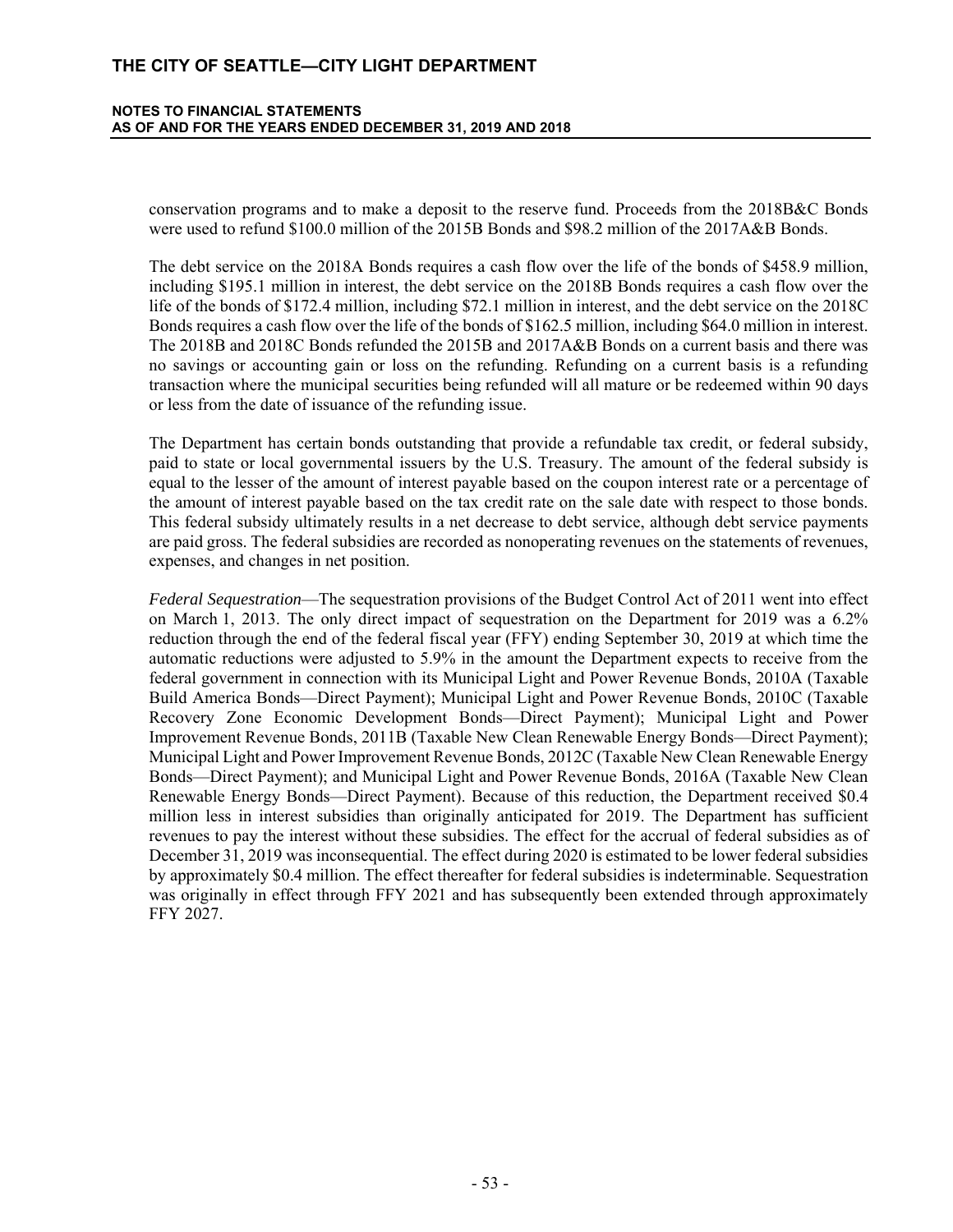*(\$ in millions)*

### **NOTES TO FINANCIAL STATEMENTS AS OF AND FOR THE YEARS ENDED DECEMBER 31, 2019 AND 2018**

Debt service requirements for prior lien bonds, excluding federal subsidies for the 2016, 2012, 2011 and 2010 bonds are shown in the table below. Future debt service requirements on the variable 2018B and 2018C Bonds are estimated based on actual interest rates in effect as of December 31, 2019.

|                                    |              | <b>Fixed Rate Bonds</b>                |              |                                        | <b>Variable Rate Bonds</b>             |    |                                        |             |
|------------------------------------|--------------|----------------------------------------|--------------|----------------------------------------|----------------------------------------|----|----------------------------------------|-------------|
| <b>Years Ending</b><br>December 31 |              | <b>Principal</b><br><b>Redemptions</b> |              | <b>Interest</b><br><b>Requirements</b> | <b>Principal</b><br><b>Redemptions</b> |    | <b>Interest</b><br><b>Requirements</b> | Total       |
| 2020                               | $\mathbb{S}$ | 120.1                                  | $\mathbb{S}$ | 104.9                                  | \$<br>2.5                              | \$ | 3.8                                    | \$<br>231.3 |
| 2021                               |              | 117.0                                  |              | 101.6                                  | 2.1                                    |    | 3.8                                    | 224.5       |
| 2022                               |              | 116.8                                  |              | 95.8                                   | 2.2                                    |    | 3.8                                    | 218.6       |
| 2023                               |              | 119.1                                  |              | 90.0                                   | 2.2                                    |    | 3.7                                    | 215.0       |
| 2024                               |              | 122.7                                  |              | 83.9                                   | 2.3                                    |    | 3.7                                    | 212.6       |
| $2025 - 2029$                      |              | 469.9                                  |              | 340.3                                  | 27.3                                   |    | 17.2                                   | 854.7       |
| $2030 - 2034$                      |              | 357.3                                  |              | 249.1                                  | 37.2                                   |    | 13.8                                   | 657.4       |
| $2035 - 2039$                      |              | 414.4                                  |              | 163.2                                  | 45.4                                   |    | 9.8                                    | 632.8       |
| $2040 - 2044$                      |              | 355.9                                  |              | 76.9                                   | 55.4                                   |    | 4.8                                    | 493.0       |
| $2045 - 2049$                      |              | 179.3                                  |              | 16.7                                   | 18.0                                   |    | 0.4                                    | 214.4       |
| Total                              | \$           | 2,372.5                                | \$           | 1,322.4                                | 194.6                                  | S  | 64.8                                   | 3,954.3     |

*Reserve Fund—*The Department has created and is required under Ordinance No. 125459 (Bond Ordinance) to maintain a Reserve Fund for the purpose of securing the payment of the principal of and interest on all Parity Bonds outstanding and all amounts due under Parity Payment Agreements. The Reserve Fund is a pooled reserve and is an account within the books of the Department.

*Reserve Fund Requirement*—Under the Bond Ordinance, the aggregate Reserve Fund Requirement for all Parity Bonds is equal to the sum of the Reserve Fund Requirements established for each issue of Parity Bonds outstanding. The Bond Ordinance permits the City to establish the Reserve Fund Requirement (if any) for each issue of the Bonds or of Future Parity Bonds in connection with approving the sale of each such issue. Solely for purposes of setting the Reserve Fund Requirement, all series issued together under a single bond sale resolution are treated as a single "issue". Upon issuance of the 2019A and 2019B Bonds, the aggregate Reserve Fund Requirement for all Parity Bonds outstanding was \$158.7 million. The Reserve Fund Requirement is satisfied by cash held in the Reserve Fund and the current value of the surety bond (see below). The reserve fund balance of \$146.5 million at December 31, 2019 consisted of \$100.6 million in cash which included a \$5.5 million deposit from the 2019A bond proceeds, and \$45.9 million in surety bond replacement funds. The reserve fund balance at December 31, 2018 of \$128.1 million consisted of \$92.2 million in cash which included a \$12.3 million deposit from the 2018A bond proceeds, and \$35.9 million in surety bond replacement funds.

*Surety Bond—*Under the Bond Legislation, the City is permitted to provide for the Reserve Fund Requirement with an Alternate Reserve Security consistent with the Bond Legislation requirements. Under the Bond Legislation, a surety bond qualifies as Qualified Insurance for purposes of satisfying the Reserve Fund Requirement if the provider's ratings are in one of the top two rating categories at the time the policy is issued. The Bond Legislation does not require that the Reserve Fund be funded with cash or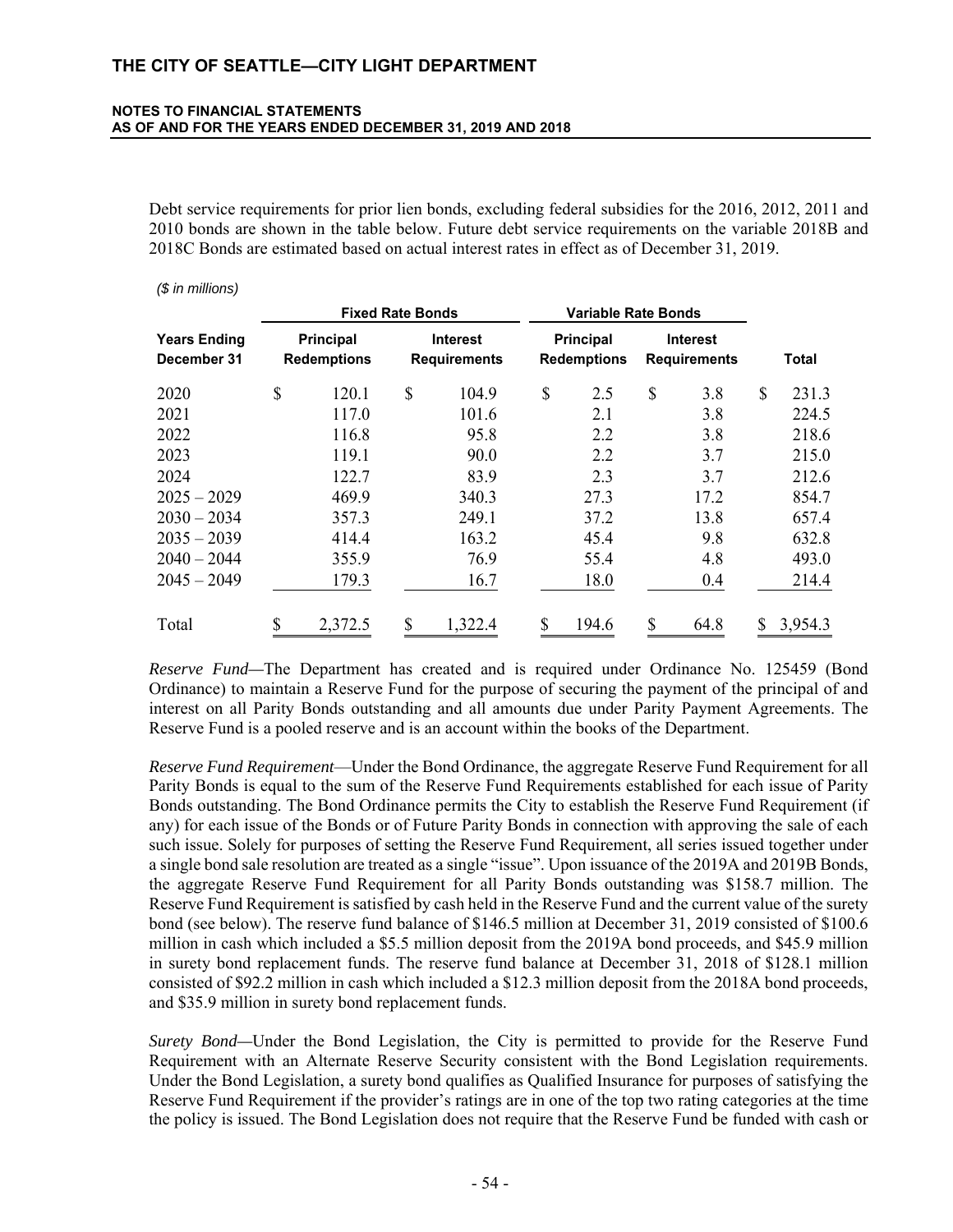### **NOTES TO FINANCIAL STATEMENTS AS OF AND FOR THE YEARS ENDED DECEMBER 31, 2019 AND 2018**

an Alternate Reserve Security if the provider of qualified insurance is subsequently downgraded. The City currently has a surety bond (the "Surety Bond") purchased from Assured Guaranty Municipal Corporation (AGM), with a policy limit that is equal to \$72.6 million. This amount is used to satisfy a large proportion of the aggregate Reserve Fund Requirement.

AGM is currently rated A2 and AA by Moody's Investors Service and Standard & Poor's Ratings Services, respectively.

*Irrevocable Trust Accounts*—\$155.8 million of the proceeds of the 2019B refunding revenue Bonds were placed in a separate irrevocable trust account to refund the 2010B Bonds on an advanced refunding basis. There were balances outstanding in the irrevocable trust account during 2019 for prior lien bonds advance refunded or defeased with the 2019 bonds and balances outstanding for prior lien bonds advance refunded prior to 2018. The ending balance of irrevocable trust accounts for the defeased bonds outstanding was \$333.0 million and \$299.9 million as of December 31, 2019 and 2018 respectively. During 2019, \$122.8 million of the defeased bonds were called and paid from the 2019 irrevocable trust account. Neither the assets of the trust accounts nor the liabilities for the defeased bonds are reflected in the Department's financial statements. Funds held in the irrevocable trust accounts at December 31, 2019 are sufficient to service and redeem the defeased bonds outstanding.

*Bond Ratings*—The 2019 and 2018 Bonds, along with other outstanding parity bonds, were rated "Aa2" and "AA"; and "Aa2" and "AA", by Moody's Investors Service, Inc. and Standard Poor's Rating Services, respectively.

*Revenue Pledged*—Revenue bonds are special limited obligations payable from and secured solely by the gross revenues of the Department, less charges for maintenance and operations, and by money in the debt service account and Reserve Fund. Principal and interest paid during 2019 and 2018 was \$226.9 million and \$219.0 million, respectively. Total revenue available for debt service as defined for the same periods was \$462.7 million and \$388.4 million, respectively. Annual interest and principal payments are expected to require 50.3% of revenues available for debt service for 2020 and required 58.4% in 2019.

*Federal Arbitrage Regulations*—Revenue bonds are subject to federal arbitrage regulations and the Department has complied with these regulations. \$0.3 million in federal arbitrage rebate liability was recorded in 2019 and a \$0.4 million arbitrage rebate liability was recorded in 2018 with cumulative balances of \$0.7 million and \$0.4 million, respectively.

*Certain Disclosures Related to Debt* **–** There were no direct borrowings or direct placements for the Department as of December 31, 2019 and 2018, respectively. In 2017 the Department had a direct placement with State Street Public Lending Corporation for issuance of the 2017A and 2017B bonds. The 2017A and 2017B bonds were outstanding through most of 2018 before they were subsequently refunded in September 2018 by the 2018B bonds.

The Department has an arrangement with the City of Seattle Department of Finance and Administrative Services (FAS) regarding potential sources of funds that could be accessed if cash resources of the Department are insufficient for a period of less than 90 days. The Department relies on ready access to the City's consolidated cash pool via interfund loans as a source of short-term emergency liquidity. Interfund loans of longer than 90 days require review by the Debt Management Policy Advisory Committee (DMPAC) and City Council approval.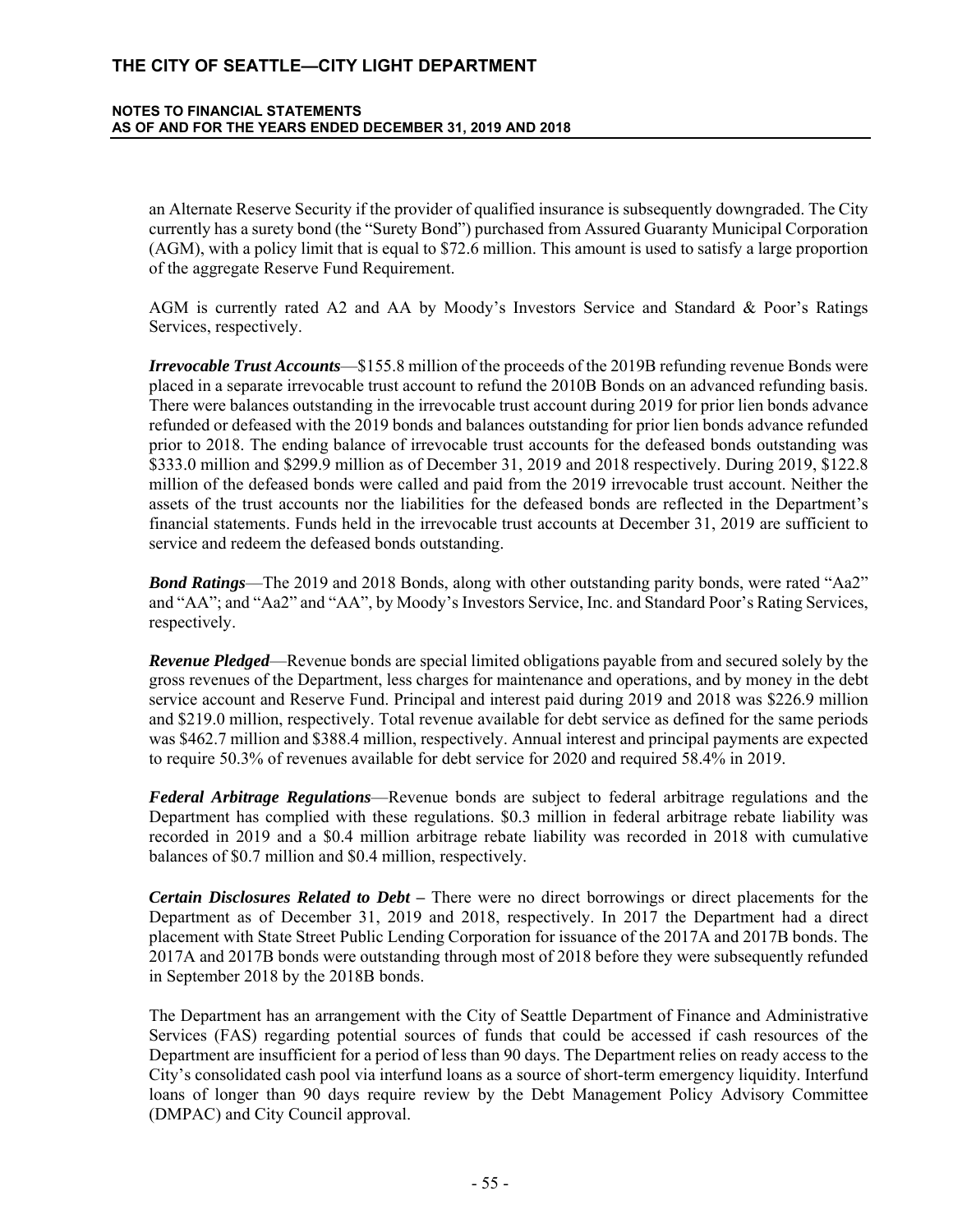### **NOTES TO FINANCIAL STATEMENTS AS OF AND FOR THE YEARS ENDED DECEMBER 31, 2019 AND 2018**

There were no financed purchases of underlying assets or accounts payable regarding capital leases as of December 31, 2019 and 2018, respectively.

*Default of Debt* **–** In the event of a default, Bond owners would be permitted to pursue remedies available under State law, including the right to bring action against the City to compel the setting aside and payment of the amounts pledged to be paid into the Parity Bond Fund in respect of the then-Outstanding Parity Bonds.

If any Bond of a Series is not paid when properly presented at its maturity or redemption date, the City will be obligated to pay, solely from the Seattle Municipal Light Revenue Parity Bond Fund (the "Parity Bond Fund") and the other sources pledged in the Bond Ordinance, interest on that Bond at the same rate provided in that Bond from and after its maturity or redemption date until that Bond, principal, premium, if any, and interest, is paid in full or until sufficient money for its payment in full is on deposit in the Parity Bond Fund and that Bond has been called for payment by giving notice of that call to the Registered Owner of that Bond.

*Other*—There were no liens on property or revenue pertaining to parity bonds and all bond covenants were in compliance for the Department's prior lien bonds as of December 31, 2019 and 2018, respectively.

*Fair Value*— Debt is recorded and presented in the financial statements at carrying value net of premiums and discounts and shown below with fair values as provided by the Department's financial advisor, Piper Jaffray & Company. The fair value for the Department's bonds is estimated based on the quoted market prices for the same or similar issues or on the current rates offered to the Department for debt of the same remaining maturities. Carrying amounts and fair values at December 31, 2019 and 2018, were as follows:

| (\$ in millions) | 2019               |                   | 2018               |                   |  |
|------------------|--------------------|-------------------|--------------------|-------------------|--|
|                  | Carrying<br>Amount | <b>Fair Value</b> | Carrying<br>Amount | <b>Fair Value</b> |  |
| Long-term debt:  |                    |                   |                    |                   |  |
| Prior lien bonds | \$2,805.1          | \$2,889.0         | \$2.684.3          | \$2,645.2         |  |

*Amortization*—Discounts and premiums are amortized using the effective interest method over the term of the bonds.

The excess of costs incurred over the carrying value (refunding loss), or the excess of carrying value over costs (refunding gain) of bonds refunded on early extinguishment of debt is amortized as a component of interest expense using the effective interest method over the terms of the issues to which they pertain. Net refunding losses and gains amortized to interest expense totaled \$5.1 million in 2019 and \$5.3 million in 2018. Charges on advance refunding in the amount of \$24.6 million and \$31.0 million are included as a component of Deferred Outflows of Resources on the 2019 and 2018 balance sheets, respectively. Gains on advance refunding included as a component of Deferred Inflows of Resources were \$1.9 million in 2019 and none in 2018.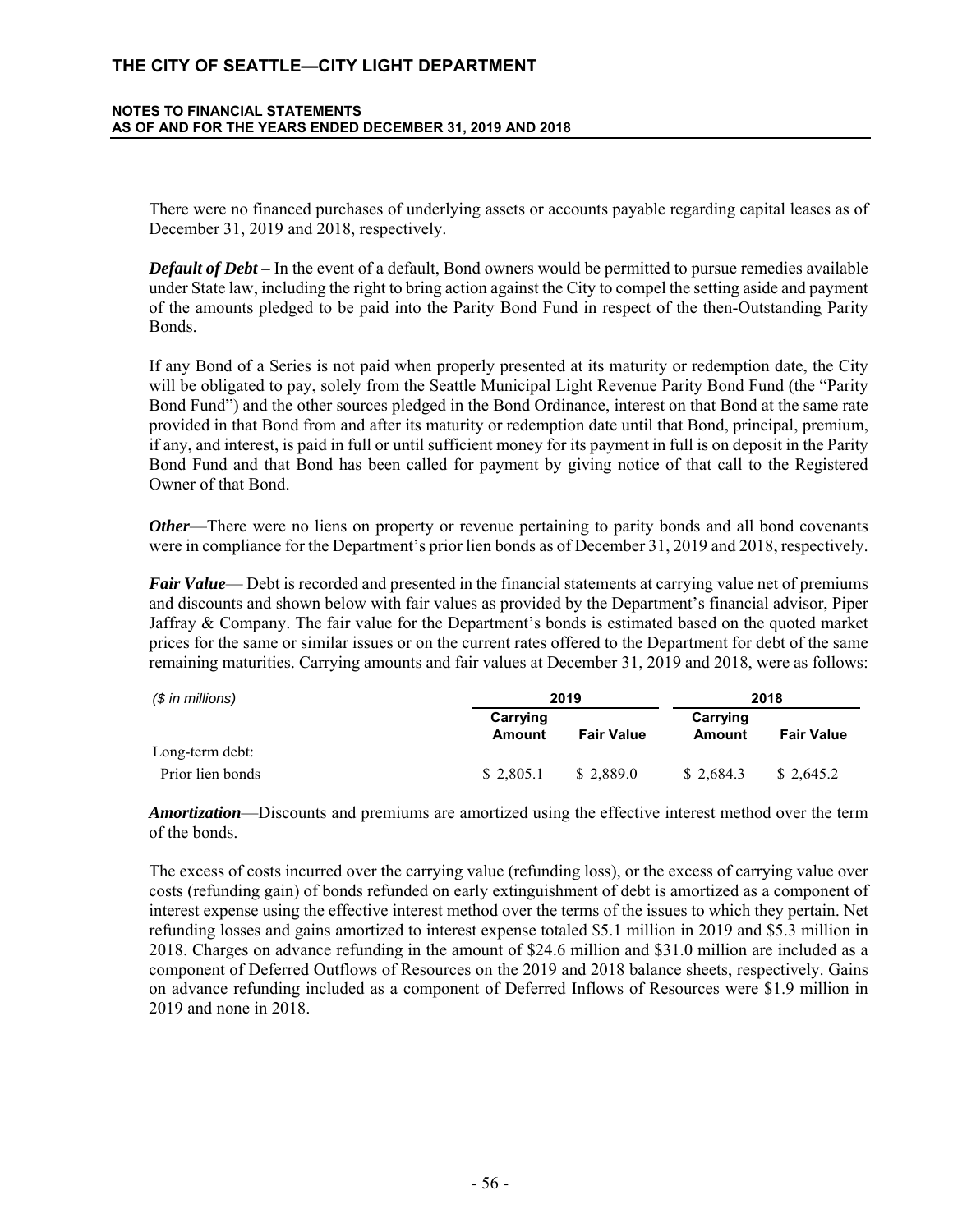### **NOTES TO FINANCIAL STATEMENTS AS OF AND FOR THE YEARS ENDED DECEMBER 31, 2019 AND 2018**

## **10. NONCURRENT LIABILITIES**—The Department had the following activities during 2019 and 2018:

| $$$ in millions)                   | <b>Balance at</b> |                  |                   |    | <b>Balance at</b> |
|------------------------------------|-------------------|------------------|-------------------|----|-------------------|
|                                    | 1/1/19            | <b>Additions</b> | <b>Reductions</b> |    | 12/31/19          |
| 2019                               |                   |                  |                   |    |                   |
| Net pension liability              | \$<br>232.5       | \$<br>89.1       | \$                | \$ | 321.6             |
| Accumulated provision for injuries |                   |                  |                   |    |                   |
| and damages                        | 108.9             | 3.1              |                   |    | 112.0             |
| Compensated absences               | 15.0              | 1.7              |                   |    | 16.7              |
| Other                              | 9.4               | 0.3              | (0.2)             |    | 9.5               |
| Total                              | 365.8             | \$<br>94.2       | \$<br>(0.2)       | S  | 459.8             |
|                                    | <b>Balance at</b> |                  |                   |    | <b>Balance at</b> |
|                                    | 1/1/18            | <b>Additions</b> | <b>Reductions</b> |    | 12/31/18          |
| 2018                               |                   |                  |                   |    |                   |
| Net pension liability              | \$<br>288.8       | \$               | \$<br>(56.3)      | \$ | 232.5             |
| Accumulated provision for injuries |                   |                  |                   |    |                   |
| and damages                        | 96.1              | 12.8             |                   |    | 108.9             |
| Compensated absences               | 15.7              |                  | (0.7)             |    | 15.0              |
| Other                              | 9.0               | 0.4              |                   |    | 9.4               |
| Total                              | 409.6             | \$<br>13.2       | (57.0)            | \$ | 365.8             |

Additional information on the Net pension liability can be found in Note 13 Seattle City Employees' Retirement System. Information about the provision for injuries and damages can be found in Note 11 Provision for Injuries and Damages and Note 15 Environmental Liabilities. Other includes primarily a liability for Other Postemployment Benefits; see Note 14 Other Postemployment Benefits.

# **11. PROVISION FOR INJURIES AND DAMAGES**

The Department establishes liabilities for claims based on estimates of the ultimate projected cost of claims. Environmental related expenses are discussed in Note 15 Environmental Liabilities. The length of time for which such costs must be estimated varies depending on the nature of the claim. Actual claims costs depend on such factors as inflation, changes in doctrines of legal liability, damage awards, and specific incremental claim adjustment expenses. Claims liabilities are recomputed periodically using actuarial and statistical techniques to produce current estimates, which reflect recent settlements, claim frequency, industry averages, City-wide cost allocations, and economic and social factors. For 2019 and 2018, liabilities for lawsuits, claims, and workers' compensation were discounted over a period of 26 to 32 years at the City's average annual rate of return on investments, which was 2.0% and 1.7%, respectively.

To address the risk for certain losses arising from personal and property damage claims by third parties and for job-related illnesses and injuries to employees, the Department as part of the City of Seattle, has been self-insured for most of its general liability risks, for workers' compensation, and for employees' health care benefits. Effective June 1, 2019, the City had general liability insurance coverage for losses over a \$6.5 million self-insured retention per occurrence with a \$100.0 million limit per occurrence in the aggregate. Prior to June 1, 2019, the City had general liability insurance coverage for losses over a \$6.5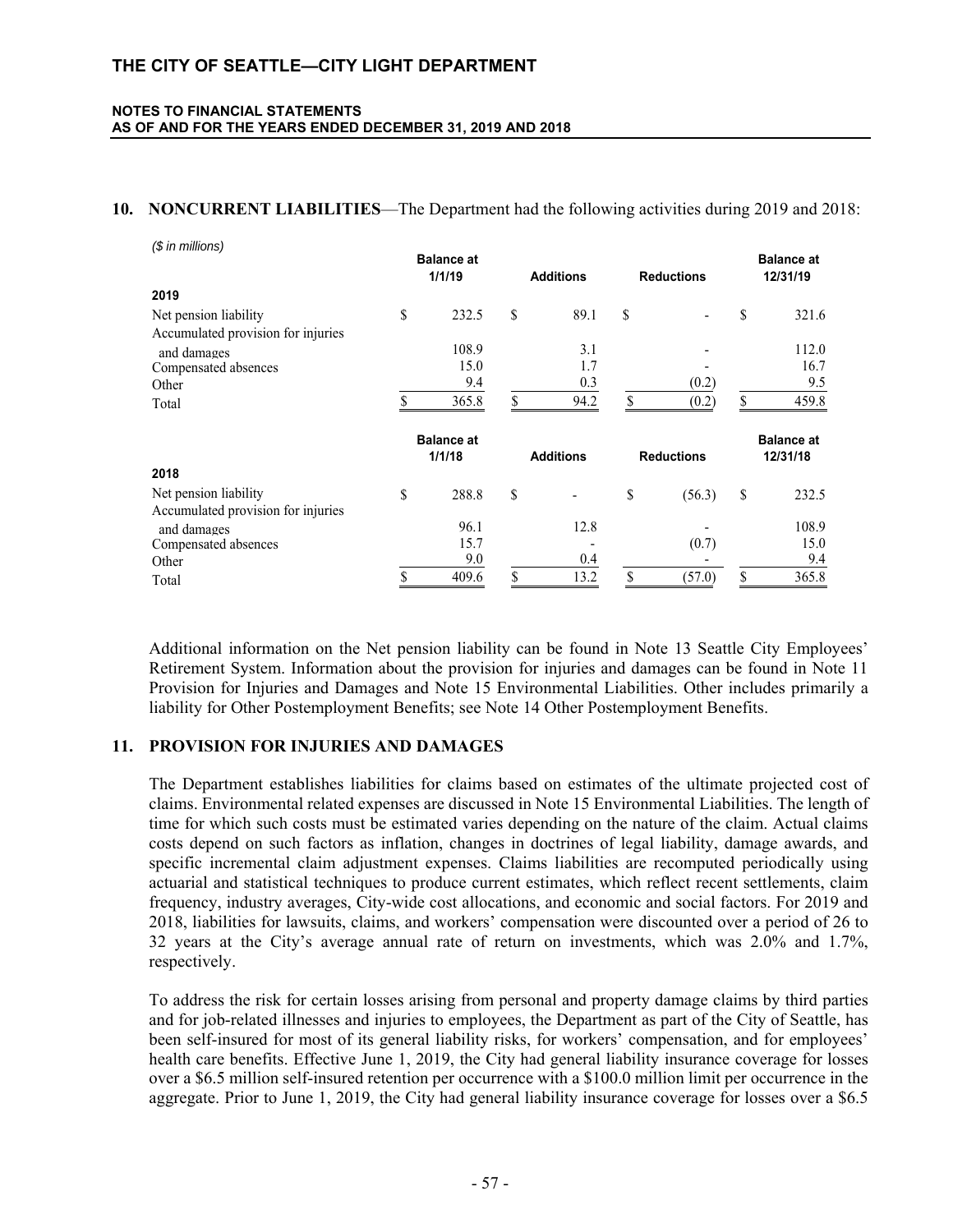### **NOTES TO FINANCIAL STATEMENTS AS OF AND FOR THE YEARS ENDED DECEMBER 31, 2019 AND 2018**

million self-insured retention per occurrence with an \$135.0 million limit per occurrence in the aggregate. The Department had no settled claims exceeding coverage in the last three years.

The City also purchased an all risk comprehensive property insurance policy that provides \$500.0 million in limits subject to various deductible levels depending on the type of asset and value of the building. This includes \$100.0 million in earthquake and flood limits. Hydroelectric and certain other utility producing and processing projects are not covered by the property policy. The City also purchased insurance for excess workers' compensation, cyber, fiduciary and crime liability, inland marine transportation, volunteers, and an assortment of commercial general liability, medical, accidental death and dismemberment, and miscellaneous policies. Bonds are purchased for public officials, public notaries, pension exposures, and specific projects and activities as necessary.

The changes in the provision for injuries and damages at December 31, 2019 and 2018 are as follows:

| $$$ in millions)                              | 2019 | 2018          |  |               |
|-----------------------------------------------|------|---------------|--|---------------|
| Beginning unpaid claims liability<br>Payments | S    | 10.1<br>(4.1) |  | 14.3<br>(2.2) |
| Incurred claims                               |      | 4.3           |  | (2.0)         |
| Ending unpaid claims liability                |      | 10.3          |  | 10.1          |

The provision for injuries and damages included in current and noncurrent liabilities at December 31, 2019 and 2018 is as follows:

| $$$ in millions)                                                         |     | 2019           |              |            |
|--------------------------------------------------------------------------|-----|----------------|--------------|------------|
| Noncurrent liabilities<br>Accounts payable and other current liabilities | \$. | 6.9<br>3.4     | <sup>S</sup> | 6.8<br>3.3 |
| Total liability                                                          |     | $10.3$ \$ 10.1 |              |            |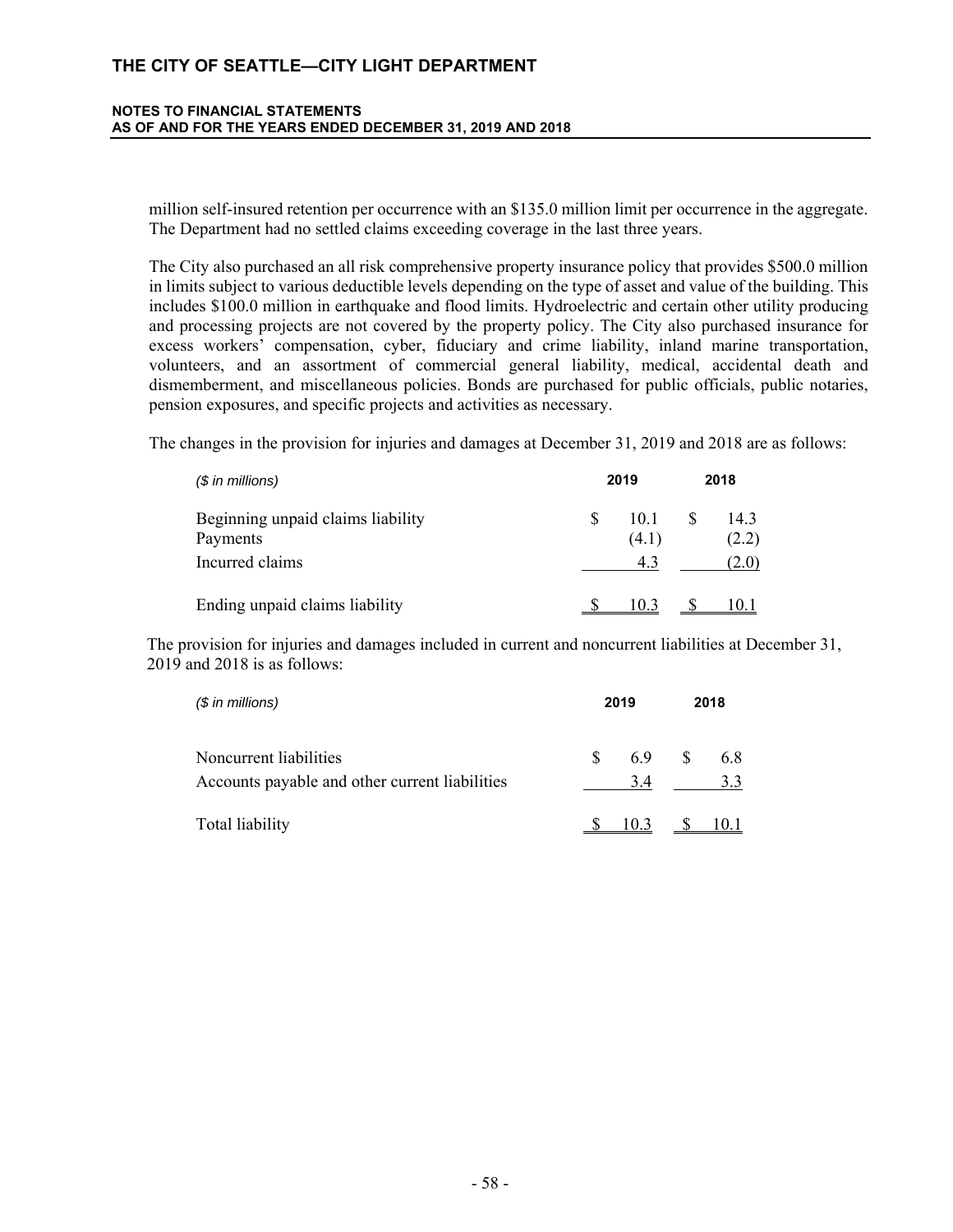# **12. ACCOUNTS PAYABLE**

*Accounts Payable and Other Current Liabilities*—The composition of accounts payable and other current liabilities at December 31, 2019 and 2018, is as follows:

| $(S \in \mathbb{R})$ in millions)       |     | 2019  | 2018 |      |
|-----------------------------------------|-----|-------|------|------|
| Vouchers payable                        | \$. | 49.1  |      | 35.6 |
| Power accounts payable                  |     | 24.8  |      | 25.6 |
| Taxes payable                           |     | 10.6  |      | 8.3  |
| Claims payable                          |     | 6.9   |      | 8.9  |
| Guarantee deposit and contract retainer |     | 26.6  |      | 28.1 |
| Other accounts payable                  |     | 11.3  |      | 5.9  |
| Total                                   |     | 129.3 |      |      |

# **13. SEATTLE CITY EMPLOYEES' RETIREMENT SYSTEM**

*Plan Description*—The Seattle City Employees' Retirement System (SCERS) is a cost-sharing multipleemployer defined benefit public employee retirement system, covering employees of the City and administered in accordance with Chapter 41.28 of the Revised Code of Washington and Chapter 4.36 of the Seattle Municipal Code. SCERS is a pension trust fund of the City. SCERS is administered by the Retirement System Board of Administration (the Board). The Board consists of seven members including the Chair of the Finance Committee of the Seattle City Council, the City of Seattle Finance Director, the City of Seattle Personnel Director, two active members and one retired member of the System who are elected by other system members, and one outside board member who is appointed by the other six board members. Elected and appointed board members serve for three-year terms.

All employees of the City are eligible for membership in SCERS with the exception of uniformed police and fire personnel who are covered under a retirement system administered by the State of Washington. Employees of the King County Departments of Transportation and Public Health who established membership in SCERS when these organizations were City departments were allowed to continue their SCERS membership.

Beginning with employees with hire dates of January 1, 2017 or later, all new members are enrolled in SCERS Plan II, which has contribution and benefit calculation rates different than the original SCERS I Plan.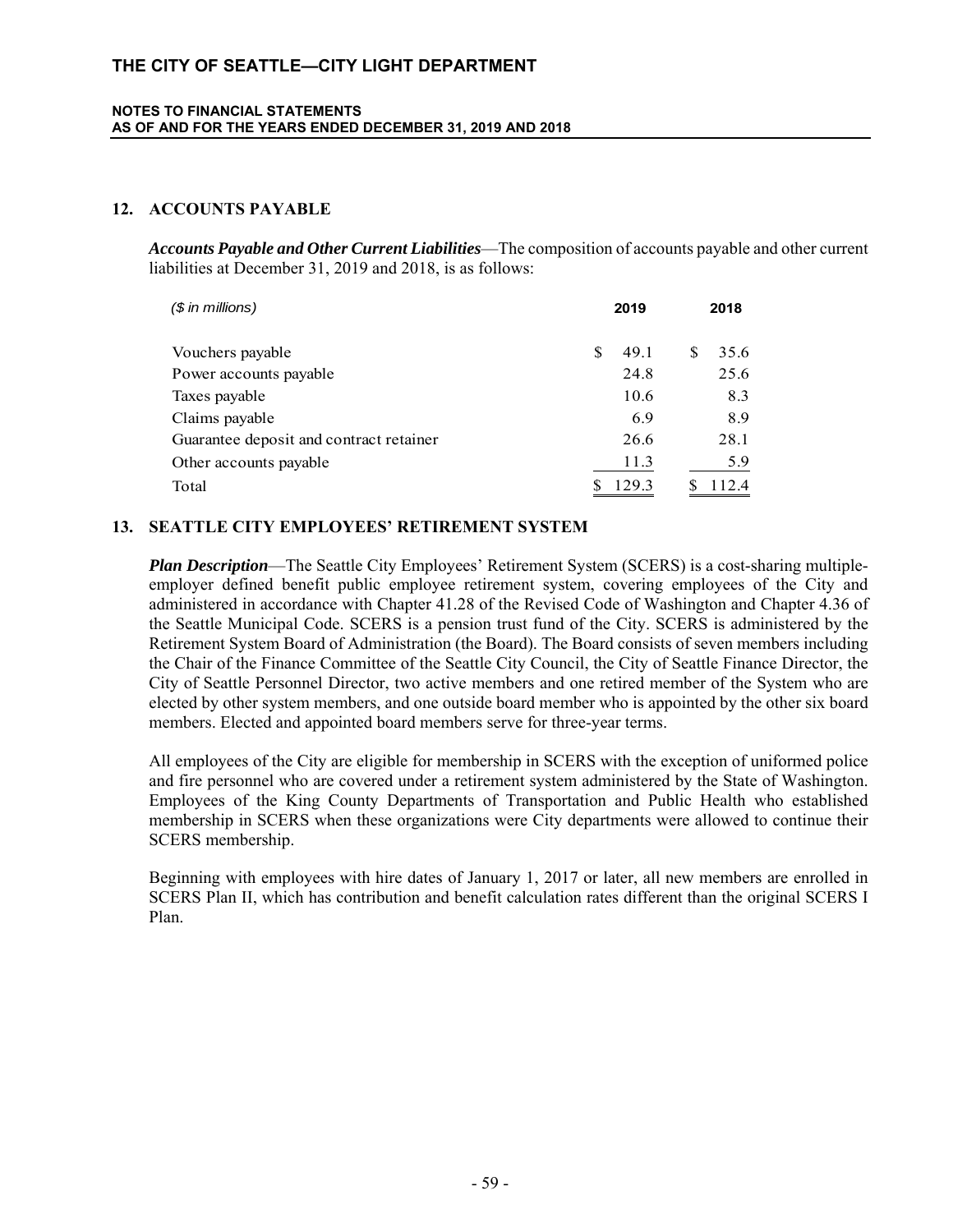### **NOTES TO FINANCIAL STATEMENTS AS OF AND FOR THE YEARS ENDED DECEMBER 31, 2019 AND 2018**

Following is membership data for employees covered by the benefit terms as of the reporting date, December 31, 2019, and the measurement date, December 31, 2018 and the reporting date December 31, 2018, and the measurement date December 31, 2017:

|                                                      | 2019  | 2018  |
|------------------------------------------------------|-------|-------|
| Active members                                       | 9.435 | 9.390 |
| Retired members and beneficiaries receiving benefits | 7.027 | 6.792 |
| Vested terminated employees entitled to benefits     | 1.291 | 1.332 |

*Summary of Significant Accounting Policies*—SCERS financial statements and schedules are presented using the economic resources measurement focus and the accrual basis of accounting. For purposes of measuring the net pension liability (NPL), deferred outflows of resources and deferred inflows of resources related to pensions, and pension expense, information about the fiduciary net position of SCERS and additions to and deductions from SCERS fiduciary net position have been determined on the same basis as they are reported by SCERS. For this purpose, benefit payments (including refunds of employee contributions) are recognized when due and payable in accordance with the benefit terms. Investments are reported at fair value in accordance with GASB 72.

The NPL was measured as of December 31, 2018 and December 31, 2017, and the total pension liability used to calculate the NPL was based on an actuarial valuation as of January 1, 2018 and January 1, 2017, respectively.

*Pension Benefits*—Service retirement benefits are calculated on the basis of age, salary, and service credit.

*SCERS I –* Members are eligible for retirement benefits after 30 years of service, at age 52 after 20 years of service, at age 57 after 10 years of service, and at age 62 after 5 years of service. Annual retirement benefits are calculated as 2% multiplied by years of creditable service, multiplied by average salary, based on the highest 24 consecutive months, excluding overtime. Members who retire before meeting the age and/or years of service requirement receive a 0.1% reduction for each year that retirement precedes the date of eligibility. Retirement benefits vest after 5 years of credited service.

*SCERS II –* Members are eligible for retirement benefits at age 55 after 20 years of service, at age 57 after 10 years of service, and at age 60 after 5 years of service. Annual retirement benefits are calculated as 1.75% multiplied by years of creditable service, multiplied by average salary, based on the highest 60 consecutive months, excluding overtime. Members who retire before meeting the age and/or years of service requirement receive a 0.1% reduction for each year that retirement precedes the date of eligibility. Retirement benefits vest after 5 years of credited service.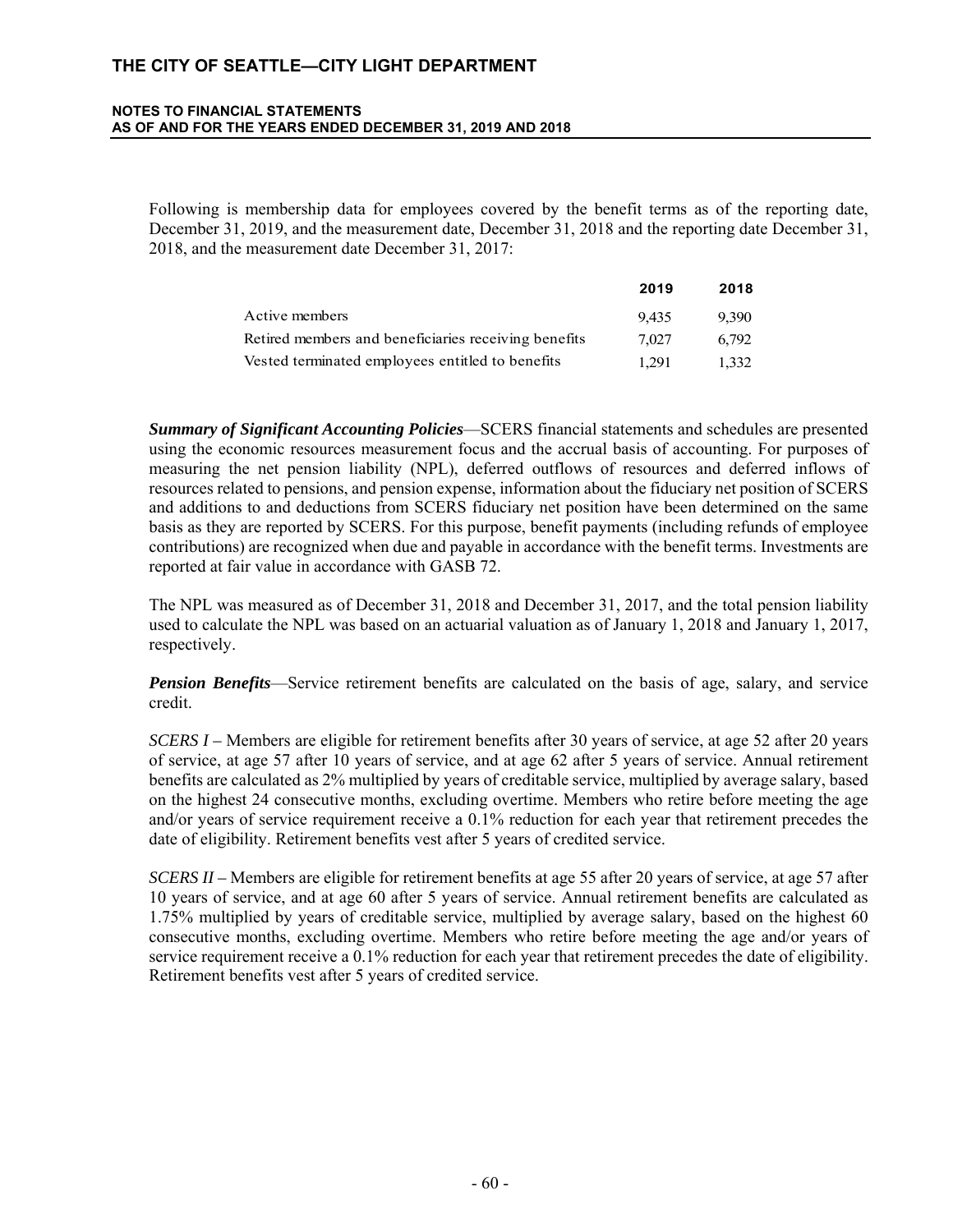### **NOTES TO FINANCIAL STATEMENTS AS OF AND FOR THE YEARS ENDED DECEMBER 31, 2019 AND 2018**

*Disability Benefits*—An active member is eligible to receive disability benefits when: (a) member has achieved 10 years of credited service within the 15 years preceding disability retirement, or (b) the disability occurs in the course of City employment in which no service requirement exists. The amount of the disability benefit is the greater of (a) 1.5% times the final compensation times completed years of creditable service, or (b) 1.5% times final compensation total years of service that could have been earned to age 62, but not to exceed one-third of final compensation. Disability benefits vest after 10 years of credited service.

*Death Benefits*—Death benefits may be paid to a member's designated beneficiary. If a member's death occurs before retirement, the benefit options available are (a) payment to the beneficiary of accumulated contributions, including interest, or (b) if the member had completed 10 years of service at the time of death, a surviving spouse or registered domestic partner may elect to receive, in place of (a) above, either: (1) A monthly allowance for life equal to the benefit the spouse would have received had the member just retired with a 100% contingent annuitant option in force, or (2) A cash payment of no more than one-half of the member's accumulated contributions, along with a correspondingly reduced retirement allowance. If a member's death occurs after retirement, the death benefit received by the beneficiary (if any) is based on the retirement plan the member selected at retirement. Death benefits vest after 10 years of credited service.

*Contributions*—Member and employer contributions rates are established by Seattle Municipal Code Chapter 4.436. The overall contribution rate is determined by the actuarial formula identified as the Entry Age Cost Method. Member contribution rates are also set via collective bargaining contracts. The overall formula determines the amount of contributions necessary to fund the current service cost, representing the estimated amount necessary to pay for benefits earned by the employees during the current service year and the amount of contributions necessary to pay for prior service costs. Total required contributions, including amounts necessary to pay administrative costs, are determined through annual actuarial valuations. Contribution rates and amounts were as follows as of the reporting dates, December 31, 2019 and December 31, 2018, and the measurement dates, December 31, 2018 and December 31, 2017:

| $$$ in millions) |                 |                 |                 | <b>Contributions</b> |         |                   |
|------------------|-----------------|-----------------|-----------------|----------------------|---------|-------------------|
|                  |                 | <b>Rates</b>    | Amounts         |                      |         |                   |
|                  | <b>SCERS I</b>  | <b>SCERS I</b>  | <b>SCERS II</b> | <b>SCERS II</b>      |         |                   |
|                  | <b>Employer</b> | <b>Employee</b> | <b>Employer</b> | <b>Employee</b>      | City    | <b>Department</b> |
| 2019             | $15.23\%$       | $10.03\%$       | 14.42%          | 7.00%                | \$118.4 | \$24.8            |
| 2018             | 15.23%          | 10.03%          | 14.42%          | $7.00\%$             | \$117.7 | \$24.7            |

*Net Pension Liability*—The Department reported a liability of \$321.6 million and \$232.5 million for its proportionate share of net pension liability as of December 31, 2019 and December 31, 2018, respectively. The Department's proportion of the NPL as of December 31, 2019 and December 31, 2018 was based on contributions to SCERS during the fiscal year ended December 31, 2018 and December 31, 2017, respectively. The Department's proportionate share was 21.17% and 21.00% for the years ended December 31, 2018 and December 31, 2017, respectively. The net pension liability was measured as of December 31, 2018 and December 31, 2017, and the total pension liability used to calculate the net pension liability was based on an actuarial valuation as of January 1, 2018 and January 1, 2017, respectively.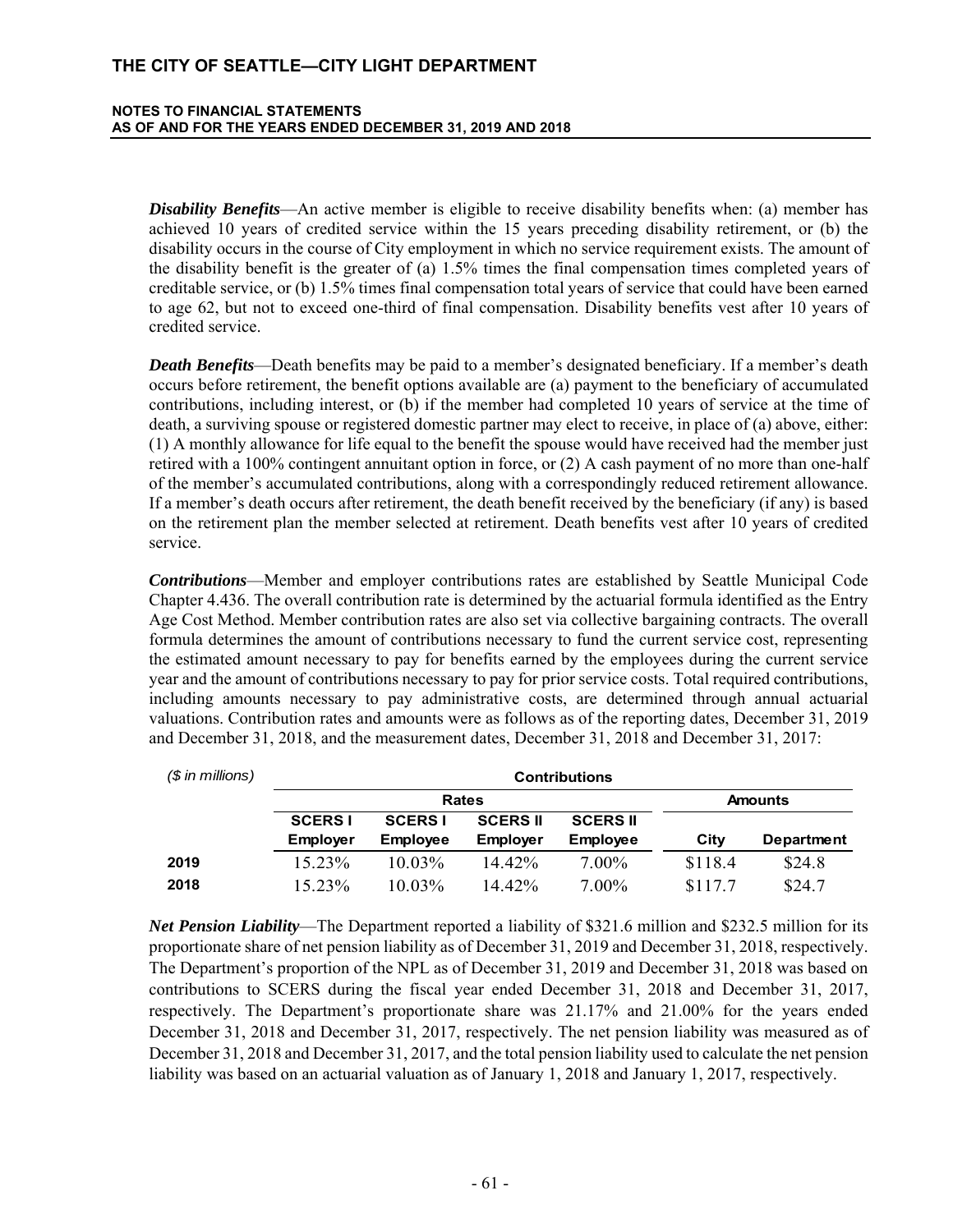### **NOTES TO FINANCIAL STATEMENTS AS OF AND FOR THE YEARS ENDED DECEMBER 31, 2019 AND 2018**

### **Changes in Net Pension Liability**

*(\$ In millions)*

|                                                       | <b>Fiscal Year Ended December 31</b> |             |
|-------------------------------------------------------|--------------------------------------|-------------|
|                                                       | 2019                                 | 2018        |
| <b>Total Pension Liability</b>                        |                                      |             |
| Service cost                                          | \$<br>22.5                           | \$<br>23.6  |
| Interest on total pension liability                   | 62.1                                 | 59.1        |
| Effect of economic/demographic gains or losses        | (2.6)                                | (6.1)       |
| Effect of assumptions changes or inputs               | 21.2                                 |             |
| Benefit payments                                      | (40.3)                               | (37.6)      |
| Refund of contributions                               | (4.3)                                | (4.0)       |
| Net change in total pension liability                 | 58.6                                 | 35.0        |
| Total pension liability, beginning of period          | 831.6                                | 839.5       |
| Effect of change in proportionate share               | 6.7                                  | (42.9)      |
| Adjusted total pension liability, beginning of period | 838.3                                | 796.6       |
| Total pension liability, end of period                | 896.9                                | 831.6       |
| Plan fiduciary net position                           |                                      |             |
| Benefit payments                                      | (40.3)                               | (37.6)      |
| Refunds of contributions                              | (4.3)                                | (4.0)       |
| Administrative expenses                               | (2.6)                                | (2.5)       |
| Member contributions                                  | 16.2                                 | 15.4        |
| <b>Employer contributions</b>                         | 24.9                                 | 23.5        |
| Net investment income                                 | (22.6)                               | 81.7        |
| Net change in Plan fiduciary net position             | (28.7)                               | 76.5        |
| Plan fiduciary net position, beginning of period      | 599.1                                | 550.7       |
| Effect of change in proportionate share               | 4.9                                  | (28.1)      |
| Adjusted fiduciary net position, beginning of period  | 604.0                                | 522.6       |
| Plan fiduciary net position, end of period            | 575.3                                | 599.1       |
| Net pension liability, end of period                  | \$<br>321.6                          | \$<br>232.5 |

The Department incurred pension expense of \$33.6 million and \$21.8 million for the years ended December 31, 2019, and 2018, respectively.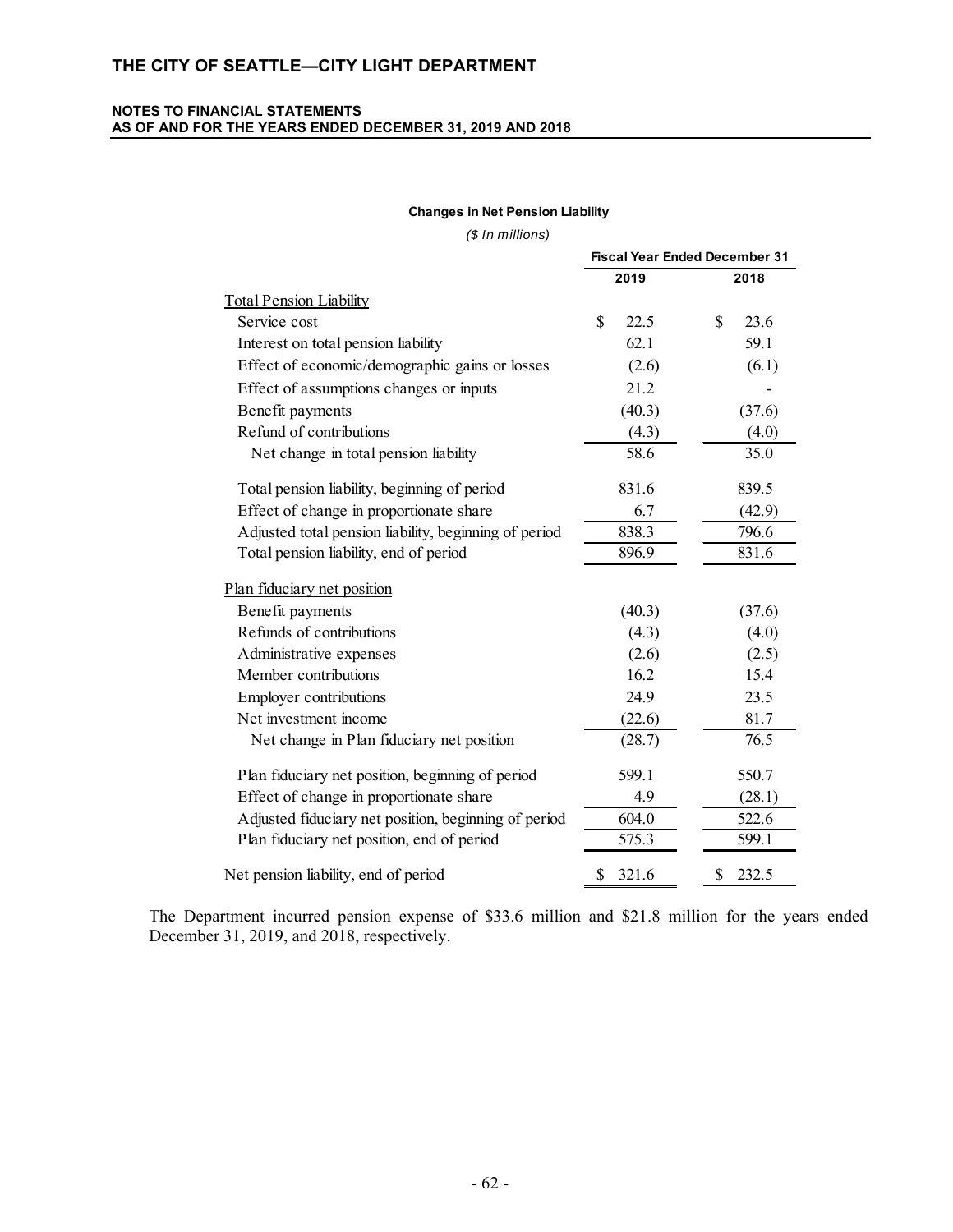### **NOTES TO FINANCIAL STATEMENTS AS OF AND FOR THE YEARS ENDED DECEMBER 31, 2019 AND 2018**

*Actuarial assumptions*—The total pension liability at December 31, 2019 and 2018 was based on actuarial valuations as of December 31, 2018 and 2017, respectively, using the following actuarial methods and assumptions:

| <b>Actuarial Cost Method</b><br><b>Amortization Method</b>                          | Individual Entry Age Normal                                                                                                                                                                                                                                                                               |
|-------------------------------------------------------------------------------------|-----------------------------------------------------------------------------------------------------------------------------------------------------------------------------------------------------------------------------------------------------------------------------------------------------------|
| Level percent or level dollar<br>Closed, open, or layered periods                   | Level percent<br>Closed                                                                                                                                                                                                                                                                                   |
| Amortization period and start date<br>Amortization growth rate                      | 30 years as of January 1, 2013 Valuation<br>FY 2018: 4.00%<br>FY 2019: 3.50%                                                                                                                                                                                                                              |
| <b>Asset Valuation Method</b><br>Smoothing period<br>Recognition method<br>Corridor | 5 years<br>Non-asymptotic<br>None                                                                                                                                                                                                                                                                         |
| Inflation                                                                           | FY 2018: 3.25%<br>FY 2019: 2.75%                                                                                                                                                                                                                                                                          |
| Investment Rate of Return                                                           | FY 2018: 7.50%<br>FY 2019: 7.25%                                                                                                                                                                                                                                                                          |
| Cost of Living Adjustments                                                          | FY 2018: 1.50%<br>FY 2019: Annual compounding COLA of 1.5%<br>assumed. Additional restoration of purchasing<br>power benefits available based on an assumed<br>3.25% if purchasing level decreases to 65%.                                                                                                |
| Mortality                                                                           | FY 2018: Various rates based on RP-2000<br>mortality tables and using generational projection<br>of improvement using Projection Scale AA.<br>FY 2019: Various rates based on RP-2014<br>mortality tables and using generational projection<br>of improvement using MP-2014 Ultimate<br>projection scale. |

All other actuarial assumptions used in the December 31, 2017 valuation were based on the results of an actuarial experience study for the period January 1, 2010 through December 31, 2013.

All other actuarial assumptions used in the December 31, 2018 valuation were based on the results of an actuarial experience study for the period January 1, 2014 through December 31, 2017.

*Discount Rate*—The discount rate used to measure the total pension liability for FY 2019 and FY 2018 was 7.25% and 7.50%, respectively. The projection of cash flows used to determine the discount rate assumed that plan member contributions will be made at the current contribution rate and the participating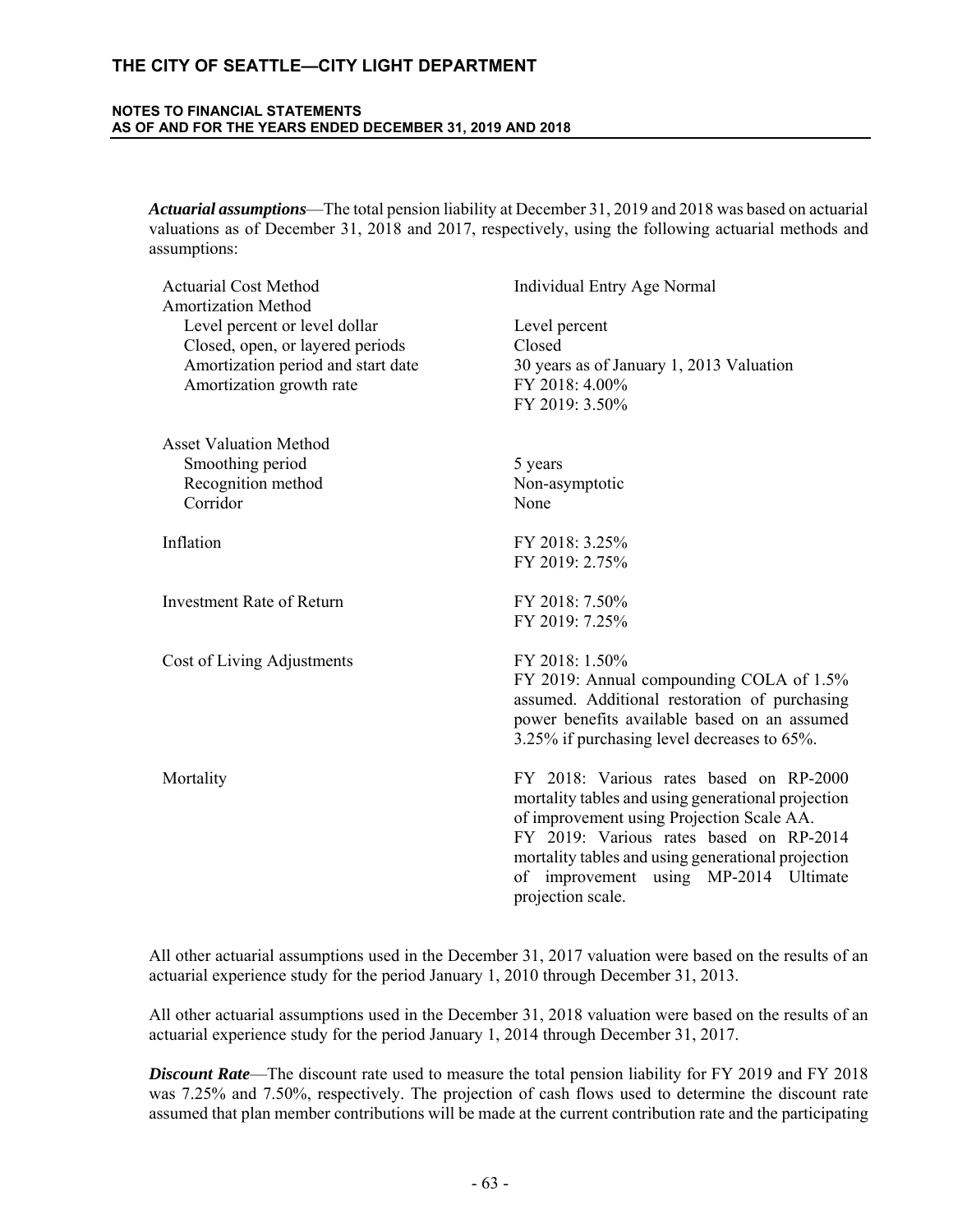### **NOTES TO FINANCIAL STATEMENTS AS OF AND FOR THE YEARS ENDED DECEMBER 31, 2019 AND 2018**

governmental entity contributions will be made at rates equal to the difference between actuarially determined contribution rates and the member rate. Based on those assumptions, the pension plan's fiduciary net position was projected to be available to make all projected future benefit payments of current plan members. Therefore, the long-term expected rate of return on pension plan investments was applied to all periods on projected benefit payment to determine the total pension liability.

The long-term expected rate of return on pension plan investments was determined using a building-block method in which best-estimate ranges of expected future real rates of return (expected returns, net of pension plan investment expense and gross of administrative expenses) are developed for each major asset class. These ranges are combined to produce the long-term expected rate of return by weighting the expected future real rates of return by the target asset allocation percentage and by adding expected inflation.

The following table reflects long-term expected (30 year) real rate of return by asset class. The rate of return was calculated using the capital market assumptions applied to determine the discount rate and asset allocation. The expected inflation rate for FY 2019 and 2018 is projected at 2.75% and 3.25% for the same periods, respectively.

| <b>Asset Category</b>   | <b>Target</b><br><b>Allocation</b> | Long-Term<br><b>Expected Real</b><br><b>Rate of Return</b> |
|-------------------------|------------------------------------|------------------------------------------------------------|
| Equity                  |                                    |                                                            |
| Public Equity           | 48.0%                              | 5.43%                                                      |
| Private Equity          | $9.0\%$                            | 8.40%                                                      |
| <b>Fixed Income</b>     |                                    |                                                            |
| Core Fixed Income       | $16.0\%$                           | 1.62%                                                      |
| Credit Fixed Income     | $7.0\%$                            | 4.30%                                                      |
| Real Assets             |                                    |                                                            |
| <b>Real Estate</b>      | 12.0%                              | 3.90%                                                      |
| Infrastructure          | $3.0\%$                            | 4.25%                                                      |
| Diversifying Strategies | $5.0\%$                            | 4.01%                                                      |

**Sensitivity of the Net Pension Liability to Changes in the Discount Rate—The following presents the** Department's proportionate share of the net pension liability of SCERS, calculated using a discount rate of 7.25% for FY 2019 and 7.50% for FY 2018, as well as what the Department's proportionate share of the net pension liability would be if it were calculated using a discount rate that is 1 percentage point lower or 1 percentage point higher: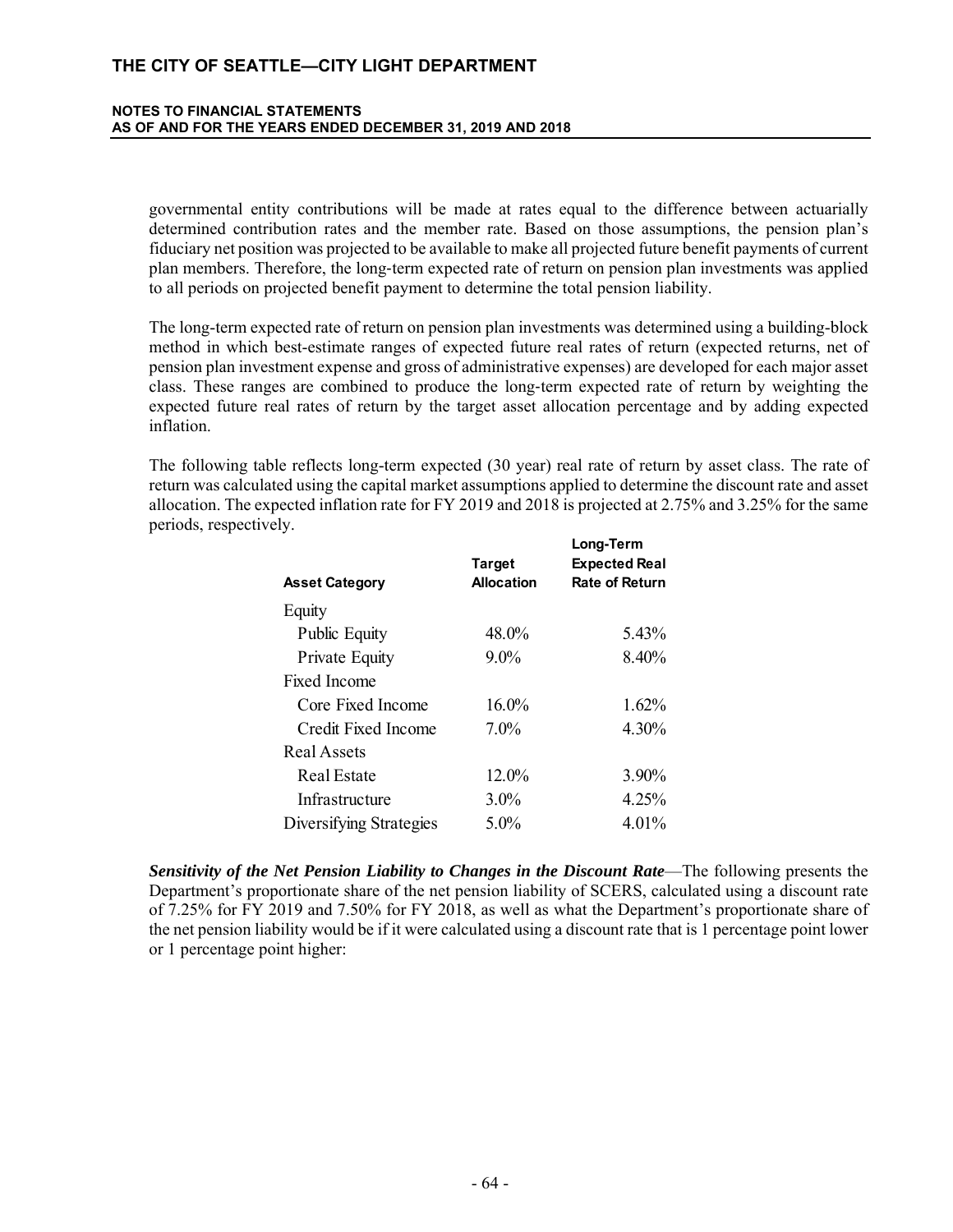### **NOTES TO FINANCIAL STATEMENTS AS OF AND FOR THE YEARS ENDED DECEMBER 31, 2019 AND 2018**

### **Discount Rate Sensitivity**

*(In millions)*

|                               | <b>Net Pension Liability at</b><br>December 31, |          |
|-------------------------------|-------------------------------------------------|----------|
|                               | 2019                                            | 2018     |
| Discount Rate                 |                                                 |          |
| $1\%$ decrease - 6.25%        | 430.5                                           |          |
| Current discount Rate - 7.25% | 321.6                                           |          |
| $1\%$ increase - 8.25%        | 226.7                                           |          |
| $1\%$ decrease - 6.50%        |                                                 | \$ 333.2 |
| Current discount Rate - 7.50% |                                                 | 232.5    |
| $1\%$ increase - 8.50%        |                                                 | 147.8    |

*Plan Fiduciary Net Position*—Detailed information about the SCERS's fiduciary net position is available in the separately issued, audited financial statements as of December 31, 2019, which are publicly available at http://www.seattle.gov/retirement/about-us/board-of-administration.

*Deferred Outflows of Resources and Deferred Inflows of Resources Related to Pension*—The following table presents information about the pension-related deferred outflows of resources and deferred inflows of resources for the Department at December 31, 2019, and December 31, 2018:

| (\$ in millions)                                                |    | December 31, |  |        |  |
|-----------------------------------------------------------------|----|--------------|--|--------|--|
|                                                                 |    | 2019         |  | 2018   |  |
| Deferred outflows of resources                                  |    |              |  |        |  |
| Differences between expected and actual experience              | S. | 0.1          |  | 0.2    |  |
| Changes of assumptions                                          |    | 17.4         |  |        |  |
| Net difference between projected and actual earnings            |    | 33.9         |  |        |  |
| Contributions made subsequent to measurement date               |    | 24.8         |  | 24.7   |  |
| Total deferred outflows of resources                            |    | \$76.2       |  | \$24.9 |  |
| Deferred inflows of resources                                   |    |              |  |        |  |
| Differences between expected and actual experience              | S. | 6.8          |  | 6.0    |  |
| Net difference between projected and actual earnings            |    |              |  | 20.5   |  |
| Changes in employer proportion and differences between employer |    |              |  |        |  |
| contributions and proportionate share of contributions          |    | 19.4         |  | 28.6   |  |
| Total deferred inflows of resources                             |    | \$26.2       |  | \$55.1 |  |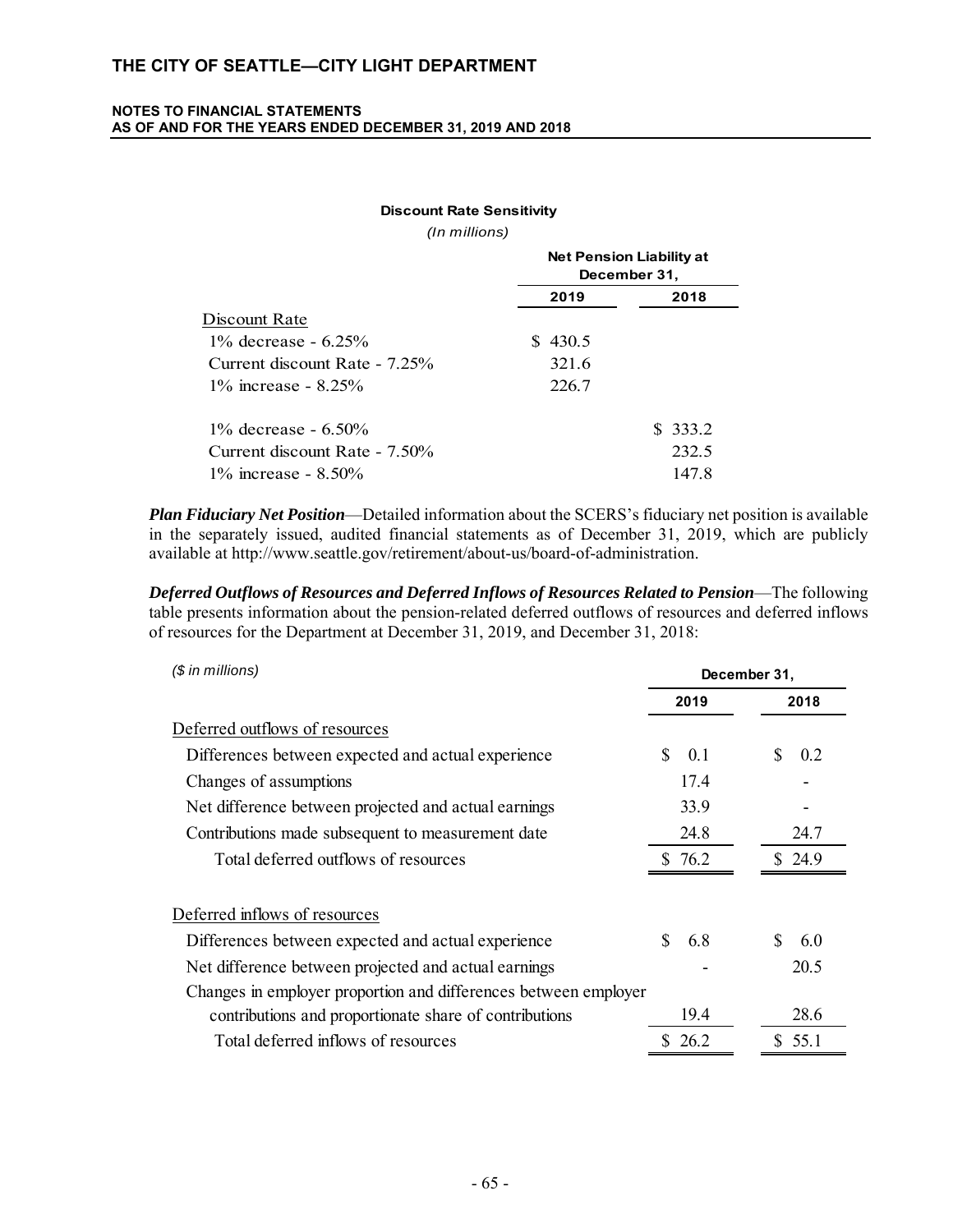### **NOTES TO FINANCIAL STATEMENTS AS OF AND FOR THE YEARS ENDED DECEMBER 31, 2019 AND 2018**

Department contributions made in 2019 in the amount of \$24.8 million are reported as deferred outflows of resources and will be recognized as a reduction of the net pension liability in the year ended December 31, 2020. These contributions along with the net difference between projected and actual earnings reported as deferred outflows of resources will be recognized as pension expense in the future as shown in the following table.

| <b>Year Ending December 31</b> |   | Amortization |
|--------------------------------|---|--------------|
| $$$ in millions)               |   |              |
| 2020                           | S | 6.1          |
| 2021                           |   | (0.9)        |
| 2022                           |   | 2.4          |
| 2023                           |   | 15.4         |
| 2024                           |   | 2.2          |
| Total                          | S | 25.2         |

### **14. OTHER POSTEMPLOYMENT BENEFITS**

*Plan Description –* Health care plans for active and retired employees are administered by the City of Seattle as single-employer defined benefit public employee health care plans.

Employees retiring under the City may continue their health insurance coverage under the City's health insurance plans for active employees. When a retired participant dies, the spouse remains fully covered until age 65 and covered by the Medicare supplement plan thereafter. Employees that retire with disability retirement under the City may continue their health coverage through the City with same coverage provisions as other retirees. Eligible retirees self-pay 100 percent of the premium based on blended rates which were established by including the experience of retirees with the experience of active employees for underwriting purposes. The postemployment benefit provisions are established and may be amended by ordinance of the Seattle City Council and as provided in Seattle Municipal Code 4.50.020. The City provides an implicit rate subsidy of the post-retirement health insurance costs and funds the subsidy on a pay-as-you-go basis. The City of Seattle covers 11,823 active employee plan participants and 398 retiree, disabled, and survivor plan participants as of the January 1, 2018 valuation date.

Actuarial valuations involve estimates of the value of reported amounts and assumptions about the probability of events far into the future. Actuarially determined amounts are subject to continual revision as actual results are compared to past expectations and new estimates are made about the future. Calculations are based on the types of benefits provided under the terms of the substantive plan at the time of each valuation and on the pattern of sharing of costs between the employer and plan members to that point. The projection of benefits for financial reporting purposes does not explicitly incorporate the potential effects of legal or contractual funding limitations on the pattern of cost sharing between the employer and plan members in the future. Actuarial calculations reflect a long-term perspective. Consistent with that perspective, actuarial methods and assumptions used include techniques that are designed to reduce short-term volatility in actuarial accrued liabilities and the actuarial value of assets. Based on the latest biennial actuarial valuation date the significant methods and assumptions are as follows: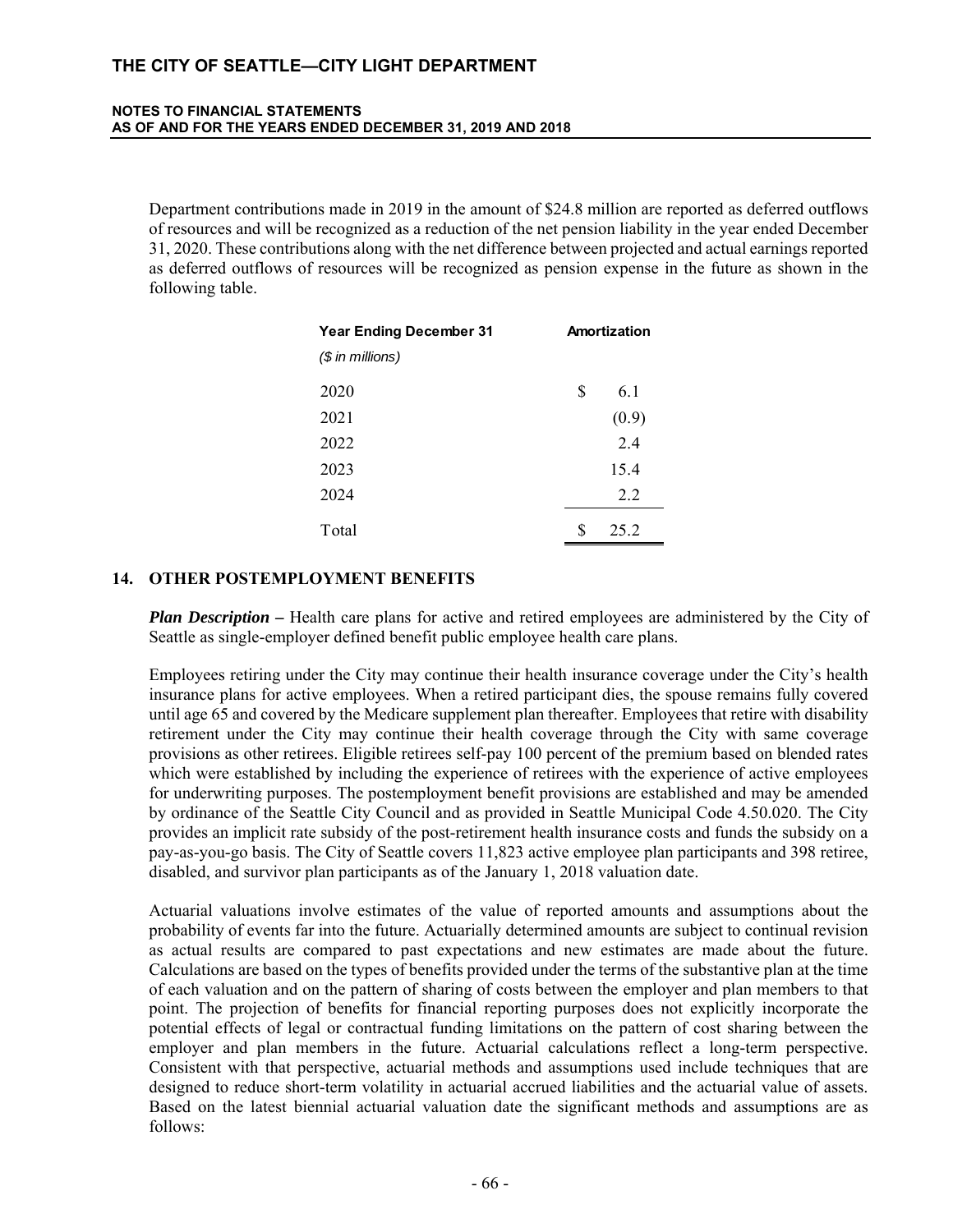### **NOTES TO FINANCIAL STATEMENTS AS OF AND FOR THE YEARS ENDED DECEMBER 31, 2019 AND 2018**

*Actuarial data and assumptions –* the demographic assumptions of mortality, termination, retirement, and disability are set equal to the assumptions used for City pension actuarial valuations based on a Seattle City Employees' Retirement System Experience Report for the period 2014-2017.

| Valuation date                        | January 1, 2018                                      |
|---------------------------------------|------------------------------------------------------|
| Actuarial cost method                 | Entry age normal                                     |
| Amortization method                   | Level dollar                                         |
| Discount rate                         | $FY$ 2019: 4.10%                                     |
|                                       | FY 2018: 3.44%                                       |
| Health care cost trend rates—medical: | 7.00% in 2018, decreasing to 6.77% in 2019, and      |
|                                       | decreasing by varying amounts until 2030 thereafter. |
| Health care cost trend rates—Rx:      | 10.00% in 2018, decreasing to 9.50% in 2019, and     |
|                                       | decreasing by varying amounts until 2030 thereafter. |
| Participation                         | 25% of Active Employees who retire participate       |

### **Mortality**

*General Service (Actives)* 

Males: RP-2014 Employees Table for Males, adjusted by 60%. Females: RP-2014 Employees Table for Females, adjusted by 95% Rates are projected generationally using Scale MP-2014 ultimate rates

### *General Service (Retirees)*

Males: RP-2014 Healthy Annuitant Males, adjusted by 95% Females: RP-2014 Healthy Annuitant Females, adjusted by 95% Rates are projected generationally using Scale MP-2014 ultimate rates

**Marital status** *–* 35% of members electing coverage: married or have a registered domestic partner. Male spouses two years older than their female spouses.

**Health Care Claims Development** *–* The sample per capita claim cost assumptions shown below by age, benefit, and plan represent the true underlying baseline experience estimated for the City of Seattle's sponsored postretirement benefits and costs.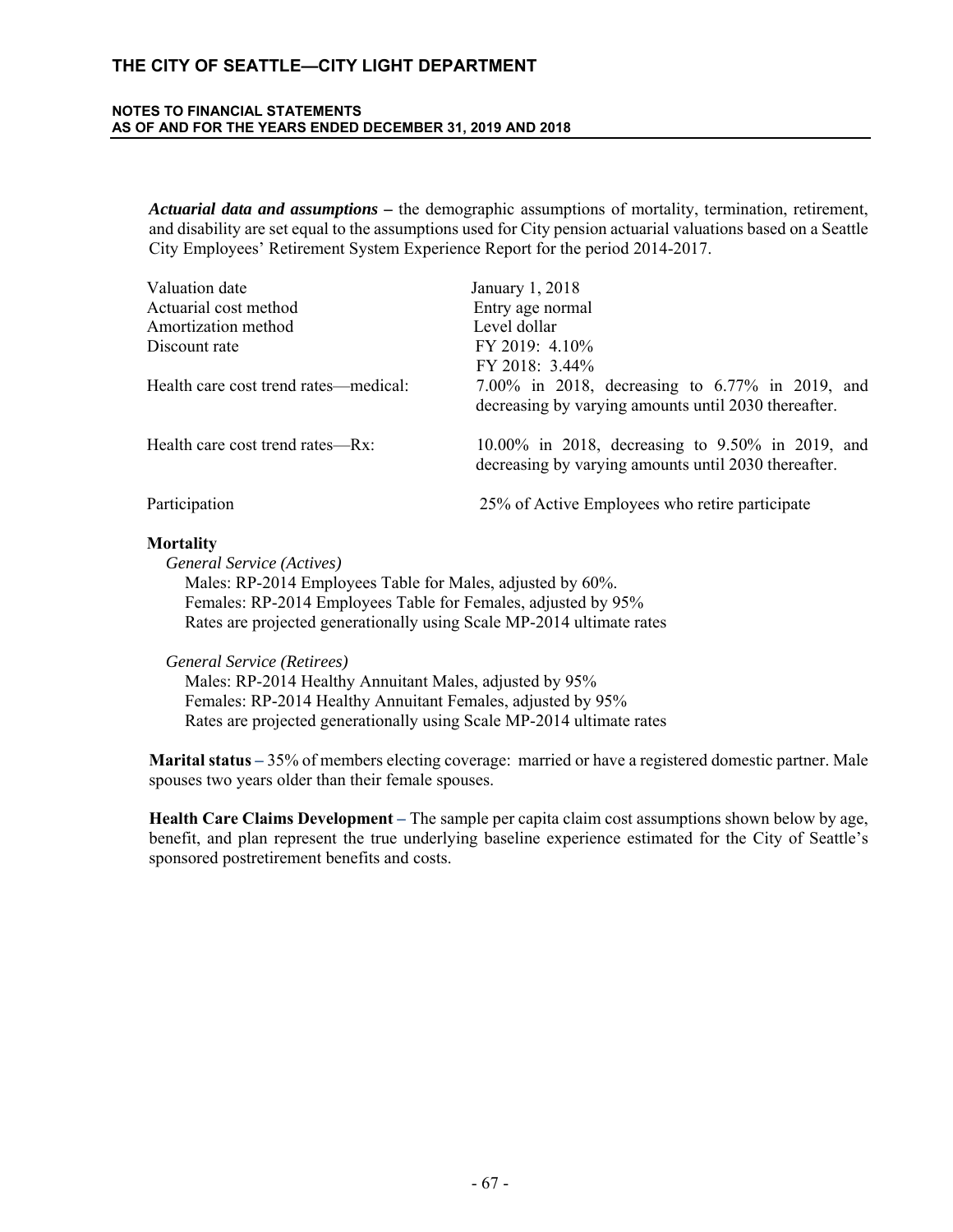### **NOTES TO FINANCIAL STATEMENTS AS OF AND FOR THE YEARS ENDED DECEMBER 31, 2019 AND 2018**

|     |          | Aetna Preventive Plan |       |          | <b>Aetna Traditional Plan</b> |       |
|-----|----------|-----------------------|-------|----------|-------------------------------|-------|
| Age | Medical  | Rx                    | Admin | Medical  | Rx                            | Admin |
| 50  | \$9,368  | \$2.621               | \$465 | \$9,599  | \$2,731                       | \$465 |
| 52  | \$10,191 | \$2,852               | \$465 | \$10,443 | \$2,970                       | \$465 |
| 55  | \$11,563 | \$3,236               | \$465 | \$11,849 | \$3,370                       | \$465 |
| 57  | \$12,603 | \$3,527               | \$465 | \$12,914 | \$3,673                       | \$465 |
| 60  | \$14,341 | \$4,013               | \$465 | \$14,694 | \$4,180                       | \$465 |
| 62  | \$15,452 | \$4,324               | \$465 | \$15,832 | \$4,504                       | \$465 |

|     |         | <b>Group Health Deductible</b> |       |         | <b>Group Health Standard</b> |              |
|-----|---------|--------------------------------|-------|---------|------------------------------|--------------|
| Age | Medical | Rx                             | Admin | Medical | Rx                           | <b>Admin</b> |
| 50  | \$4,534 | \$1,215                        | \$734 | \$4.285 | \$1,097                      | \$734        |
| 52  | \$4,932 | \$1,321                        | \$734 | \$4,661 | \$1,193                      | \$734        |
| 55  | \$5,596 | \$1,499                        | \$734 | \$5,288 | \$1,353                      | \$734        |
| 57  | \$6,099 | \$1,634                        | \$734 | \$5,764 | \$1,475                      | \$734        |
| 60  | \$6,939 | \$1,859                        | \$734 | \$6,559 | \$1,679                      | \$734        |
| 62  | \$7,476 | \$2,004                        | \$734 | \$7.067 | \$1,810                      | \$734        |

The average medical/Rx per capita claims costs were developed from calendar year 2020 fully insured premium rates for Aetna plans or self-funded premium-equivalent rates for Group Health (acquired by Kaiser Permanente in 2017) plans. Premium or premium-equivalent rates were provided by the City of Seattle's health pricing actuary. The average medical/Rx per capita claims costs were trended to the midpoint of the annual period following the valuation date. Average medical/ Rx per capita claims costs were then age-adjusted based on the demographics of the population, and the assumed health care aging factors shown in the morbidity factors table below.

For the Aetna plans only, the average medical/Rx per capita claims costs were blended with the 2017 medical/Rx per capital developed claims cost trended forward to the valuation date.

**Morbidity Factors** *–* The claim costs for medical and prescription drugs were assumed to increase with age according to the table below.

| Age   | <b>Medical</b> | Rx   | Composite |
|-------|----------------|------|-----------|
| 40-44 | 3.0%           | 4.8% | 3.3%      |
| 45-49 | 3.7%           | 4.7% | 3.8%      |
| 50-54 | 4.2%           | 4.7% | 4.3%      |
| 55-59 | 4.4%           | 4.6% | 4.4%      |
| 60-64 | 3.7%           | 4.6% | 3.8%      |
| 65-69 | 2.7%           | 3.8% | 3.1%      |
| 70-74 | 1.8%           | 2.5% | 2.1%      |
| 75-79 | 2.2%           | 0.8% | 1.4%      |
| 80-84 | 2.8%           | 0.2% | 1.3%      |
| 85-89 | 1.4%           | 0.1% | 0.6%      |
| $90+$ | $0.0\%$        | 0.0% | $0.0\%$   |

**Other Considerations** *–* Active employees with current spouse and/or dependent coverage elect same plan and coverage. After retirement, it is assumed that children will have aged off of coverage and will have \$0 liability.

*Net OPEB Liability –* The department reported an OPEB liability of \$8.7 million and \$8.9 million for the years ended December 31, 2019 and 2018, respectively. The Department's proportionate share of the OPEB liability was 14.34% and 14.61% for the years ended December 31, 2019 and 2018, respectively.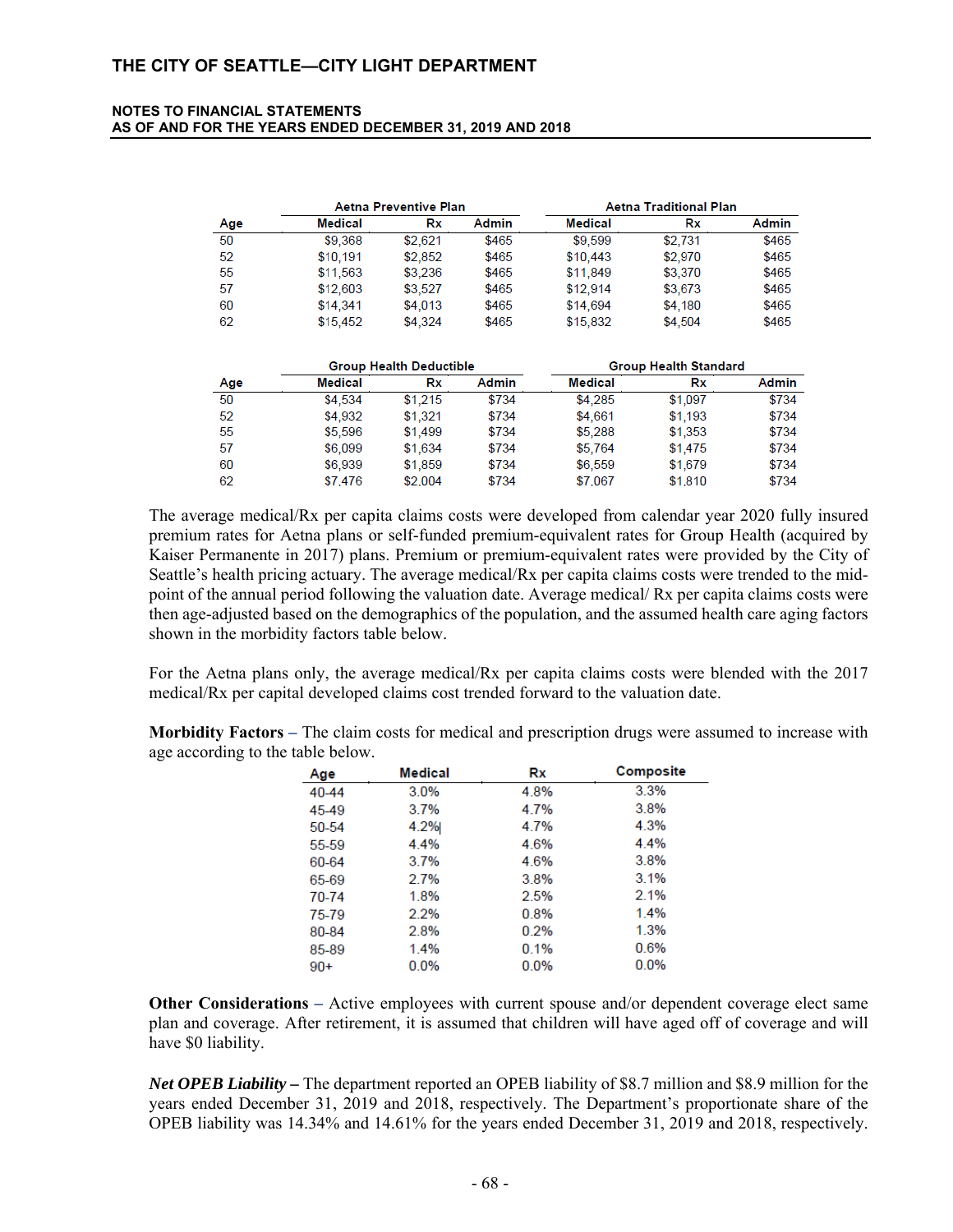#### **NOTES TO FINANCIAL STATEMENTS AS OF AND FOR THE YEARS ENDED DECEMBER 31, 2019 AND 2018**

Based on the actuarial valuation date of January 1, 2018 and measurement dates January 1, 2018 and January 1, 2019, details regarding the Department's Total OPEB Liability, Plan Fiduciary Net Position, and Net OPEB Liability as of December 31, 2019 and 2018 are shown below.

| <b>Changes in Net OPEB Liability</b>                 |                                |       |    |       |  |
|------------------------------------------------------|--------------------------------|-------|----|-------|--|
| $($$ in millions)                                    | Fiscal Year Ended December 31, |       |    |       |  |
|                                                      |                                | 2019  |    | 2018  |  |
| <b>Total OPEB Liability</b>                          |                                |       |    |       |  |
| Service cost                                         | \$                             | 0.6   | S  | 0.5   |  |
| Interest on the total OPEB liability                 |                                | 0.3   |    | 0.4   |  |
| Differences between expected and actual experience   |                                |       |    | 2.0   |  |
| Changes of assumptions                               |                                | (0.6) |    | (3.3) |  |
| Benefit payments                                     |                                | (0.3) |    | (0.3) |  |
| Net Changes                                          |                                | 0.0   |    | (0.7) |  |
| Total OPEB liability, beginning of period            |                                | 8.9   |    | 9.6   |  |
| Effect of change in proportionate share              |                                | (0.2) |    |       |  |
| Adjusted total OPEB liability, beginning of period   |                                | 8.7   |    | 9.6   |  |
| Total OPEB liability, end of period                  |                                | 8.7   |    | 8.9   |  |
| Plan fiduciary net position                          |                                |       |    |       |  |
| Benefit payments                                     |                                | (0.3) |    | (0.3) |  |
| <b>Employer contributions</b>                        |                                | 0.3   |    | 0.3   |  |
| Net change in Plan fiduciary net position            |                                |       |    |       |  |
| Plan fiduciary net position, beginning of period     |                                |       |    |       |  |
| Effect of change in proportionate share              |                                |       |    |       |  |
| Adjusted fiduciary net position, beginning of period |                                |       |    |       |  |
| Plan fiduciary net position, end of period           |                                |       |    |       |  |
| Net OPEB liability, end of period                    | \$                             | 8.7   | \$ | 8.9   |  |

The Department recorded an expense for OPEB of \$0.7 million and \$0.8 million in 2019 and 2018, respectively. The Health Care Subfund of the General Fund is reported in The City of Seattle's Comprehensive Annual Financial Report.

*Discount Rate and Healthcare Cost Trend Rates –* The discount rate used to measure the total OPEB liability is 4.10% and 3.44% for the years ended December 31, 2019 and 2018, respectively. The following tables present the sensitivity of net OPEB liability calculation to a 1% increase and a 1% decrease in the discount rate used to measure the total OPEB liability: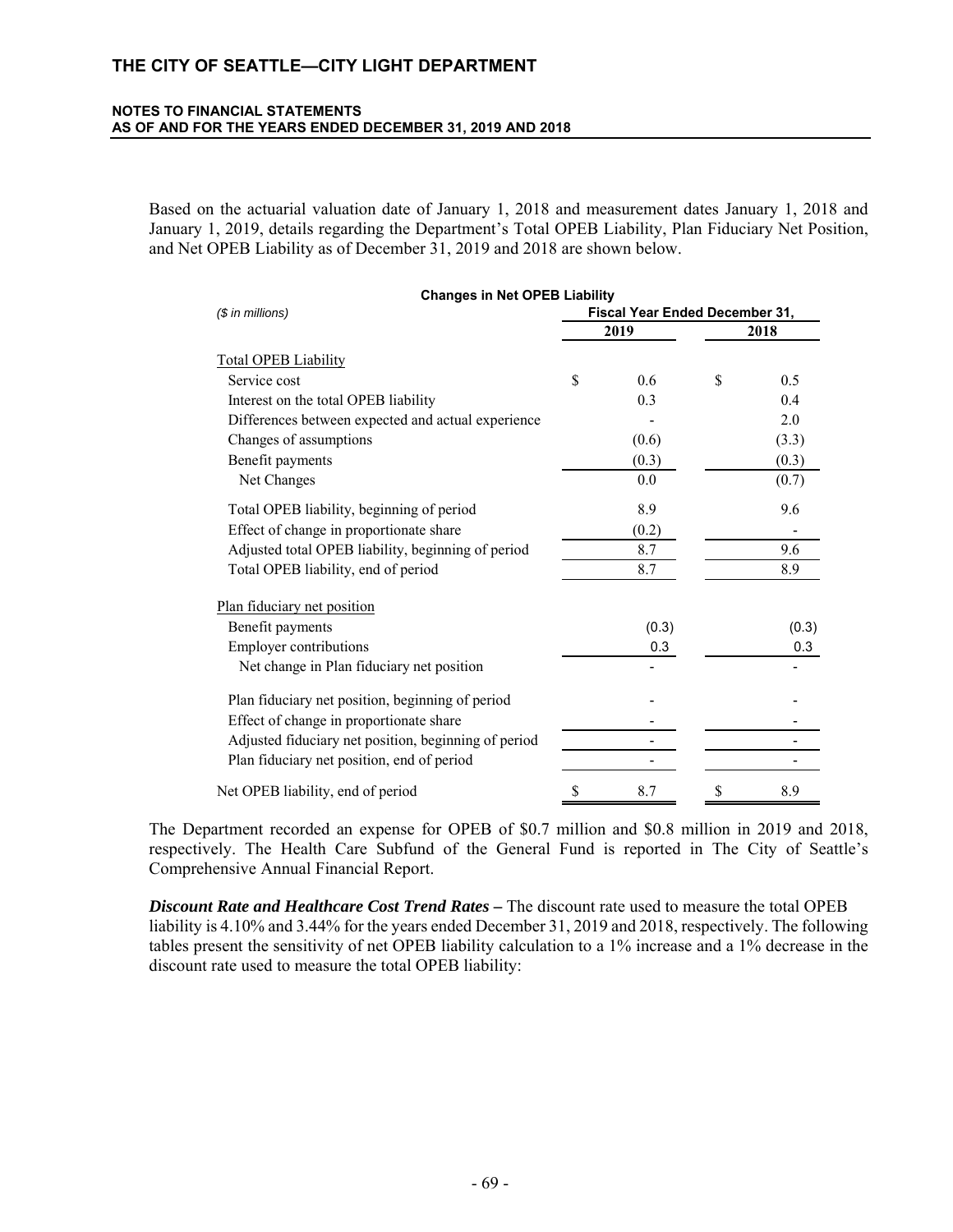#### **NOTES TO FINANCIAL STATEMENTS AS OF AND FOR THE YEARS ENDED DECEMBER 31, 2019 AND 2018**

|                               | <b>Discount Rate Sensitivity</b>   |      |   |      |  |
|-------------------------------|------------------------------------|------|---|------|--|
| (In millions)                 | Net OPEB Liability at December 31, |      |   |      |  |
|                               |                                    | 2019 |   | 2018 |  |
| Discount Rate                 |                                    |      |   |      |  |
| $1\%$ decrease - $3.10\%$     | S                                  | 9.6  |   |      |  |
| Current discount Rate - 4.10% |                                    | 8.7  |   |      |  |
| $1\%$ increase - 5.10%        |                                    | 8.0  |   |      |  |
| $1\%$ decrease - $2.44\%$     |                                    |      | S | 9.8  |  |
| Current discount Rate - 3.44% |                                    |      |   | 8.9  |  |
| $1\%$ increase - $4.44\%$     |                                    |      |   | 8.1  |  |

The following table presents the sensitivity of net Health Plan OPEB liability calculation to a 1% increase and a 1% decrease in the healthcare cost trend rates used to measure the total Health Plan OPEB liability:

**Healthcare Cost Trend Rate Sensitivity**

| <b>NUMBER OF STREET IS NOT THE LIGHT OF BUILDING</b> |   |                                    |      |      |
|------------------------------------------------------|---|------------------------------------|------|------|
| (In millions)                                        |   |                                    |      |      |
|                                                      |   | Net OPEB Liability at December 31, |      |      |
|                                                      |   | 2019                               | 2018 |      |
| Discount Rate                                        |   |                                    |      |      |
| 1% decrease                                          | S | 7.7                                |      | 7.9  |
| Trend rate                                           |   | 8.7                                |      | 8.9  |
| 1% increase                                          |   | 10.0                               |      | 10.1 |

*Deferred Outflows of Resources and Deferred Inflows of Resources Related to OPEB –* The following table presents information about the OPEB-related deferred outflows of resources and deferred inflows of resources for the Department at December 31, 2019.

| $(S \in \mathbb{R})$ in millions)                 |        | December 31, |
|---------------------------------------------------|--------|--------------|
|                                                   | 2019   | 2018         |
| Deferred outflows of resources                    |        |              |
| Difference between actual and expected experience | \$ 1.5 | \$1.8        |
| Contributions made after measurement date         | 0.4    | 0.3          |
| Total deferred outflows of resources              | S 19   | 2.1          |
| Deferred inflows of resources                     |        |              |
| Assumption changes                                | \$3.0  | \$2.9        |
| Changes in proportionate share                    | 0.2    |              |
| Total deferred inflows of resources               | \$ 3.2 | 2.9          |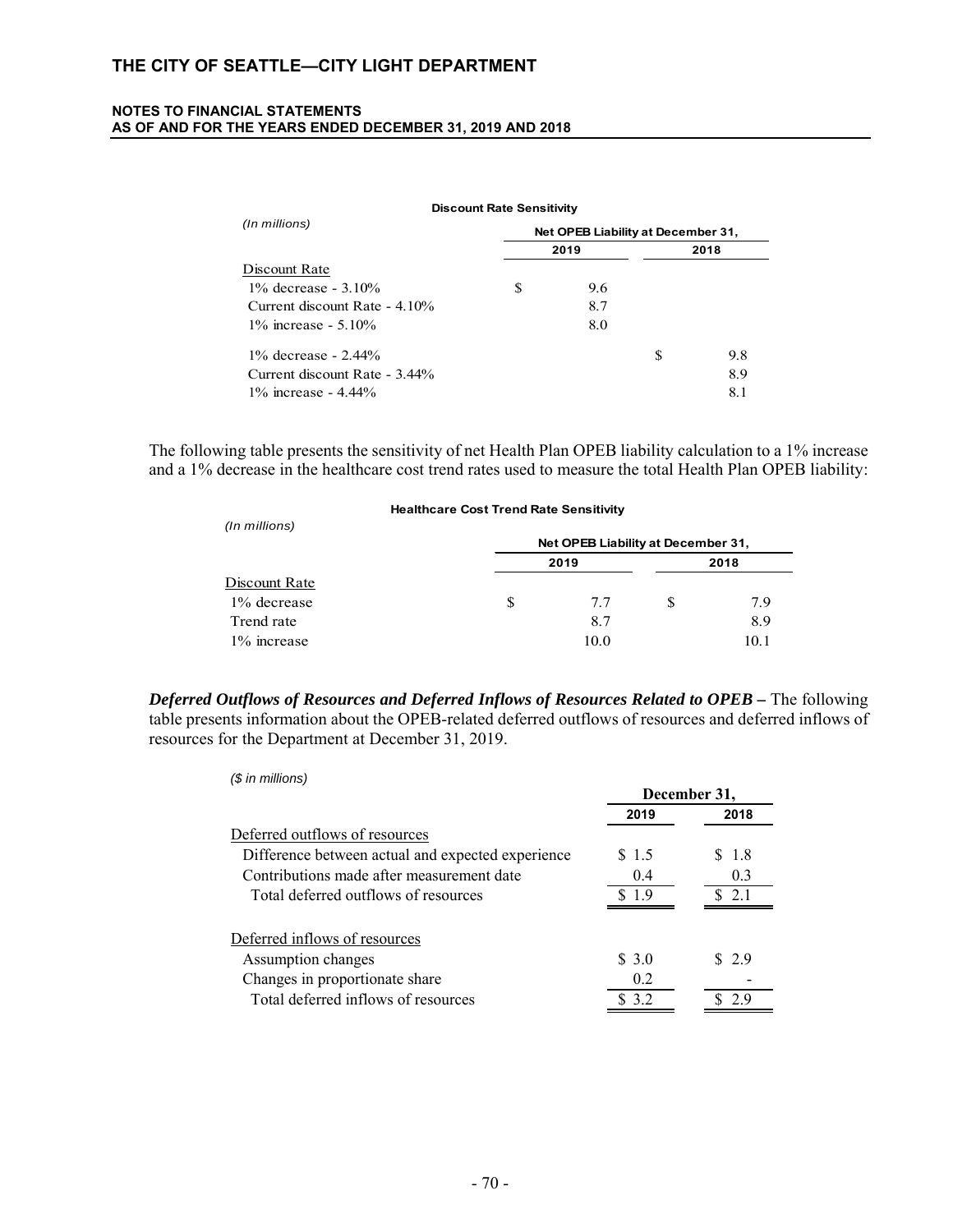#### **NOTES TO FINANCIAL STATEMENTS AS OF AND FOR THE YEARS ENDED DECEMBER 31, 2019 AND 2018**

Department contributions made in 2019 in the amount of \$0.4 million are reported as deferred outflows of resources and will be recognized as a reduction of the net OPEB liability in the year ended December 31, 2020. These contributions will be recognized in the future as shown in the following table. Note that additional future deferred outflows and inflows of resources may impact these amounts.

| <b>Year Ending December 31</b><br>(\$ in millions) | Amortization |       |  |
|----------------------------------------------------|--------------|-------|--|
| 2020                                               | \$           | (0.2) |  |
| 2021                                               |              | (0.2) |  |
| 2022                                               |              | (0.2) |  |
| 2023                                               |              | (0.2) |  |
| 2024                                               |              | (0.2) |  |
| Total Thereafter                                   |              | (0.5) |  |
| Total                                              |              | (1.5) |  |

### **15. ENVIRONMENTAL LIABILITIES**

Environmental liabilities were \$108.6 million and \$107.7 million, at December 31, 2019, and 2018, respectively

The following is a brief description of the significant Superfund sites and related estimated liabilities recorded:

● *The Harbor Island Superfund Site*—In 1983, the U.S. Environmental Protection Agency (EPA or Agency) designated this site as a federal Superfund site. The Department and other entities are sharing costs equally for investigating contamination in the East Waterway (EWW) alongside Harbor Island. The City's share is split between the Department 45% and Seattle Public Utilities (SPU) 55%. The Department's involvement stems from its sale of transformers to a company on Harbor Island. The City is one of four parties who are conducting remedial investigation and feasibility study that will delineate cleanup actions. A draft final feasibility study was submitted to EPA in October 2016. Nine alternative actions were presented with costs ranging from \$256.0 million to \$411.0 million with an estimated time to complete construction on active cleanup components ranging from 9 to 13 years. The Feasibility Study (FS) was completed in 2017. The EPA comments were received in 2017 and the final FS was approved by the EPA in June 2019. The proposed plan is expected to be released sometime in 2020. The clean-up construction timing and cost estimates will not be known until the Agency identifies a preferred remedy; the final FS has identified a range of costs on which the cleanup estimate is based. The Department does not own East Waterway.

The City anticipates that EPA will issue a notification letter to Potential Liable Parties (PLP) informing them of their potential liability for the East Waterway Cleanup. The timing of this notification is unknown. The current East Waterway Group is working to define an allocation process that will commence once additional PLPs are identified. The Department owns property adjacent to the East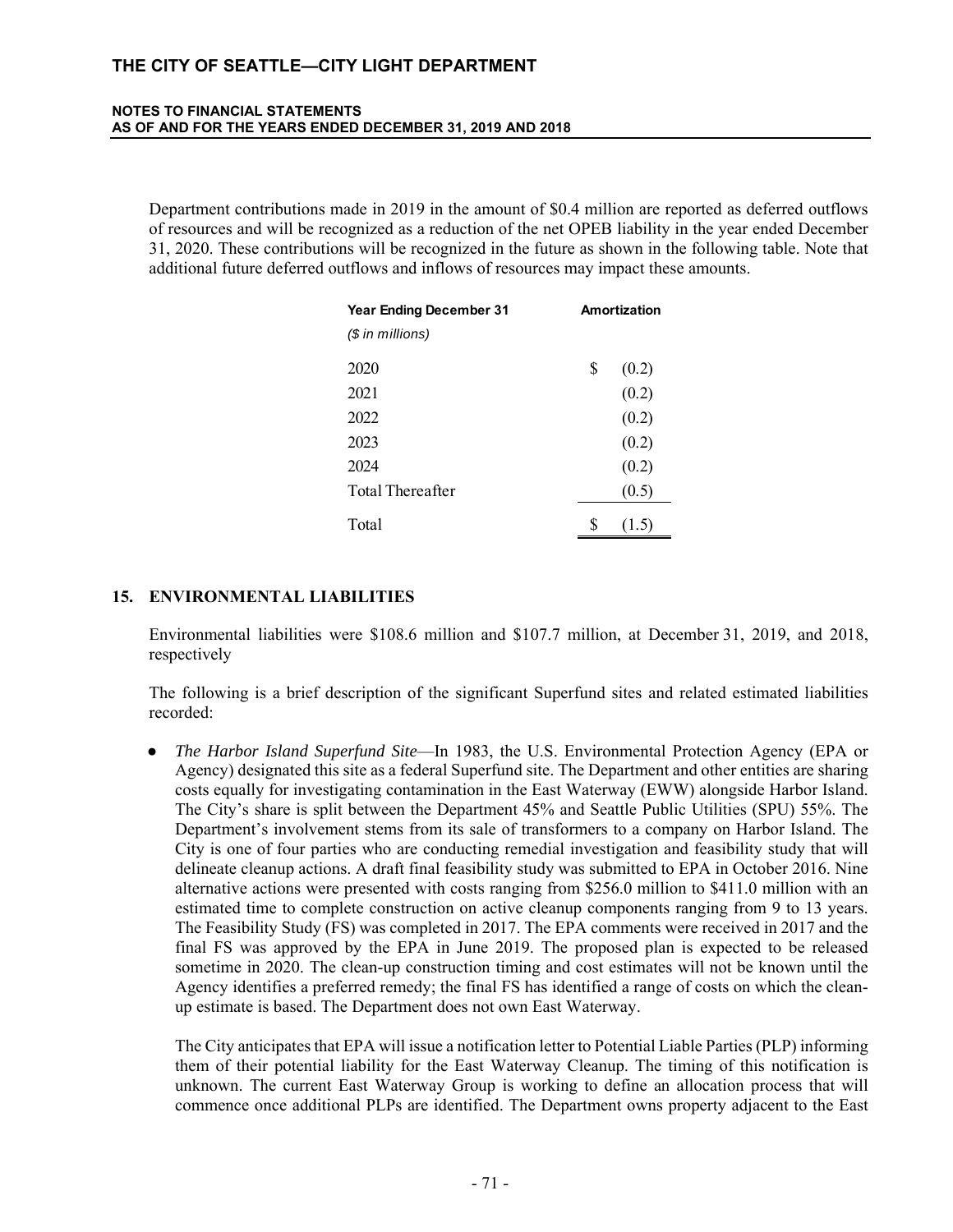#### **NOTES TO FINANCIAL STATEMENTS AS OF AND FOR THE YEARS ENDED DECEMBER 31, 2019 AND 2018**

Waterway but does not own any of the waterway channel or sediments. The Department recorded a liability of \$56.4 million as of December 31, 2019 and the ultimate liability is indeterminate.

• *The Lower Duwamish Waterway Superfund Site*—In 2001, the EPA designated this site as a federal Superfund site for contaminated sediments. The Department's involvement is attributable to its land ownership or use of property along the river. The City is one of four parties who signed an Administrative Order on Consent (AOC) with the EPA and Washington State Department of Ecology (DOE) to conduct a remedial investigation and feasibility study to prepare a site remedy. The EPA approved the feasibility study in November 2012. In February 2013, the EPA issued the Proposed Plan for cleanup of the Lower Duwamish Waterway. In December 2014, the EPA issued its final Record of Decision (ROD) indicating its preferred alternative clean-up with a discounted estimated cost of \$342.0 million, from the total estimated cost of \$394.0 million. This estimate was recalculated to its 2018 current value using a starting point of the undiscounted estimated cost of \$394.0 million plus an average Marine Construction Inflation Factor of 1.038 annually. This recalculation resulted in an increase in estimated environmental liability of \$12.3 million for the Department for a revised estimated total project cost of \$504.2 million for the project in 2018. The same inflation factor was applied in 2019 with a revised estimated total project cost of \$546.0 million at the end of 2019.

There have been four amendments to the AOC. The first amendment required Lower Duwamish Waterway Group (LDWG) to complete the Fisher Study which was completed in 2016; the second amendment required the completion of carbon study which was constructed in the first quarter of 2017 and will continue through 2020. Year 1 and year 2 monitoring of the carbon plots were completed in 2018 and 2019. The third amendment required additional pre-design activities. The workplan for predesign work was approved by EPA in August 2017. The field work was completed in 2018 and the draft final reports were submitted in the same year. The EPA approval of all pre-design reports except the Data Evaluation Report was received in 2019. Approval of the Data Evaluation Report is expected in 2020. In July 2018, EPA issued a  $4<sup>th</sup>$  amendment to the AOC that requires LDWG to (1) Design the remedy for river mile 3.0 to river mile 5 of Lower Duwamish Waterway Site (the "LDW Upper Reach"), consistent with the Lower Duwamish Waterway ROD and CERCLA; (2) incorporate the work being carried out under the Third Amendment to this AOC in support of the development of seafood consumption institutional controls for the Site; and (3) provide for timely periodic monitoring of selected site conditions, as necessary. The final amendment, consultant selection and initial work were completed in 2019. The workplan for the design of LDW Upper Reach was approved by EPA in 2019. The cost is currently split equally between the four LDWG parties. The Department's ultimate liability is indeterminate.

In November 2012, the EPA issued general notification letters to parties informing them of their potential liability for the Lower Duwamish Waterway cleanup. The City and other three parties who signed the AOC with the EPA agreed to invite some of those parties to participate in an alternative dispute resolution process (the "allocation process") to resolve their respective shares of past and future costs. There are 45 parties participating in allocation. The City hired an allocator and the allocation process began in April 2014. The Department agreed to administer the allocator's contract, estimated to cost about \$4.0 million over a four-year period. Parties participating in the allocation process will share the cost of the allocator and the process.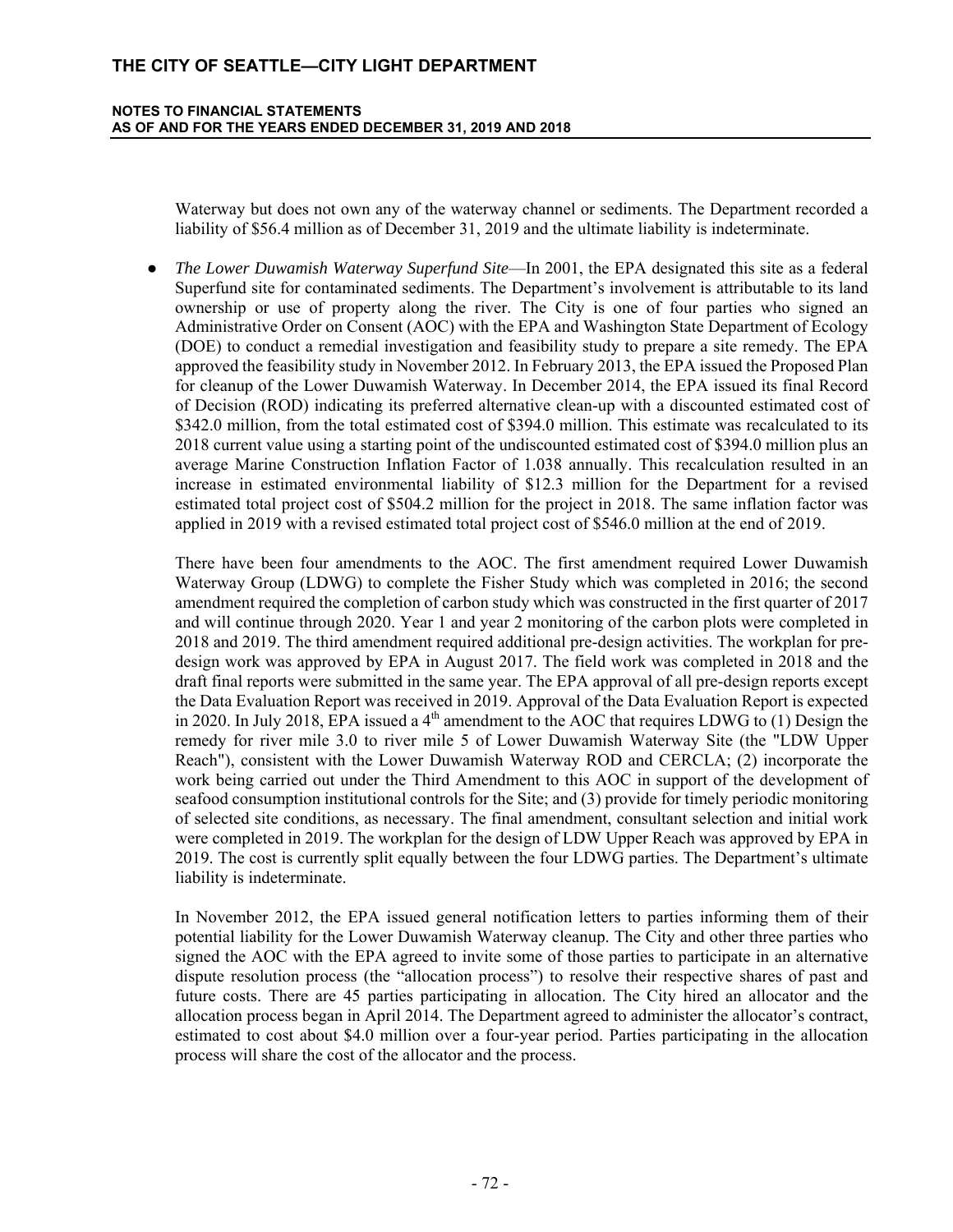#### **NOTES TO FINANCIAL STATEMENTS AS OF AND FOR THE YEARS ENDED DECEMBER 31, 2019 AND 2018**

The City is also responsible for investigation and cleanup at the Port of Seattle Terminal 117 Streets, Uplands and Sediments sites, which is an Early Action Area of the Lower Duwamish Waterway (LDW). The South Park street is not owned by the Department, but the City has jurisdiction over the streets and rights-of-way. Remediation activities for streets were completed in August 2016. The City's share for the uplands and sediments site is paid 100% by the Department. The City's share for the adjacent streets is split between the Department and SPU according to a Memorandum of Agreement (MOA) signed in August 2014. According to this MOA, SPU will pay 2.5% for some portions of the construction and up to 100% for other parts of the cleanup and restoration. The final construction closeout and project closeout was approved by EPA in July 2018. In September 2018, the Long-term Monitoring and Maintenance Plan (LTMMP) was approved by EPA. Activities and costs related to the ongoing monitoring of the drainage infrastructure will be completed by SPU. An annual report will be submitted each year with the first report submitted in March 2019. The Department recorded a liability of \$45.3 million as of December 31, 2019 and the ultimate liability is indeterminate.

- South Park Marina—The Washington Department of Ecology has notified the City that it is a Potentially Liable Party for contamination at South Park Marina, which is adjacent to Terminal 117. The Department is the lead for the City at this site. Negotiations for an Agreed Order between Ecology and Potential Liable Parties (PLP) have resulted in an Agreed Order to conduct a Remedial Investigation (RI). The Agreed Order was finalized in April 2019. The Common Interest for Cost Sharing agreement between PLPs was signed in 2019. The City, the Port of Seattle and South Park Marina have agreed to share costs equally with the City administering the contract with a common consultant. City share is split between the Department 97.5% and SPU 2.5%. In 2019, the City contracted with a consultant to conduct the RI. Phase 1 field activities and some data analysis is anticipated to be conducted in 2020. The Department recorded a liability of \$0.3 million as of December 31, 2019 and the ultimate liability is indeterminate.
- ● *North Boeing Field/Georgetown Steam Plant*—The City, King County, and Boeing signed an Administrative Order issued by the Washington State Department of Ecology (Ecology) requiring them to investigate and possibly remove contamination in an area that encompasses North Boeing Field, the Department's Georgetown Steam Plant (GTSP), and the King County Airport. This site was also the subject of the lawsuit brought by the City against Boeing. Boeing agreed to pay 67% of the costs for Ecology's implementation of the current order. The order requires completion and then implementation of a Remedial Investigation (RI) and feasibility study. The final RI work plan was issued in November 2013. In January 2015, all parties executed the First Amendment to the North Boeing Field/Georgetown Steam Plant Agreed Order, making the PRPs responsible for conducting and completing remedial action at the site. The City is responsible for one third of the costs, with the Department's share at 90% and SPU's share at 10%. The draft RI was submitted in June 2016. Ecology directed additional investigation in offsite areas following the submittal of RI. The additional investigation and negotiation on RI comments has delayed the submittal of the revised draft RI until 2020. The FS process will begin following approval of RI. The timing of the approval is currently unknown. Boeing and the City will each pay 100% of costs for remedial action at their own facilities. Storm drain sampling conducted during the RI revealed presence of chemicals in the storm lines that drain the GTSP roof. City light agreed with Department of Ecology that it will replace the GTSP roof as an interim action prior to finalization of the RI/FS. It is anticipated that the roof will be replaced in 2020. The Department recorded a liability of \$1.6 million as of December 31, 2019 and the ultimate liability is indeterminate.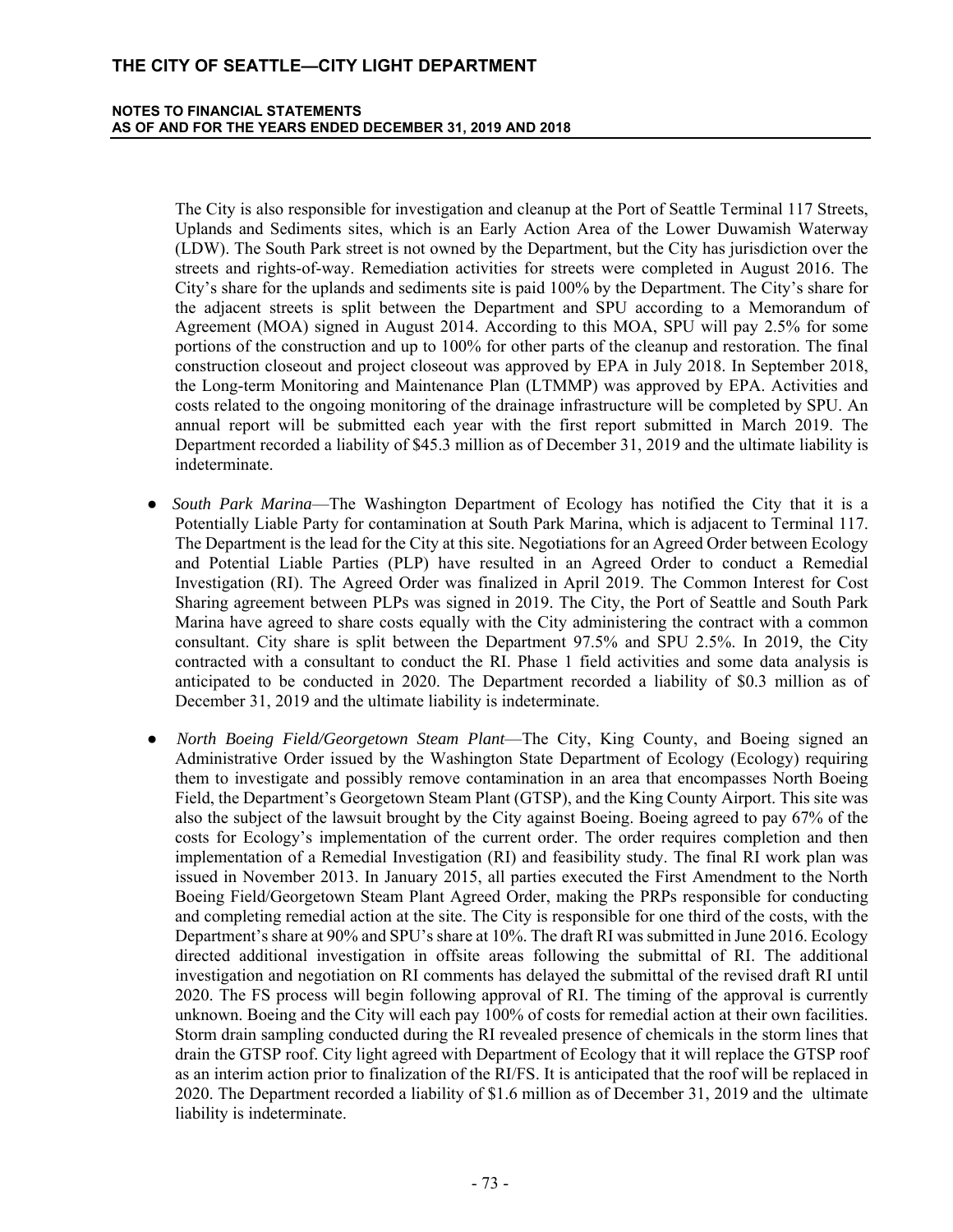#### **NOTES TO FINANCIAL STATEMENTS AS OF AND FOR THE YEARS ENDED DECEMBER 31, 2019 AND 2018**

The Department has included in the estimated environmental liability those portions of the environmental remediation work that are currently deemed to be reasonably estimable.

Cost estimates were developed using the expected cash flow technique in accordance with GASB Statement No. 49. Estimated outlays were based on current cost and no adjustments were made for discounting or inflation accept as noted earlier for LDW. Cost scenarios were developed that defined a particular solution for a given site. Scenarios considered relevant potential requirements and alternatives for remediation of a site. Costs were calculated on a weighted average that was based on the probabilities of each scenario being selected and reflected cost-sharing agreements in effect. In addition, certain estimates were derived from independent engineers and consultants. The estimates were made with the latest information available; as new information becomes available, estimates may vary significantly due to price increases or reductions, technology, or applicable laws or regulations.

The Department is aggressively pursuing other third parties that may have contributed to the contamination of Superfund sites for appropriate cost sharing. The Department's estimate for realized recoveries was \$0.4 million and \$0.2 million at December 31, 2019, and 2018, respectively, primarily representing an interfund receivable from SPU for recovery of remediation costs incurred related to the lower Duwamish Waterway site. The Department's estimate for not yet realized recoveries from other parties for their share of remediation work performed that partially offset the Department's estimated environmental liabilities was zero at December 31, 2019, and 2018. As of December 31, 2019, and 2018, environmental costs of \$116.0 million and \$113.7 million were deferred primarily for cleanup estimates of the Department's responsibility for the LDW and EWW Superfund Sites; and these costs are being amortized and will be recovered through future rates in accordance with GASB Statement No. 62.

The changes to the deferred environmental costs at December 31, 2019 and 2018 were as follows:

| $(S \in \mathbb{N})$ in millions)                           |   | 2019  | 2018 |       |
|-------------------------------------------------------------|---|-------|------|-------|
| Beginning deferred environmental costs, net of recoveries   | S | 113.7 | S    | 93.1  |
| Incurred                                                    |   | 2.9   |      | 17.3  |
| True-up of realizable recoveries from SPU and other parties |   | (0.4) |      | 3.6   |
| Amortizations                                               |   | (0.2) |      | (0.3) |
| Ending deferred environmental costs, net of recoveries      |   | 116.0 |      |       |

The changes in the provision for environmental liabilities at December 31, 2019, and 2018 were as follows:

| $(S \in \mathbb{R})$ in millions)                    | 2019  | 2018  |  |  |
|------------------------------------------------------|-------|-------|--|--|
| Beginning environmental liability, net of recoveries | 107.7 | 92.7  |  |  |
| Payments                                             | (2.0) | (2.0) |  |  |
| Incurred environmental liability                     | 2.9   | 17.0  |  |  |
| Ending environmental liability, net of recoveries    | 108.6 | 107.7 |  |  |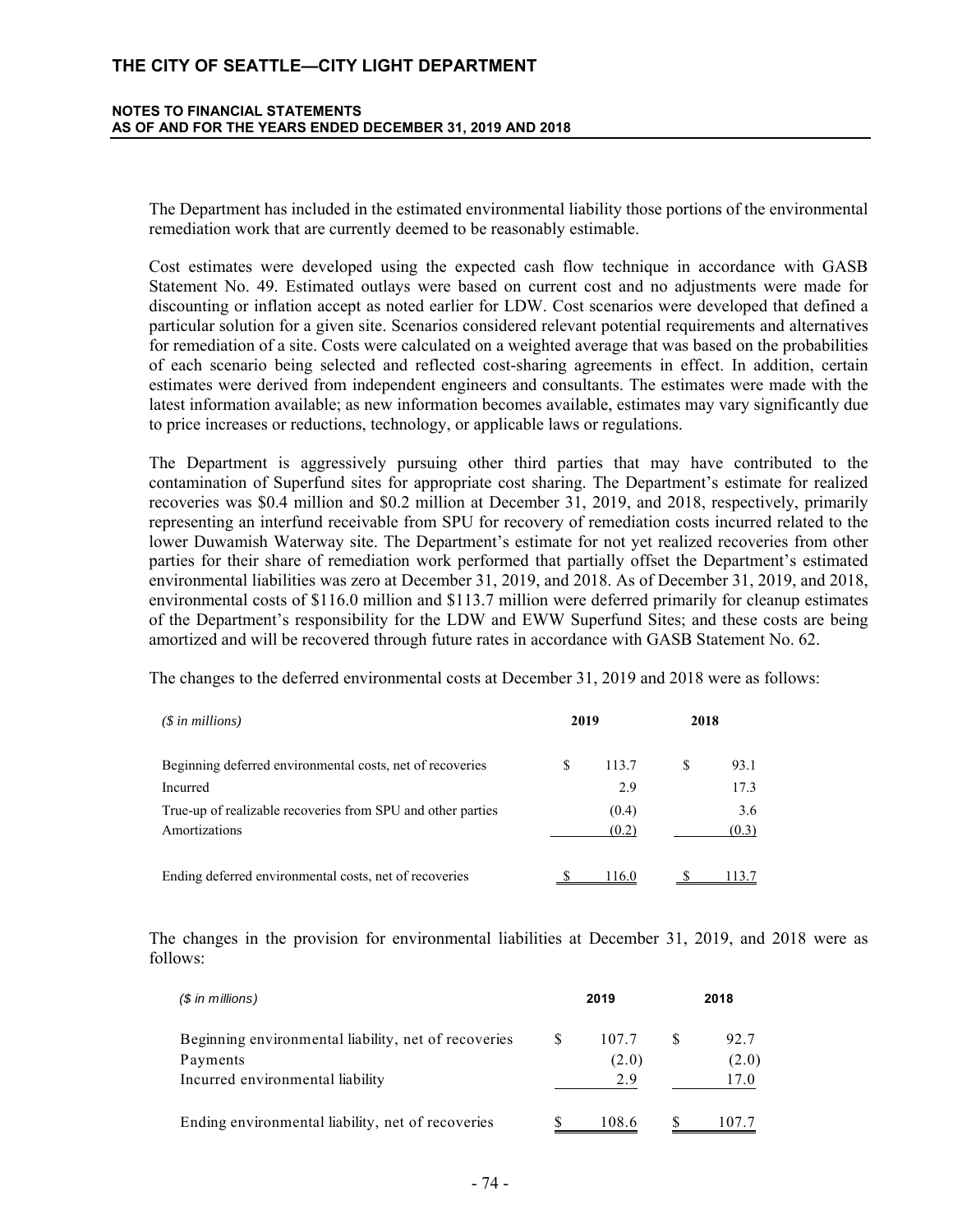#### **NOTES TO FINANCIAL STATEMENTS AS OF AND FOR THE YEARS ENDED DECEMBER 31, 2019 AND 2018**

The provision for environmental liabilities included in current and noncurrent liabilities at December 31, 2019 and 2018, was as follows:

| $($$ in millions)                                                        |     | 2019         | 2018 |              |  |
|--------------------------------------------------------------------------|-----|--------------|------|--------------|--|
| Noncurrent Liabilities<br>Accounts Payable and Other Current Liabilities | \$. | 105.1<br>3.5 | -S   | 102.1<br>5.6 |  |
| <b>Ending Noncurrent Liabilities</b>                                     |     | 108.6        |      | 107.7        |  |

### **16. OTHER LIABILITIES**

Other liabilities include unearned capital fees which are amortized to revenues as earned, deposits that are returned to customers, and certain other unearned revenues which expire at contract completion.

Other liabilities at December 31, 2019 and 2018 consisted of the following:

| $$$ in millions)                                                                                         |   | 2019                |   |                     |
|----------------------------------------------------------------------------------------------------------|---|---------------------|---|---------------------|
| Other liabilities:<br>Unearned capital fees<br>Customer deposits—sundry sales<br>Unearned revenues—other | S | 22.4<br>12.1<br>0.7 | S | 24.4<br>12.7<br>0.7 |
| Total                                                                                                    |   | 35.2                |   | 37.8                |

### **17. DEFERRED INFLOWS OF RESOURCES**

Seattle City Council passed resolutions authorizing the reporting of certain credits as regulatory liabilities in accordance with Statement No. 62 of the GASB, *Codification of Accounting and Financial Reporting Guidance Contained in Pre-November 30, 1989 FASB & AICPA Pronouncements*.

The unearned revenue for the Rate Stabilization Account for 2019 and 2018 is the result of spreading retail electric revenues and related activity over multiple periods to reduce the need for rapid and substantial rate increases (see Note 4 Rate Stabilization Account). Payments received from Bonneville's Energy Conservation Agreement are amortized to revenues over 20 years.

In accordance with the requirements of GASB Statement No. 68, *Accounting and Financial Reporting for Pensions – an amendment of GASB Statement No. 27*, decreases in Net Pension Liability resulting from changes in employer proportion and differences between contributions and proportionate share of pension expense are recognized as deferred inflows of resources. These deferred inflows are amortized over a closed five-year period. See Note 13 Seattle City Employees' Retirement System for more information.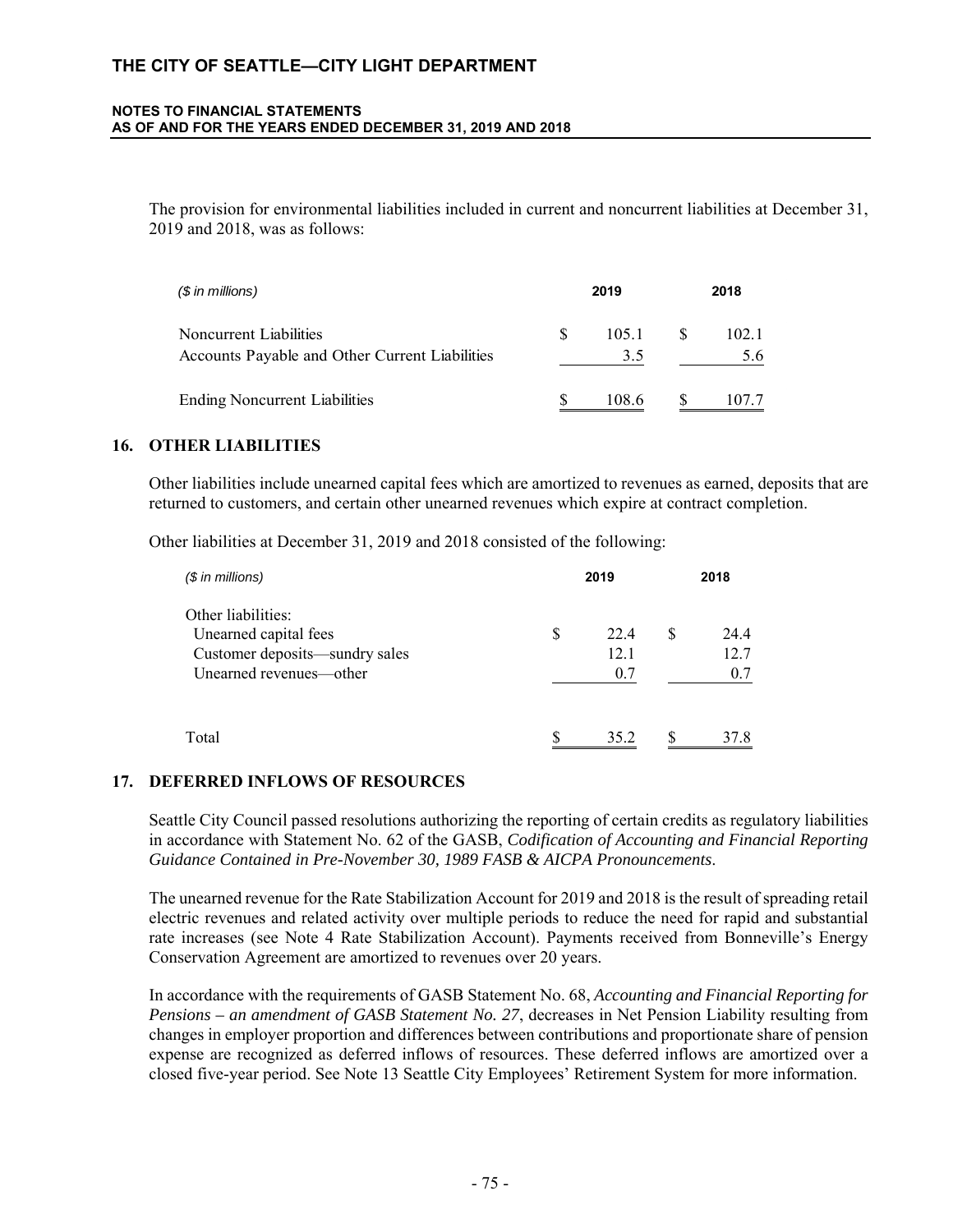#### **NOTES TO FINANCIAL STATEMENTS AS OF AND FOR THE YEARS ENDED DECEMBER 31, 2019 AND 2018**

In accordance with the requirements of GASB Statement No. 75, *Accounting and Financial Reporting for Postemployment Benefits Other Than Pensions (OPEB)*, amounts related to assumption changes and changes in the Department's proportionate share are recognized as deferred inflows of resources, which are amortized over a closed five-year period. See Note 14 Other Postemployment Benefits for more information.

The Department purchases electric energy from the U.S. Department of Energy, Bonneville Power Administration under the Block and Slice Power Sales Agreement, exclusively purchasing Block. Seattle City Council affirmed the Department's practice of recognizing the effects of reporting the fair value of exchange contracts in future periods for rate making purposes and maintaining regulatory accounts to spread the accounting impact of these accounting adjustments, in Resolution No. 30942 adopted January 16, 2007. See Note 19 Long-Term Purchased Power, Exchanges, and Transmission for more information.

Deferred inflows of resources at December 31, 2019 and 2018 consisted of the following:

| $(S \in \mathbb{R})$ in millions)           |  | 2019  |  | 2018  |  |
|---------------------------------------------|--|-------|--|-------|--|
| Deferred inflows of resources:              |  |       |  |       |  |
| Unearned revenue—rate stabilization account |  | 49.1  |  | 71.9  |  |
| Changes in Net Pension Liability            |  | 26.2  |  | 55.1  |  |
| Changes in OPEB Liability                   |  | 3.2   |  | 2.9   |  |
| Gains on advanced refunding                 |  | 1.9   |  |       |  |
| Bonneville energy conservation agreement    |  | 35.7  |  | 34.0  |  |
| Total                                       |  | 116.1 |  | 163 S |  |

#### **18. SHORT-TERM ENERGY CONTRACTS AND DERIVATIVE INSTRUMENTS**

The Department engages in an ongoing process of resource optimization, which involves the economic selection from available energy resources to serve the Department's load obligations and using these resources to capture available economic value. The Department makes frequent projections of electric loads at various points in time based on, among other things, estimates of factors such as customer usage and weather, as well as historical data and contract terms. The Department also makes recurring projections of resource availability at these points in time based on variables such as estimates of stream flows, availability of generating units, historic and forward market information, contract terms, and experience. Based on these projections, the Department purchases and sells wholesale electric capacity and energy to match expected resources to expected electric load requirements, and to realize earnings from surplus energy resources. These transactions can be up to 60 months forward. Under these forward contracts, the Department commits to purchase or sell a specified amount of energy at a specified time, or during a specified time in the future. Except for limited intraday and interday trading to take advantage of owned hydro storage, the Department does not take market positions in anticipation of generating profit. Energy transactions in response to forecasted seasonal resource and demand variations require approval by the Department's Risk Oversight Council.

It is the Department's policy to apply the normal purchase and normal sales exception of Statement No. 53 of the GASB, *Accounting and Financial Reporting for Derivative Instruments*, as appropriate. Certain forward purchase and sale of electricity contracts meet the definition of a derivative instrument but are intended to result in the purchase or sale of electricity delivered and used in the normal course of operations. Accordingly, the Department considers these forward contracts as normal purchases and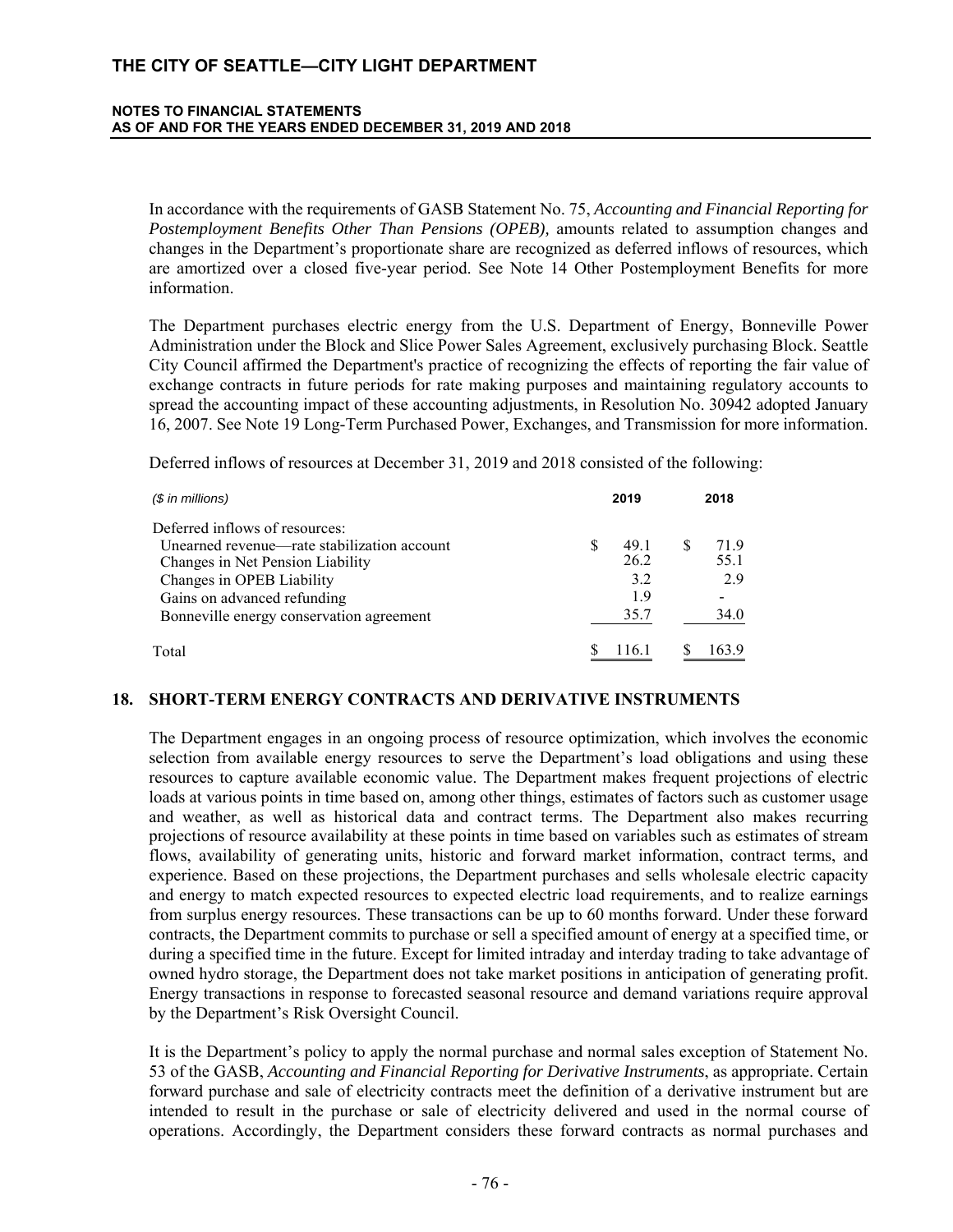#### **NOTES TO FINANCIAL STATEMENTS AS OF AND FOR THE YEARS ENDED DECEMBER 31, 2019 AND 2018**

normal sales under GASB Statement No. 53. These transactions are not required to be recorded at fair value in the financial statements.

The undiscounted aggregate contract amounts, fair value, and unrealized gain or (loss) of the Department's commodity derivative instruments qualifying as normal purchases and normal sales at December 31, 2019 and 2018 consisted of the following:

| $(S \in \mathbb{R})$ in millions) | Aggregate<br><b>Contract Amount</b> |      |                                | <b>Aggregate Fair</b><br>Value |                                  | <b>Unrealized Gain</b><br>(Loss) |  |
|-----------------------------------|-------------------------------------|------|--------------------------------|--------------------------------|----------------------------------|----------------------------------|--|
| 2019                              |                                     |      |                                |                                |                                  |                                  |  |
| Sales                             | \$                                  | 8.3  | \$                             | 8.6                            | \$                               | (0.3)                            |  |
| Purchases                         |                                     | 0.7  |                                | 0.7                            |                                  |                                  |  |
| Total                             | \$                                  | 9.0  | \$                             | 9.3                            | $\mathbb{S}$                     | (0.3)                            |  |
|                                   | Aggregate<br><b>Contract Amount</b> |      | <b>Aggregate Fair</b><br>Value |                                | <b>Unrealized Gain</b><br>(Loss) |                                  |  |
| 2018                              |                                     |      |                                |                                |                                  |                                  |  |
| Sales                             | \$                                  | 22.3 | $\cdot$ S                      | 24.7                           | \$                               | (2.4)                            |  |
| Purchases                         |                                     |      |                                |                                |                                  |                                  |  |
| Total                             | Φ                                   | 22.3 | ¢                              | 24.7                           | \$                               | (2.4)                            |  |

All derivative instruments not considered as normal purchases and normal sales are to be recorded within the financial statements using derivative accounting according to GASB Statement No. 53. In 2010, the Seattle City Council adopted a resolution granting the Department authority to enter into certain physical put and call options that would not be considered normal purchases and normal sales under GASB Statement No. 53. The Department did not have any such activity for 2019 and 2018. In addition, the Seattle City Council has deferred recognition of the effects of reporting the fair value of derivative financial instruments for rate-making purposes, and the Department maintains regulatory accounts to defer the accounting impact of these accounting adjustments in accordance with GASB Statement No. 62, *Codification of Accounting and Financial Reporting Guidance Contained in Pre-November 30, 1989 FASB and AICPA Pronouncements* (see Note 7 Other Assets and Note 17 Deferred Inflows of Resources).

*Market Risk*—Market risk is, in general, the risk of fluctuation in the market price of the commodity being traded and is influenced primarily by supply and demand. Market risk includes the fluctuation in the market price of associated derivative commodity instruments. Market risk may also be influenced by the number of active, creditworthy market participants, and to the extent that nonperformance by market participants of their contractual obligations and commitments affects the supply of, or demand for, the commodity. Because the Department is active in the wholesale energy market, it is subject to market risk.

*Credit Risk*—Credit risk relates to the potential losses that the Department would incur as a result of nonperformance by counterparties of their contractual obligations to deliver energy or make financial settlements. Changes in market prices may dramatically alter the size of credit risk with counterparties, even when conservative credit limits are established. The Department seeks to mitigate credit risk by entering into bilateral contracts that specify credit terms and protections against default; applying credit limits and duration criteria to existing and prospective counterparties; and actively monitoring current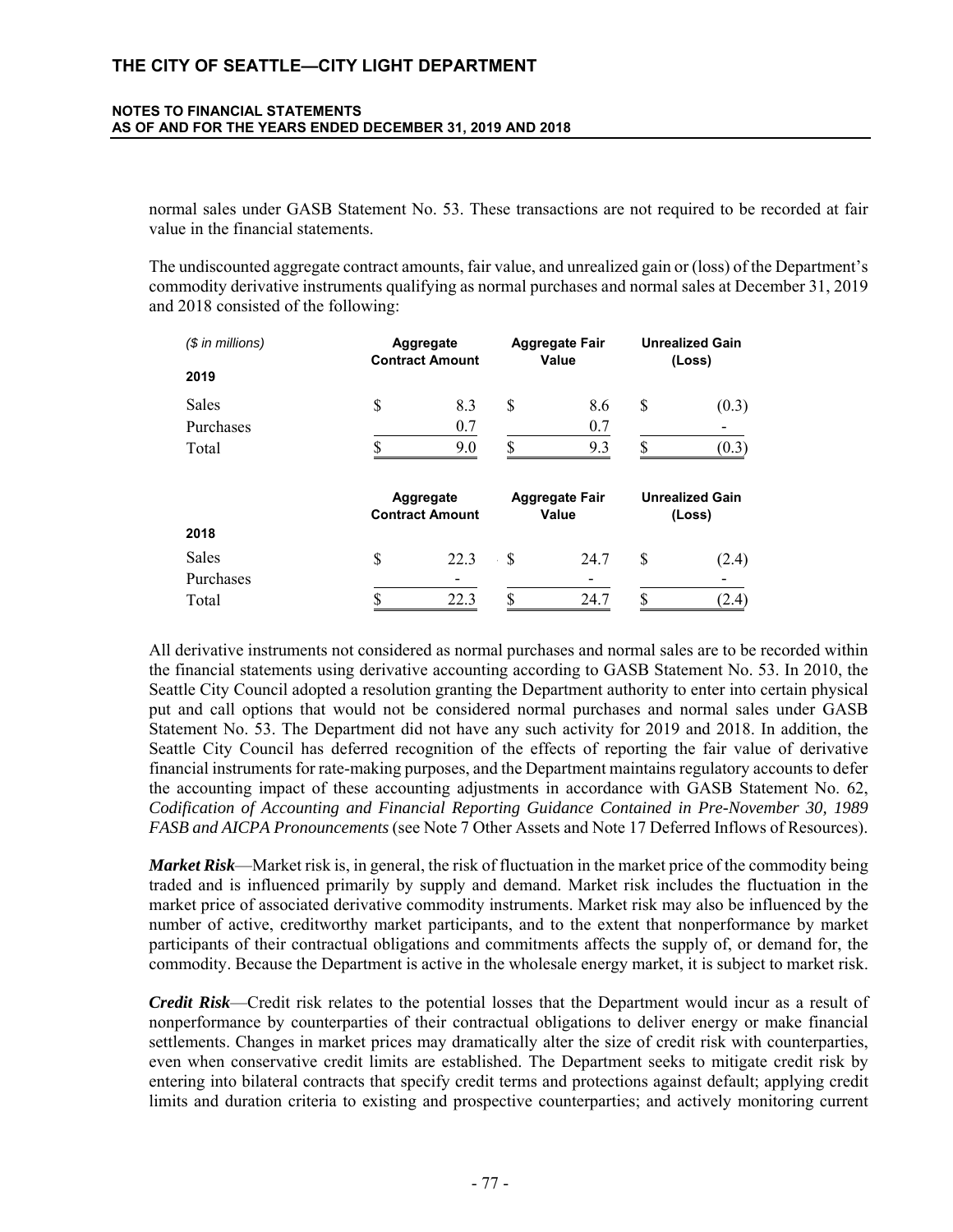#### **NOTES TO FINANCIAL STATEMENTS AS OF AND FOR THE YEARS ENDED DECEMBER 31, 2019 AND 2018**

credit exposures. The Department also seeks assurances of performance through collateral requirements in the form of letters of credit, parent company guarantees, or prepayment.

The Department has concentrations of suppliers and customers in the electric industry including electric utilities; electric generators and transmission providers; financial institutions; and energy marketing and trading companies. In addition, the Department has concentrations of credit risk related to geographic location as it operates in the western United States. These concentrations of counterparties and concentrations of geographic location may impact the Department's overall exposure to credit risk, either positively or negatively, because the counterparties may be similarly affected by changes in conditions.

*Other Operational and Event Risk*—There are other operational and event risks that can affect the supply of the commodity, and the Department's operations. Due to the Department's primary reliance on hydroelectric generation, the weather, including springtime snow melt, runoff, and rainfall, can significantly affect the Department's operations. Other risks include regional planned and unplanned generation outages, transmission constraints or disruptions, environmental regulations that influence the availability of generation resources, and overall economic trends.

### **19. LONG-TERM PURCHASED POWER, EXCHANGES, AND TRANSMISSION**

*Bonneville Power Administration*—The Department purchases electric energy from the U.S. Department of Energy, Bonneville Power Administration (Bonneville) under the Block and Slice Power Sales Agreement, a 17-year contract, for the period October 1, 2011 through September 30, 2028. Effective October 1, 2017 there was an amendment to the agreement whereby the Department no longer participates as a Slice customer and will exclusively purchase Block. Block quantities are expected to be recalculated periodically during the term of the contract. Rates will be developed and finalized every two years. Accordingly, certain estimates and assumptions were used in the calculations in the estimated future payments table below.

Bonneville's Residential Exchange Program (REP) was established as a mechanism to distribute financial benefits of the Federal Columbia River Power System to residential customers of the region's investor owned utilities (IOUs). In May 2007, the Ninth Circuit Court (the Court) rulings found the 2000 REP Settlement Agreements with IOUs inconsistent with the Northwest Power Act. To remedy this inconsistency, the Court ruled that refunds be issued to non-IOUs through September 2019. The Department received \$4.3 million and \$5.7 million in billing credits related to the Block and Slice agreement in 2019 and 2018, respectively.

*Lucky Peak*—In 1984, the Department entered into a purchase power agreement with four irrigation districts to acquire 100% of the net surplus output of a hydroelectric facility that began commercial operation in 1988 at the existing Army Corps of Engineers Lucky Peak Dam on the Boise River near Boise, Idaho. The irrigation districts are owners and license holders of the project, and the FERC license expires in 2030. The agreement, which expires in 2038, obligates the Department to pay all ownership and operating costs, including debt service, over the term of the contract, whether or not the plant is operating or operable.

The Department incurred \$8.4 million and \$7.8 million in 2019 and 2018, respectively, including operations costs and royalty payments to the irrigation districts. The Department provided and billed Lucky Peak \$0.3 million for operational and administrative services in both 2019 and 2018. These amounts are recorded as offsets to purchased power expense.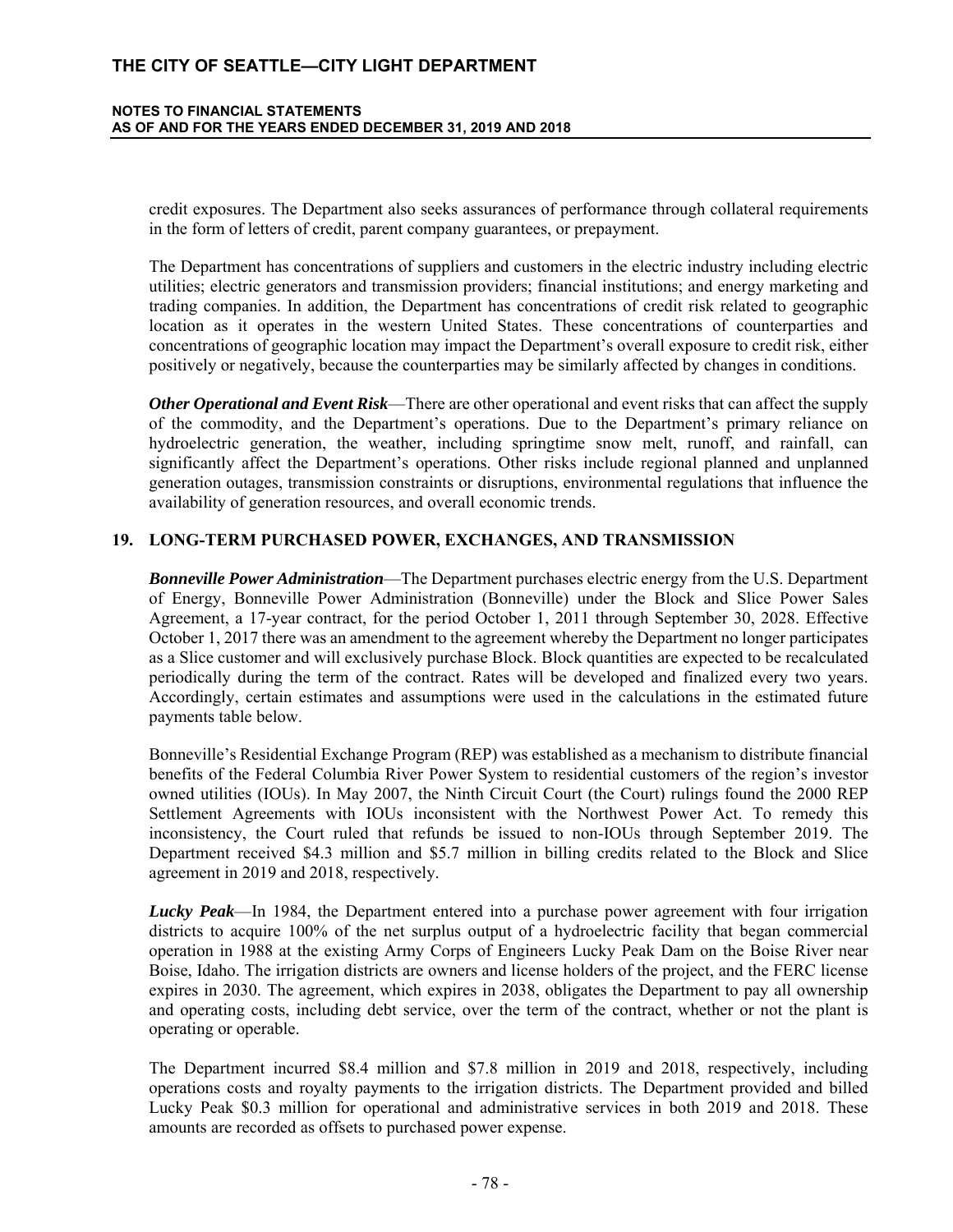#### **NOTES TO FINANCIAL STATEMENTS AS OF AND FOR THE YEARS ENDED DECEMBER 31, 2019 AND 2018**

The Department's receivables from Lucky Peak were less than \$0.1 million at December 31, for 2019 and 2018, respectively. The Department's payables to Lucky Peak were \$1.2 million and \$0.8 million at December 31, for 2019 and 2018, respectively.

*British Columbia—High Ross Agreement*—In 1984, an agreement was reached between the Province of British Columbia and the City under which British Columbia will provide the Department with energy equivalent to that which would have resulted from an addition to the height of Ross Dam. Delivery of this energy began in 1986 and is to be received for 80 years. In addition to the direct costs of energy under the agreement, the Department incurred costs of approximately \$8.0 million in prior years related to the proposed addition and was obligated to help fund the Skagit Environmental Endowment Commission through four annual \$1.0 million payments. These other costs are included in utility plant-in-service as an intangible asset and are being amortized to purchase power expense over 35 years through 2035 (see Note 3 Utility Plant).

Expenses incurred, and energy received under these and other long-term purchased power agreements at December 31, 2019 and 2018 were as follows:

|                                                 |    | <b>Expense</b> |    |       | <b>Average Megawatts</b>     |        |  |
|-------------------------------------------------|----|----------------|----|-------|------------------------------|--------|--|
| $$$ in millions)                                |    | 2019           |    | 2018  | 2019                         | 2018   |  |
| Long-term purchased power-Bonneville            | \$ | 162.9          | \$ | 164.7 | 501.0                        | 506.4  |  |
| Lucky Peak                                      |    | 8.4            |    | 7.8   | 41.6                         | 39.7   |  |
| British Columbia - High Ross Agreement          |    | 13.5           |    | 13.5  | 35.1                         | 35.5   |  |
| <b>Grant County Public Utility District</b>     |    | 1.8            |    | 1.5   | 2.3                          | 2.9    |  |
| Columbia Basin Hydropower                       |    | 6.0            |    | 6.7   | 25.0                         | 27.5   |  |
| Bonneville South Fork Tolt billing credit       |    | (3.4)          |    | (3.3) | $\qquad \qquad \blacksquare$ |        |  |
| Renewable energy - State Line Wind              |    | 22.6           |    | 23.9  | 38.6                         | 39.1   |  |
| Renewable energy - Other                        |    | 7.9            |    | 7.5   | 13.3                         | 13.1   |  |
| Exchanges and loss returns energy at fair value |    | 2.7            |    | 2.9   | 46.8                         | 50.4   |  |
| Long-term purchased power booked out            |    | (6.5)          |    | (7.4) | (19.8)                       | (32.2) |  |
| Long-term purchase power-other                  |    | 53.0           |    | 53.1  | 182.9                        | 176.0  |  |
| Total                                           | S  | 215.9          | \$ | 217.8 | 683.9                        | 682.4  |  |

*Renewable Energy Purchase and/or Exchanges*—The Energy Independence Act, Chapter 19.285 Revised Code of Washington, requires all qualifying utilities in Washington State to meet certain annual targets of eligible new renewable resources and/or equivalent renewable energy credits (RECs) as a percentage of total energy delivered to retail customers. The current annual target is at least 9% for 2018 and 2019. The Department's 2019 and 2018 resource portfolio was adequate to meet this requirement. Effective for 2020 and beyond, the annual target is 15%.

*Energy Exchange*—Northern California Power Agency (NCPA) and the Department executed a longterm Capacity and Energy Exchange Agreement in March 1993. The Department delivered energy to NCPA from June through October 15. NCPA returned energy under conditions specified in the contract at a 1.2:1 ratio of exchange power, from November through April. The agreement included financial settlement and termination options. In a letter from NCPA dated May 17, 2011, NCPA gave seven year's advance notice to the Department to terminate the agreement, and the agreement was terminated effective May 31, 2018.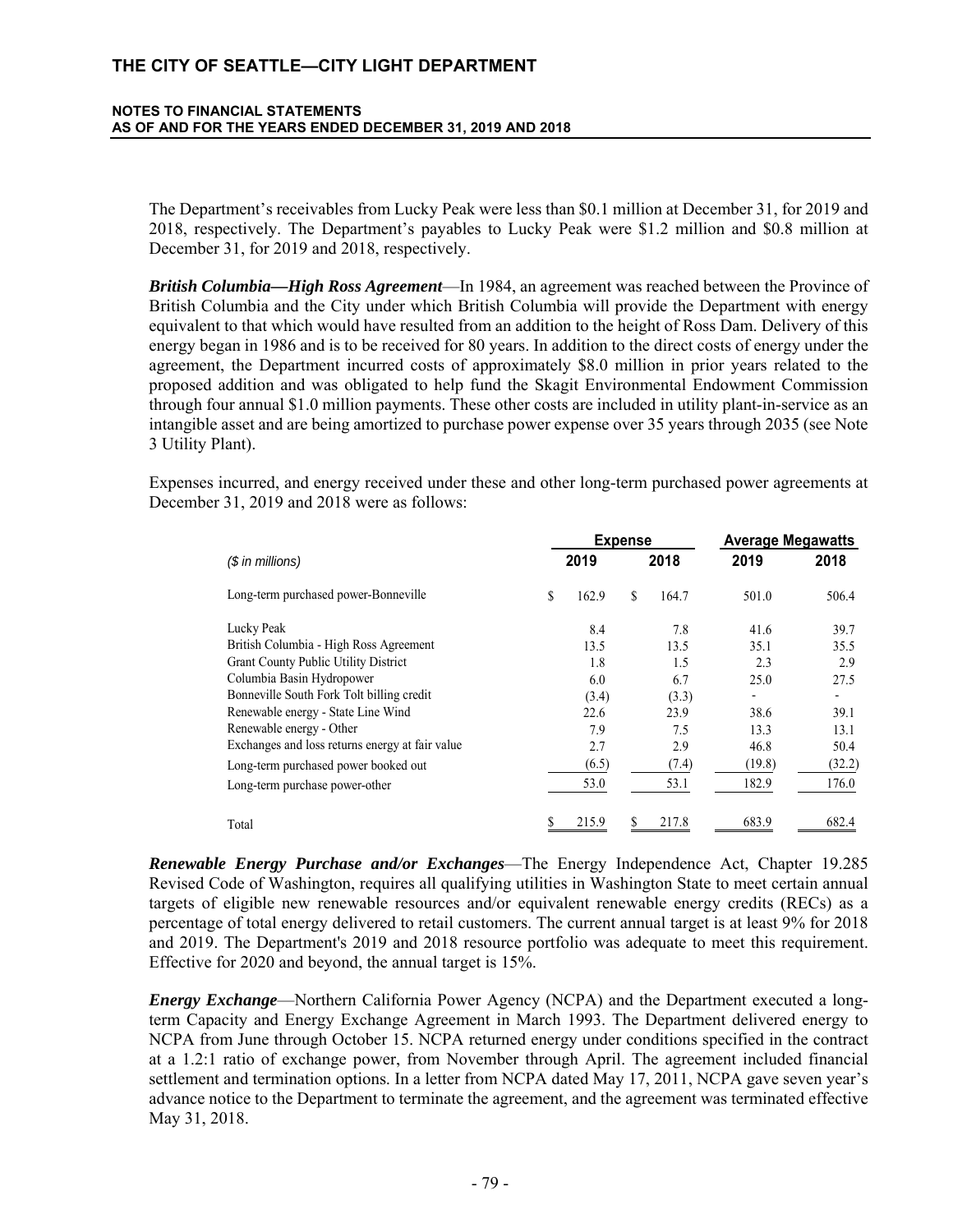#### **NOTES TO FINANCIAL STATEMENTS AS OF AND FOR THE YEARS ENDED DECEMBER 31, 2019 AND 2018**

*Fair Value of Exchange Energy*—During 2019 and 2018, exchange energy settled deliveries were valued using Dow Jones U.S Daily Electricity Price Indices.

*Estimated Future Payments Under Purchased Power, Transmission and Related Contracts*—The Department's estimated payments for purchased power and transmission, RECs, and other contracts for the period from 2020 through 2065, undiscounted, are as follows:

| $(S \in \mathbb{R})$ in millions)<br><b>Years Ending</b><br>December 31 | <b>Estimated</b><br><b>Payments</b> |
|-------------------------------------------------------------------------|-------------------------------------|
| $2020^{(a)}$                                                            | \$<br>286.2                         |
| $2021^{(b)}$                                                            | 266.3                               |
| 2022                                                                    | 254.8                               |
| 2023                                                                    | 255.4                               |
| 2024                                                                    | 261.8                               |
| $2025 - 2029^{\text{(c)(d)}}$                                           | 841.0                               |
| Thereafter (through 2065)                                               | 182.1                               |
| Total                                                                   | \$<br>2,347.6                       |
| (a) British Columbia - High Ross direct cost payments end in 2020.      |                                     |
| (b) Stateline wind agreement expires December 31, 2021.                 |                                     |
| (c) Bonneville transmission agreement expires July 31, 2025.            |                                     |

(d) Bonneville Block & Slice agreement expires September 30, 2028.

### **20. COMMITMENTS AND CONTINGENCIES**

*Operating Leases*—While the Department owns several buildings including those at the Skagit and Boundary hydroelectric projects, service centers, and the System Control Center, the Department leases some administrative office space from the City. Such lease payments to the City are made through a central cost allocation process, similar to all other payments for tenancy of City property. These payments are not included in the operating leases table below. The Department also leases certain office equipment and smaller facilities for various purposes through long-term operating lease agreements. Expenses for all operating leases totaled \$1.3 million in 2019 and \$1.4 million in 2018.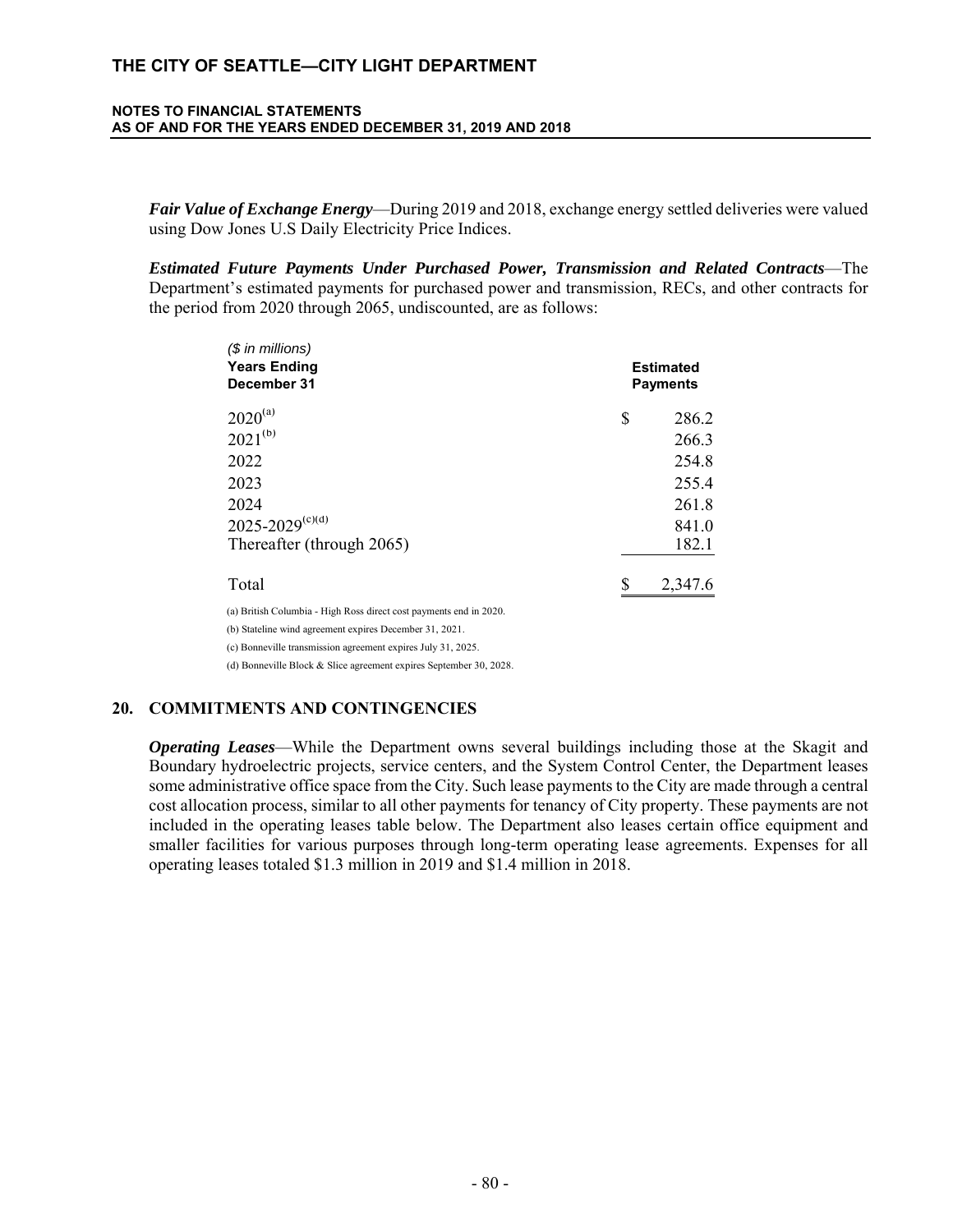#### **NOTES TO FINANCIAL STATEMENTS AS OF AND FOR THE YEARS ENDED DECEMBER 31, 2019 AND 2018**

Minimum payments under the operating leases are:

| <b>Year Ending</b><br>December 31<br>$($$ in millions) | <b>Minimum</b><br><b>Payments</b> |
|--------------------------------------------------------|-----------------------------------|
| 2020                                                   | \$<br>1.4                         |
| 2021                                                   | 1.5                               |
| 2022                                                   | 1.5                               |
| 2023                                                   | 1.5                               |
| 2024                                                   | 1.4                               |
| Thereafter                                             |                                   |
| Total                                                  | 7.3                               |

*2020 Capital Program—*The budget for the Department's 2020 program for capital improvement, conservation, and deferred operations and maintenance including required expenditures on assets owned by others is \$417.3 million. At December 31, 2019, the Department had approximately \$504.0 million in commitments relating thereto. Department overhead costs and other allocations associated with the capital program are not included in the budget amount.

*2020 Operations and Maintenance Budget—*The Department's 2020 Operating and Maintenance budget is \$1,015.7 million for labor and related benefits, purchased power, outside services, supplies, taxes, injuries and damages, interest, debt-related costs, maintenance of Department assets, and other non-capital expenditures incurred in the normal course of operations.

*Federal Energy Regulatory Commission Fees*—Estimated Federal land use and administrative fees related to hydroelectric licenses total \$99.1 million through 2055; these estimates are subject to change. The estimated portion of fees attributed to the Skagit and Tolt licenses are excluded after 2025, when their existing FERC licenses expire. The estimated portion of Boundary fees is included through 2055, the year the current license issued by FERC expires. The Boundary FERC license and related issues are discussed below.

*New Boundary License*—The Department's FERC license for the Boundary Project was re-issued on March 20, 2013 with a 42-year life and a total cost of \$48.6 million. The terms and conditions of the new license were evaluated and the Department continues the license implementation process, which imposes mitigation of endangered species including water quality standards and conservation management.

As part of the license renewal process, the Department negotiated a settlement with external parties such as owners of other hydroelectric projects, Indian tribes, conservation groups and other government agencies. The settlements sought to preserve the Department's operational flexibility at Boundary Dam while providing for natural resource protection, mitigation and enhancement measures.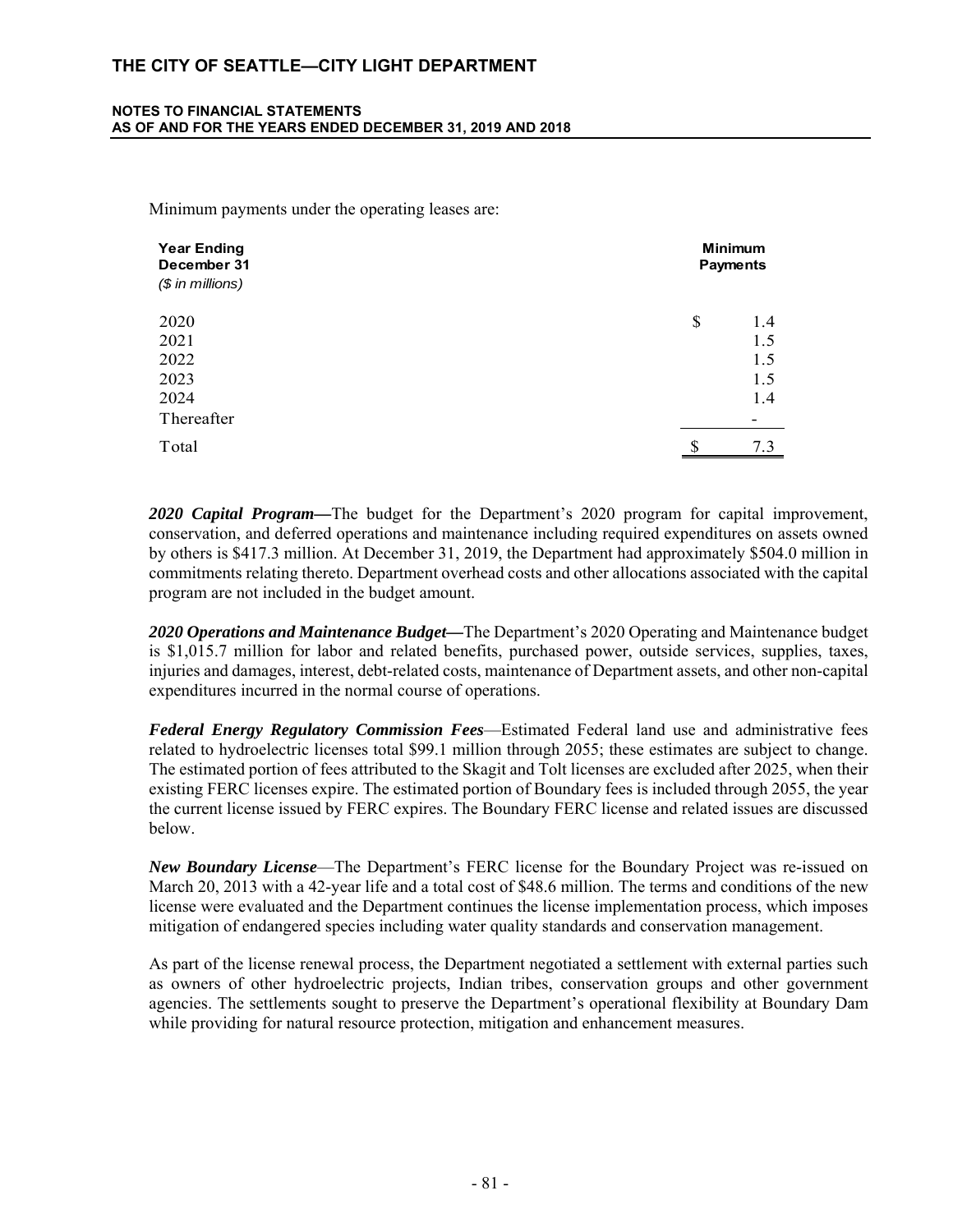#### **NOTES TO FINANCIAL STATEMENTS AS OF AND FOR THE YEARS ENDED DECEMBER 31, 2019 AND 2018**

The cost projections for such mitigation over the expected 42-year life of the license, included in the Department's license application, were estimated to be \$398.2 million adjusted to 2019 dollars, of which \$92.7 million were expended through 2019. Projected mitigation cost estimates are subject to revision as more information becomes available.

*Skagit and South Fork Tolt Licensing Mitigation and Compliance*—In 1995, the FERC issued a license for operation of the Skagit hydroelectric facilities through April 30, 2025. On July 20, 1989, the FERC license for operation of the South Fork Tolt hydroelectric facilities through July 19, 2029, became effective. As a condition for both licenses, the Department has taken and will continue to take required mitigating and compliance measures.

Total Skagit license mitigation costs from the effective date until expiration of the federal operating license were estimated at December 31, 2019, to be \$138.0 million, of which \$133.4 million had been expended. Total South Fork Tolt license mitigation costs were estimated at \$2.0 million, of which \$1.6 million were expended through 2019. In addition to the costs listed for South Fork Tolt mitigation, the license and associated settlement agreements required certain other actions related to wildlife studies and wetland mitigation for which no set dollar amount was listed. Requirements for these actions have been met, and no further expenditures need to be incurred for these items.

Capital improvement, other deferred costs, and operations and maintenance costs are included in the estimates related to the settlement agreements for both licenses. Amounts estimated are adjusted to 2019 dollars. Department labor and other overhead costs associated with the activities required by the settlement agreements for the licenses are not included in the estimates.

Hydroelectric projects must satisfy the requirements of the Endangered Species Act (ESA) and the Clean Water Act in order to obtain a FERC license. ESA and related issues are discussed below.

*Endangered Species*—Several fish species that inhabit waters where hydroelectric projects are owned by the Department, or where the Department purchases power, have been listed under the ESA as threatened or endangered. Although the species were listed after FERC licenses were issued for all of the Department's hydroelectric projects, the ESA listings still affect operations of the Department's Boundary, Skagit, Tolt, and Cedar Falls hydroelectric projects.

Federal Regulations in response to the listing of species affect flow in the entire Columbia River system. As a result of these regulations, the Department's power generation at its Boundary Project is reduced in the fall and winter when the region experiences its highest sustained energy demand. The Boundary Project's firm capability is also reduced.

The Department, with the support of City Council, elected to take a proactive approach to address issues identified within the ESA. The Department is carrying out an ESA Early Action program in cooperation with agencies, tribes, local governments, and watershed groups for bull trout, Chinook salmon, and steelhead in the South Fork Tolt and Skagit Watersheds. The ESA Early Action program is authorized by City Council but is separate from any current FERC license requirements. The program includes habitat acquisition, management and restoration. The ESA Early Action has been successful in protecting listed species. Total costs for the Department's share of the Early Action program from inception in 1999 through December 31, 2019, are estimated to be \$15.9 million, and \$2.0 million has been allocated for the program in the 2020 budget.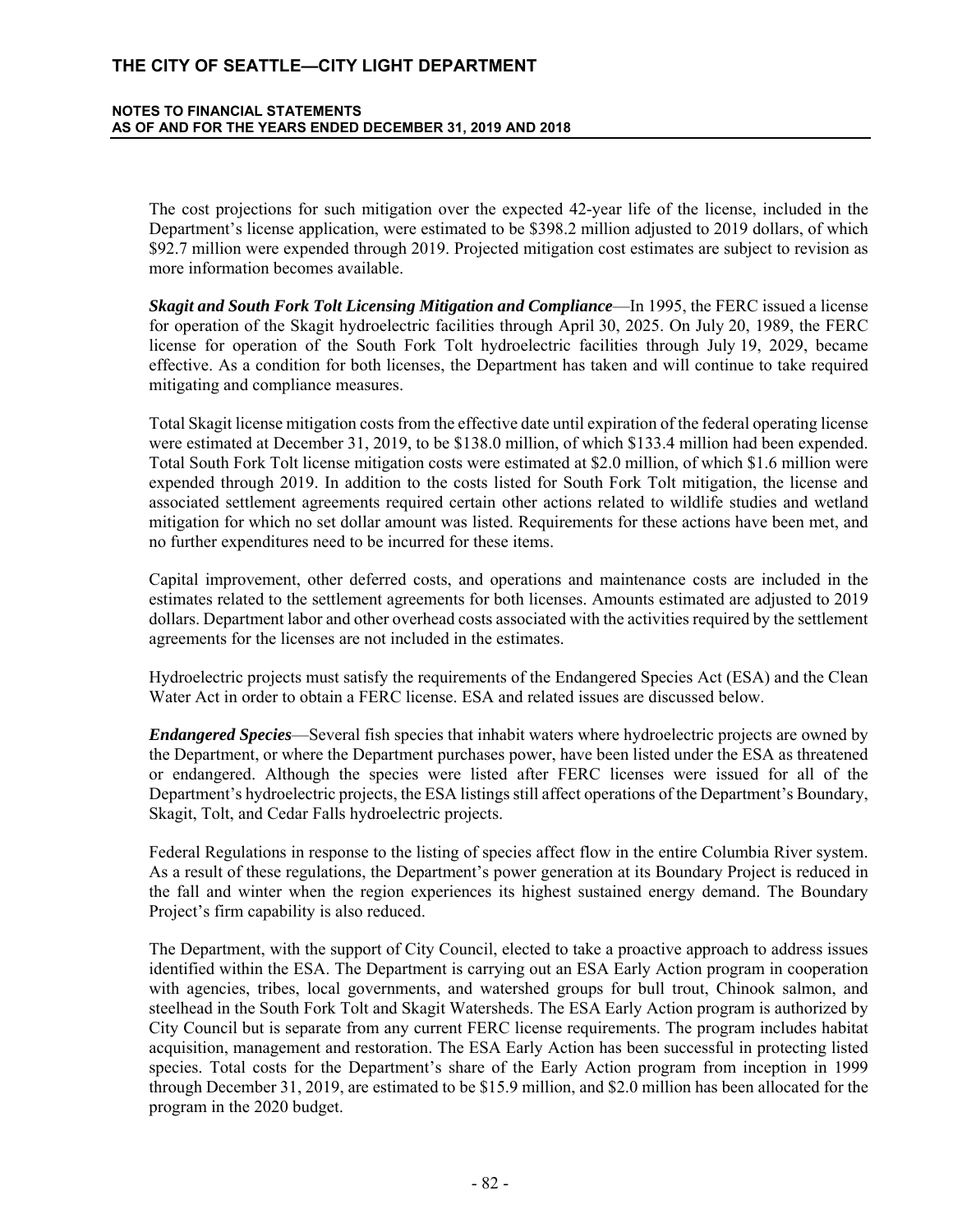#### **NOTES TO FINANCIAL STATEMENTS AS OF AND FOR THE YEARS ENDED DECEMBER 31, 2019 AND 2018**

*Project Impact Payments*—Effective August 2010, the Department renewed its contract with Pend Oreille County and committed to pay a total of \$19.0 million over 10 years ending in 2019 to Pend Oreille County for impacts on county governments from the operations of the Department's hydroelectric projects. This contract is currently under negotiation for renewal and expected to be finalized later this year. Effective February 2009, the Department renewed its contract with Whatcom County committing to pay a total of \$15.8 million over 15 years ending in 2023. The payments compensate the counties, and certain school districts and towns located in these counties, for loss of revenues and additional financial burdens associated with the projects. The Boundary Project, located on the Pend Oreille River, affects Pend Oreille County, and Skagit River hydroelectric projects affect Whatcom County. The impact payments totaled \$1.9 million to Pend Oreille County in 2019 and \$1.8 million in 2018, and \$1.1 million to Whatcom County in 2019 and 2018.

*Deien v. City* – Plaintiff brings a purported class action against the Department based on billing practices associated with the Department's transition to advance meters. No class has been certified and the Department's ultimate liability is indeterminate.

*Overby v. City, Haynes, and Wilson* – Plaintiff Overby alleges that he is a victim of age and disability discrimination and retaliation. The case arises from asserted occupational exposure to contaminants at the Department's Skagit generation facility. The plaintiff asserts that the Department and the individual defendants mistreated him following such exposure. An adverse result could include awards of compensatory damages and attorneys' fees. The Department's ultimate liability is indeterminate.

The following cases in 2018 were settled in 2019:

*Gamble v. City*—A Department employee contended that the Department failed to properly accommodate her disability. An adverse result in litigation could have resulted in awards of back pay, compensatory damages, and attorneys' fees. Trial concluded on April 2017, with a verdict in favor of the Department. The plaintiff appealed to the Washington Court of Appeals, which upheld the jury verdict in favor of the City. The plaintiff then appealed to the Washington Supreme Court which denied review.

*Central Puget Sound Regional Transit Authority Condemnation Cases –* The Department was a defendant in a series of condemnation actions by the Central Puget Sound Regional Transit Authority ("Sound Transit"). The cases were appealed to the Washington Supreme Court, which determined that although Sound Transit had authority to condemn City property, the prior public use rule applied, and consequently remanded all five actions back to the trial court to determine whether the City's existing public use was compatible with Sound Transit's proposed uses. Following the Supreme Court review, the Department and Sound Transit reached a settlement whereby the Department conveyed a small portion of its property rights in exchange for a payment of \$850,000. The settlement also included the Department entering into a consent with the city of Bellevue whereby city of Bellevue was granted permission to construct certain improvements within the Department's easements.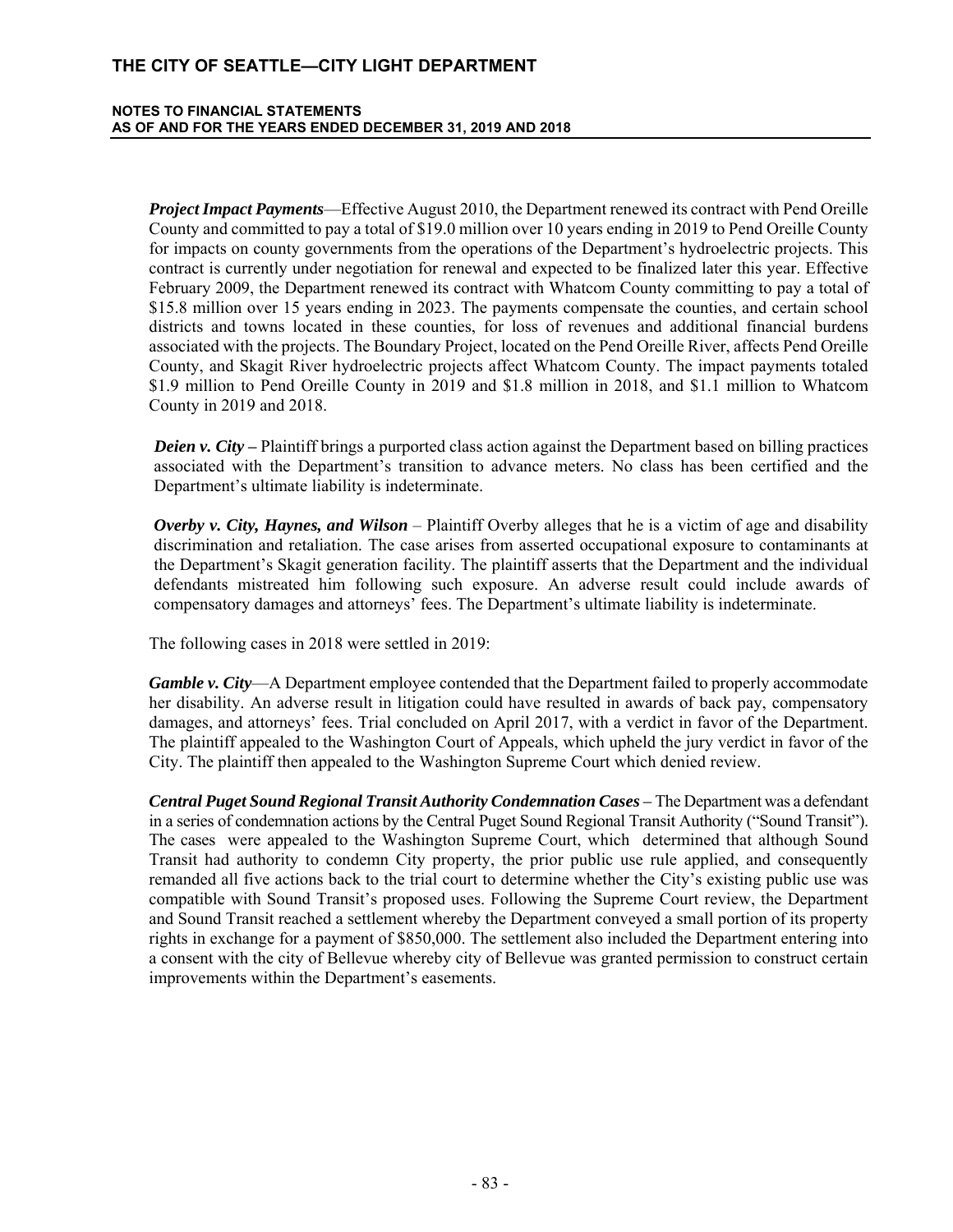#### **NOTES TO FINANCIAL STATEMENTS AS OF AND FOR THE YEARS ENDED DECEMBER 31, 2019 AND 2018**

*Tao v. City*—A Department employee alleged that she was a victim of discrimination on the basis of race, gender, and age. Employee also alleged that she had been retaliated against for engaging in protected activities opposing discrimination. Employee asserted that the Department failed to promote her and created a hostile work environment through, *inter alia*, investigating allegations of misconduct. An adverse result could have included awards of back pay, compensatory damages, and attorneys' fees. Trial concluded in May 2019, with a verdict in favor of the Department. Although plaintiff initially appealed the trial verdict, she agreed to withdraw the appeal and entered into a stipulated withdrawal of the appeal with the Department in August 2019.

*Deformation Mitigation in N. Thomas Street* -- The Department moved five 13.8 kV and 26kV feeders in Thomas Street at  $6<sup>th</sup>$  Avenue to protect them for deformation caused by the tunneling activities, including the work necessary to extract the tunnel boring machine cutter head when it reached the North Portal. The total costs for this work was approximately \$3.1 million. The Department sought reimbursement of this amount from the Washington State Department of Transportation (WSDOT). The Department ultimately reached a settlement with WSDOT that did not include this reimbursement.

*Denny Substation* – The Department built a new substation in the Denny Triangle neighborhood. The original contract price was \$89.0 million. The general contractor filed claims against the Department totaling approximately \$28.0 million based on changed conditions, unforeseen conditions, delays and schedule impacts alleged to be the Department's fault. In November 2019, the Department entered into a settlement agreement and change order with the general contractor to resolve the claims in exchange for a payment of approximately \$18.5 million in additional compensation.

*Denny Network*—The Department hired a general contractor to install an underground network in the South Lake Union neighborhood. The general contractor prepared a claim in 2018 for delay damages alleging that the Department was responsible for its cost overruns due to myriad factors. The claimed damages were expected to be approximately \$20.0 million for a \$48.0 million project. In Nov. 2019, the Department entered into a settlement agreement and change order with the contractor to resolve the claims in exchange for a payment of \$11.9 million.

*Other Contingencies*—In addition to those noted above, in the normal course of business, the Department has various other legal claims and contingent matters outstanding. The Department believes that any ultimate liability arising from these actions will not have a material adverse impact on the Department's financial position, operations, or cash flows.

### **21. IMPLEMENTATION OF NEW ACCOUNTING STANDARDS**

2018 GASB pronouncement implementations:

**GASB Statement No. 75** – The Department adopted the requirements of GASB Statement No. 75 *Accounting and Financial Reporting for Postemployment Benefits Other Than Pensions* effective January 1, 2018. This statement provides guidance for the measurement and recognition of a net Other Postemployment Benefits (OPEB) liability and OPEB expense, including guidance for balances to be recognized as deferred outflows of resources and deferred inflows of resources. With the adoption of this standard, the affected balances within the financial statements for the period ended January 31, 2017, were restated as shown in the table below.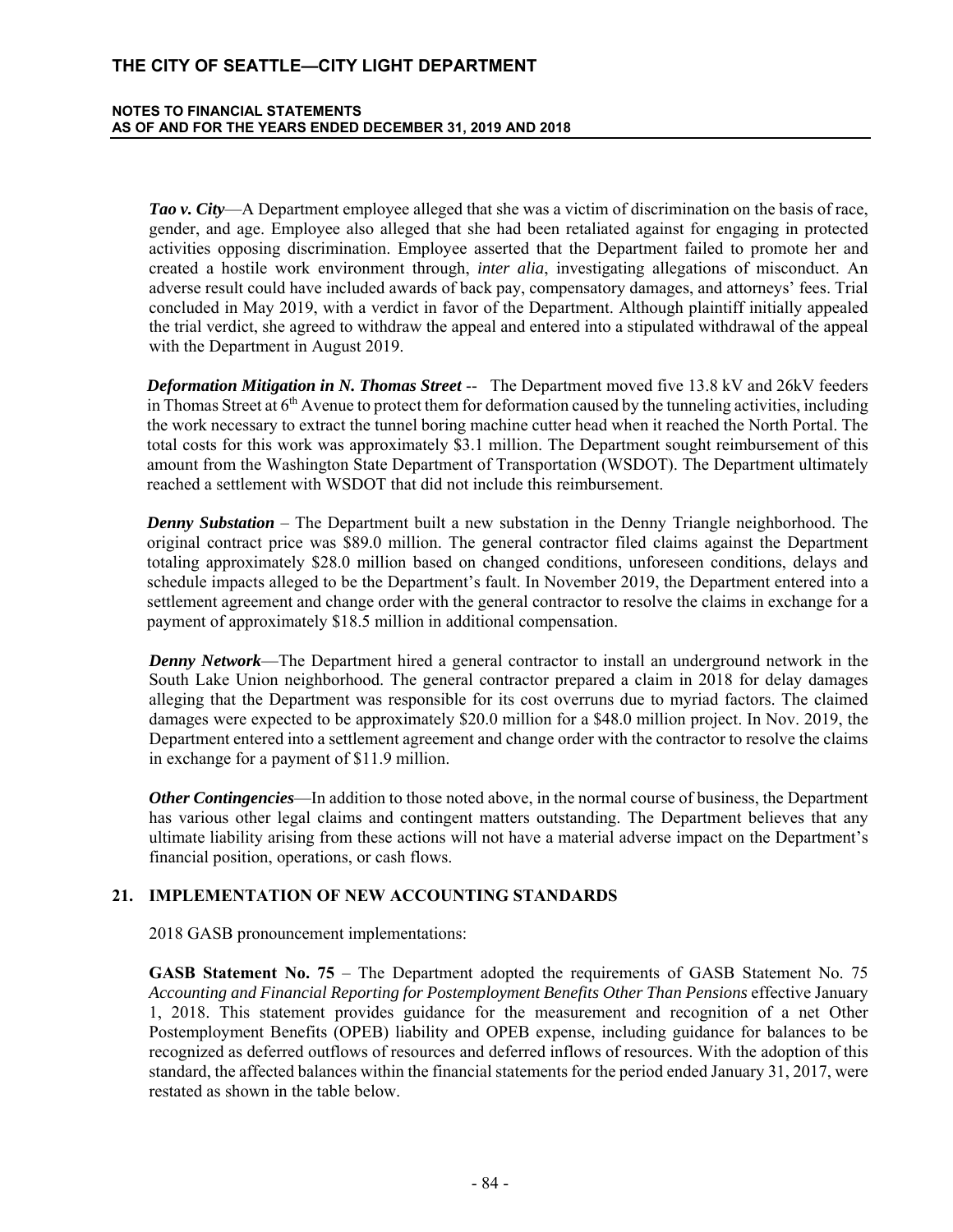#### **NOTES TO FINANCIAL STATEMENTS AS OF AND FOR THE YEARS ENDED DECEMBER 31, 2019 AND 2018**

The effect of adopting GASB Statement No. 75 on the Department's financial statements as of January 1, 2018 was as follows:

| $(S \in \mathbb{R})$ in millions)            | <b>As Originally Reported</b> |   | GASB No. 75<br>balance January 01, |   | <b>Effects of</b> |
|----------------------------------------------|-------------------------------|---|------------------------------------|---|-------------------|
|                                              | December 31, 2017             |   | 2018                               |   | Change            |
| <b>Balance Sheet</b>                         |                               |   |                                    |   |                   |
| Deferred Outflows of Resources               |                               |   |                                    |   |                   |
| Unrealized gains related to OPEB             | \$<br>$\blacksquare$          | S | 0.3                                | S | 0.3               |
| Noncurrent Liabilities<br>Net OPEB Liability | 8.6                           |   | 9.6                                |   | 1.0               |
| Net Position                                 | 1,337.9                       |   | 1.337.2                            |   | (0.7)             |

See Note 14, Other postemployment benefits, for more information.

2019 GASB pronouncement implementations:

**GASB Statement No. 83 –** GASB Statement No. 83, *Certain Asset Retirement Obligations*, establishes criteria for determining the timing and pattern of recognition of a liability and a corresponding deferred outflow of resources for legally enforceable asset retirement obligations ("AROs") and requires that recognition occur when the liability is both incurred and reasonably estimable. The Department established a materiality level of \$25,000 and for 2019 there were no AROs in excess of the materiality. This statement did not have a significant impact on the Department's financial reporting.

**GASB Statement No. 84 -** GASB Statement No. 84, *Fiduciary Activities*, establishes criteria for identifying fiduciary activities of all state and local governments for accounting and financial reporting purposes and how those activities should be reported. The Department analyzed its activities with respect to the Fiduciary Activities criteria and identified that there are no Fiduciary activities to be reported at the Department level. The Department determined that the Boundary License Fund for Habitat Improvement and Tributaries to Sullivan Lake is an "other fiduciary activity custodial fund" under GASB Statement No. 84. The Boundary License Fund is an interest-bearing checking account for the purpose of improving aquatic habitats, financed and established by City Light as part of a settlement agreement to renew the license for the Boundary Dam Hyrdoelectric Project. This activity will be reported in the Fiduciary Funds Section of the City of Seattle's comprehensive annual financial report (CAFR). There is no impact to the Department financial statements as a result of this implementation.

**GASB Statement No. 88 -** GASB Statement No. 88, *Certain Disclosures Related to Debt, including Direct Borrowings and Direct Placements*, requires additional essential information related to debt disclosure in the notes to the financial statements. Required disclosures include unused lines of credit, assets pledged as collateral for the debt, and terms specified in debt agreements which are related to significant events of default with finance-related consequences, significant termination events with finance-related consequences, and significant subjective acceleration clauses. Under the Statement, direct borrowings and direct placement of debt are required to be reported separately from other debt. See Note 9, Long-term debt, for more information and required disclosures.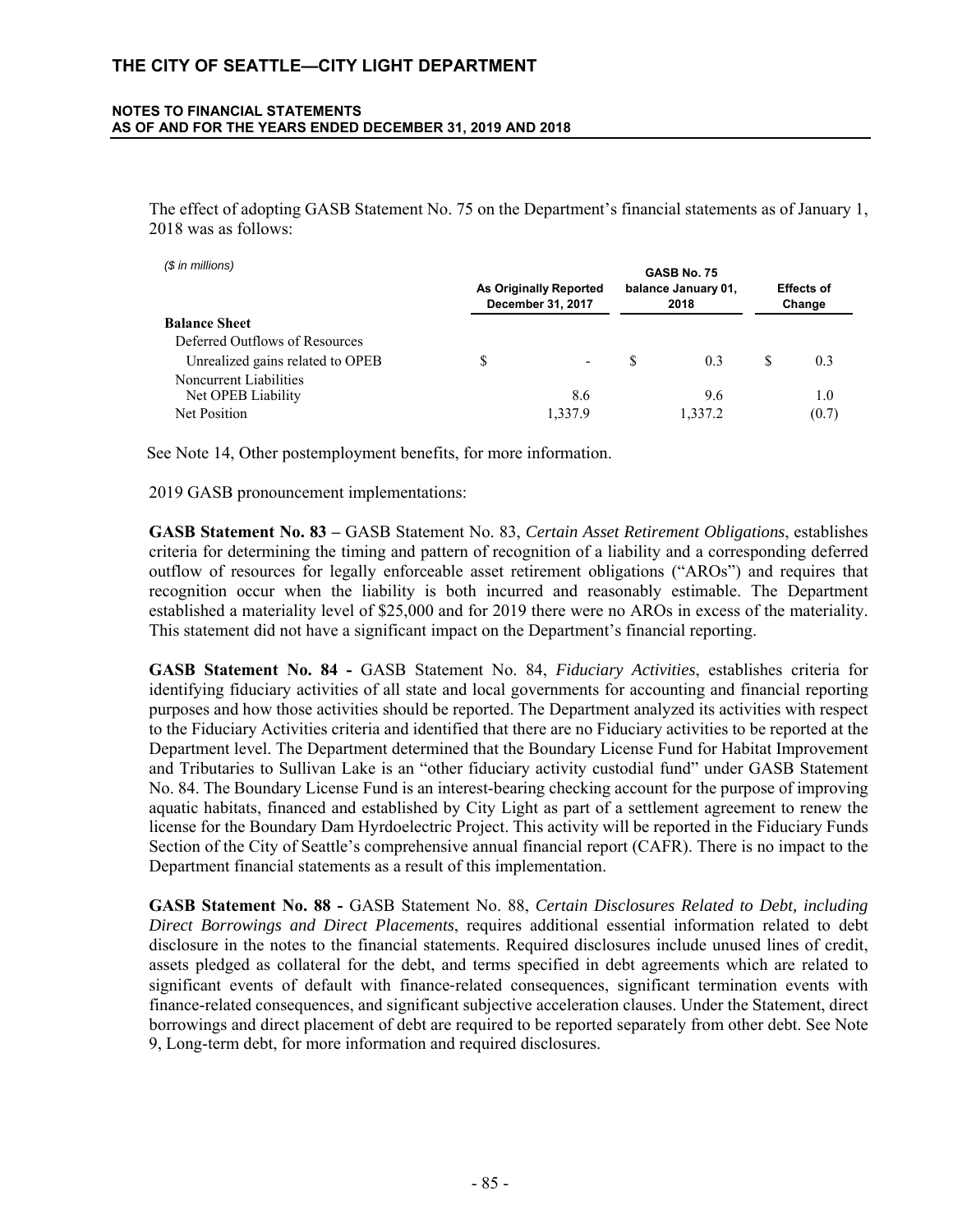#### **NOTES TO FINANCIAL STATEMENTS AS OF AND FOR THE YEARS ENDED DECEMBER 31, 2019 AND 2018**

**GASB Statement No. 89 -** GASB Statement No. 89, *Accounting for Interest Cost Incurred before the End of a Construction Period*, requires that interest cost incurred before the end of a construction period be recognized as an expense in the period in which the cost is incurred for financial statements prepared using the economic resources measurement focus. As a result, interest cost incurred before the end of a construction period will not be included in the historical cost of a capital asset reported in a business-type activity or enterprise fund. This standard was adopted by the Department Effective January 1, 2019. On the Department's financial statements, this implementation resulted in a decrease to additions to construction in process of approximately \$11.2 million on the Balance Sheet. On the Income Statement, there was a corresponding increase of approximately \$11.2 million interest expense in 2019, partially offset by reduced depreciation expense resulting from the decreased capitalizations of approximately \$0.3 million.

**GASB Statement No. 90** - GASB Statement No. 90, *Majority Equity Interests – an amendment of GASB Statements No. 14 and No. 61*, improves the consistency and comparability of reporting a government's majority equity interest in a legally separate organization and improves the relevance of financial statement information for certain component units. Because the Department does not have a majority equity interest in an organization, there is no impact on the Department's financial statements.

Future GASB pronouncement implementations:

**GASB Statement No. 87** - GASB Statement No. 87*, Leases*, requires the recognition of certain lease assets and liabilities for leases that previously were classified as operating leases and recognized as inflows of resources or outflows of resources based on the payment provisions of the contract. The standard establishes a single model for lease accounting based on the foundational principle that leases are financings of the right-to-use an underlying asset. Under the Statement, a lessee is required to recognize a lease liability and an intangible right-to-use lease asset, and a lessor is required to recognize a lease receivable and a deferred inflow of resources, which enhances the relevance and consistency of information about leasing activities. Statement No. 87 will be effective for the Department in 2020 and the Department is currently evaluating the impact the adoption of this statement will have on its financial statements.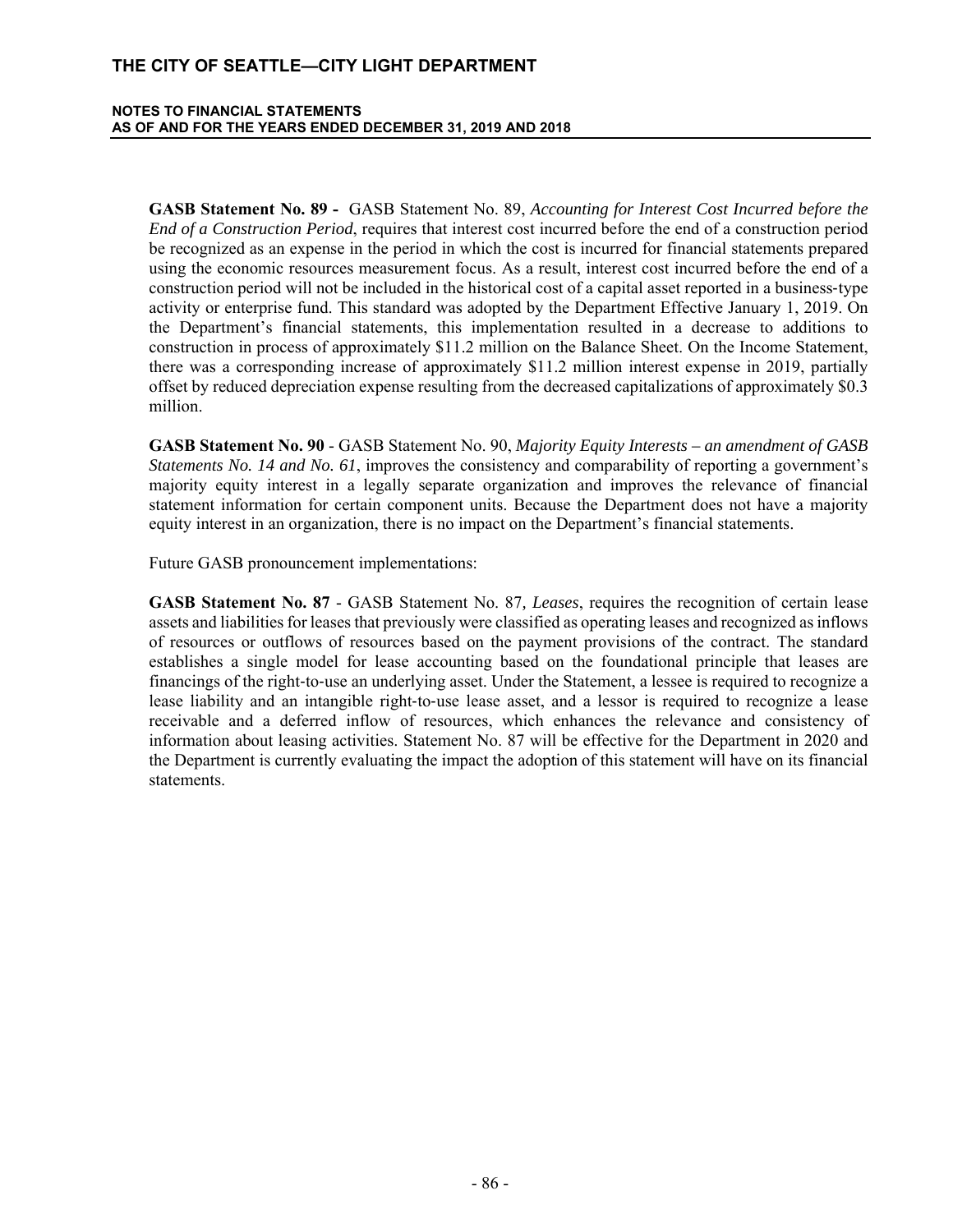#### **NOTES TO FINANCIAL STATEMENTS AS OF AND FOR THE YEARS ENDED DECEMBER 31, 2019 AND 2018**

### **22. SUBSEQUENT EVENTS**

In December 2019, a novel strain of coronavirus was reported in Wuhan, Hubei province, China. In the first several months of 2020, the virus, SARS-CoV-2, and resulting disease, COVID-19, spread to the United States, including to areas impacting the Department. At the end of April 2020, the Department's evaluation of the effects of these events is ongoing. However, based on experience through the issuance of this report management anticipates this situation to impact:

- Decline in demand for electric utility services and related revenue as a result of stay-at-home order from the State of Washington
- Increase in delinquencies or uncollectible retail electric and sundry accounts receivable as a result of business closures, unemployment and offering extending payment plans to all customer classes and not shutting-off customers for non-payment.
- The Department's share of investment valuations and decreased investment income from the City of Seattle's cash pool based on market results to date
- Ability to issue bonds as planned or obtain financing due to financial market disruptions.
- Reduction of budget expenditures during 2020 to offset loss of retail electric revenues
- Increased labor costs from new social distancing work practices and procedures.

The extent of the impact of COVID-19 on the Department's operational and financial performance will depend on future developments, including the duration and spread of the outbreak, related governmental or other regulatory actions, and impacts to the regional economy.

\*\*\*\*\*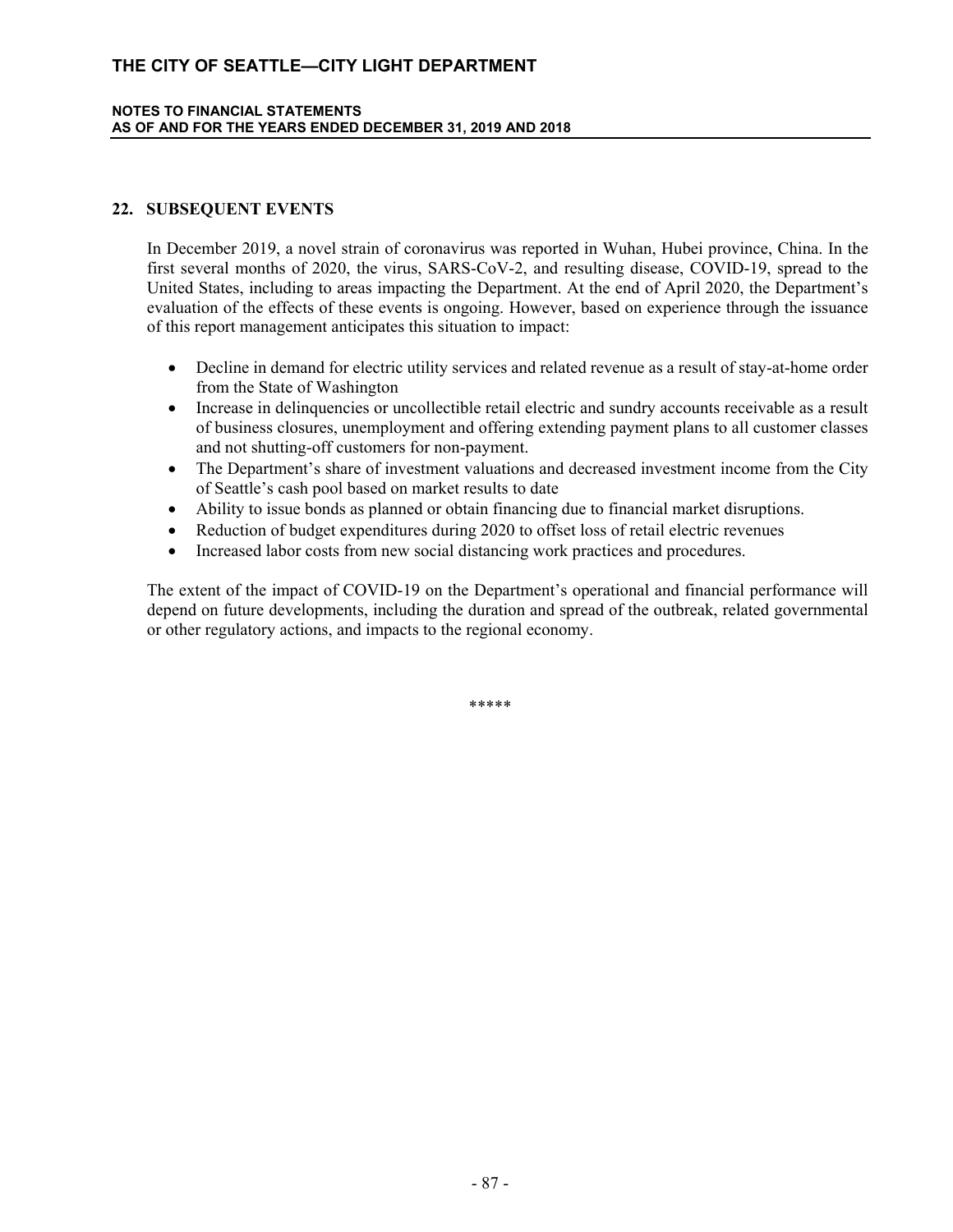### **REQUIRED SUPPLEMENTARY INFORMATION (UNAUDITED)**

### **DEFINED BENEFIT PENSION PLAN**

The Department's schedule of the employer's proportionate share of the net pension liability for the years ended December 31 (dollar amounts in millions):

|                                                                                                            |   | 2019    |    | 2018      |    | 2017    |    | 2016    |    | 2015               |
|------------------------------------------------------------------------------------------------------------|---|---------|----|-----------|----|---------|----|---------|----|--------------------|
| Employer's proportion of the net pension liability                                                         |   | 21.17%  |    | 21.00%    |    | 22.13%  |    | 24.46%  |    | 24.53%             |
| Employer's proportionate share of total pension liability                                                  |   | 896.9   | S. | 831.6     | S  | 839.5   | S. | 883.5   | S. | 841.5              |
| Employer's proportionate share of plan fiduciary net position                                              |   | 575.3   | S. | 599.1     | S  | 550.7   | S  | 565.7   | S. | 569.7              |
| Employer's proportionate share of the net pension liability                                                |   | 321.6   | S. | 232.5     | S. | 288.8   | S. | 317.8   |    | $\frac{\$}{271.8}$ |
| Employer's covered-employee payroll                                                                        | ъ | 163.7   | S  | 153.6     | S  | 156.5   | S  | 157.0   |    | $\frac{152.3}{2}$  |
| Employer's proportionate share of net pension liability as a<br>percentage of its covered-employee payroll |   | 196.42% |    | 151.41%   |    | 184.49% |    | 202.44% |    | 178.48%            |
| Plan fiduciary net position as a percentage of the total pension liability                                 |   | 64.14%  |    | $72.04\%$ |    | 65.60%  |    | 64.03%  |    | 67.70%             |

### **Notes to Schedule**

This schedule is intended to show information for 10 years. Since 2015 was the first year of this presentation, data on years preceding 2015 are not available. Additional years' data will be included as they become available.

The annual investment rate or return underlying the calculation of total pension liability was assumed to be 7.25% for 2019 and 7.50% for years 2015-2018. There were no changes to benefit terms in 2019. See Note 13 for details regarding actuarial methods and assumptions.

The Department's proportionate schedule of employer's contributions (dollar amounts in millions):

|                                                                  | 2019   | 2018                     | 2017                     | 2016   | 2015   |
|------------------------------------------------------------------|--------|--------------------------|--------------------------|--------|--------|
| Contractually required contribution                              | 24.8   | 24.7                     | 23.7                     | 25.3   | 24.9   |
| Contributions in relation to contractually required contribution | 24.8   | 24.7                     | 23.7                     | 25.3   | 24.9   |
| Contribution deficiency (excess)                                 |        | $\overline{\phantom{a}}$ | $\overline{\phantom{a}}$ | -      |        |
| Covered-employee payroll                                         | 165.3  | 163.7                    | 153.6                    | 156.5  | 157.0  |
| Contributions as a percentage of covered-employee payroll        | 15.00% | 15.09%                   | 15.43%                   | 16.17% | 15.86% |

### **Notes to Schedule**

This schedule is intended to show information for 10 years. Since 2015 was the first year of this presentation, data on years preceding 2015 are not available. Additional years' data will be included as they become available.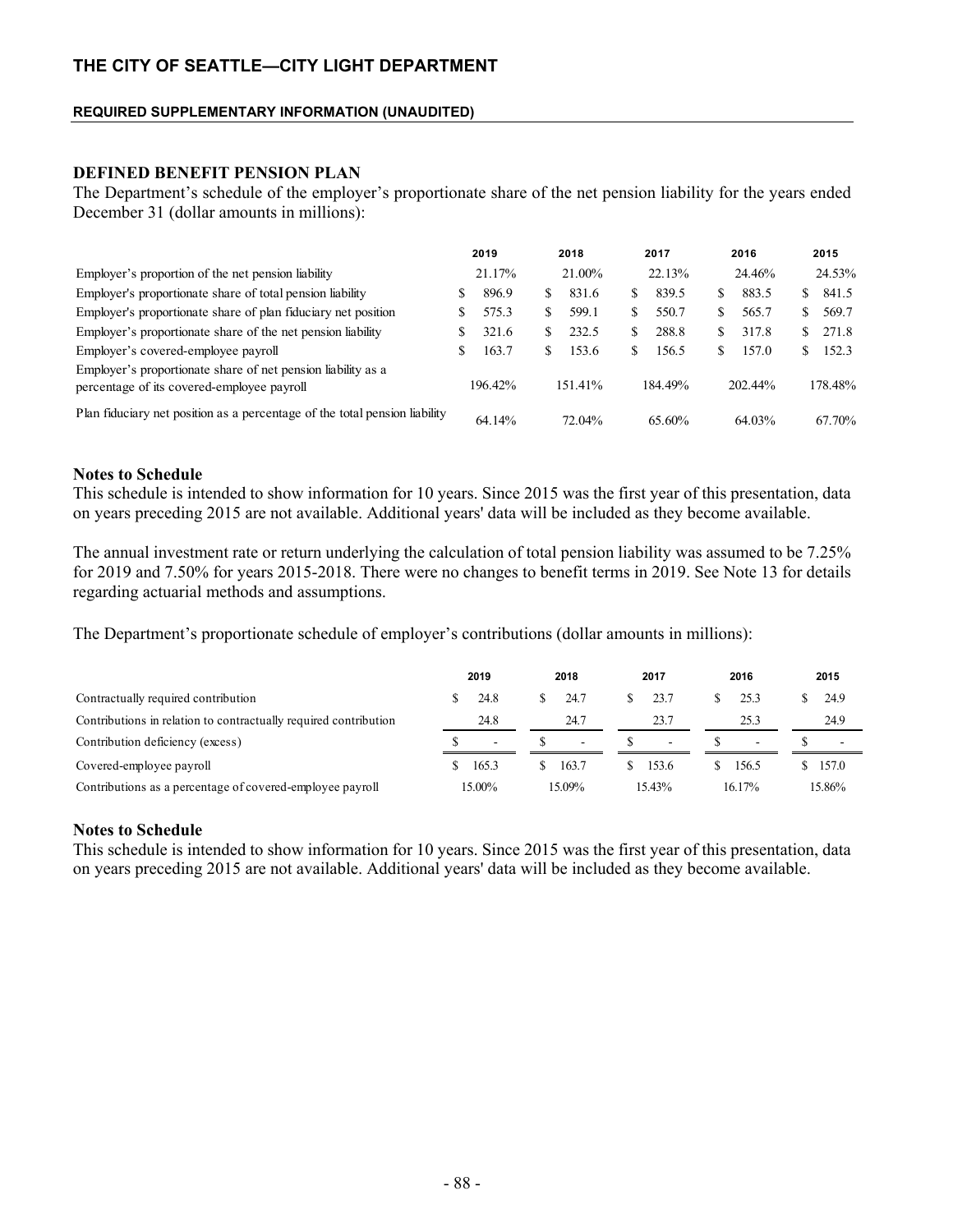### **REQUIRED SUPPLEMENTARY INFORMATION (UNAUDITED)**

# **DEFINED BENEFIT OPEB PLAN**

The Department's schedule of the employer's proportionate share of the net OPEB liability for the years ended December 31:

| $(S \in \mathbb{R})$ in millions)                                           |    | 2019     | 2018 |          |  |
|-----------------------------------------------------------------------------|----|----------|------|----------|--|
| Employer's proportion of the net OPEB liability                             |    | 14.34%   |      | 14.61%   |  |
| Employer's proportionate share of total OPEB liability                      | S  | 8.7      | S    | 8.9      |  |
| Employer's proportionate share of plan fiduciary net position               |    |          |      |          |  |
| Employer's proportionate share of the net OPEB liability                    | S  | 8.7      | \$.  | 8.9      |  |
| Employer's covered-employee payroll                                         | \$ | 145.6    |      | 148.3    |  |
| Employer's proportionate share of net OPEB liability as a percentage of its |    |          |      |          |  |
| covered-employee payroll                                                    |    | $6.00\%$ |      | $6.02\%$ |  |
| Plan fiduciary net position as a percentage of the total OPEB liability     |    |          |      |          |  |

#### **Notes to Schedule**

This schedule is intended to show information for 10 years. Since 2018 was the first year of this presentation, data on years preceding 2018 are not available. Additional years' data will be included as they become available.

There were no changes to benefit terms in 2019. See Note 14 for details regarding actuarial methods and assumptions.

The Department's proportionate schedule of employer's contributions (dollar amounts in millions):

|                                                           | 2019                     |   | 2018     |  |
|-----------------------------------------------------------|--------------------------|---|----------|--|
| Actuarially required contribution                         | 0.3                      | S | 0.3      |  |
| Actual contributions                                      | 0.3                      |   | 0.3      |  |
| Contribution deficiency (excess)                          | $\overline{\phantom{a}}$ |   |          |  |
| Covered-employee payroll                                  | $165.3*$                 |   | 145.6    |  |
| Contributions as a percentage of covered-employee payroll | 0.18%                    |   | $0.21\%$ |  |

\* 2019 Covered-employee payroll estimated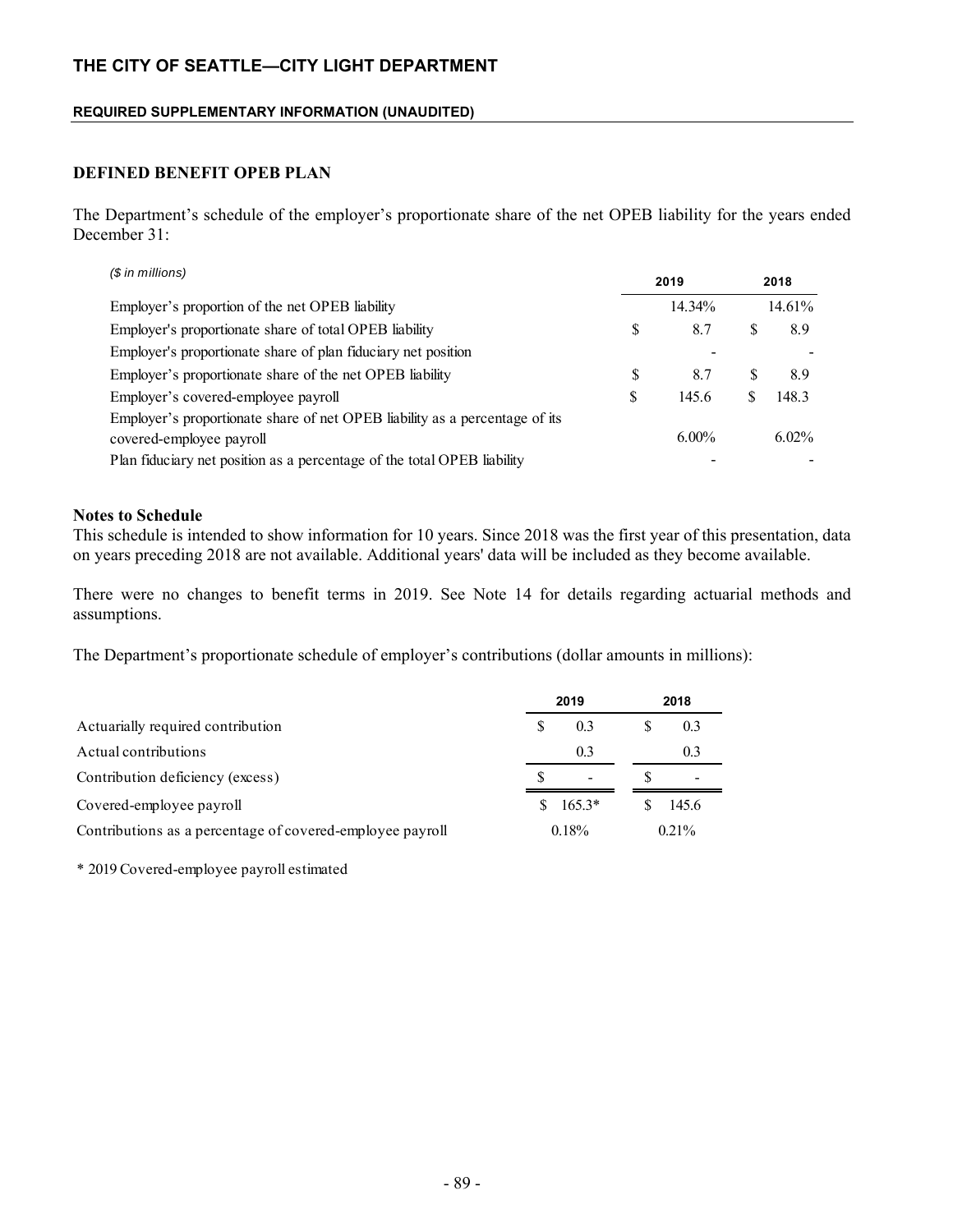#### **OTHER INFORMATION (UNAUDITED)**

### **DEBT SERVICE COVERAGE**

Following is a table that provides information for the Department's debt service coverage for years 2019, 2018, and 2017. The target level for debt service coverage was 1.8x on all bonds for 2019, 2018 and 2017 in accordance with current financial policies (which include a Rate Stabilization Account that will result in greater compliance of actual debt service coverage with the policy-specified level).

| (\$ in millions)                                                                   |                |              |               |
|------------------------------------------------------------------------------------|----------------|--------------|---------------|
| <b>Debt Service Coverage</b>                                                       |                | December 31  |               |
| <b>OPERATING REVENUES:</b>                                                         | 2019           | 2018         | 2017          |
| Retail power revenues                                                              | \$<br>938.9    | \$<br>868.6  | \$<br>875.2   |
| Short-term wholesale power revenues                                                | 43.2           | 61.0         | 60.9          |
| Other power-related revenues $(a)(b)(c)$                                           | 52.2           | 45.9         | 35.8          |
| Transfers from/(to) rate stabilization account (d)                                 | 22.8           | (3.5)        | (2.3)         |
| Other operating revenues                                                           | 22.4           | 19.6         | 20.1          |
| Total operating revenues                                                           | \$<br>1,079.5  | \$<br>991.6  | \$<br>989.7   |
| <b>OPERATING EXPENSES:</b>                                                         |                |              |               |
| Long-term purchased power—Bonneville and other (b)                                 | \$<br>215.9    | \$<br>217.8  | \$<br>224.8   |
| Short-term wholesale power purchases                                               | 34.3           | 18.5         | 15.2          |
| Other power expenses (b)                                                           | 74.4           | 70.2         | 65.4          |
| Transmission (e)                                                                   | 52.4           | 54.2         | 52.5          |
| Distribution                                                                       | 60.4           | 61.9         | 60.4          |
| Customer service                                                                   | 33.7           | 55.7         | 49.4          |
| Conservation                                                                       | 33.4           | 32.9         | 32.5          |
| Administrative and general<br>Taxes                                                | 122.9<br>100.1 | 96.2<br>91.8 | 128.7<br>94.8 |
| Depreciation and amortization                                                      | 145.8          | 124.0        | 128.8         |
| Total operating expenses                                                           | \$<br>873.3    | \$<br>823.2  | \$<br>852.5   |
| NET OPERATING REVENUE (f)                                                          | \$<br>206.2    | \$<br>168.4  | \$<br>137.2   |
| Adjustments to Net Operating Revenue (g)                                           |                |              |               |
| City Taxes (h)                                                                     | \$<br>58.5     | \$<br>53.4   | \$<br>54.4    |
| Depreciation and amortization                                                      | 145.8          | 124.0        | 128.8         |
| Depreciation $\&$ amortization included in operating $\&$ maintenance expenses (i) | 30.8           | 33.0         | 32.4          |
| Pension expense (j)                                                                | 33.6           | 22.0         | 37.1          |
| Pension contributions (j)                                                          | (24.8)         | (24.7)       | (23.7)        |
| Valuation on exchange power, net $(b)(c)$                                          |                | 0.9          |               |
| BPA Conservation Augmentation/Agreement revenue (k)                                | (2.1)          | (1.9)        | (1.6)         |
| Investment income (1)                                                              | 10.7           | 10.9         | 7.4           |
| Non-cash expenses (m)                                                              | 1.0            | 0.8          | 2.4           |
| Other $(n)$                                                                        | 3.0            | 1.6          | 2.4           |
| Total adjustments                                                                  | \$<br>256.5    | \$<br>220.0  | \$<br>239.6   |
| Net Revenue Available for Debt Service                                             | \$<br>462.7    | \$<br>388.4  | \$<br>376.8   |
| Total Debt Service (o)                                                             | \$<br>220.8    | \$<br>212.4  | \$<br>203.3   |
| Ratio of Available Net Revenue to Debt Service                                     | 2.10x          | 1.83x        | 1.85x         |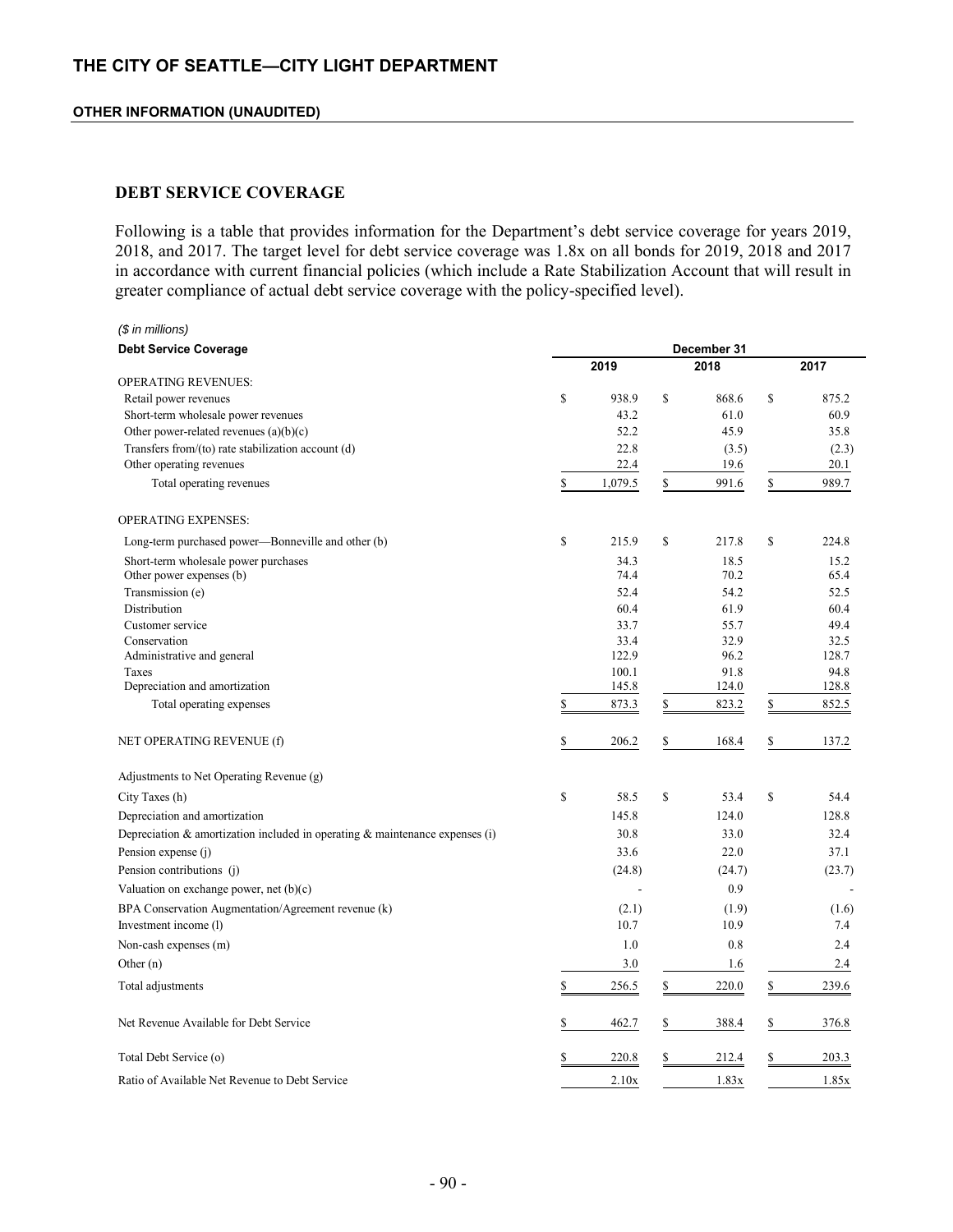#### **OTHER INFORMATION (UNAUDITED)**

**Notes** 

- (a) Includes conservation and renewable credits under the power sales contract with BPA, the recognition of payments from BPA for the purchase of conservation savings, revenue from deliveries of power to Pend Oreille PUD pursuant to the Boundary Project's FERC license, and other energy credits.
- (b) Effective January 1, 2016, the Department adopted GASB Statement No. 72, *Fair Value Measurement and Application.* Nonmonetary transactions are measured at fair value and are valued at market. Disclosures required by GASB Statement No. 72 are available in Note 2 Fair Value Measurement.
- (c) Includes significant activity for the valuation of energy delivered under seasonal exchanges, basis sales, and other power exchange contracts. Energy exchanges have both revenue and expense components; therefore, a net revenue or expense adjustment is made for a given year.
- (d) Transfers from/(to) the RSA in accordance with Ordinance No. 123260, primarily to address fluctuations in surplus power sales.
- (e) Includes revenue from the short-term sale of excess transmission capacity.
- (f) Operating Income per audited financial statements.
- (g) Significant non-cash transactions are adjusted from Net Operating Revenue to calculate Revenue Available for Debt Service. Furthermore, some types of revenue in addition to Operating Revenue are included to calculate Revenue Available for Debt Service. These adjustments are listed in the remaining lines within the table.
- (h) City taxes are excluded because the lien on such taxes is junior to debt service in accordance with the Bond Legislation.
- (i) The majority of the depreciation and amortization (non-cash) expenses included in Operating and Maintenance Expense are for amortization of conservation expenses that are recognized over a 20-year period.
- (j) Pension expense is the amount recorded for compliance with GASB Statement No. 68, *Accounting and Financial Reporting for Pensions*, a non-cash item. Pension contributions are the Department cash contributions to the Seattle City Employee's Retirement System.
- (k) Payments received for conservation measures are initially recorded as unearned revenue. The adjustment represents the amount of revenue amortized and recognized over future periods for financial reporting, a non-cash transaction.
- (l) Investment income is not included in Total Revenue in this table; therefore, an adjustment is made to Net Operating Revenue, consisting primarily of interest earnings from City's cash pool and interest receipts from suburban underground charges. This amount excludes unrealized gains and losses, which are non-cash adjustments.
- (m) Effective 2018 includes adjustment for GASB Statement No. 75, *Accounting and Financial Reporting for Postemployment Benefits Other Than Pensions* in addition to primarily claim expenses and capital projects expenditures from prior year which were determined not to be capital expenditures.
- (n) Includes proceeds from sale of properties, principal receipts from suburban underground charges from local jurisdictions, and miscellaneous items.
- (o) Net of federal bond subsidies.

| <b>Year Ending</b> |   | <b>Revenue Available</b> | <b>Debt Service</b> | <b>Debt Service</b> |
|--------------------|---|--------------------------|---------------------|---------------------|
| December 31        |   | for Debt Service         | <b>Requirements</b> | Coverage            |
| $$$ in millions)   |   |                          |                     |                     |
| 2019               | S | 462.7                    | \$<br>220.8         | 2.10                |
| 2018               |   | 388.4                    | 212.4               | 1.83                |
| 2017               |   | 376.8                    | 203.3               | 1.85                |
| 2016               |   | 331.9                    | 196.5               | 1.69                |
| 2015               |   | 306.6                    | 189.6               | 1.62                |

#### **DEBT SERVICE COVERAGE: ALL BONDS**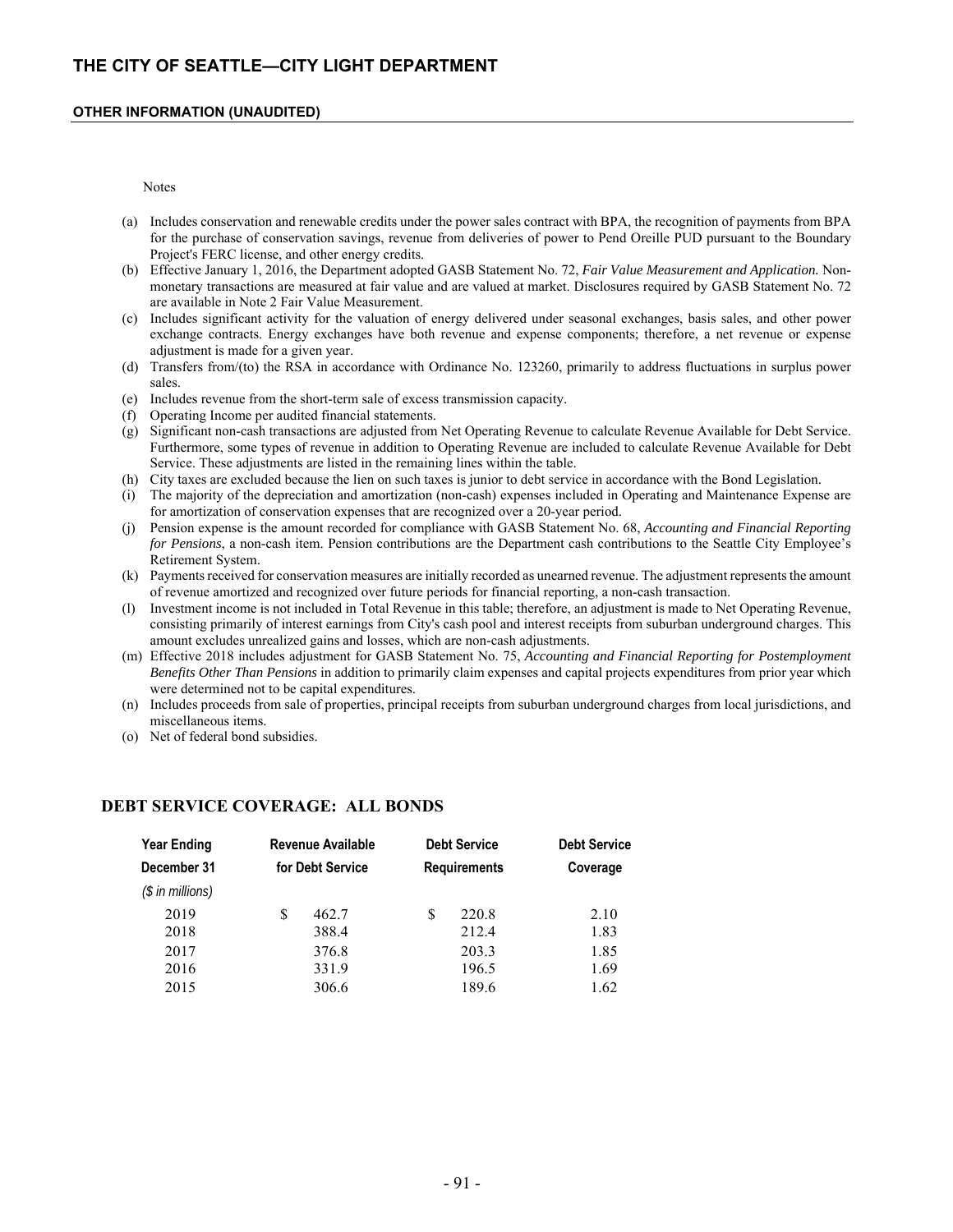#### **OTHER INFORMATION (UNAUDITED)**

# **INTEREST REQUIREMENTS AND PRINCIPAL REDEMPTION ON LONG-TERM DEBT**

| <b>Year Ending</b>                | <b>Fixed Rate Bonds</b> |           |    |          |    | <b>Variable Rate Bonds</b> |    |                |    |                 |              |               |    |                      |
|-----------------------------------|-------------------------|-----------|----|----------|----|----------------------------|----|----------------|----|-----------------|--------------|---------------|----|----------------------|
| December 31<br>$(S \in millions)$ |                         | Principal |    | Interest |    | Subtotal                   |    | Principal      |    | <b>Interest</b> |              | Subtotal      |    | Total <sup>(a)</sup> |
|                                   |                         |           |    |          |    |                            |    |                |    |                 |              |               |    |                      |
| 2020                              | \$                      | 120.1     | \$ | 104.9    | \$ | 225.0                      | \$ | 2.5            | \$ | 3.8             | $\mathbb{S}$ | 6.3           | \$ | 231.3                |
| 2021                              |                         | 117.0     |    | 101.6    |    | 218.6                      |    | 2.1            |    | 3.8             |              | 5.9           |    | 224.5                |
| 2022                              |                         | 116.8     |    | 95.8     |    | 212.6                      |    | 2.2            |    | 3.8             |              | 6.0           |    | 218.6                |
| 2023                              |                         | 119.1     |    | 90.0     |    | 209.1                      |    | 2.2            |    | 3.7             |              | 5.9           |    | 215.0                |
| 2024                              |                         | 122.7     |    | 83.9     |    | 206.6                      |    | 2.3            |    | 3.7             |              | 6.0           |    | 212.6                |
| 2025                              |                         | 112.6     |    | 77.7     |    | 190.3                      |    | 2.4            |    | 3.7             |              | 6.1           |    | 196.4                |
| 2026                              |                         | 106.3     |    | 72.3     |    | 178.6                      |    | 5.9            |    | 3.6             |              | 9.5           |    | 188.1                |
| 2027                              |                         | 84.4      |    | 67.3     |    | 151.7                      |    | 6.1            |    | 3.4             |              | 9.5           |    | 161.2                |
| 2028                              |                         | 86.2      |    | 63.4     |    | 149.6                      |    | 6.3            |    | 3.3             |              | 9.6           |    | 159.2                |
| 2029                              |                         | 80.4      |    | 59.6     |    | 140.0                      |    | 6.6            |    | 3.2             |              | 9.8           |    | 149.8                |
| 2030                              |                         | 66.0      |    | 56.2     |    | 122.2                      |    | 6.9            |    | 3.0             |              | 9.9           |    | 132.1                |
| 2031                              |                         | 68.6      |    | 53.1     |    | 121.7                      |    | $7.1\,$        |    | 2.9             |              | 10.0          |    | 131.7                |
| 2032                              |                         | 71.3      |    | 49.9     |    | 121.2                      |    | 7.4            |    | 2.8             |              | 10.2          |    | 131.4                |
| 2033                              |                         | 74.2      |    | 46.6     |    | 120.8                      |    | 7.7            |    | 2.6             |              | 10.3          |    | 131.1                |
| 2034                              |                         | 77.2      |    | 43.3     |    | 120.5                      |    | 8.1            |    | 2.5             |              | 10.6          |    | 131.1                |
| 2035                              |                         | 80.3      |    | 40.0     |    | 120.3                      |    | 8.4            |    | 2.3             |              | 10.7          |    | 131.0                |
| 2036                              |                         | 88.8      |    | 36.3     |    | 125.1                      |    | 8.7            |    | 2.1             |              | 10.8          |    | 135.9                |
| 2037                              |                         | 78.7      |    | 32.5     |    | 111.2                      |    | 9.1            |    | $2.0\,$         |              | 11.1          |    | 122.3                |
| 2038                              |                         | 81.7      |    | 29.0     |    | 110.7                      |    | 9.4            |    | 1.8             |              | 11.2          |    | 121.9                |
| 2039                              |                         | 84.9      |    | 25.4     |    | 110.3                      |    | 9.8            |    | 1.6             |              | 11.4          |    | 121.7                |
| 2040                              |                         | 88.2      |    | 21.6     |    | 109.8                      |    | 10.2           |    | $1.4\,$         |              | 11.6          |    | 121.4                |
| 2041                              |                         | 77.7      |    | 18.1     |    | 95.8                       |    | 10.6           |    | 1.2             |              | 11.8          |    | 107.6                |
| 2042                              |                         | 64.2      |    | 15.2     |    | 79.4                       |    | 11.1           |    | 1.0             |              | 12.1          |    | 91.5                 |
| 2043                              |                         | 67.0      |    | 12.4     |    | 79.4                       |    | 11.5           |    | 0.7             |              | 12.2          |    | 91.6                 |
| 2044                              |                         | 58.8      |    | 9.6      |    | 68.4                       |    | 12.0           |    | 0.5             |              | 12.5          |    | 80.9                 |
| 2045                              |                         | 52.1      |    | 7.1      |    | 59.2                       |    | 12.5           |    | 0.3             |              | 12.8          |    | 72.0                 |
| 2046                              |                         | 46.0      |    | 5.0      |    | 51.0                       |    | 5.5            |    | $0.1\,$         |              | 5.6           |    | 56.6                 |
| 2047                              |                         | 40.4      |    | 3.0      |    | 43.4                       |    | $\overline{a}$ |    | $\overline{a}$  |              | $\frac{1}{2}$ |    | 43.4                 |
| 2048                              |                         | 27.6      |    | 1.3      |    | 28.9                       |    |                |    |                 |              |               |    | 28.9                 |
| 2049                              |                         | 13.2      |    | 0.3      |    | 13.5                       |    |                |    |                 |              |               |    | 13.5                 |
| Total                             | \$                      | 2,372.5   | \$ | 1,322.4  | \$ | 3,694.9                    | \$ | 194.6          | \$ | 64.8            | \$           | 259.4         | \$ | 3,954.3              |

<sup>(a)</sup> Maximum debt service of \$231.3 is due in 2020. See Note 9 Long-term debt.

Note: All parity bonds of the Department are fixed rate bonds except the 2018B B.1 & B.2, and 2018C C.1 & C.2 bonds which are variable rate bonds.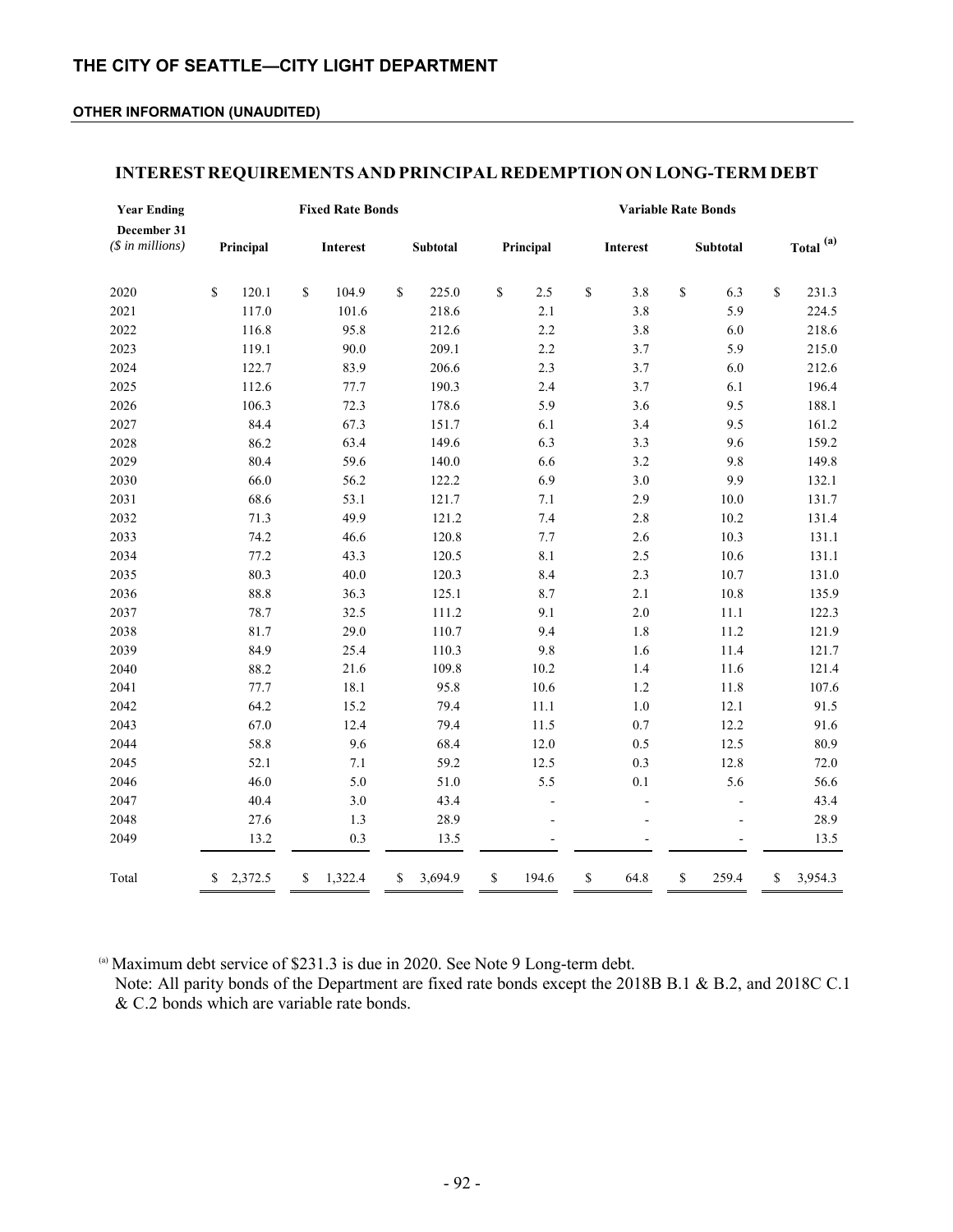### **OTHER INFORMATION (UNAUDITED)**

### STATEMENT OF LONG-TERM DEBT

#### **As of December 31, 2019**

|  | (\$ in millions) |
|--|------------------|
|  |                  |

| (\$ in millions)   |                 |                            |               | <b>Amount Due</b> |            |                |  |  |
|--------------------|-----------------|----------------------------|---------------|-------------------|------------|----------------|--|--|
|                    |                 | Interest                   | Amount        | Amount            | Within     | <b>Accrued</b> |  |  |
| <b>Bond Series</b> | <b>When Due</b> | Rate (%)                   | <b>Issued</b> | Outstanding       | One Year   | Interest       |  |  |
| Series 2010A       | 2020-2021       | 4.447                      | 4.6<br>S      | 4.6<br>S          |            | S<br>0.1       |  |  |
| Series 2010A       | 2022            | 4.597                      | 7.2           | 7.2               |            | 0.1            |  |  |
| Series 2010A       | 2023            | 4.747                      | 7.5           | 7.5               | ä,         | 0.2            |  |  |
| Series 2010A       | 2024            | 4.947                      | 7.7           | 7.7               |            | 0.2            |  |  |
| Series 2010A       | 2025            | 5.047                      | 8.0           | 8.0               | ä,         | 0.2            |  |  |
| Series 2010A       | 2026            | 5.147                      | 8.2           | 8.2               |            | 0.2            |  |  |
| Series 2010A       | 2027            | 5.247                      | 8.5           | 8.5               |            | 0.2            |  |  |
| Series 2010A       | 2028-2030       | 5.470                      | 27.4          | 27.4              | ä,         | 0.6            |  |  |
| Series 2010A       | 2031-2040       | 5.570                      | 102.6         | 102.5             | ä,         | 2.3            |  |  |
| Series 2010B       | 2020            | 4.000                      | 2.6           | 2.6               | 2.6        | ÷,             |  |  |
| Series 2010B       | 2020            | 5.000                      | 43.9          | 43.9              | 43.9       | 0.9            |  |  |
| Series 2010C       | 2020-2040       | 5.590                      | 13.3          | 13.3              | ٠          | 0.3            |  |  |
| Series 2011A       | 2031-2036       | 5.250                      | 75.8          | 57.9              | 11.9       | 1.2            |  |  |
| Series 2011B       | 2027            | 5.750                      | 10.0          | 10.0              | ä,         | 0.2            |  |  |
| Series 2012A       | 2020-2027       | 5.000                      | 198.0         | 125.9             | 13.9       | 0.5            |  |  |
| Series 2012A       | 2028            | 3.250                      | 12.4          | 12.4              | ÷          | 0.1            |  |  |
| Series 2012A       | 2034-2036       | 4.000                      | 25.1          | 25.1              | ÷          | 0.1            |  |  |
| Series 2012A       | 2037-2041       | 4.000                      | 49.1          | 49.1              | ä,         | 0.1            |  |  |
| Series 2012C       | 2028            | 3.400                      | 4.3           | 4.3               | ä,         |                |  |  |
| Series 2012C       | 2029            | 3.500                      | 7.7           | 7.7               |            |                |  |  |
| Series 2012C       | 2030            | 3.500                      | 7.7           | 7.7               | ä,         | ä,             |  |  |
| Series 2012C       | 2031-2033       | 3.750                      | 23.4          | 23.4              | ٠          | 0.1            |  |  |
| Series 2013        | 2020-2033       | 5.000                      | 97.4          | 84.5              | 3.7        | 2.0            |  |  |
| Series 2013        | 2034-2035       | 4.000                      | 14.7          | 14.7              | ÷.         | 0.3            |  |  |
| Series 2013        | 2036-2038       | 4.125                      | 24.4          | 24.4              | ä,         | 0.6            |  |  |
| Series 2013        | 2039-2043       | 4.500                      | 48.3          | 48.3              | ä,         | 1.1            |  |  |
| Series 2014        | 2020-2029       | 5.000                      | 163.2         | 96.3              | 13.4       | 1.5            |  |  |
| Series 2014        | 2030-2038       | 4.000                      | 53.9          | 53.9              | ÷          | 0.8            |  |  |
| Series 2014        | 2039-2040       | 4.000                      | 14.8          | 14.8              | ä,         | 0.2            |  |  |
| Series 2014        | 2041-2044       | 4.000                      | 33.3          | 33.3              | L.         | 0.5            |  |  |
| Series 2015A       | 2020-2026       | 5.000                      | 62.9          | 40.0              | 5.8        | 0.3            |  |  |
| Series 2015A       | 2027-2045       | 4.000                      | 109.0         | 109.0             | ٠          | 0.8            |  |  |
| Series 2016A       | 2036-2041       | 4.050                      | 31.9          | 31.9              | ÷,         | 0.6            |  |  |
| Series 2016B       | 2020-2028       | 5.000                      | 103.0         | 101.5             | 10.3       | 1.2            |  |  |
| Series 2016B       | 2029            | 4.000                      | 13.9          | 13.9              |            | 0.2            |  |  |
| Series 2016C       | 2020-2026       | 5.000                      | 56.9          | 50.2              | 2.5        | 0.5            |  |  |
| Series 2016C       | 2027-2046       | 4.000                      | 103.9         | 103.9             |            | 1.2            |  |  |
| Series 2017C       | 2020-2032       | 5.000                      | 174.2         | 165.0             | 4.3        | 2.5            |  |  |
| Series 2017C       | 2033-2047       | 4.000                      | 211.3         | 211.3             | L.         | 3.1            |  |  |
| Series 2018A       | 2020-2029       | 5.000                      | 60.2          | 56.3              | 4.5        | 0.9            |  |  |
| Series 2018A       | 2030-2048       | 4.000                      | 203.6         | 203.6             | ä,         | 4.6            |  |  |
| Series 2018B B.1   | 2026-2045       | $1.35 - 2.59$ <sup>A</sup> | 50.1          | 50.1              | ÷          | 0.1            |  |  |
| Series 2018B B.2   | 2026-2045       | $1.35 - 2.59$ <sup>A</sup> | 50.1          | 50.1              |            | 0.1            |  |  |
| Series 2018C C.1   | 2020-2046       | $1.26 - 2.79$ <sup>A</sup> | 49.3          | 47.2              | 1.2        | 0.1            |  |  |
| Series 2018C C.2   | 2020-2046       | $1.26 - 2.79$ <sup>A</sup> | 49.3          | 47.2              | 1.2        | 0.1            |  |  |
| Series 2019A       | 2020-2049       | 5.000                      | 210.5         | 210.5             | 3.5        | 2.2            |  |  |
| Series 2019B       | 2021-2026       | 5.000                      | 140.3         | 140.3             | ÷          | 1.1            |  |  |
| Total              |                 |                            | \$<br>2,785.4 | \$<br>2,567.1     | S<br>122.6 | S<br>34.1      |  |  |

A Range of adjustable rates in effect during 2019.

Note: All parity bonds of the Department are fixed rate bonds except the 2018B B1&B2, and 2018C C1&C2 bonds, which are variable rate bonds.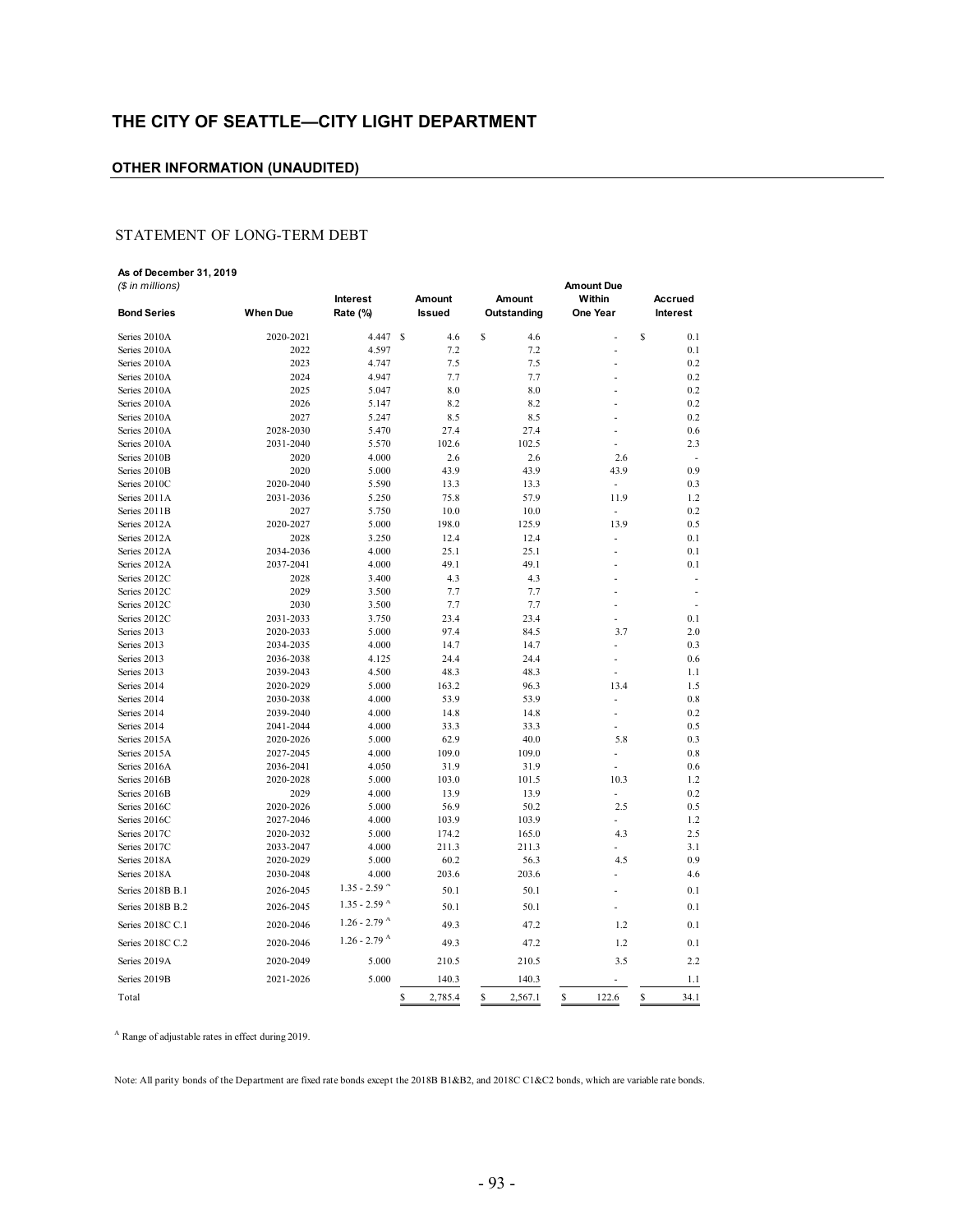#### **OTHER INFORMATION (UNAUDITED)**

# **POWER COSTS AND STATISTICS**

| <b>Year ending December 31</b><br>$($$ in millions)      | 2019        | 2018        | 2017                 | 2016        | 2015        |
|----------------------------------------------------------|-------------|-------------|----------------------|-------------|-------------|
| <b>POWER COSTS</b>                                       |             |             |                      |             |             |
| Hydroelectric generation <sup>(a)©</sup>                 | \$<br>54.4  | \$<br>51.7  | $\mathbb{S}$<br>56.8 | \$<br>53.0  | \$<br>50.1  |
| Long-term purchased power <sup>(b)</sup>                 | 215.9       | 217.8       | 224.8                | 219.8       | 213.6       |
| Wholesale power purchases <sup>(c)(e)</sup>              | 34.3        | 18.5        | 15.2                 | 15.1        | 26.8        |
| Fair valuation & other power purchases <sup>(b)(e)</sup> | 21.9        | 20.6        | 11.4                 | 10.5        | 11.8        |
| Owned transmission <sup>(a)</sup>                        | 15.7        | 17.0        | 15.5                 | 15.9        | 17.2        |
| Wheeling expenses                                        | 43.3        | 43.2        | 42.9                 | 42.9        | 42.0        |
| Other power expenses                                     | 14.5        | 13.1        | 13.9                 | 12.8        | 12.9        |
| Total power costs                                        | 400.0       | 381.9       | 380.5                | 370.0       | 374.4       |
| Less short-term wholesale power sales <sup>(c)</sup>     | (43.2)      | (61.0)      | (60.9)               | (62.9)      | (61.2)      |
| Less other power-related revenues                        | (36.8)      | (28.5)      | (20.8)               | (16.7)      | (19.9)      |
| Less fair valuation other power-related <sup>(b)</sup>   | (15.4)      | (17.4)      | (15.0)               | (15.9)      | (16.9)      |
| Net power costs                                          | \$<br>304.6 | \$<br>275.0 | \$<br>283.8          | \$<br>274.5 | \$<br>276.4 |
| <b>POWER STATISTICS (MWh)</b>                            |             |             |                      |             |             |
| Hydroelectric generation <sup>(c)</sup>                  | 5,346,373   | 6,419,136   | 6,396,563            | 6,707,264   | 5,979,884   |
| Long-term purchased power <sup>(b)</sup>                 | 6,243,569   | 6,354,303   | 7,521,767            | 7,215,308   | 6,900,647   |
| Wholesale power purchases <sup>(c)(e)</sup>              | 1,028,182   | 1,167,441   | 904,362              | 936,289     | 1,379,168   |
| Wholesale power sales <sup>(c)(e)</sup>                  | (2,123,263) | (3,329,288) | (3,695,173)          | (4,044,452) | (3,548,507) |
| Other <sup>(d)</sup>                                     | (958, 287)  | (938, 363)  | (1,154,419)          | (1,117,826) | (1,023,970) |
| Total power available                                    | 9,536,574   | 9,673,229   | 9,973,100            | 9,696,583   | 9,687,222   |
| Less self consumed energy                                | (26,962)    | (25, 642)   | (26, 691)            | (24, 912)   | (25, 195)   |
| Less system losses                                       | (387, 653)  | (573, 525)  | (537,750)            | (491, 233)  | (504, 533)  |
| Total power delivered to retail customers                | 9,121,959   | 9,074,062   | 9,408,659            | 9,180,438   | 9,157,494   |
| Net power cost per MWh delivered <sup>(1)</sup>          | \$<br>33.38 | \$<br>30.31 | \$<br>30.16          | \$<br>29.90 | \$<br>30.18 |

(a) Including depreciation.

(b) Long-term purchased power, fair valuation & other power purchases, and fair valuation other power-related include energy exchanged under seasonal and other exchange contracts are valued at market.

(c) The level of generation (and consequently the amount of power purchased and sold on the wholesale market) can fluctuate widely from year to year depending upon water conditions in the Northwest region.

(d) "Other" includes seasonal exchange power delivered and miscellaneous power transactions.

(e) Bookout purchases are excluded from wholesale power purchases and are reported on a net basis in wholesale power sales, however MWh are presented gross.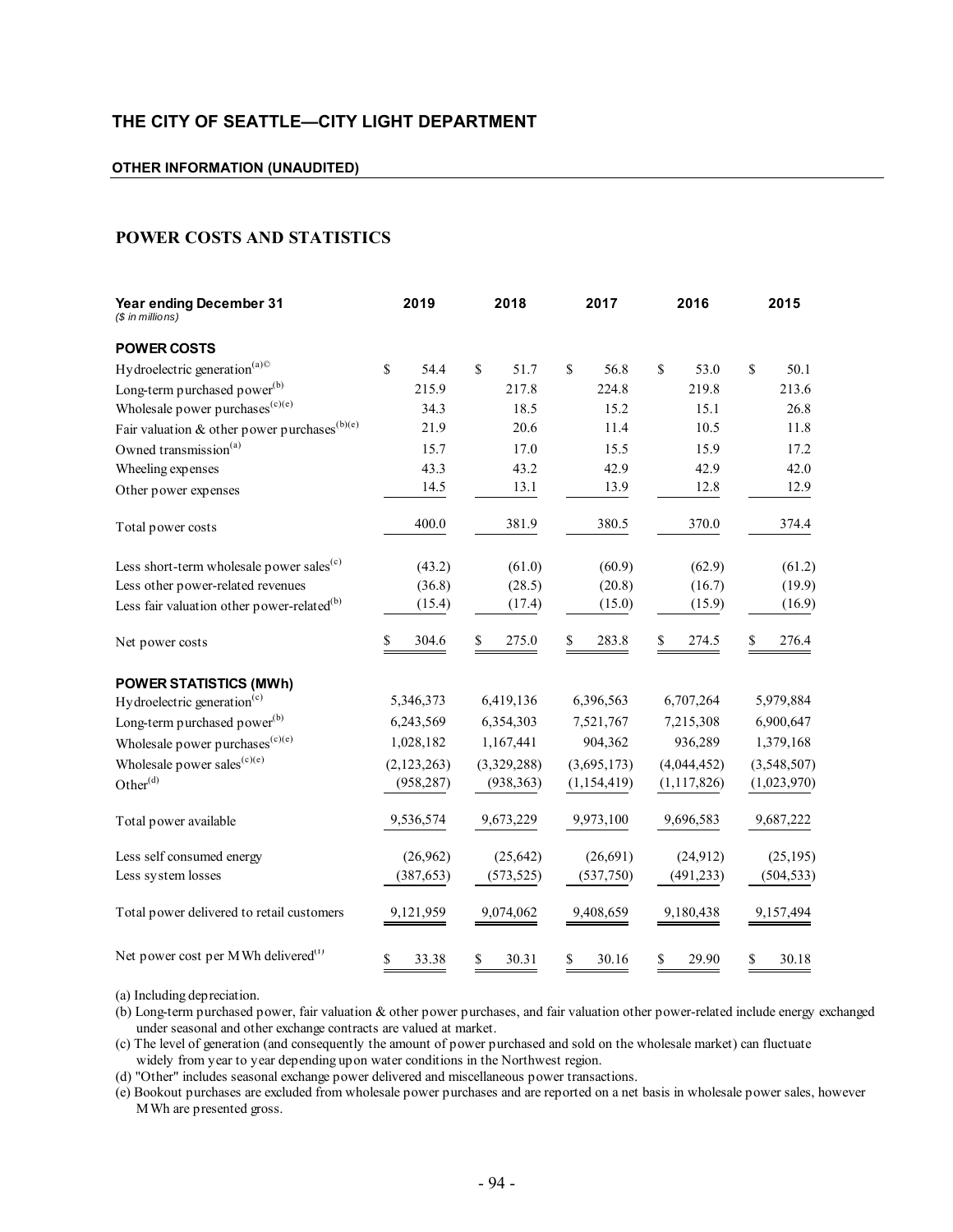### **OTHER INFORMATION (UNAUDITED)**

|                                                                  | 2019       | 2018       | 2017       | 2016       | 2015       |
|------------------------------------------------------------------|------------|------------|------------|------------|------------|
|                                                                  |            |            |            |            |            |
| Department-Owned Generation                                      |            |            |            |            |            |
| <b>Boundary Project</b><br>Skagit Hydroelectric Project:         | 3,307,074  | 4,008,235  | 3,825,302  | 3,888,316  | 3,469,855  |
| Gorge                                                            | 832,815    | 947,000    | 998,676    | 1,036,540  | 953,628    |
| Diablo                                                           | 610,968    | 626,127    | 692,828    | 870,216    | 775,025    |
| Ross                                                             | 524,516    | 690,006    | 741,493    | 791,415    | 684,687    |
| Cedar Falls/Newhalem                                             | 41,376     | 89,250     | 83,461     | 68,429     | 47,571     |
| South Fork Tolt                                                  | 29,624     | 58,518     | 54,803     | 52,348     | 49,118     |
|                                                                  |            |            |            |            |            |
| Subtotal                                                         | 4,388,973  | 6,419,136  | 6,396,563  | 6,707,264  | 5,979,884  |
| <b>Energy Purchases</b>                                          |            |            |            |            |            |
| Bonneville                                                       | 4,388,973  | 4,435,838  | 5,482,904  | 5,138,417  | 4,971,459  |
| Priest Rapids                                                    | 19,866     | 25,732     | 24,532     | 25,249     | 23,698     |
| Columbia Basin Hydropower                                        | 219,094    | 241,236    | 228,789    | 253,628    | 258,678    |
| <b>High Ross</b>                                                 | 307,599    | 310,700    | 313,973    | 308,478    | 310,102    |
| Lucky Peak                                                       | 364,089    | 347,669    | 463,403    | 340,474    | 278,001    |
| <b>Stateline Wind Project</b>                                    | 338,452    | 342,873    | 330,161    | 373,389    | 299,551    |
| Columbia Ridge                                                   | 101,615    | 102,617    | 96,096     | 99,487     | 94,271     |
| Seasonal and Other Exchange <sup>(a)</sup>                       | 503,881    | 547,638    | 581,909    | 676,186    | 664,887    |
| Wholesale Market Purchases <sup>(b)</sup>                        | 1,621,389  | 1,167,441  | 904,362    | 936,289    | 1,379,168  |
| Subtotal                                                         | 7,864,958  | 7,521,744  | 8,426,129  | 8,151,597  | 8,279,815  |
| <b>Total Department Resources</b>                                | 13,211,331 | 13,940,880 | 14,822,692 | 14,858,861 | 14,259,699 |
| Minus Offsetting Energy Sales<br>Firm Energy Sales and Marketing |            |            |            |            |            |
| $Losses^{(c)}$                                                   | (213,010)  | 344,435    | 328,666    | 344,383    | 331,897    |
| Seasonal and Other Exchange <sup>(a)</sup>                       | 570,672    | 593,928    | 825,753    | 773,443    | 692,073    |
| <b>Wholesale Market Sales</b>                                    | 3,317,095  | 3,329,288  | 3,695,173  | 4,044,452  | 3,548,507  |
| <b>Total Energy Resources</b>                                    | 9,536,574  | 9,673,229  | 9,973,100  | 9,696,583  | 9,687,222  |

(a) Includes exchange contracts with the Northern California Power Authority (NCPA), Sacramento Municipal Utility District (SMUD),

Grant County and the Lucky Peak Project.<br>
(b) Purchases to compensate for low water conditions and to balance loads and resources.<br>
(c) Energy provided to Public Utility District of Pend Oreille County under the Boundary P losses due to expanded activity in the wholesale market.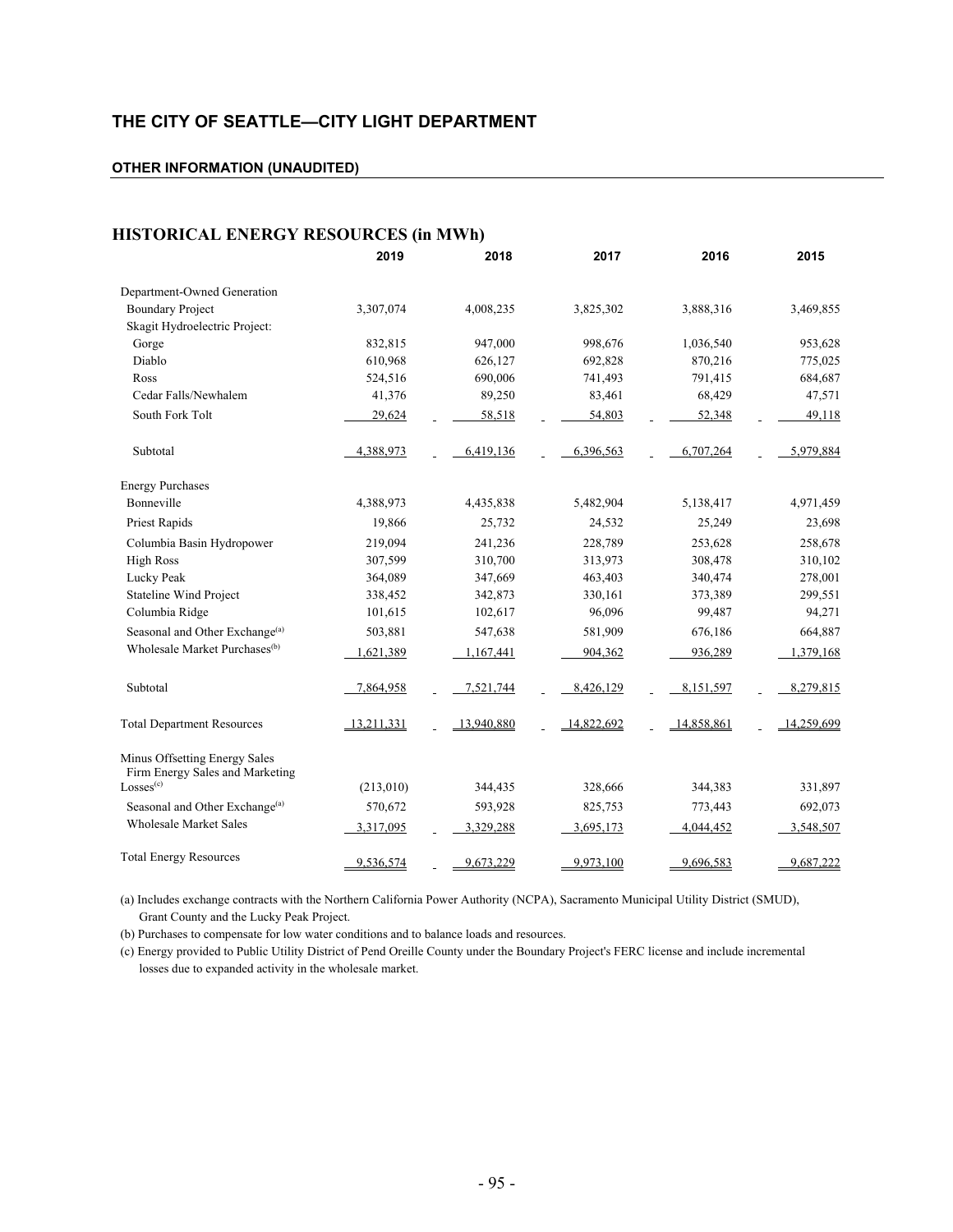#### **OTHER INFORMATION (UNAUDITED)**

## **CUSTOMER STATISTICS**

| Years ended December 31,                             |      | 2019         |      | 2018         |      | 2017         |      | 2016        |      | 2015         |
|------------------------------------------------------|------|--------------|------|--------------|------|--------------|------|-------------|------|--------------|
| Average number of customers:                         |      |              |      |              |      |              |      |             |      |              |
| Residential                                          |      | 419,601      |      | 410,664      |      | 403,888      |      | 397,074     |      | 381,419      |
| Non-residential                                      |      | 50,779       |      | 50,859       |      | 50,608       |      | 50,258      |      | 41,391       |
| Total                                                |      | 470,380      |      | 461,523      |      | 454,496      |      | 447,332     |      | 422,810      |
| Megawatt-hours <sup>(a)</sup> :                      |      |              |      |              |      |              |      |             |      |              |
| Residential                                          | 34%  | 3,091,019    | 33%  | 2,992,914    | 32%  | 3,132,079    | 32%  | 2,917,984   | 33%  | 2,914,563    |
| Non-residential                                      | 66%  | 6,030,940    | 67%  | 6,081,148    | 68%  | 6,276,580    | 68%  | 6.262,454   | 67%  | 6.242,931    |
| Total                                                | 100% | 9,121,959    | 100% | 9,074,062    | 100% | 9,408,659    | 100% | 9,180,438   | 100% | 9,157,494    |
| Average annual revenue per customer <sup>(a)</sup> : |      | $\cdot$      |      |              |      |              |      |             |      |              |
| Residential                                          |      | \$<br>859    |      | \$<br>778    |      | \$<br>812    |      | \$<br>717   |      | \$<br>691    |
| Non-residential                                      |      | \$<br>11,361 |      | \$<br>10,748 |      | \$<br>10,757 |      | \$<br>9,983 |      | \$<br>11,390 |

\* Seattle City Light changed customer counts to Service Agreement effective September 2016 with the implementation of the new retail electric billing system. Service Agreement determines how Seattle City Light and Seattle Public Utilities charge customers for services provided. An account can have several Service Agreements for the different types of services. No revisions were made to prior year customer counts.

| Years ended December 31,                                              |            | 2019    | 2018    | 2017    | 2016    | 2015    |  |  |  |
|-----------------------------------------------------------------------|------------|---------|---------|---------|---------|---------|--|--|--|
| Average annual consumption<br>per customer (kWhs) <sup>(a)(b)</sup> : |            |         |         |         |         |         |  |  |  |
| Residential                                                           | - Seattle  | 7,367   | 7,288   | 7,755   | 7,349   | 7,641   |  |  |  |
|                                                                       | - National | n/a     | 10,972  | 10,399  | 10,766  | 10,816  |  |  |  |
| Non-residential                                                       | - Seattle  | 118,768 | 119,568 | 124,018 | 124,606 | 150,828 |  |  |  |
|                                                                       | - National | n/a     | 122,952 | 122,121 | 123,846 | 125,119 |  |  |  |
| Average rate per                                                      |            |         |         |         |         |         |  |  |  |
| kilowatt-hour $(cents)^{(a)(b)}$ :                                    |            |         |         |         |         |         |  |  |  |
| Residential                                                           | - Seattle  | 11.66   | 10.67   | 10.47   | 9.75    | 9.05    |  |  |  |
|                                                                       | - National | n/a     | 12.87   | 12.89   | 12.55   | 12.65   |  |  |  |
| Non-residential                                                       | - Seattle  | 9.57    | 8.99    | 8.67    | 8.01    | 7.55    |  |  |  |
|                                                                       | - National | n/a     | 9.10    | 9.07    | 8.91    | 9.08    |  |  |  |

(a) Source of national data: Department of Energy (www.eia.doe.gov/electricity/annual/). 2019 National average annual consumption data and average rate data not available. Certain 2018-2015 national average annual consumption and national average rate data were updated with revised actuals. (b) Seattle amounts include an allocation for the net change in unbilled revenue. Unbilled revenue excludes retail customer voluntary payments for conservation and solar energy as well as revenue from diverted electricity.

NOTE 1: A comprehensive rate change of 5.8% became effective January 1, 2019

NOTE 2: As of November 2019, a Rate Stabilization Account (RSA) surcharge of 3% is in effect for all residential and non-residential rates schedules, and from January 2019 through October 2019 a RSA surcharge of 1.5% was in effect.

NOTE 3: A Bonneville Power Administration (BPA) passthrough adjustment of -1.9% is being applied to all retail energy charges beginning November 2019, and as a result, a 0.4% rate decrease effective November 1, 2019 was the net impact of the BPA passthrough and RSA surcharge.

NOTE 4: Notice of public hearings on future rate actions may be obtained on request to:

The Office of the City Clerk, 600-4th Ave, Floor Three, Seattle, WA 98104. Phone number 206-684-8344.

Additional information about city of Seattle Council meetings can be found on the Web at www.seattle.gov/council/calendar.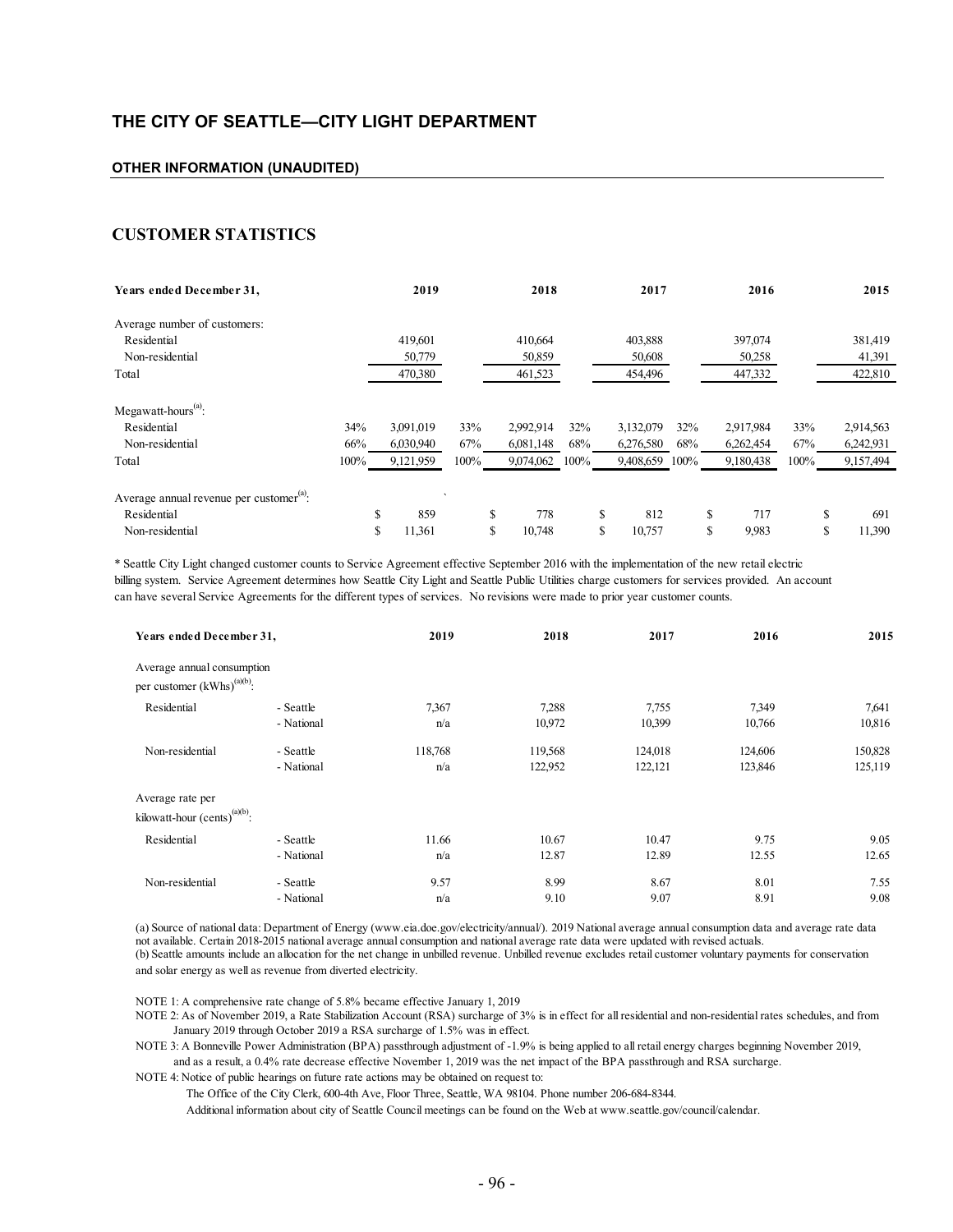

## REPORT ON INTERNAL CONTROL OVER FINANCIAL REPORTING AND ON COMPLIANCE AND OTHER MATTERS BASED ON AN AUDIT OF FINANCIAL STATEMENTS PERFORMED IN ACCORDANCE WITH *GOVERNMENT AUDITING STANDARDS*

### INDEPENDENT AUDITORS' REPORT

To the Transportation and Utilities Committee The City of Seattle - City Light Department Seattle, Washington

We have audited, in accordance with auditing standards generally accepted in the United States of America and the standards applicable to financial audits contained in *Government Auditing Standards* issued by the Comptroller General of the United States, the financial statements of The City of Seattle - City Light Department (the "Department") as of and for the year ended December 31, 2019, and the related notes to the financial statements and have issued our report thereon dated May 8, 2020. Our report includes an emphasis of matter paragraph relative to the adoption of the provisions of Governmental Accounting Standards Board Statement No. 89, *Accounting for Interest Cost Incurred before the End of a Construction Period*, effective January 1, 2019. Our opinion is not modified with respect to this matter.

### *Internal Control Over Financial Reporting*

In planning and performing our audit of the financial statements, we considered the Department's internal control over financial reporting (internal control) to determine the audit procedures that are appropriate in the circumstances for the purpose of expressing our opinion on the financial statements, but not for the purpose of expressing an opinion on the effectiveness of the Department's internal control. Accordingly, we do not express an opinion on the effectiveness of the Department's internal control.

A *deficiency in internal control* exists when the design or operation of a control does not allow management or employees, in the normal course of performing their assigned functions, to prevent, or detect and correct misstatements on a timely basis. A *material weakness* is a deficiency, or combination of deficiencies, in internal control such that there is a reasonable possibility that a material misstatement of the entity's financial statements will not be prevented, or detected and corrected on a timely basis. A *significant deficiency* is a deficiency, or a combination of deficiencies, in internal control that is less severe than a material weakness, yet important enough to merit attention by those charged with governance.

 Our consideration of internal control was for the limited purpose described in the first paragraph of this section and was not designed to identify all deficiencies in internal control that might be material weaknesses or significant deficiencies. Given these limitations, during our audit we did not identify any deficiencies in internal control that we consider to be material weaknesses. However, material weaknesses may exist that have not been identified.